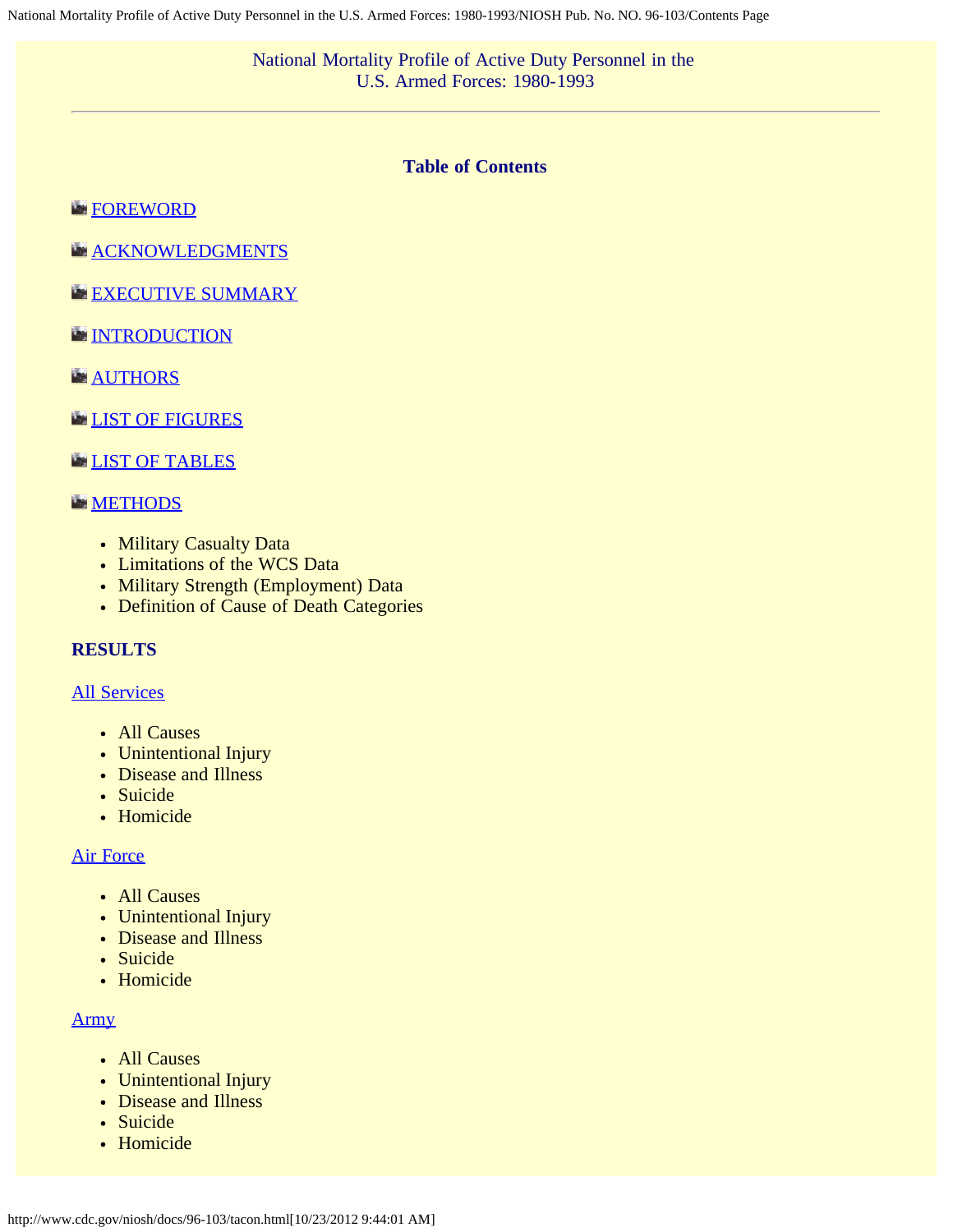National Mortality Profile of Active Duty Personnel in the U.S. Armed Forces: 1980-1993/NIOSH Pub. No. NO. 96-103/Contents Page

# [Marine Corps](#page-22-0)

- All Causes
- Unintentional Injury
- Disease and Illness
- Suicide
- Homicide

**[Navy](#page-25-0)** 

- All Causes
- Unintentional Injury
- Disease and Illness
- Suicide
- Homicide

**[DISCUSSION](#page-28-0)** 

**[REFERENCES](#page-30-0)** 

**[APPENDIX I](#page-32-0)** 

**[APPENDIX II](#page-34-0)** 

*Delivering on the Nation's Promise: Safety and Health at Work for all People... Through Research and Prevention*

**[Back to the Cover Page](#page-35-0)** 

[NIOSH Home](http://www.cdc.gov/niosh/) | [NIOSH Search](http://www.cdc.gov/niosh/srchpage.html) | [Site Index](http://www.cdc.gov/niosh/az/a.html) | [Contact Us](http://www.cdc.gov/niosh/contact/default.html)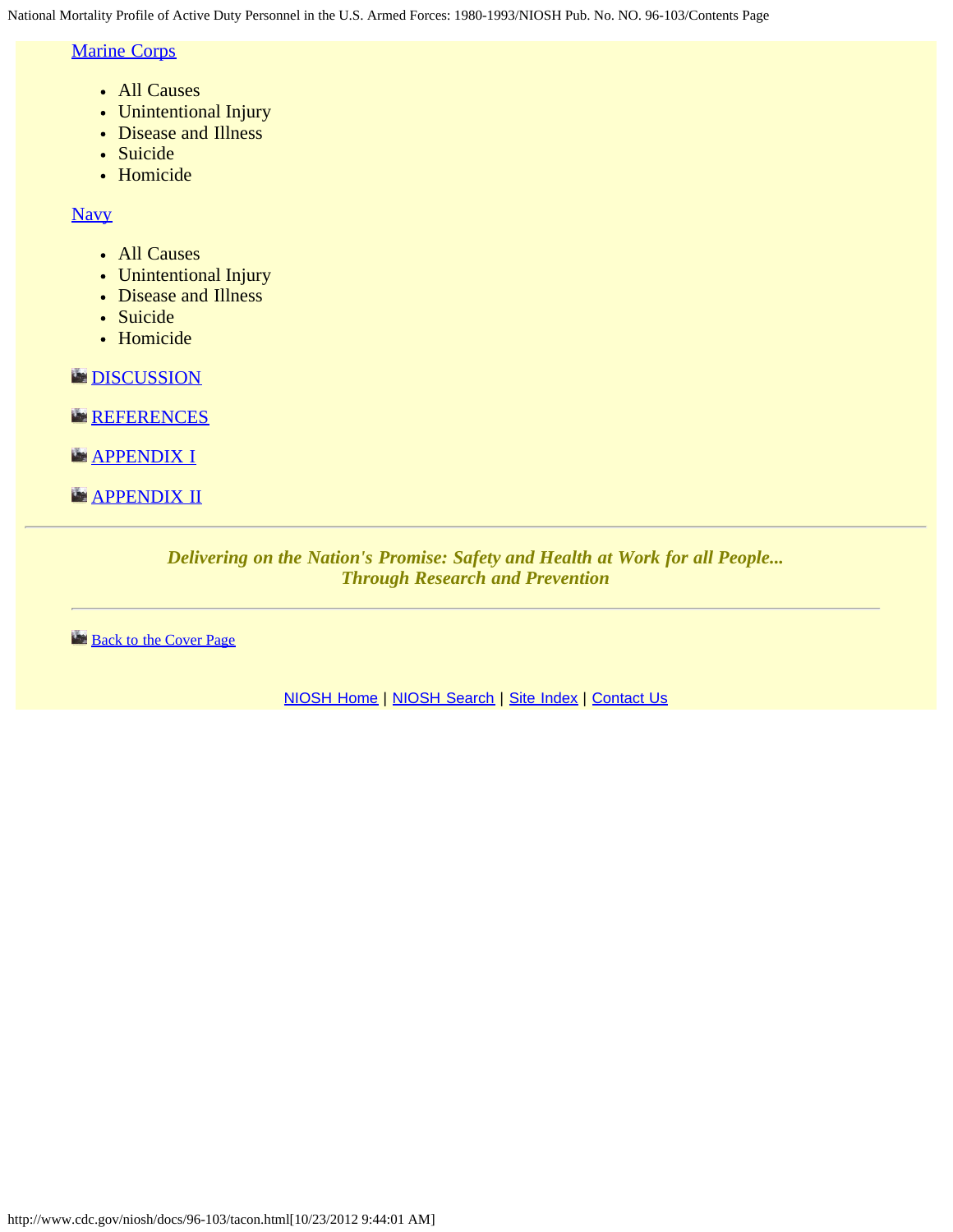<span id="page-2-0"></span>National Mortality Profile of Active Duty Personnel in the U.S. Armed Forces: 1980-1993/NIOSH Pub. No. NO. 96-103/Foreword Page

National Mortality Profile of Active Duty Personnel in the U.S. Armed Forces: 1980-1993

### **FOREWORD**

**W**e dedicate this report to the memory of the thousands of men and women who have died while actively serving their country in the U.S. Armed Forces. These airmen, soldiers, marines and sailors (many of whom volunteered for military service) honorably performed their duties not only in the U.S. but at many other, often remote, locations throughout the world-frequently without their families and loved ones.

Between 1980 and 1993, men and women on active duty accounted for more than 28 million person-years of service in the four military branches, and over 27,000 died while on active duty. During this period, an average of  $1,934$  military personnel died annually-about 5 per day. Although any loss of life is a tragedy, those who die while engaged in hostile action or war often are the most notable or memorable; however, such deaths accounted for only 2% of the total. Far more common were the military personnel who died from unintentional injuries that occurred during their day-to-day activities on and off duty; these deaths accounted for 60% of the total, or 16,330 deaths.

Deaths from unintentional injuries, suicide, homicide and premature death due to illness or disease are largely preventable. Thus as a nation, we must combine our civilian and military public health expertise and aggressively address those causes where intervention efforts and prevention strategies can be implemented to save lives. For example, motor vehicle and motorcycle driver training programs have been developed by military base commanders in concert with local civilian communities; these programs have been very successful in increasing safety awareness and reducing fatal injuries both on and off duty.

As we review the data in this report, let us use the knowledge to educate ourselves on what our past experience has been and as an impetus to prevent future loss of life among the honorable men and women serving on active duty in the U.S. Armed Forces.

*Linda Rosenstock, M.D., M.P.H.* Director, National Institute for Occupational Safety and Health Centers for Disease Control and Prevention

*Stephen Joseph, M.D., M.P.H* Assistant Secretary of Defense (Health Affairs)

> *Delivering on the Nation's Promise: Safety and Health at Work for all People... Through Research and Prevention*

**[Back to the Cover Page](http://www.cdc.gov/niosh/chtbook.html) [Back to the Table of Contents](http://www.cdc.gov/niosh/tacon.html)** 

[NIOSH Home](http://www.cdc.gov/niosh/docs/96-103/homepage.html) | [NIOSH Search](http://www.cdc.gov/niosh/docs/96-103/srchpage.html) | [Site Index](http://www.cdc.gov/niosh/docs/96-103/siteindx.html) | [Contact Us](http://www.cdc.gov/niosh/docs/96-103/cntc_ni1.html)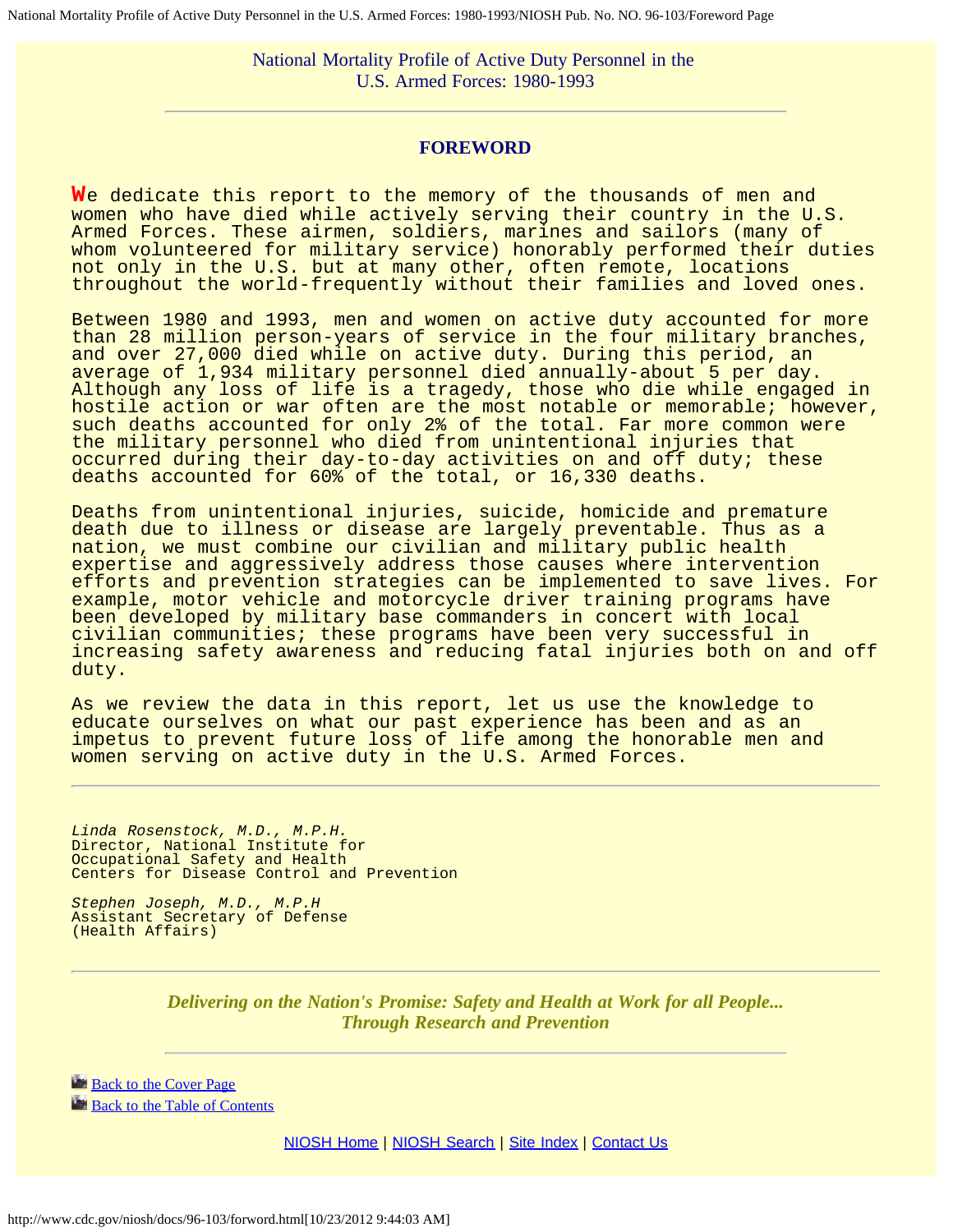National Mortality Profile of Active Duty Personnel in the U.S. Armed Forces: 1980-1993

### **ACKNOWLEDGEMENTS**

<span id="page-3-0"></span>**M**ilitary fatality research at the Division of Safety Research was made possible beginning in 1991 through the assistance of J.R. Sungenis, Lewis Schenk, and Rhonda Prather, Washington Headquarters Services, Directorate for Information Operations and Reports, Department of Defense, by providing the military fatality data. Likewise, the calculation of fatality rates was made possible by the invaluable population data provided by Terry McMillan, from the Defense Manpower Data Center, Department of Defense.

The authors are indebted to many NIOSH employees for their contributions in the layout and preparation of this report: Joyce R. Spiker for her initial data base management and analytical support, and Patricia M. Cutlip for long-term management of the military casualty and population data; Greg Kulczycki, contractor to DSR, for analytical support and assistance in obtaining data from the National Center for Health Statistics; and Pauline Elliot and her team of graphic artists at the Education and Information Division.

Development of this document would not have been possible without the continued support and encouragement of Alfred A. Amendola, Ph.D., former Acting Director, DSR; Timothy J. Pizatella, Acting Deputy Director, DSR; and Nancy A. Stout, Ed.D., Acting Chief, Surveillance and Field Investigations Branch, DSR.

The authors would also like to thank Colonel Bruce H. Jones, MC, U.S. Army, Chairman, DoD Injury Surveillance and Prevention Working Group; Lewis H. Kuller, M.D., DRPH, President, and Colonel Michael S. Petersen, MSC, USAF (Ret), former Executive Secretary, Armed Forces Epidemiological Board, for their invaluable support and opportunities to present research findings to audiences concerned with the prevention of injury in the military.

*Further acknowledgement:* In early 1997, this document was designed and converted to HTML by Morehouse School of Medicine Visiting Scholar *Mana Haeri*.

**[Back to the Cover Page](http://www.cdc.gov/niosh/chtbook.html) [Back to the Table of Contents](http://www.cdc.gov/niosh/tacon.html)**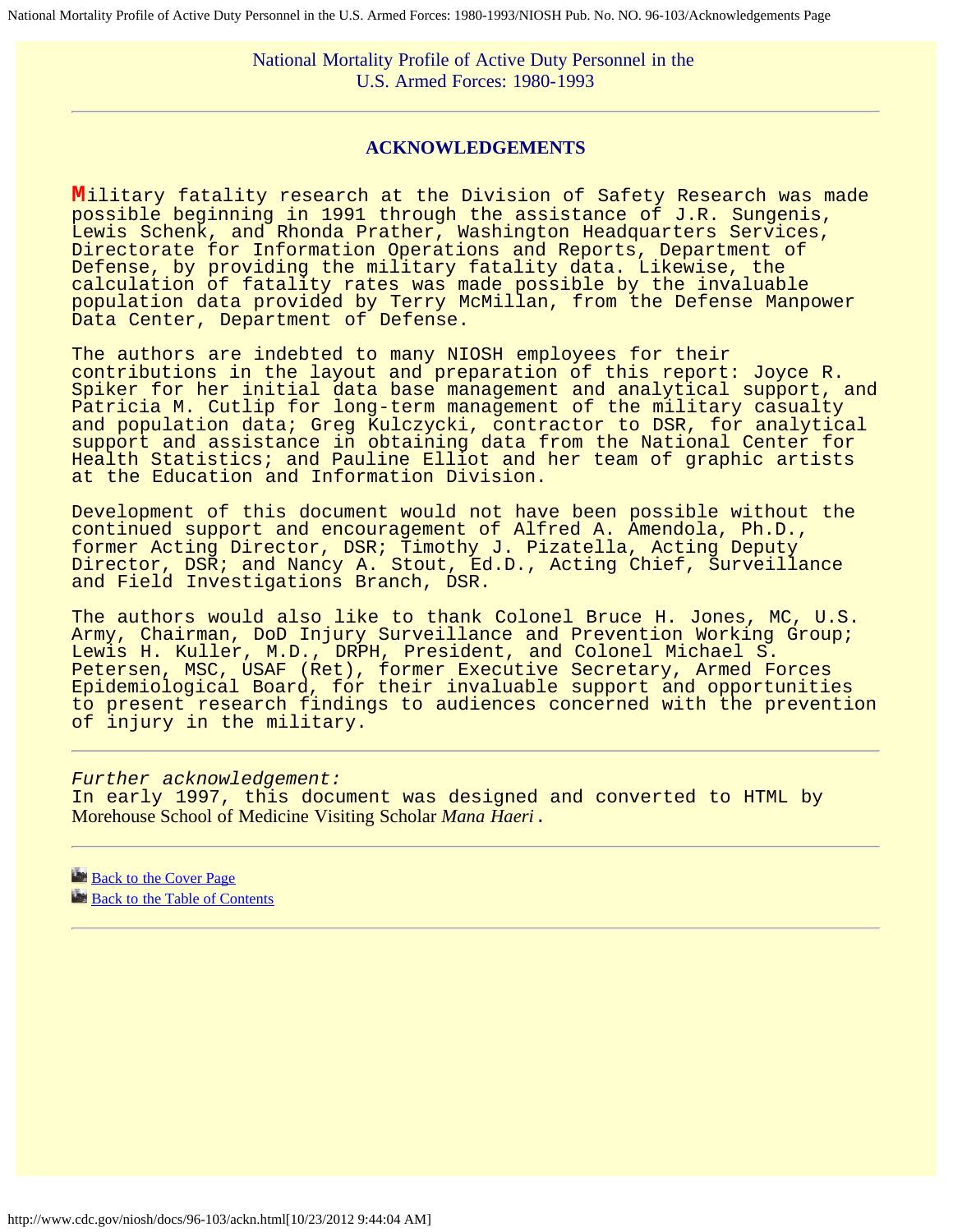# **EXECUTIVE SUMMARY**

<span id="page-4-0"></span>**D**uring the 14-year period 1980 through 1993, 27,070 men and women serving on active duty died, at an overall annualized rate of 94.9 per 100,000 military personnel. Males accounted for more than 95% of these deaths, whites 78% of the deaths, and those aged 34 or less, 81% of the deaths. Deaths resulting from unintentional injury (e.g., motor vehicle, fall, etc.) accounted for the majority of military deaths-60% (61% among males and 52% among females). Disease and illness accounted for about one in every five deaths among both males and females. Among males, suicide accounted for 13% of all deaths followed by homicide (5%), while among females this order was reversed-homicide (14%) and suicide (12%). Five hundred sixty-one men and women died as a result of hostile action (2%) and 408 died as a result of other, unclassified or unknown causes (1%).

Fatality rates for fatal unintentional injuries steadily decreased with age while rates due to disease and illness dramatically increased with age across all services. These trends are comparable to patterns observed in the general population. For all services combined, overall fatality rates per 100,000 military personnel were: unintentional injury 57.3; disease and illness-related deaths 17.2; suicide 11.9; and homicide 5.1. There were marked differences in the distribution of fatality rates among the individual services.

The frequency and rate of death (for unintentional injuries, homicide, and natural causes) has steadily decreased over the 14-year period. The number of deaths due to suicide, however, has remained steady at about 245 per year, while the rate has increased about 25% from 1980 to 1993. Temporal trends are of significance because appropriate intervention efforts and prevention strategies should be directed where they would have the most impact on sustained military readiness and save the most lives.

- Men accounted for 89.9% of the active duty military population; whites, 74.8%; and personnel in the age group of 17 to 24 years, 45.7%.
- Men were 2.6 times as likely as women (61.1 vs 23.2 per 100,000) to experience unintentional injury deaths.
- Four of every five unintentional injury victims were white with rates about 1.3 times higher than blacks.
- Overall rate of unintentional injury death decreased about 3.5% per year.
- The number of unintentional injury deaths among males decreased by 60% (from 1,499 in 1980 to 603 in 1993) while the rate decreased by half (80.5 to 41.2 per 100,000).
- The number of unintentional injury deaths among females decreased by 60% (from 57 in 1980 to 23 in 1993) with a commensurate rate decrease of 64% (32.9 to 11.7 per 100,000).
- The number of disease-related deaths decreased by about half (417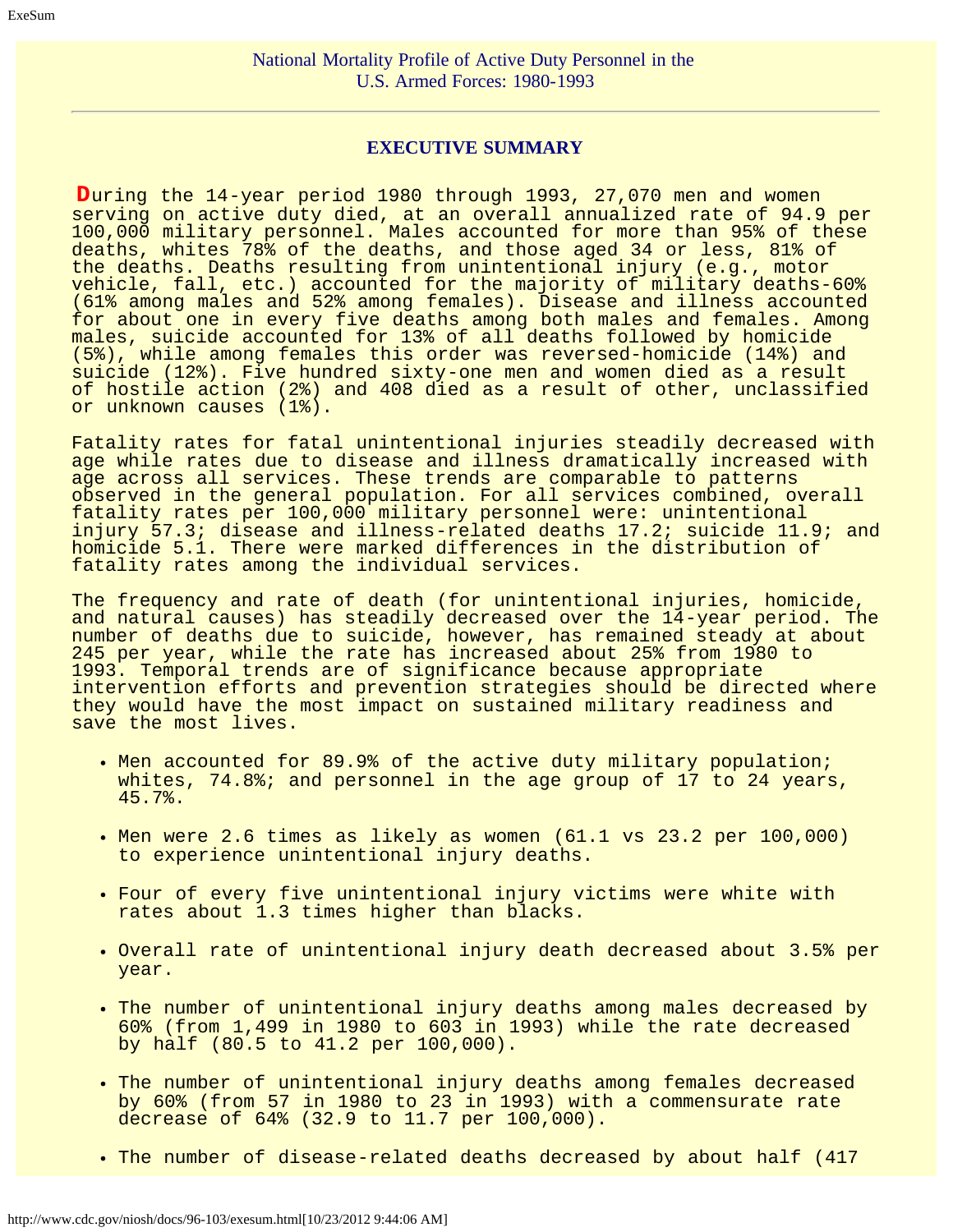in 1980 to 219 in 1993) and the rate by about one-third (20.3 to 13.1 per 100,000).

- . Service-specific disease fatality rates among males were approximately twice that of females.
- Disease and illness-related fatality rates increased 4.5-fold from the middle to the oldest age group, 11.8 to 53.9 per 100,000.
- Personnel younger than 25 years of age accounted for 48% of all military suicides.
- Over 95% of all military suicide victims were male with a rate 2.6 times higher than females.
- . The number of suicides among males remained relatively constant (200 to 230 annually) while the rate increased by about 25% from 11.9 per 100,000 in 1980 to 15.0 in 1993.
- Females were victims of homicide at a rate (6.4 per 100,000) substantially higher than the rate for males (5.0 per 100,000).
- . Blacks were victims of homicide at a rate about 2.5 times higher than the rate among whites and persons of other races.
- . The Marine Corps experienced the highest fatality rates per 100,000 for all causes (122.5), unintentional injury (77.1), suicide (14.0), and homicide (7.4) of all the services.
- The Army had the highest disease and illness-related fatality rate (20.2 per 100,000) of all the services.
- . The Air Force experienced the lowest rates per 100,000 among all the services for all causes 72.7, unintentional injury 42.1, and homicide 2.6.
- . The Navy's suicide rate (11.0 per 100,000) was the lowest among all services.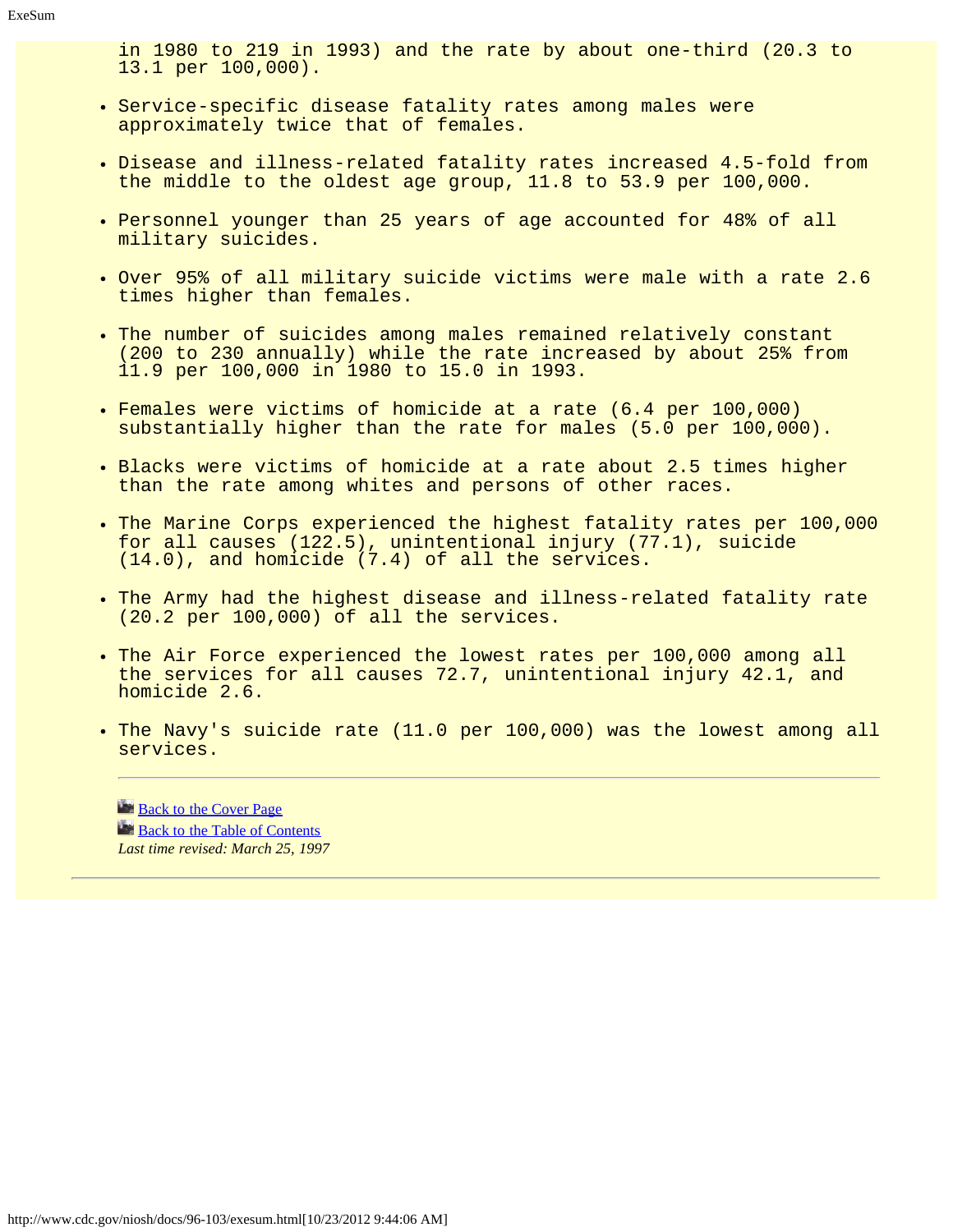# **INTRODUCTION**

<span id="page-6-0"></span>**T**he Department of Defense (DoD) publishes periodic summaries of all active duty casualties by type (hostile and nonhostile), cause of death, branch of service, geographic location, and year of occurrence. Also included are basic decedent demographic information such as gender, race, pay grade, age at death, and occupational codes. $1/2$ Although annual military strength (employment) totals and rates of death for all causes are generated for each service, these summaries do not provide detailed epidemiologic or risk information.

Occupational injuries that occur in the civilian workforce are summarized and analyzed through the ongoing NIOSH National Traumatic Occupational Fatalities (NTOF) surveillance system. Recently, a summary of occupational injury deaths, described by demographic, employment and injury characteristics, was reported for both national and statespecific work-related deaths that occurred in the 1980s.<sup>3</sup>

The purpose of this report is to complete the description of fatal injuries among the U.S. workforce by providing a detailed summary of the causes of death among the millions of men and women who served on active duty during the 14-year period 1980 through 1993. The deaths are examined by demographic variables including age, gender and race, both by individual service (Air Force, Army, Marine Corps and Navy) and collectively for all services.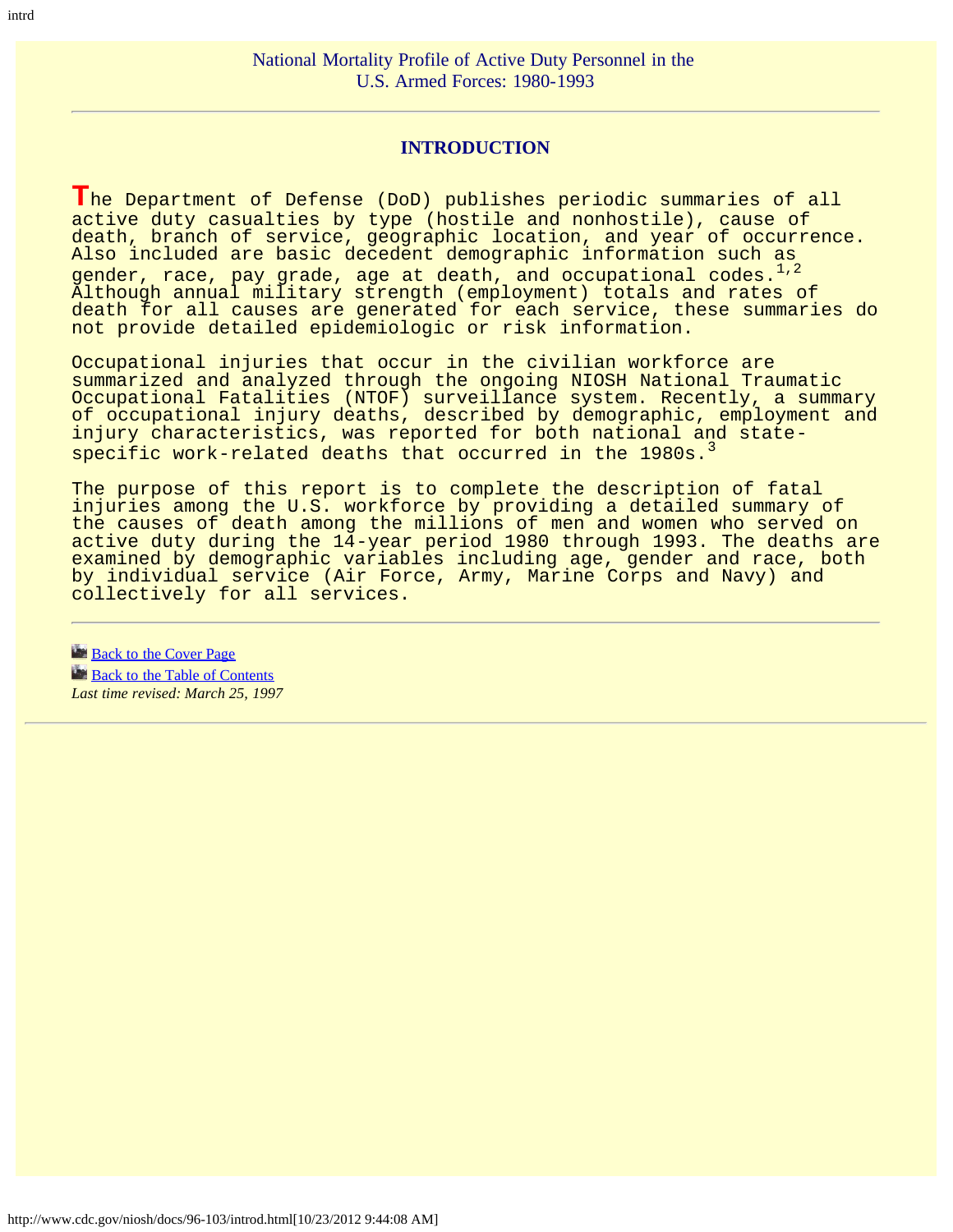### **AUTHORS**

<span id="page-7-0"></span>**T**his document was prepared by CDR *James C. Helmkamp*, Medical Service Corps, U.S. Navy (Ret) and LT *Richard D. Kennedy*, U.S. Public Health Service, Division of Safety Research (DSR), National Institute for Occupational Safety and Health (NIOSH). Dr. Helmkamp was on a special detail to NIOSH from April 1991 until November 1995.

Inquiries or comments may be sent via Email to *Richard D. Kennedy* at the following address: [rdk1@cdc.gov](mailto:rdk1@cdc.gov)

#### **DISCLAIMER**

Mention of the name of any company or product does not constitute endorsement by the Department of Defense or the Department of Health and Human Services.

*This document is in the public domain and may be freely copied or reprinted.*

Copies of this and other NIOSH documents are available from:

**Publication Dissemination, EID**  National Institute for Occupational Safety and Health 4676 Columbia Parkway Cincinnati, OH 45226-1998 **Fax (513)533-8573**

DHHS (NIOSH) Number 96-103

For further information about occupational safety and health, call **1-800-35-NIOSH**

*Delivering on the Nation's Promise: Safety and Health at Work for all People... Through Research and Prevention*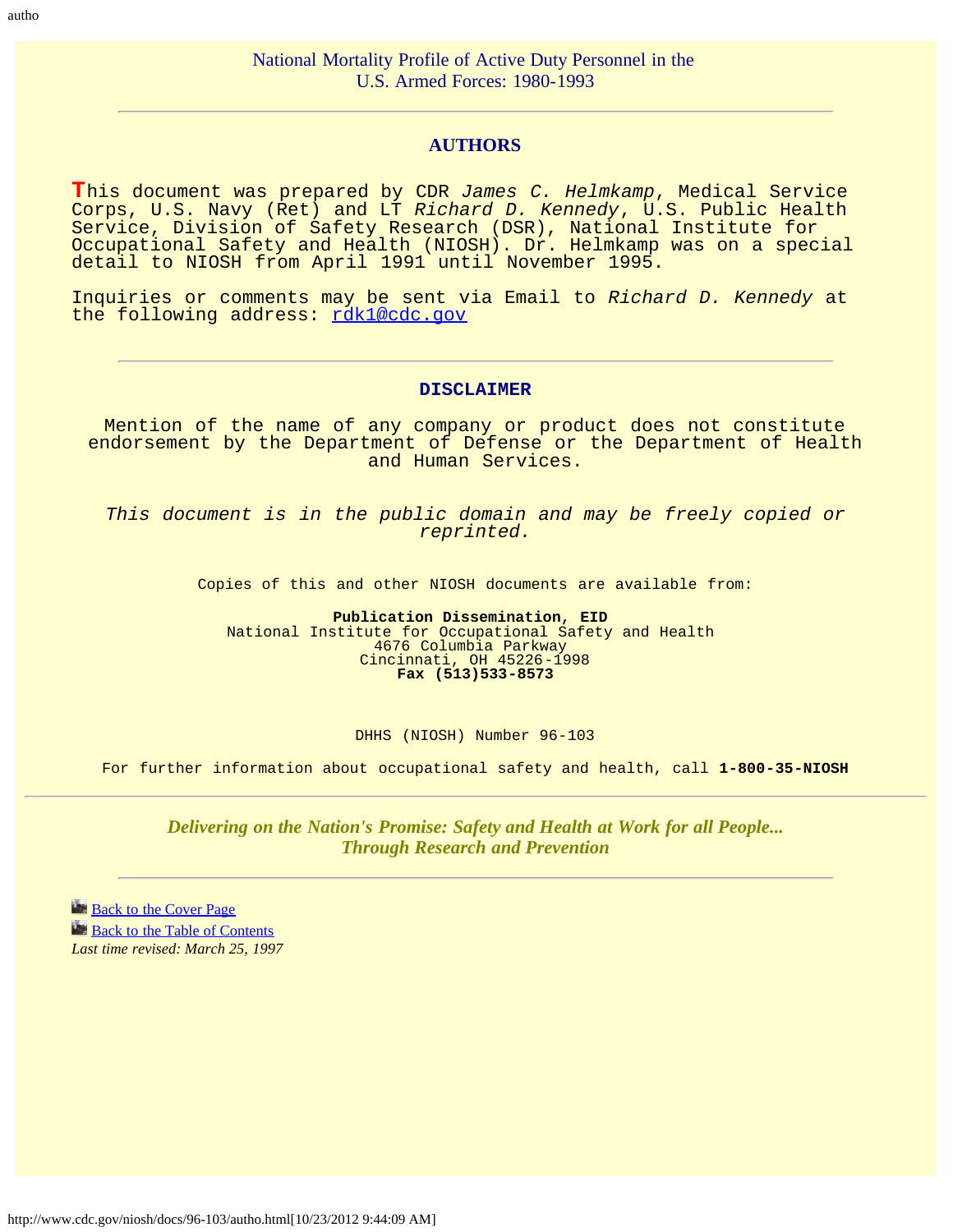#### **LIST OF FIGURES**

<span id="page-8-0"></span>*[Figure DoD-1](#page-36-0). Average Yearly Military Activity Duty Population by Service and Gender, 1980-1993 [Figure DoD-2](#page-37-0). Distribution and Rate of All-cause Fatality by Year, 1980-1993 [Figure DoD-3](#page-38-0). Distribution and Rate of Unintentional Injury Fatalities byYear, 1980- 1993 [Figure DoD-4](#page-39-0). Distribution and Rate of Disease and Illness-related Fatalities by Year, 1980-1993 [Figure DoD-5](#page-40-0). Distribution and Rate of Suicide by Year, 1980-1993 [Figure DoD-6](#page-41-0). Distribution and Rate of Homicide Fatalities by Year, 1980-1993 [Figure Air Force-1a](#page-42-0). Distribution of Male Fatalities by Cause of Death, 1980-1993 [Figure Air Force-1b.](#page-43-0) Distribution of Female Fatalities by Cause of Death, 1980-1993 [Figure Air Force-2](#page-44-0). Distribution and Rate of All-cause Fatalities by Year, 1980-1993 [Figure Air Force-3](#page-45-0). Distribution and Rate of Unintentional Injury Fatalities by Year, 1980-1993 [Figure Air Force-4](#page-46-0). Distribution and Rate of Disease and Illness-related Fatalities by Year, 1980-1993 [Figure Air Force-5.](#page-47-0) Distribution and Rate of Suicide by Year, 1980-1993 [Figure Air Force-6](#page-48-0) Distribution and Rate of Homicide Fatalities by Year, 1980-1993 [Figure Army-1a.](#page-49-0) Distribution of Male Fatalities by Cause of Death, 1980-1993 [Figure Army 1b.](#page-50-0) Distribution of Female Fatalities by Cause of Death, 1980-1993 [Figure Army-2](#page-51-0). Distribution and Rate of All-cause Fatalities by Year, 1980-1993 [Figure Army-3.](#page-52-0) Distribution and Rate of Unintentional Injury Fatalities by Year, 1980- 1993 [Figure Army-4](#page-53-0). Distribution and Rate of Disease and Illness-related Fatalities by Year, 1980-1993 [Figure Army-5](#page-54-0). Distribution and Rate of Suicide by Year, 1980-1993 [Figure Army-6](#page-55-0) Distribution and Rate of Homicide Fatalities by Year, 1980-1993 [Figure Marine Corps-1a.](#page-56-0) Distribution of Male Fatalities by Cause of Death, 1980-1993 [Figure Marine Corps-1b.](#page-57-0) Distribution of Female Fatalities by Cause of Death, 1980-1993 [Figure Marine Corps-2.](#page-58-0) Distribution and Rate of All-cause Fatality by Year, 1980-1993 [Figure Marine Corps-3.](#page-59-0) Distribution and Rate of Unintentional Injury Fatalities by Year, 1980-1993 [Figure Marine Corps-4.](#page-60-0) Distribution and Rate of Disease and Illness-related Fatalities by Year, 1980-1993 [Figure Marine Corps-5.](#page-61-0) Distribution and Rate of Suicide by Year, 1980-1993 [Figure Marine Corps-6.](#page-62-0) Distribution and Rate of Homicide Fatalities by Year, 1980-1993*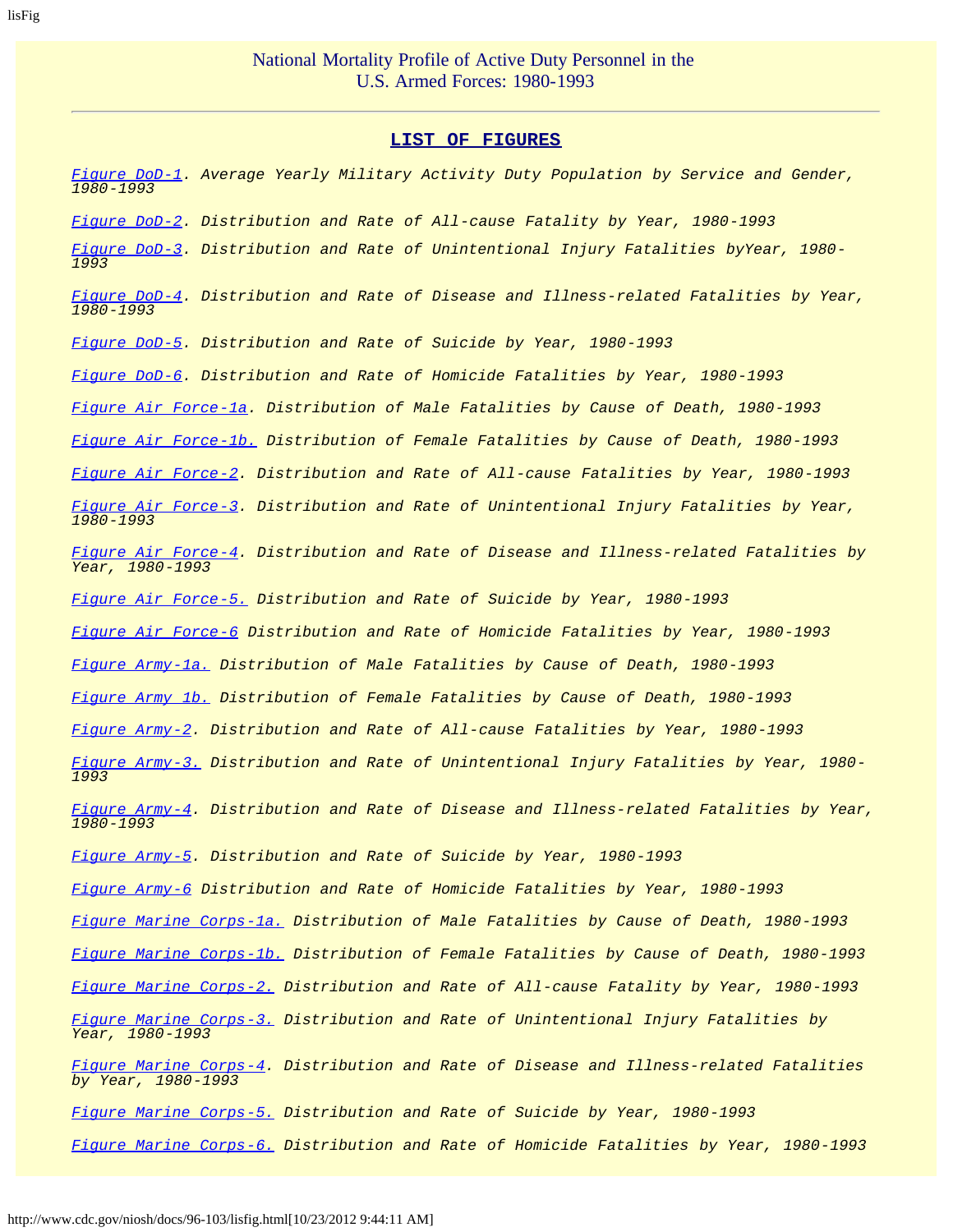lisFig

*[Figure Navy-1a.](#page-63-0) Distribution of Male Fatalities by Cause of Death, 1980-1993 [Figure Navy-1b](#page-64-0). Distribution of Female Fatalities by Cause of Death, 1980-1993 [Figure Navy-2](#page-65-0). Distribution and Rate of All-cause Fatality by Year, 1980-1993 [Figure Navy-3](#page-66-0). Distribution and Rate of Unintentional Injury Fatalities by Year, 1980- 1993 [Figure Navy-4](#page-67-0). Distribution and Rate of Disease and Illness-related Fatalities by Year, 1980-1993 [Figure Navy-5.](#page-68-0) Distribution and Rate of Suicide by Year, 1980-1993 [Figure Navy-6](#page-69-0). Distribution and Rate of Homicide Fatalities by Year, 1980-1993*

> *Delivering on the Nation's Promise: Safety and Health at Work for all People... Through Research and Prevention*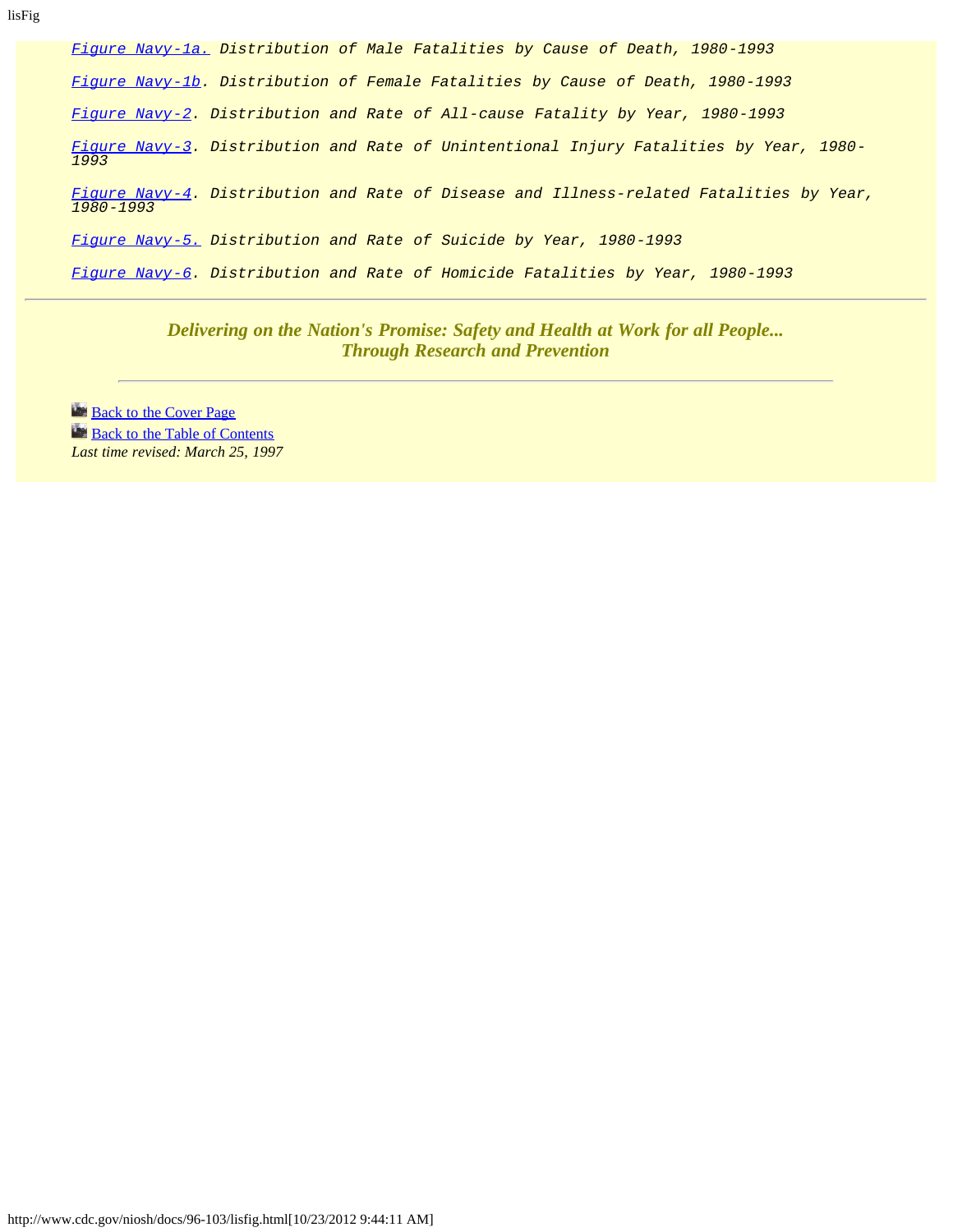#### **LIST OF TABLES**

<span id="page-10-0"></span>*[Table DoD-1a](#page-70-0). Distribution of Military Deaths and Fatality Rates by Age Group, Gender and Race for Primary Causes of Death, 1980-1993*

*[Table DoD-1b](#page-71-0). Distribution of Military Deaths and Age-specific Fatality Rates for Primary Causes of Death by Service, 1980-1993*

*[Table DoD-2.](#page-72-0) Cause-specific All Service Fatality Rates by Gender, Race, Age Group and Year, 1980-1993*

*[Table Air Force-1.](#page-74-0) Distribution of Military Deaths and Fatality Rates by Age Group, Gender and Race for Primary Causes of Death, 1980-1993*

*[Table Air Force-2.](#page-75-0) Cause-specific Air Force Fatality Rates by Gender, Race, Age Group and Year, 1980-1993*

*[Table Army-1](#page-77-0). Distribution of Military Deaths and Fatality Rates by Age Group, Gender and Race for Primary Causes of Death, 1980-1993*

*[Table Army-2](#page-78-0). Cause-specific Army Fatality Rates by Gender, Race, Age Group and Year, 1980-1993*

*[Table Marine Corps-1](#page-80-0). Distribution of Military Deaths and Fatality Rates by Age Group, Gender and Race for Primary Causes of Death, 1980-1993*

*[Table Marine Corps-2.](#page-81-0) Cause-specific Marine Corps Fatality Rates by Gender, Race, Age Group and Year, 1980-1993*

*[Table Navy-1.](#page-83-0) Distribution of Military Deaths and Fatality Rates by Age Group, Gender and Race for Primary Causes of Death, 1980-1993*

*[Table Navy-2.](#page-84-0) Cause-specific Navy Fatality Rates by Gender, Race, Age Group and Year, 1980-1993*

> *Delivering on the Nation's Promise: Safety and Health at Work for all People... Through Research and Prevention*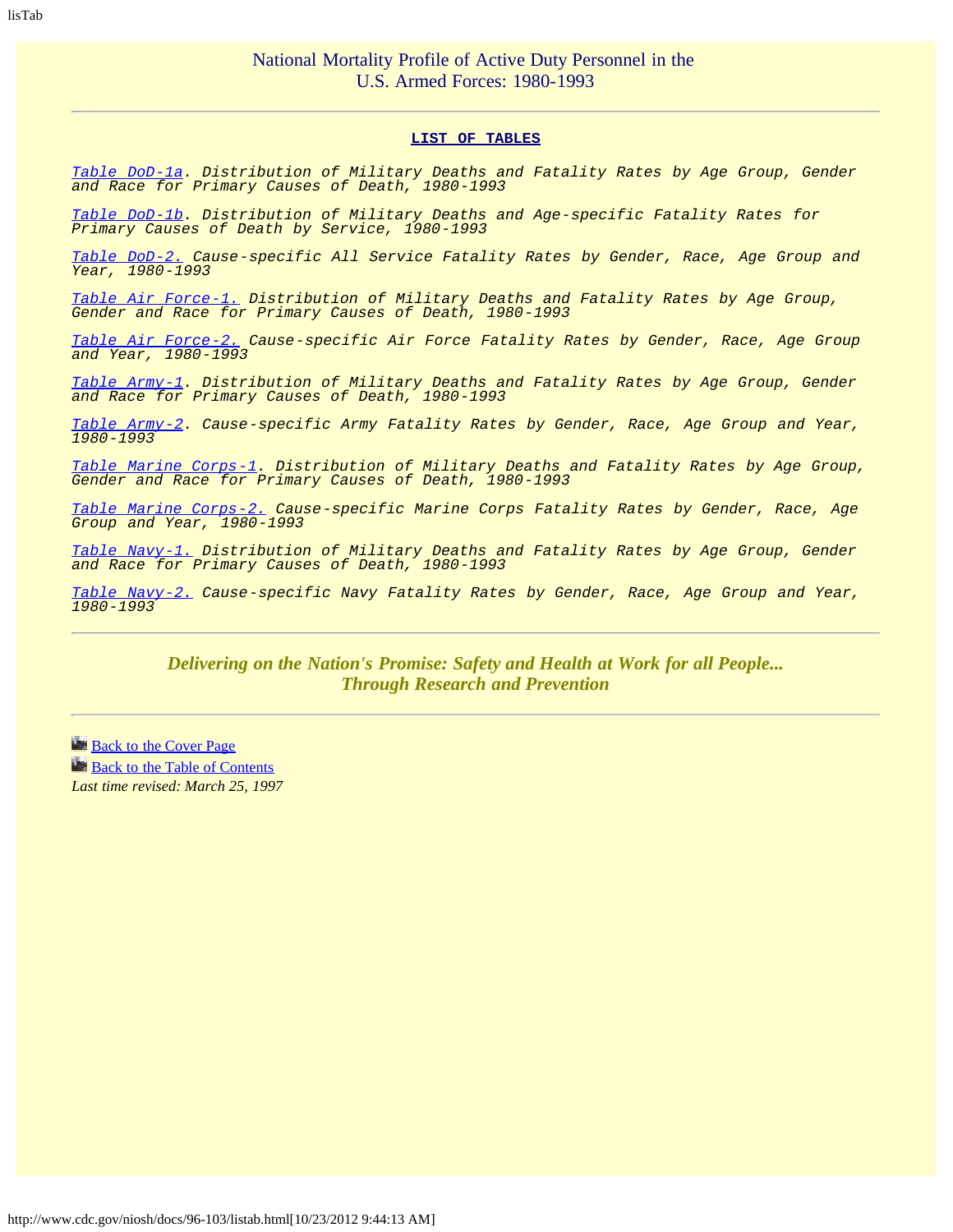# **METHODS**

#### <span id="page-11-0"></span>*Military Casualty Data*

**T**he Report of Casualty (DD Form 1300) is the official record of death for all military personnel who die while serving on active duty (see Appendix I). The DD Form 1300 is the primary source of information for the DoD Worldwide Casualty System (WCS), maintained and operated since 1979.1 Casualty data for each military service is routinely compiled on a fiscal-year basis, October 1 through September 30, and consolidated by the DoD. To facilitate comparisons with national data with the same age profile and for a similar period of time, military casualties were analyzed by calendar year. The WCS data, consisting of all deaths that occurred among active duty personnel during the 14-year period January 1, 1980, through December 31, 1993, was obtained in electronic form from the Directorate for Information and Reports (DIOR), Washington Headquarters Services (WHS), Office of the Secretary of Defense, Department of Defense, Washington, DC.

#### *Limitations of the WCS Data*

Although the DoD Report of Casualty (DD Form 1300) provides valuable epidemiologic information and has been shown to be a timely and valuable source of complete case ascertainment for active duty deaths,<sup>2,4-7</sup> it has several limitations. The DD Form 1300 does not usually provide detailed information on the circumstance(s) relating to a death (item 5f, DD Form 1300 [\[see Appendix I\].](#page-32-0) For example, in a homicide, we do not know if the homicide was committed during the commission of another felony (rape, robbery), or under nonfelonious circumstances (argument), or whether the incident occurred on- or offbase. Further, we do not usually know if the (active-duty) victim in a homicide and the assailant (active duty or civilian) were friends or acquaintances, family members, or strangers to one another. As well, the duty status (item 5g, DD Form 1300, [see Appendix I]) of the active-duty member who has died is typically not known. Mishap (accident) investigations require a determination of duty status; however, suicide or homicide are non-reportable mishaps.

Provision for duty status is made on the DD Form 1300; however, it is reported at the option of each service and currently is not consistently recorded.1 Although information on the specific cause or manner of death may be currently reported on the DD Form 1300 by each individual service, WHS/DIOR has not computerized these data after 1990. Thus, comparison of illness-related deaths caused by a heart attack or cancer, for example, or an injury death due to a motor vehicle crash cannot be made with national data bases such as the mortality files maintained by the National Center for Health Statistics.9 Similarly, data on the type of weapon or instrument used in a suicide (firearm, hanging, carbon monoxide, etc.) or homicide (firearm, knife, strangulation, etc.) is also not available for analysis after 1990 and will severely limit comparisons with NCHS data and other data sources such as the FBI Supplemental Homicide Reports.

Finally, information on the occupation of the decedent was sometimes absent on the DoD Form 1300, or for a small number of occupations, no appropriate coding existed. Additionally, certain intra-branch codings changed amid the study period complicating any task to tabulate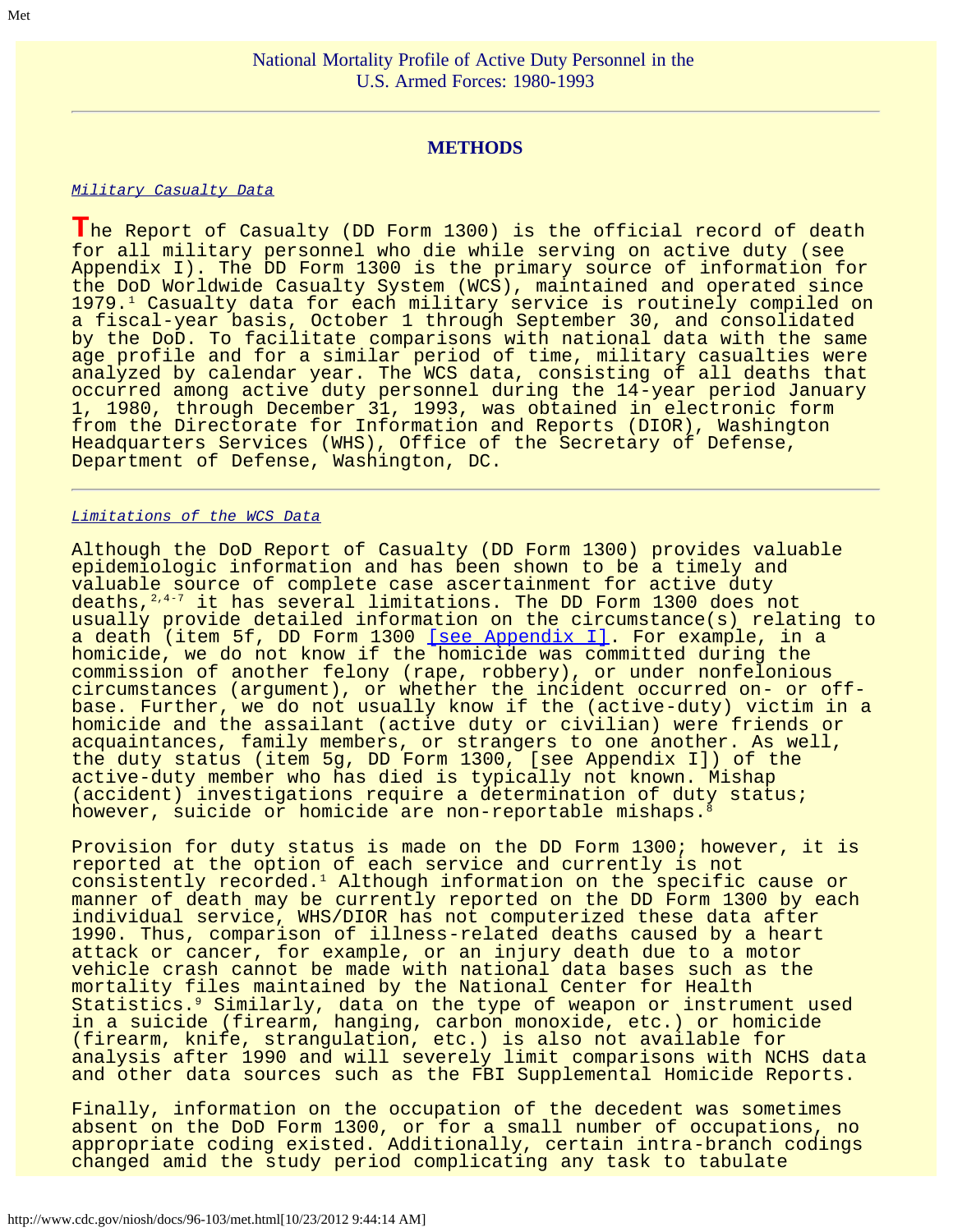fatalities by worker occupation.

#### *Military Strength (Employment) Data*

Complete data on the number of active-duty personnel for each service were obtained from the DoD Defense Manpower Data Center in Monterey, California. For purposes of research, data were obtained for each of the 14 years and stratified by gender, age, race and paygrade. [Figure](#page-36-0) [DoD-1](#page-36-0) depicts the average yearly military active-duty employment for each service, broken down by gender for the 14-year period, 1980-1993. Paygrade (rank) is often used to describe military populations, particularly as a surrogate for socio-economic status. However, since paygrade has been shown to be highly correlated to age (r=0.73,  $p<.001$ ),<sup>10</sup> paygrade-specific fatality rates are not presented in this report.

Annual summaries as of December 31st of each year accounted for changes due to accession and attrition throughout the year. Three age groups were used: 17 to 24 years, 25 to 34 years, and 35 and older. The race category Other included Asians/Pacific Islanders and Native Americans. Fatality rates were calculated as average annual deaths per 100,000 military personnel-at-risk. Frequencies and rates for all causes and the four primary causes of death are presented for each military branch and, collectively, for all branches. Because of the instability of rates based on small numbers, rates were not calculated in categories with less than three deaths.<sup>3</sup> Also, rates for the Other race category were not displayed when annual rates were calculated for each cause of death for each individual service and collectively for all services.

Overall mortality rates may be affected by the age distribution of the individual service populations. In a comprehensive study of mortality in active duty personnel, age-adjusted rates were calculated for the same leading causes presented in this report. $11$  Comparison of adjusted and unadjusted rates suggests that age appeared not to be a significant factor in explaining the differences in overall mortality rates observed in that study. Therefore, age adjustment has not been applied to the rates and age-specific numbers and rates are presented in this report.

#### *Definition of Cause-of-Death Categories*

All causes of death were reviewed and initially grouped into six categories: unintentional injury, disease and illness (natural causes), homicide, suicide (self-inflicted injury), hostile action (injury resulting from operations of war), and other. Although the WCS cause of death codes have their own nomenclature and classification system, the description and definition of these major categories subjectively parallel those in the International Classification of Diseases, 9th Revision (ICD-9).<sup>12</sup> The Other category has no defined parameters in ICD-9, but includes military deaths whose cause is under investigation, or pending, and those deaths where the cause is undetermined or unknown. [Appendix II](#page-34-0) provides a list of military death categories and their associated ICD-9 rubrics.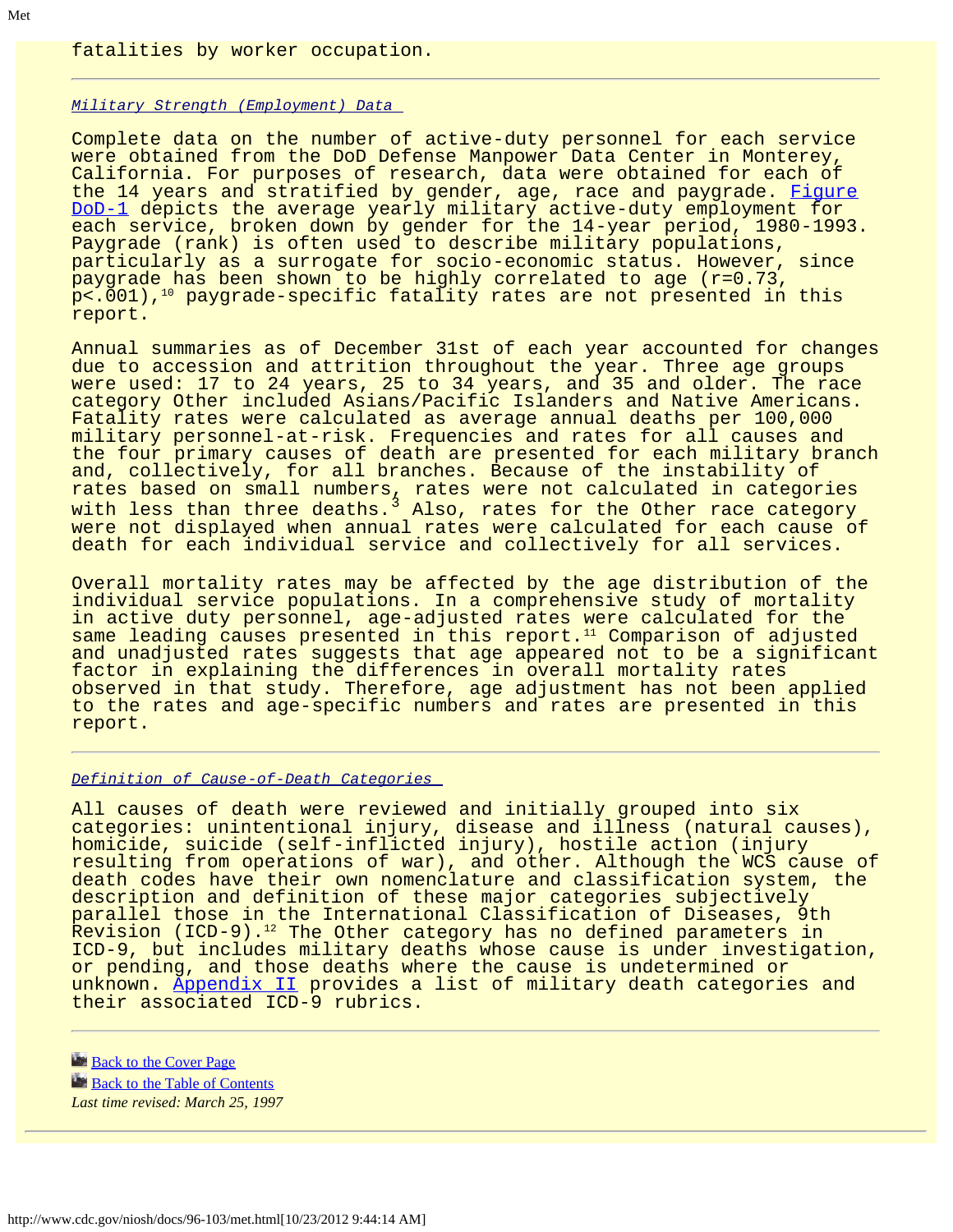### <span id="page-13-0"></span>National Mortality Profile of Active Duty Personnel in the U.S. Armed Forces: 1980-1993

#### **RESULTS**

#### **All Services**

#### *All Causes*

**F**or the 14-year period from 1980 through 1993, 27,070 men and women died while on active duty; an average of 1,934 deaths per year. The average annual fatality rate for all services combined was 94.9 per 100,000 military men and women [\(Table DoD-1a\).](#page-70-0) [Table DoD-1b](#page-71-0) presents age-specific fatality rates for each of the four primary causes of death for each service. These rates should facilitate inter-service comparisons, as appropriate.

During the period, the number of active duty deaths decreased, although not consistently, from 2,390 in 1980 to 1,210 in 1993; this represents a 49% decrease in the number of deaths over the 14-year period [\(Figure](#page-36-0) [DoD-1\)](#page-36-0). The annual fatality rate also decreased from a maximum of 117.2 per 100,000 in 1983 to a minimum of 73.4 per 100,000 in 1993-a 38% decrease. The peak rates in 1983, 1985, and 1991 were due primarily to the terrorist bombing of the Marine Barracks in Beirut, Lebanon, in October 1983; the crash of a DC-8 on takeoff from Gander, Newfoundland, in December 1985; and the Persian Gulf War in 1991, respectively [\(Figure DoD-2\).](#page-37-0) Among males the maximum rate observed for all cause fatality, 122.9 per 100,000, occurred in 1980 and 1983; the minimum rate occurred at the end of the period-78.1 per 100,000 in 1993 [\(Table DoD-2\)](#page-72-0). Among females the highest rate was in 1982-60.3 per 100,000, and the lowest rate, 33.6 per 100,000, in 1992.

Males accounted for 95% of the deaths with an overall fatality rate (100.6 per 100,000) over two times higher than for females (44.9 per 100,000) [\(Table DoD-1a\)](#page-70-0). Whites accounted for 78% of all military deaths with an overall fatality rate of 99.1 per 100,000. Blacks accounted for about one-fifth of the deaths and an overall fatality rate of 88.3 per 100,000. Military men and women aged 24 or younger accounted for half of the deaths with a resulting fatality rate of 104.9 per 100,000. Men and women in the 25-to-34-year-old age group accounted for 30% of the deaths at a rate of 78.3 per 100,000, while those 35 and older accounted for 19% of the deaths at an overall fatality rate of 103.6 per 100,000 [\(Table DoD-1a\).](#page-70-0)

### *Unintentional Injury*

Sixty percent of the overall active duty deaths were related to unintentional injuries at an annual rate of 57.3 per 100,000 [\(Table](#page-70-0) [DoD-1a\)](#page-70-0). The rate among males and whites was comparable (about 61 per 100,000) and was over 2.6 times higher than the rate among females. Fatality rates due to unintentional injuries steadily decreased as age increased. Deaths due to unintentional injuries accounted for the most observable decrease over the 14-year period. While the number of deaths decreased by nearly 60% from 1,556 in 1980 to 626 in 1993, the corresponding fatality rate decreased by just under 50% from 76.4 in 1980 to 37.7 per 100,000 in 1993, as shown in Figure DoD-3. The increases seen in Figure [DoD-3](#page-38-0) for the years 1985 and 1991 were due primarily to the Newfoundland aircraft crash and the Persian Gulf War. Rates among males decreased by about half and by about two-thirds among females from the beginning to the end of the period [\(Table DoD-](#page-37-0)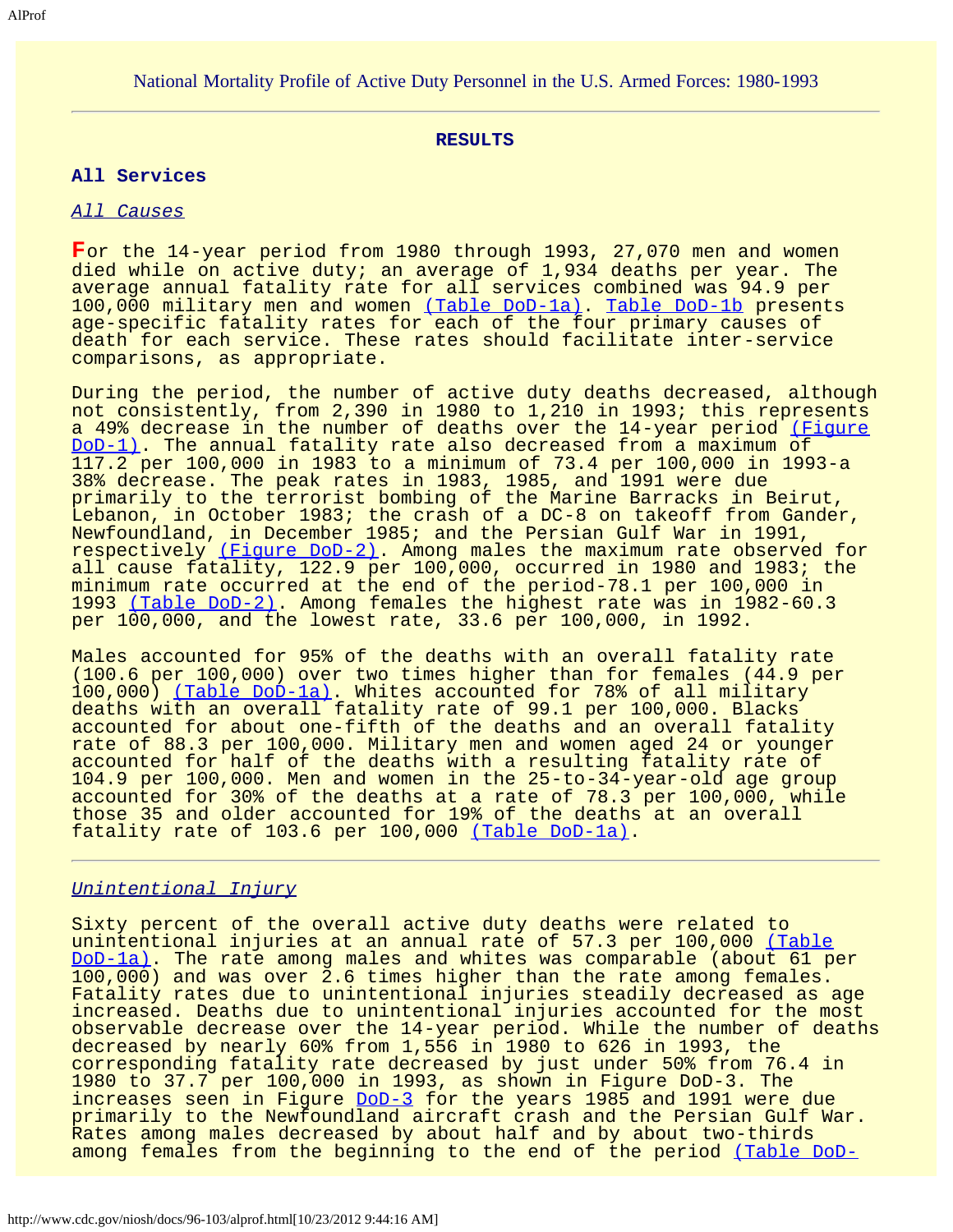[2\).](#page-37-0) Rates among whites and blacks, and the three age groups showed similar decreases over the period.

#### *Disease and Illness*

About one-fifth of active duty deaths from 1980 through 1993 were due to natural causes (4,901), at an overall annual fatality rate of 17.2 per 100,000 [\(Table DoD-1a\).](#page-70-0) The rate among men (18.1 per 100,000) was twice the rate among women. Blacks experienced the highest rates of any racial group. Rates showed a precipitous increase from the youngest to the oldest group (7.5 to  $53.9$  per  $100,000$ ). Figure [DoD-4](#page-39-0) shows that there has been an overall decrease in both the frequency (47%) and rate (37%) of active-duty deaths due to disease and illness; 417 deaths and 20.5 per 100,000 in 1980 to 219 deaths and 13.2 per 100,000 in 1993. There were however, three modest peaks observed in 1981, 1986- 1987, and 1991, that punctuated an otherwise decreasing trend. Rates over the 14-year period were generally variable across different demographic subgroups but showed overall decreases among males, females, whites, and in all three age groups [\(Table DoD-2\)](#page-37-0).

### *Suicide*

Deaths due to suicide accounted for about 12% of all deaths (3,406) at an annual rate of 11.9 per 100,000 [\(Table DoD-1a\)](#page-70-0). Over 95% of military suicide victims were male, 82% were white, and 48% less than 25 years of age. The rates among these groups were about 13 per 100,000. Suicide rates slightly decreased as age increased. The distribution and rate of suicide among active-duty members showed erratic and disturbing trends over the period [\(Figure DoD-5\).](#page-40-0) While the rate of all self-inflicted deaths throughout the 14-year period was 12.0 per 100,000, a sharp increase occurred during the last 5-year period (1989 to 1993). In 1989 the annual suicide rate was 10.7. For the next four years, the annual suicide rate soared 28.7% to 13.7 per 100,000. There was a 26% increase in the suicide rate among military males from 11.9 per 100,000 in 1980 to 15.0 per 100,000 in 1993, the highest annual rate observed during the period [\(Table DoD-2\)](#page-37-0).

#### *Homicide*

Five percent of all active duty military deaths from 1980 through 1993 were attributed to homicide (1,464) at an annual rate of 5.1 per 100,000 [\(Table DoD-1a\).](#page-70-0) Females were victims of homicide at a rate (6.4 per 100,000) higher than males [\(Table DoD-2\)](#page-37-0). The rate among blacks (9.7 per 100,000) was substantially higher than the rate among whites. Rates decreased slightly as the victim got older. During the 14-year period overall rates decreased about 40%, while the number of homicides decreased about half [\(Figure DoD-6\).](#page-41-0) Rates were erratic with periods of decline (1980-1984 and 1985-1989) followed by a period of increase (1989-1992). In particular, the rate more than doubled between 1989 and 1992 after a 43% decrease during the previous four years. Rates among males were lower than rates among females in all years except 1981. Female rates exhibited greater variability than rates among males due to the relatively few number (average 13) of female homicides annually [\(Table DoD-2\)](#page-72-0).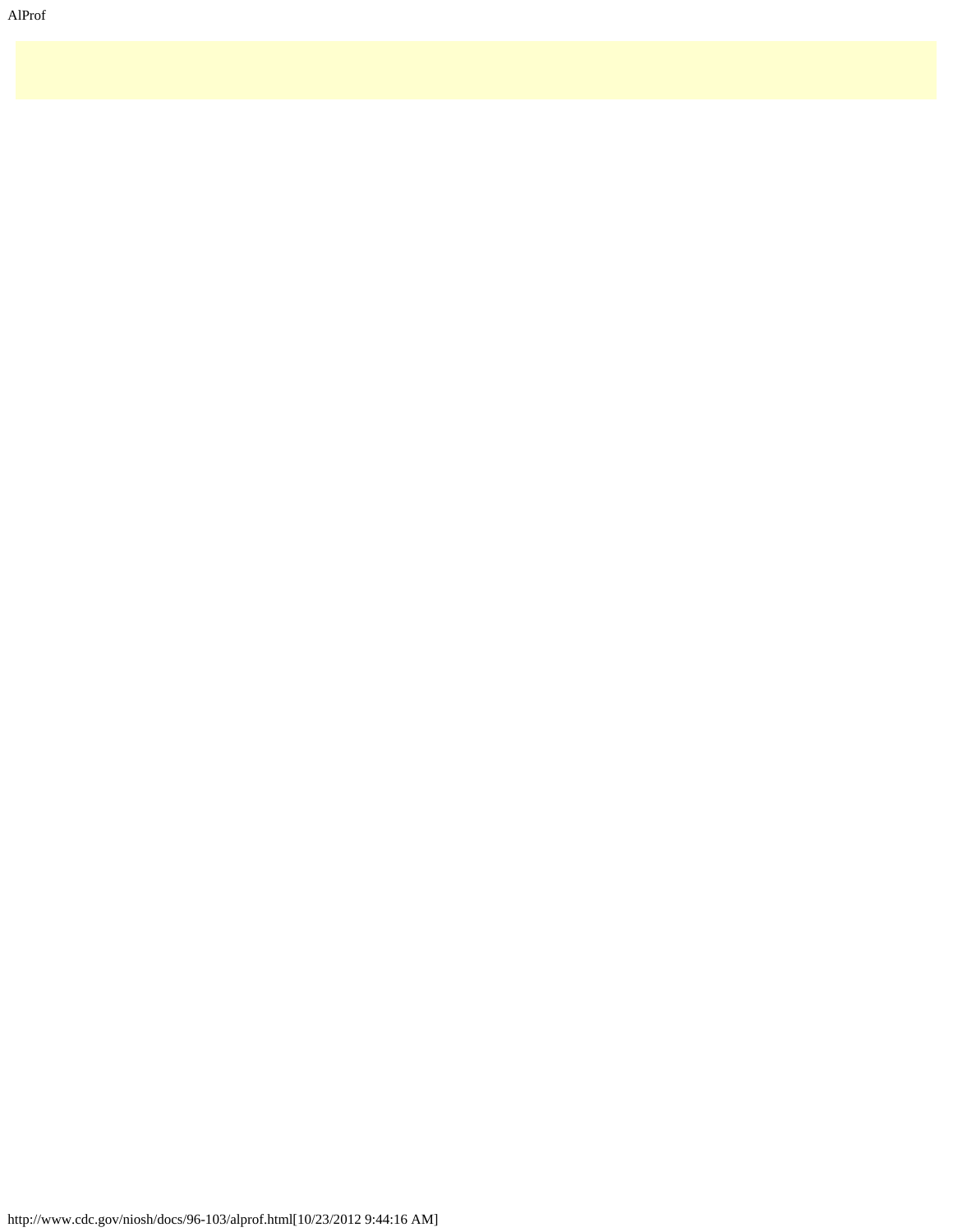# <span id="page-16-0"></span>Air Force

# Ranked Fatality Rate Profile: Air Force

| Category                                                | Service          | Rate * |
|---------------------------------------------------------|------------------|--------|
|                                                         | Marine Corps (1) | 122.5  |
| All-cause                                               | Army $(2)$       | 103.2  |
| Mortality                                               | Navy $(3)$       | 96.5   |
|                                                         | Air Force (4)    | 72.7   |
| <b>Unintentional Injury</b><br>(leading cause of death) | Marine Corps (1) | 77.1   |
|                                                         | Army $(2)$       | 61.9   |
|                                                         | Navy $(3)$       | 59.4   |
|                                                         | Air Force (4)    |        |

\* Rates Per 100,000 Persons.

# Demographic Profile: Air Force

| Demographic Group | 1980 NumberPercent | 1993<br><b>Number Percent</b> | <b>Percent Change</b> |  |
|-------------------|--------------------|-------------------------------|-----------------------|--|
| Male              | 494,521<br>(89.0)  | 367,834<br>(84.8)             | $-25.6$               |  |
| Female            | 61,087<br>(11.0)   | 65,745<br>(15.2)              | 7.6                   |  |
| White             | 460,463<br>(82.9)  | 350,993<br>(81.0)             | $-23.8$               |  |
| <b>Black</b>      | 80,332<br>(14.5)   | 64,378<br>(14.9)              | $-19.9$               |  |
| Other             | 14,813<br>(2.7)    | 18,208<br>(4.2)               | 22.9                  |  |
| 17 to 24          | 239,557<br>(43.1)  | 122,815<br>(28.3)             | $-48.7$               |  |
| 25 to 34          | 207,511<br>(37.4)  | 192,015<br>(44.3)             | $-7.5$                |  |
| $35 +$            | 108,540<br>(19.5)  | 118,749<br>(27.4)             | 9.4                   |  |

# **Key Findings**

From 1980 through 1993, the overall fatality rate for all members of the Air Force decreased by 45.9% from 112.0/100,000 to 60.6/100,000.

Members of the Air Force experienced the lowest all-cause mortality rate (72.7/100,000), lowest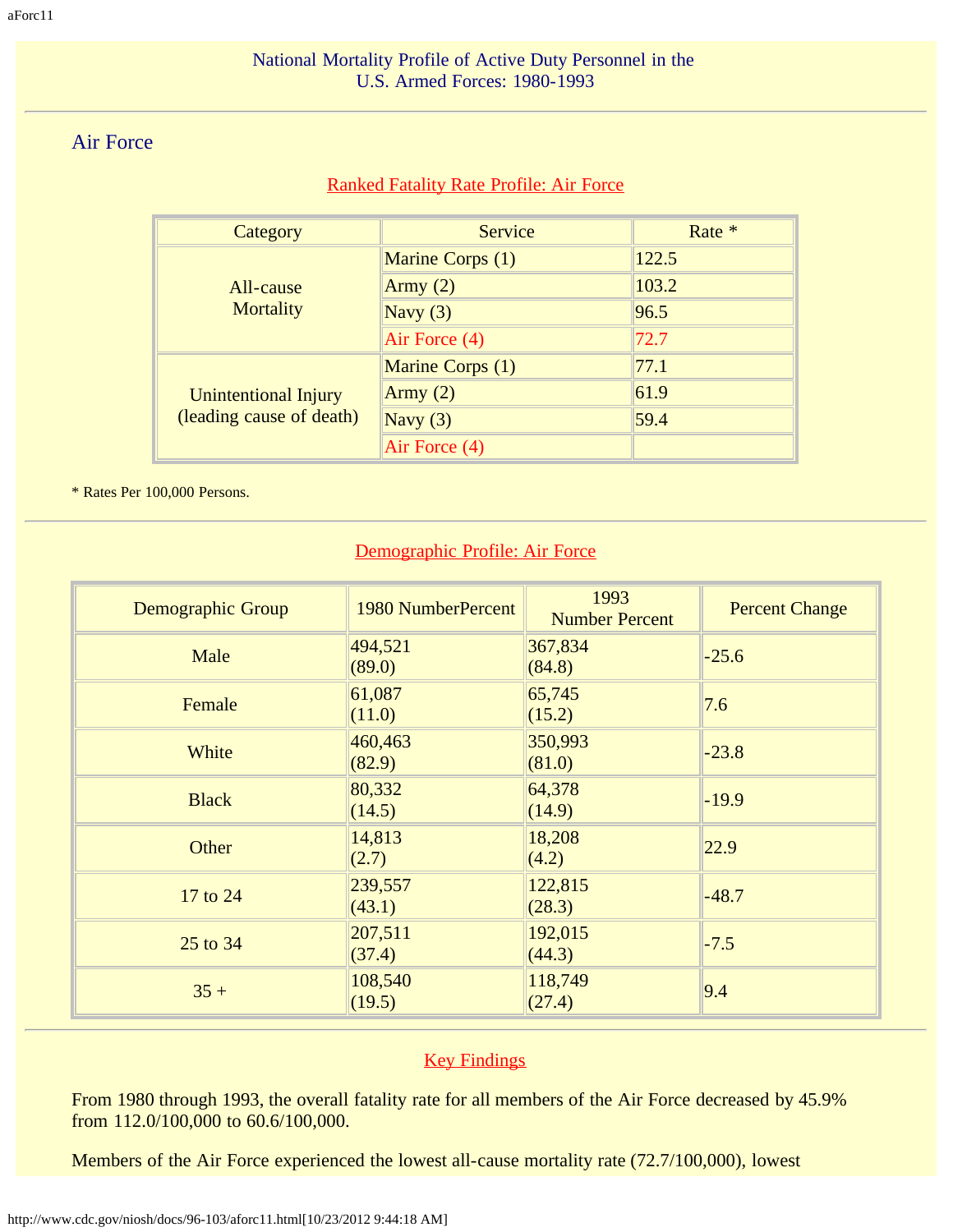unintentional injury fatality rate (42.1/100,000), and lowest homicide rate (2.6/100,000) of all the services

Members of the Air Force ranked the lowest of all the services for all-cause mortality for all demographic variables (gender, age, and race).

From 1980 through 1993, the Air Force experienced the largest decrease (48.7%) in the youngest age group (17 to 24 years) of all the services.

#### **Air Force**

### *All Causes*

**F**rom 1980 through 1993, 5,639 Air Force personnel died on active duty, an average of 403 deaths per year. The average annual fatality rate was 72.7 per 100,000 [\(Table Air Force-1\).](#page-74-0) The distribution of the primary causes of death are presented in Figure Air Force-la for males and [Figure Air Force-1b](#page-43-0) for females.

The rates among males, whites and the youngest airmen was about 76 per 100,000. Men and women in the oldest age group experienced the highest rate across any age group-88.4 per 100,000 [\(Table Air Force-1\).](#page-74-0) During the 14-year period, overall death rates among males decreased by 46% and among females, 57% <u>[\(Table Air Force-2\).](#page-75-0)</u> Similar decreases occurred in other demographic subgroups. The noticeable rise in the overall fatality rate in 1991 was due to the Persian Gulf War as shown clearly in [Figure Air Force-2.](#page-44-0)

#### *Unintentional Injury*

During the 14-year period, 3,264 Air Force personnel died as a result of unintentional injuries. Males experienced a fatality rate (45.5 per 100,000) that was over 2.5 times higher than the rate among females [\(Table Air Force-1\).](#page-74-0) Rates decreased with increasing age from 54.9 per 100,000 for the 17-to-24-year-old group to 30.3 per 100,000 for those greater than 34 years of age. The fatality rate decreased approximately 60% over the period ([Table Air Force-2](#page-75-0) and [Figure Air Force-3\)](#page-45-0).

#### *Disease and Illness*

Natural causes accounted for 1,237 Air Force active-duty deaths from 1980 through 1993 at an overall fatality rate of 16.0 per 100,000 [\(Table Air Force-1\).](#page-74-0) The rates for males and whites were similar and were just over twice that of females (7.7 per 100,000). The rate for blacks (21.5 per 100,000) was the highest among the races and three times the rate observed for persons of other races. Rates showed a nearly 9-fold increase from the youngest (5.7 per 100,000) to the oldest age group. Rates generally decreased over the 14-year period in most demographic subgroups [\(Table Air Force-2\).](#page-75-0) However, rates among those in the youngest age group, blacks and females, showed more variability and accounted for most of the rate increases observed in 1981, 1983 and 1993 ([Figure Air Force-4](#page-46-0) and [Table Air Force-2](#page-75-0)).

### *Suicide*

Eight hundred eighty four Air Force personnel took their own life during the period at an overall rate of 11.4 per 100,000 [\(Table Air](#page-74-0) [Force-1\)](#page-74-0). The rates among males and whites were comparable but over twice the rate observed for females (5.8 per 100,000). The rates were remarkably similar in each of the age groups. Suicide rates were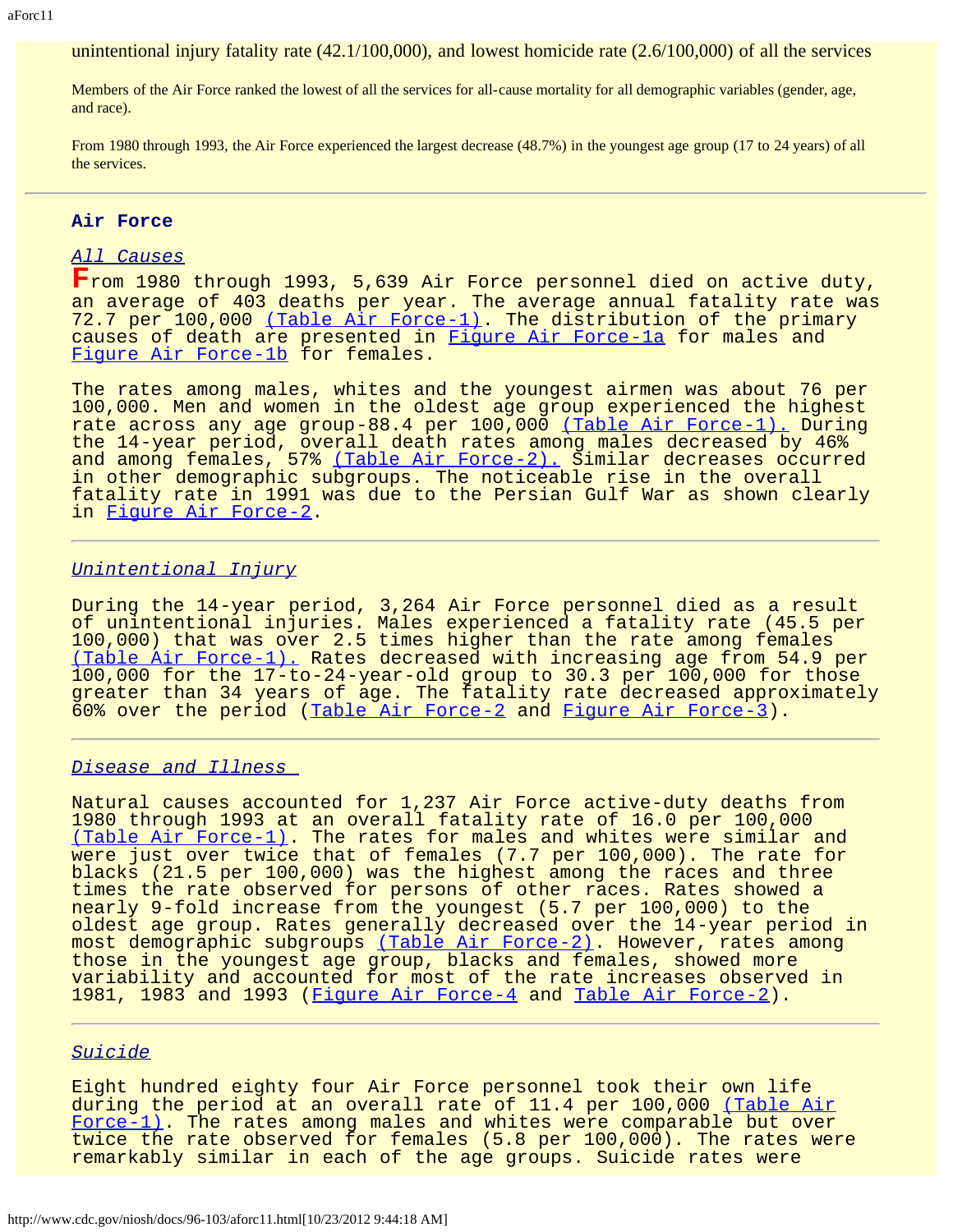erratic over the 14-year period, particularly in 1987 and 1988 ([Table](#page-75-0) [Air Force-2 a](#page-75-0)nd [Figure Air Force-5\)](#page-47-0). On average, there were 63 Air Force suicides annually; however, in 1987 there were 82 and in 1988, 97.

#### *Homicide*

The 202 Air Force men and women murdered between 1980 and 1993 experienced an overall fatality rate of 2.6 per 100,000, the lowest rate observed for any of the four services. The rate among females (4.0 per 100,000) was nearly twice that of males and the rate for blacks  $(5.5$  per 100,000) was the highest for any race ([Table Air Force-1](#page-74-0)). The rate for 17-to-24-year-olds was twice the rate for those 35 or older. Rates were erratic over the 14-year period with an overall decrease of some 40% ([Figure Air Force-6](#page-48-0) and [Table Air Force-2](#page-75-0))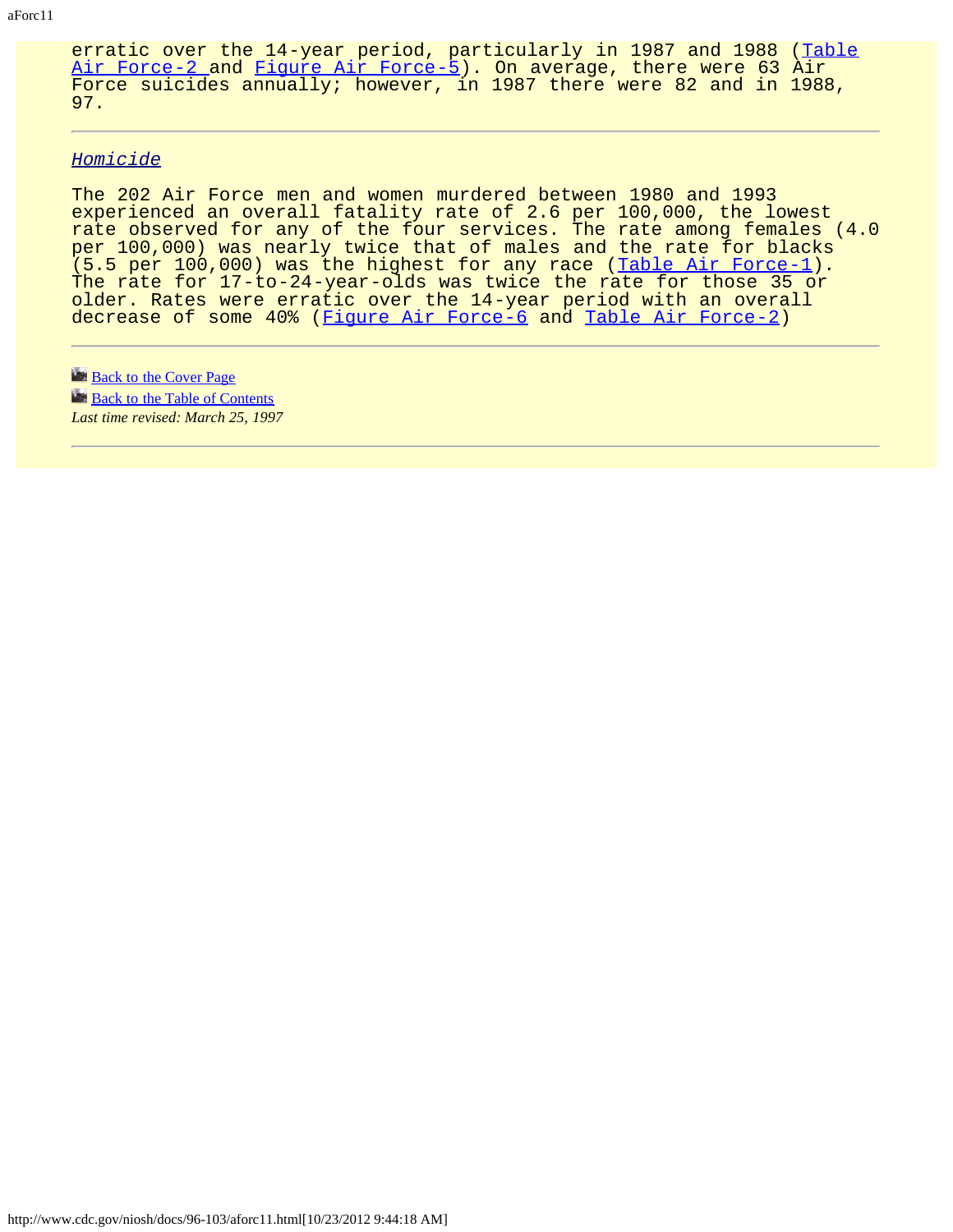# National Mortality Profile of Active Duty Personnel in the U.S. Armed Forces: 1980-1993

# <span id="page-19-0"></span>Army

# Ranked Fatality Rate Profile: Army

| Category                                         | Service          | Rate * |
|--------------------------------------------------|------------------|--------|
|                                                  | MarineCorps (1)  | 122.5  |
| All-cause                                        | Army $(2)$       | 103.2  |
| Mortality                                        | Navy $(3)$       | 96.5   |
|                                                  | Air Force (4)    | 72.7   |
| Unintentional Injury<br>(leading cause of death) | Marine Corps (1) | 77.1   |
|                                                  | Army $(2)$       | 61.9   |
|                                                  | Navy $(3)$       | 59.4   |
|                                                  | Air Force (4)    | 42.1   |

\* Rates Per 100,000 Persons

# Demographic Profile: Army

| Demographic Group | 1980 NumberPercent | 1993 Number Percent | <b>Percent Change</b> |
|-------------------|--------------------|---------------------|-----------------------|
| Male              | 697,943<br>(90.9)  | 490,330<br>(87.4)   | $-29.8$               |
| Female            | 69,705<br>(9.1)    | 70,781<br>(12.6)    | 1.5                   |
| White             | 498,016<br>(64.9)  | 360,881<br>(64.3)   | $-27.5$               |
| <b>Black</b>      | 228,771<br>(29.8)  | 155,803<br>(27.8)   | $-31.9$               |
| Other             | 40,861<br>(5.3)    | 44,427<br>(7.9)     | 8.7                   |
| 17 to 24          | 421,356<br>(54.9)  | 222,604<br>(39.7)   | $-47.2$               |
| 25 to 34          | 243,368<br>(31.7)  | 215,001<br>(38.3)   | $-11.7$               |
| $35 +$            | 103,924<br>(13.4)  | 123,506<br>(22.0)   | 20.0                  |

# **Key Findings**

- From 1980 through 1993, the overall fatality rate for all members of the Army decreased by 21.3% from 114.3/100,000 to 89.9/100,000.
- The largest percentage decrease in race- and gender-specific population among all services occurred in Army whites (-27.5%) and Army males (-29.8%), respectively.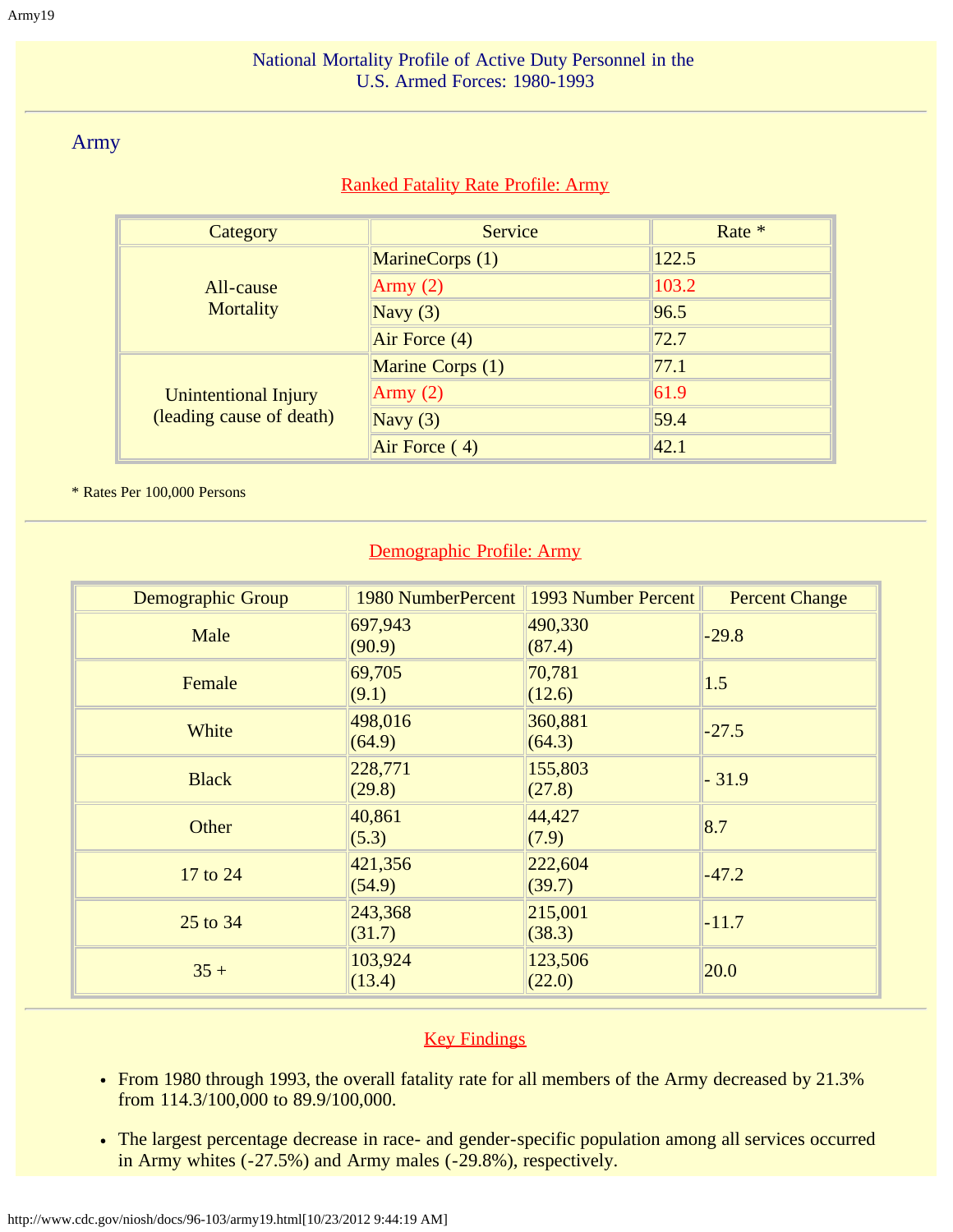- Army men and women of all age groups experienced the highest disease- and illness-related mortality of all four services.
- All-cause mortality was the highest  $(122.3/100,000)$  among all services for the oldest group  $(35 +$ years) of Army men and women.

#### Army

### *All Causes*

**D**uring the 14-year period 1980 through 1993, 10,632 soldiers died on active duty with an average of 759 deaths per year. The average annual fatality rate was 103.2 per 100,000 [\(Table Army-1\).](#page-77-0) The distribution of the primary causes of death are presented in Figure Army-1a for males and Figure [Army-1b](#page-50-0) for females.

Males had an overall fatality rate (109.3 per 100,000) just over twice the rate for females. The rate for whites (110.4) was comparable to the rate for males (109.3) while the rate for the middle-age group was the lowest across the three age groups-84.3 per 100,000 [\(Table Army-1\).](#page-77-0)

In 1985 the significantly elevated rates for males, whites and soldiers aged 17 to 24 was due to the Gander, Newfoundland, air crash [\(Table](#page-75-0) [Air Force-2\).](#page-75-0) Similarly, elevated rates in 1991 in the same subgroups, as well as in the oldest age group, were a result of the casualties from the Persian Gulf War [\(Figure Army-2\).](#page-51-0)

### *Unintentional Injury*

From 1980 through 1993, 6,375 soldiers on active duty died as a result of unintentional injuries at a rate of 61.9 per 100,000. Males had a rate (66.1 per 100,000) about 2.4 times greater than the rate for females [\(Table Army-1\).](#page-77-0) The rate among whites (68.1 per 100,000) was noticeably higher than the rates for blacks and persons of other races. Rates steadily decreased as age increased. Similar temporal trends were observed for unintentional injury rates as for all causes [\(Table Army-](#page-78-0)[2\).](#page-78-0) The extraordinary rate increase noted in 1985, particularly among 17-to-24-year-olds, was due directly to the DC-8 air crash which killed 248 soldiers from the 101st Airborne Division [\(Figure Army-3\)](#page-52-0).

### *Disease and Illness*

Two thousand seventy eight Army personnel died from natural causes at a rate of 20.2 per  $100,000$  [\(Table Army-1\).](#page-77-0) The rate among males (21.4 per 100,000) was two times greater than the rate for females. While the rates for whites and blacks were comparable, 20 to 22 per 100,000, they were about 1.7 times higher than the rates observed for persons of other races. As was seen for the Air Force, rates increased as age increased, particularly from the middle to the oldest age groups where there was a 4.7-fold increase. Rates generally decreased during the 14 year period; however, among females rates remained relatively steady-about 11 per 100,000 ([Table Army-2](#page-78-0) and [Figure Army-4](#page-53-0)).

*Suicide*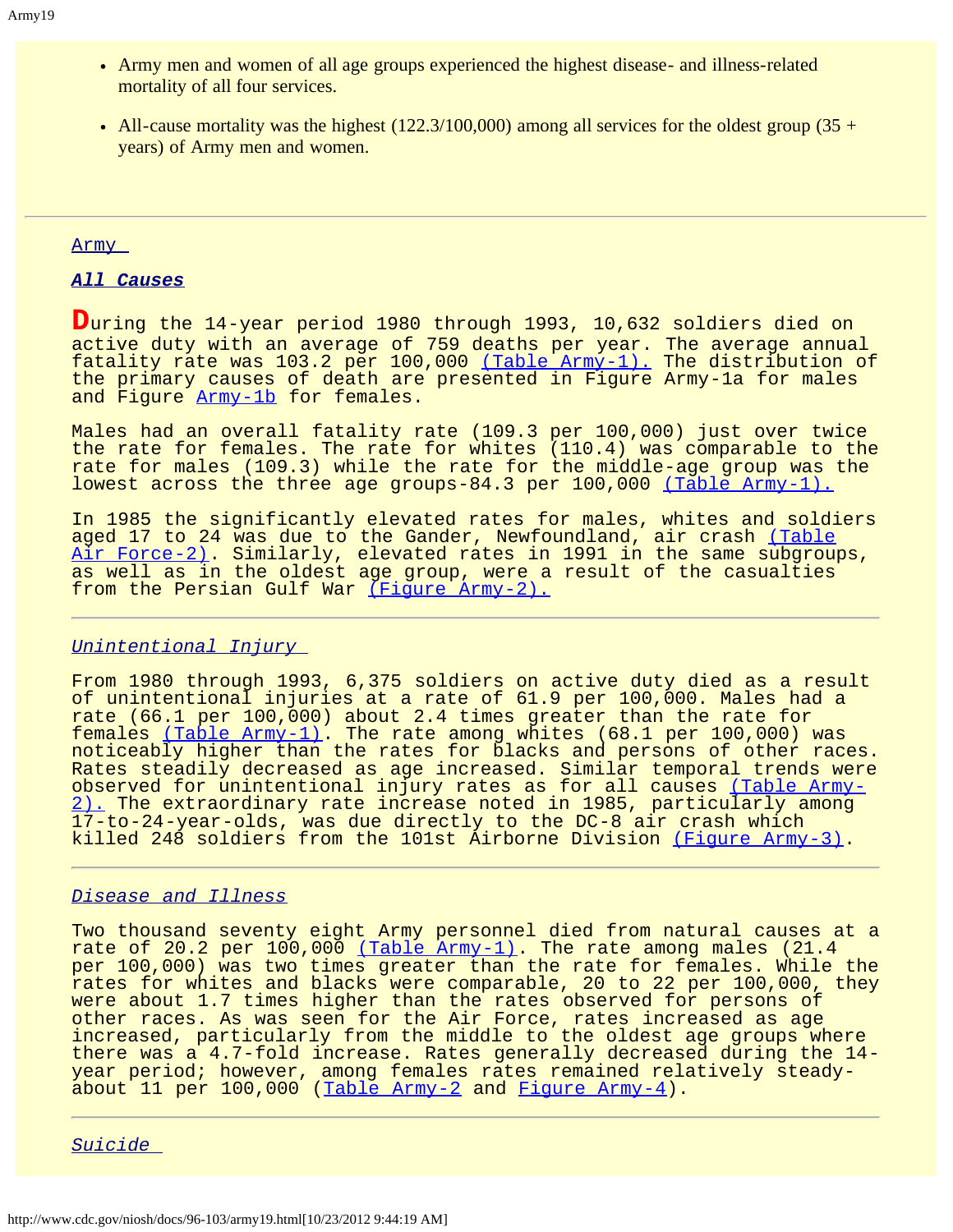During the period 1980 through 1993, 1,291 soldiers committed suicide at an annual rate of 12.5 per 100,000 [\(Table Army-1\).](#page-77-0) The rate among men (13.3 per 100,000) was slightly greater than two times the rate for women. The rate for whites and persons of other races were similar. The rate for each age group was greater than 12 per 100,000. Of particular note was the overall increase observed among males-from 11.9 per 100,000 in 1980 to 16.5 per 100,000 in 1993, a 39% increase. [\(Table](#page-77-0) <u>Army-2).</u> Overall suicide rates during the 14 years were variable as shown in [Figure Army-5.](#page-54-0)

#### *Homicide*

Six hundred fifty seven Army personnel were victims of murder from 1980 through 1993 at a rate of 6.4 per 100,000 [\(Table Army-1\).](#page-77-0) The rate among females (8.6 per 100,000) was 1.5 times greater than the rate for males. The rate for blacks (9.6 per 100,000) was twice that of both whites and soldiers of other races. Homicide rates decreased by about 25% between each of the age groups, from 7.5 per 100,000 among 17-to-24-year-olds to 3.9 per 100,000 among men and women older than 34. Except for increases in 1985 and 1987, overall homicide rates had been decreasing through 1990 (<u>Table Army-2</u> and <u>[Figure Army-6](#page-55-0)</u>); however, a sharp increase was observed in 1991, most likely caused by rate increases among males, blacks, and 17-to-24-year-olds.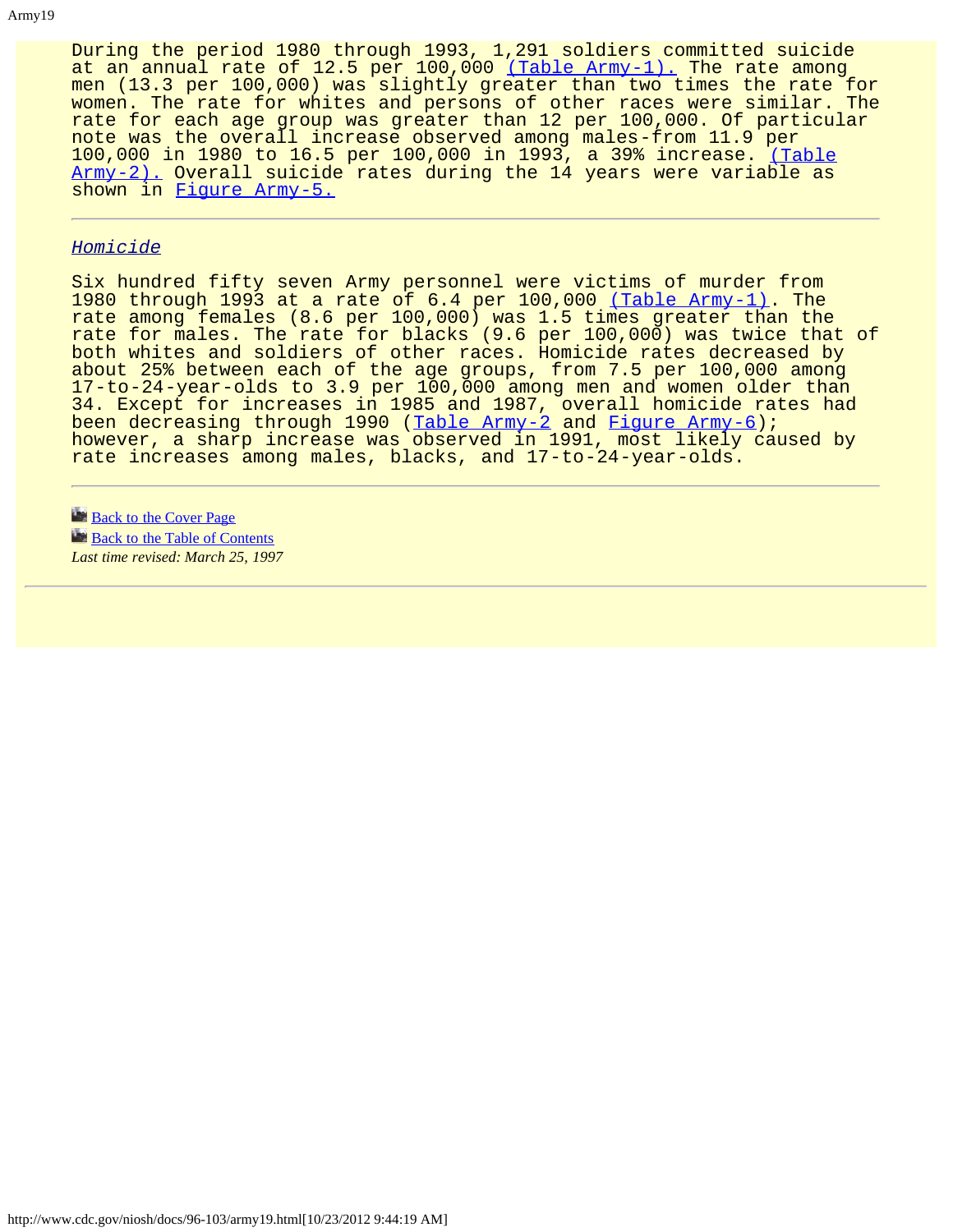# <span id="page-22-0"></span>**Marine Corps**

# Ranked Fatality Rate Profile: Marine Corps

| Category                                         | Service          | Rate * |
|--------------------------------------------------|------------------|--------|
| <b>All-cause Mortality</b>                       | Marine Corps (1) | 122.5  |
|                                                  | Army $(2)$       | 103.2  |
|                                                  | Navy $(3)$       | 96.5   |
|                                                  | Air Force (4)    | 72.7   |
| Unintentional Injury<br>(leading cause of death) | Marine Corps (1) | 77.1   |
|                                                  | Army $(2)$       | 61.9   |
|                                                  | Navy $(3)$       | 59.4   |
|                                                  | Air Force (4)    | 42.1   |

\* Rates Per 100,000 Persons.

# Demographic Profile:Marine Corps

| Demographic Group | 1980<br><b>Number Percent</b> | 1993<br><b>Number Percent</b> | <b>Percent Change</b> |
|-------------------|-------------------------------|-------------------------------|-----------------------|
| Male              | 180,439<br>(96.4)             | 169,075<br>(95.7)             | $-6.3$                |
| Female            | 6,750<br>(3.6)                | 7,659<br>(4.3)                | 13.5                  |
| White             | 141,107<br>(75.4)             | 133,109<br>(75.3)             | $-5.7$                |
| <b>Black</b>      | 38,991<br>(20.9)              | 29,174<br>(16.5)              | $-25.2$               |
| Other             | 7,091<br>(3.8)                | 14,451<br>(8.1)               | 103.8                 |
| 17 to 24          | 133,334<br>(71.2)             | 104,820<br>(59.3)             | $-21.4$               |
| 25 to 34          | 40,774<br>(21.8)              | 49,249<br>(27.9)              | 20.8                  |
| $35 +$            | 13,081<br>(7.0)               | 22,665<br>(12.8)              | 73.3                  |

# **Key Findings**

From 1980 through 1993, the overall fatality rate for all members of the Marine Corps decreased Mortality by 46.9% from 158.7/100,000 to 84.3/100,000--largest percentage drop of all the services.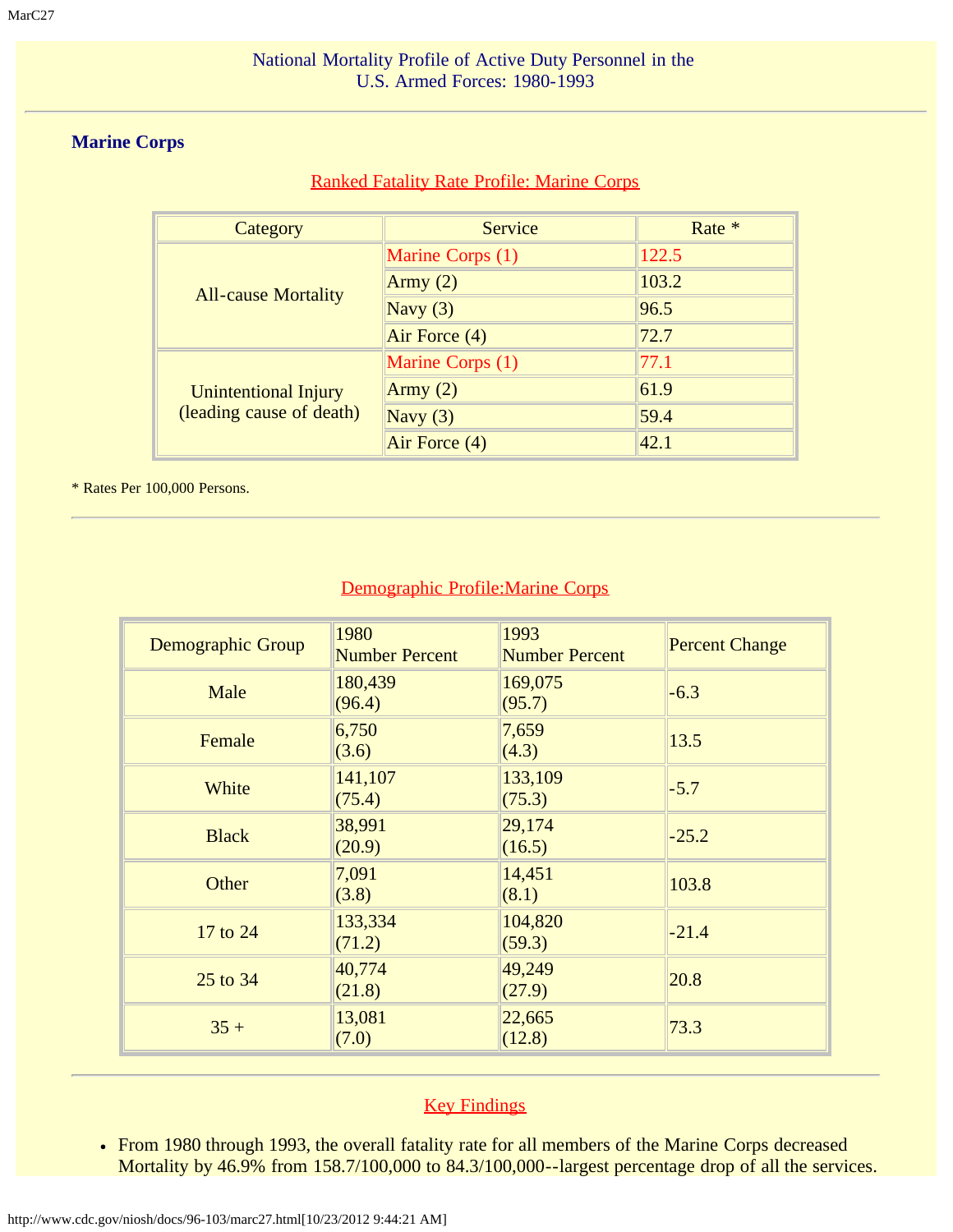- Members of the Marine Corps experienced the highest all-cause mortality rate (122.5/100,000), unintentional injury fatality rate (77.1/100,000), suicide rate (14.0/100,000), and homicide rate (7.4/100,000) of all the services.
- Members of the Marine Corps ranked the lowest (10.9/100,000) of the four services for disease- and illness-related mortality.
- From 1980 through 1993, Marines collectively experienced the largest increase in the two older (25) plus years) age groups of all the services.

### **Marine Corps**

### *All Causes*

**F**or the period 1980 through 1993, 3,314 Marine Corps personnel died on active duty, an average of 237 annually. The average annual fatality rate was 122.5 per 100,000, the highest overall death rate across the four military services. The distribution of the primary causes of death is presented in [Figure Marine Corps-1a](#page-56-0) for males and [Figure Marine](#page-57-0) [Corps-1b](#page-57-0) for females; unintentional injury was responsible for 63% of male deaths-the highest proportion observed for any service. Among female marines, homicide accounted for 23% of the deaths-the highest proportion of any service.

Males and whites had an overall fatality rate of about 126 per 100,000 [\(Table Marine Corps-1\)](#page-80-0), some 2.6 times higher than the rate for females. All cause death rates steadily decreased as age increased, from 130.4 in the youngest group to 100.6 per 100,000 in the oldest group.

During the 14-year period, overall death rates decreased approximately 46%-a trend observed in all demographic subgroups [\(Table Marine Corps-](#page-81-0)[2\)](#page-81-0). The tremendous rate increase experienced in 1983 was directly attributable to the 234 young marines killed in the terrorist attack on the Marine Barracks in Beirut, Lebanon, and the increase in 1991 was due to the Persian Gulf War in Southwest Asia. [\(Figure Marine Corps-](#page-58-0) $2)$ .

#### *Unintentional Injuries*

The Marine Corps experienced the fewest unintentional injury-related deaths (2,084) and the highest rate (77.1 per 100,000) compared to the other services. The rate for men (79.7 per 100,000) was nearly 4 times greater than the rate for women [\(Table Marine Corps-1\)](#page-80-0). The rate among whites (82.5 per 100,000) was about 25% greater than the rates among blacks and marines of other races. Rates decreased as age increased. Although there was some variability in rates over the  $14$ -year period within the various demographic subgroups, the overall unintentional injury fatality rate decreased about 55% [\(Table Marine Corps-2\)](#page-81-0). Of particular note is the influence of the Persian Gulf War in the increased rates observed for 1991 ([Figure Marine Corps-3](#page-59-0) and [Table](#page-81-0) [Marine Corps-2\)](#page-81-0).

#### *Disease and Illness*

The 296 disease and illness-related deaths in the Marine Corps from 1980 through 1993 represented the fewest of any service over that same time period and the rate of 10.9 per 100,000 was also the lowest across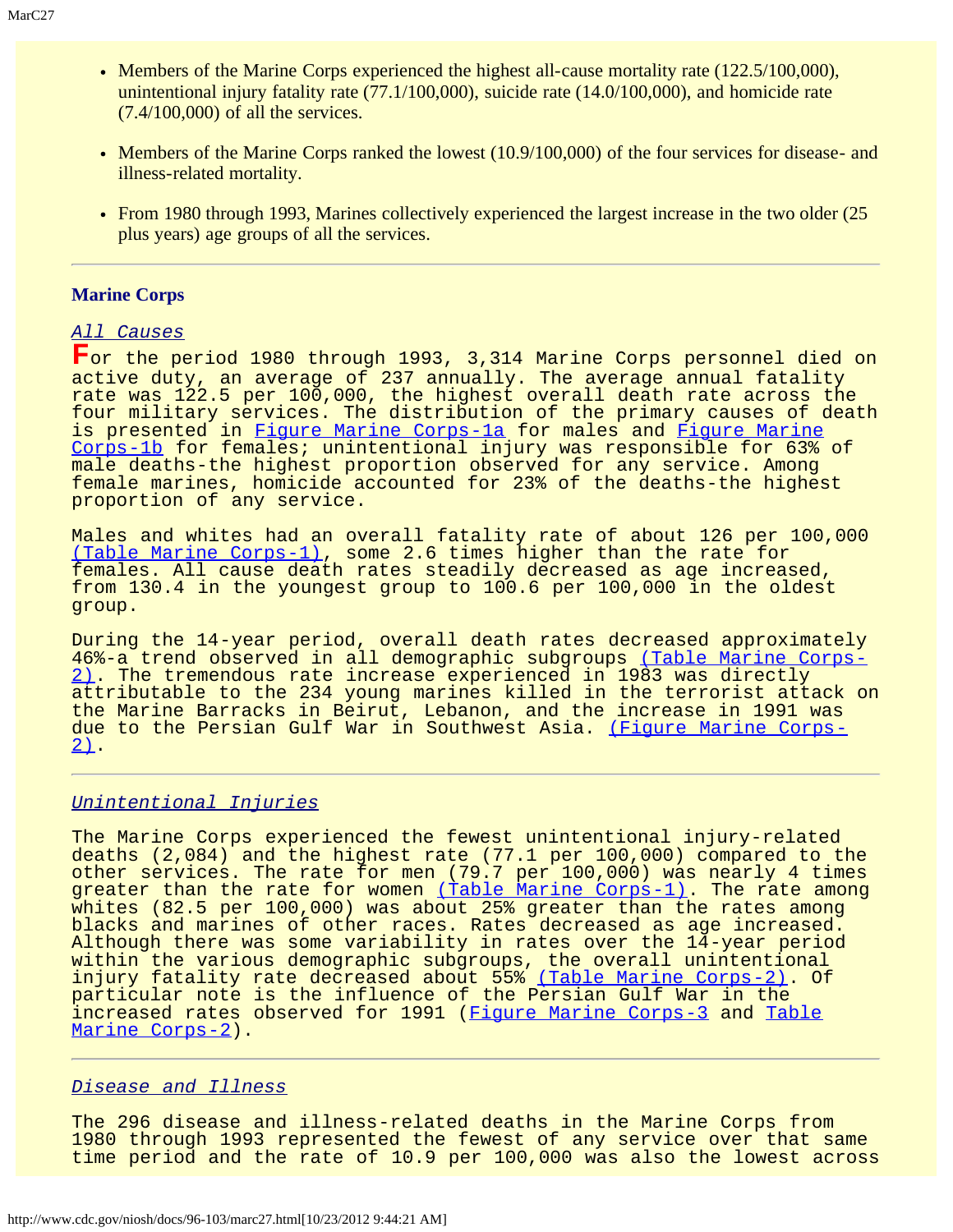all services [\(Table Marine Corps-1\).](#page-80-0) The rate among males (11.2 per 100,000) was slightly less than twice the female rate. The rates were comparable for blacks and persons of other races (14 to 15 per 100,000) and exceeded the rate for whites by about 30%. Fatality rates increased as age increased; there was a 5-fold increase from the youngest to the oldest group. Although the overall rate decreased approximately 60% over the 14-year period, there was a significant amount of variability from year to year. ([Table Marine Corps-2](#page-81-0) and [Figure Marine Corps-4\)](#page-60-0). From 1985 to the end of the period, there were no deaths due to natural causes among female marines.

### *Suicide*

Three hundred seventy eight marines died at their own hand from 1980 through 1993 at a rate of 14.0 per 100,000, which was the highest rate of any service. The rate among males was 1.8 times greater than the rate among females (8.1 per 100,000) [\(Table Marine Corps-1\)](#page-81-0). The rate among whites (14.3 per 100,000) was the highest of any race group. The rate for blacks (12.9 per 100,000) was about twice the rate for the other two races. Suicide rates decreased slightly from the youngest to the oldest age groups. The annual rate of suicide exhibited some variability from year to year; rates among males increased from 14.4 per 100,000 in 1980 to 18.9 per 100,000 in 1993, an overall 31% increase-with a 50% rate increase noted between 1992 and 1993 ([Table](#page-81-0) [Marine Corps-2](#page-81-0) and [Figure Marine Corps-5\)](#page-61-0).

### *Homicide*

The rate at which the 200 marines were murdered (7.4 per 100,000) was the highest homicide rate observed across the four services. The rate for females (11.3 per 100,000) exceeded the rate for males by about one-third ([Table Marine Corps-1](#page-80-0)). The rates among whites and persons of other races were comparable but only about half the rate among blacks (12.9 per 100,000). The rate of homicide among the youngest marines (8.3 per 100,000) was twice the rate for the oldest marines. The highest annual rate during the 14-year period occurred in 1980, after which rates generally decreased ([Table Marine Corps-2 a](#page-81-0)nd [Figure](#page-62-0) [Marine Corps-6\)](#page-62-0). A slight increasing trend is noted for males from 1989 through the end of the period.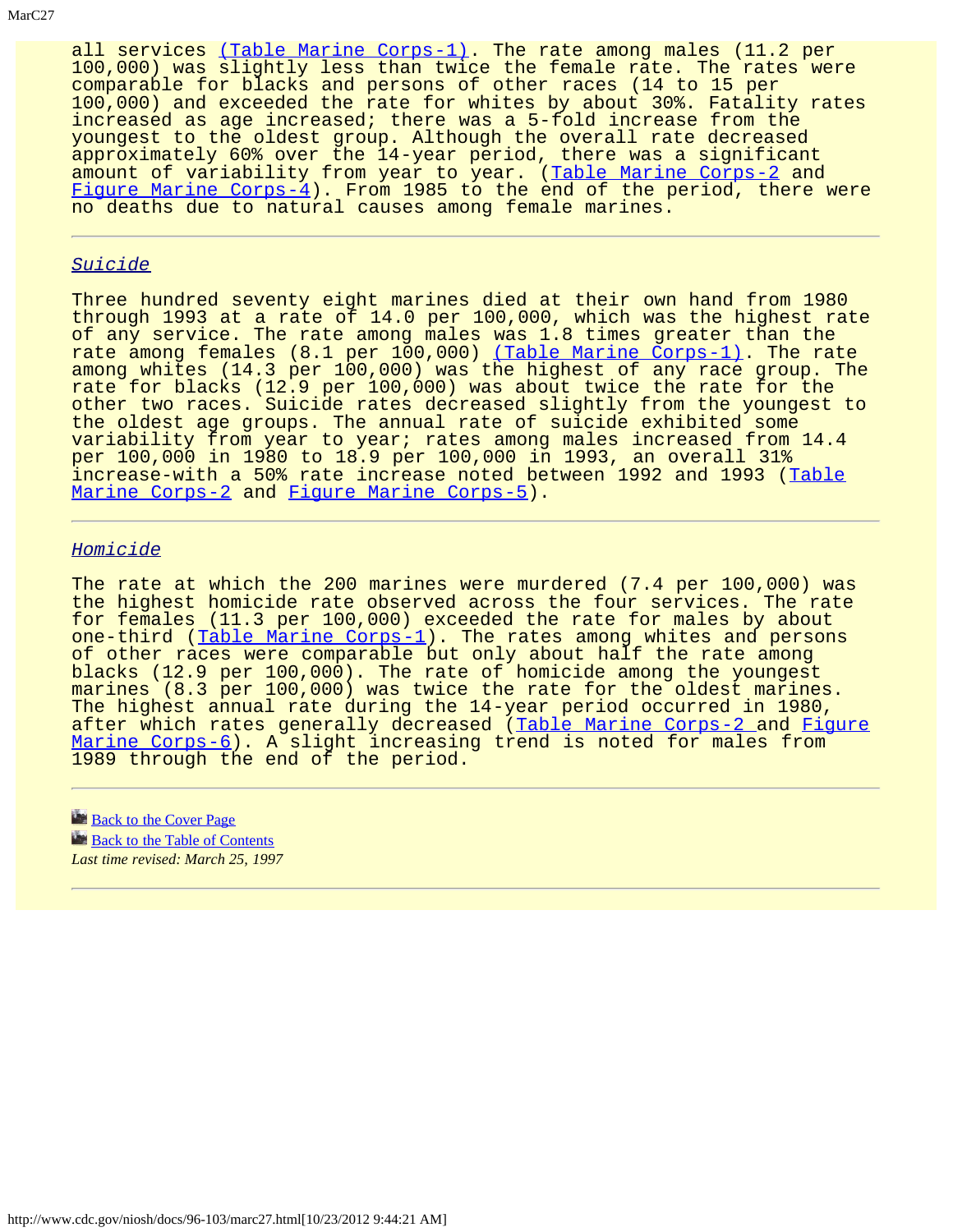# <span id="page-25-0"></span>Navy

| Category                                                | <b>Service</b>   | Rate * |
|---------------------------------------------------------|------------------|--------|
|                                                         | Marine Corps (1) | 122.5  |
| All-cause                                               | Army $(2)$       | 103.2  |
| <b>Mortality</b>                                        | Navy $(3)$       | 96.5   |
|                                                         | Air Force (4)    | 72.7   |
| <b>Unintentional Injury</b><br>(leading cause of death) | Marine Corps (1) | 77.1   |
|                                                         | Army $(2)$       | 61.9   |
|                                                         | Navy $(3)$       | 59.4   |
|                                                         | Air Force (4)    | 42.    |

\* Rates Per 100,000 Persons.

# Demographic Profile: Navy

| Demographic Group | 1980<br><b>NumberPercent</b> | 1993<br><b>Number Percent</b> | <b>Percent Change</b> |
|-------------------|------------------------------|-------------------------------|-----------------------|
| Male              | 490,063<br>(93.2)            | 437,193<br>(89.3)             | $-10.8$               |
| Female            | 35,999<br>(6.8)              | 52,522<br>(10.7)              | 45.9                  |
| White             | 438,967<br>(83.4)            | 377,409<br>(77.1)             | $-14.0$               |
| <b>Black</b>      | 55,631<br>(10.6)             | 81,035<br>(16.6)              | 45.7                  |
| Other             | 31,464<br>(6.0)              | 31,271<br>(6.4)               | $-0.6$                |
| 17 to 24          | 288,443<br>(54.8)            | 200,201<br>(40.9)             | $-30.6$               |
| 25 to 34          | 162,006<br>(30.8)            | 189,137<br>(38.6)             | 16.8                  |
| $35+$             | 75,613<br>(14.4)             | 100,377<br>(20.5)             | 32.8                  |

# **Key Findings**

- From 1980 through 1993, the overall fatality rate for all members of the Navy decreased by 45.7% from 125.8/100,000 to 68.2/100,000.
- Members of the Navy had the lowest suicide rate (11.0/100,000) among men and women of all the services.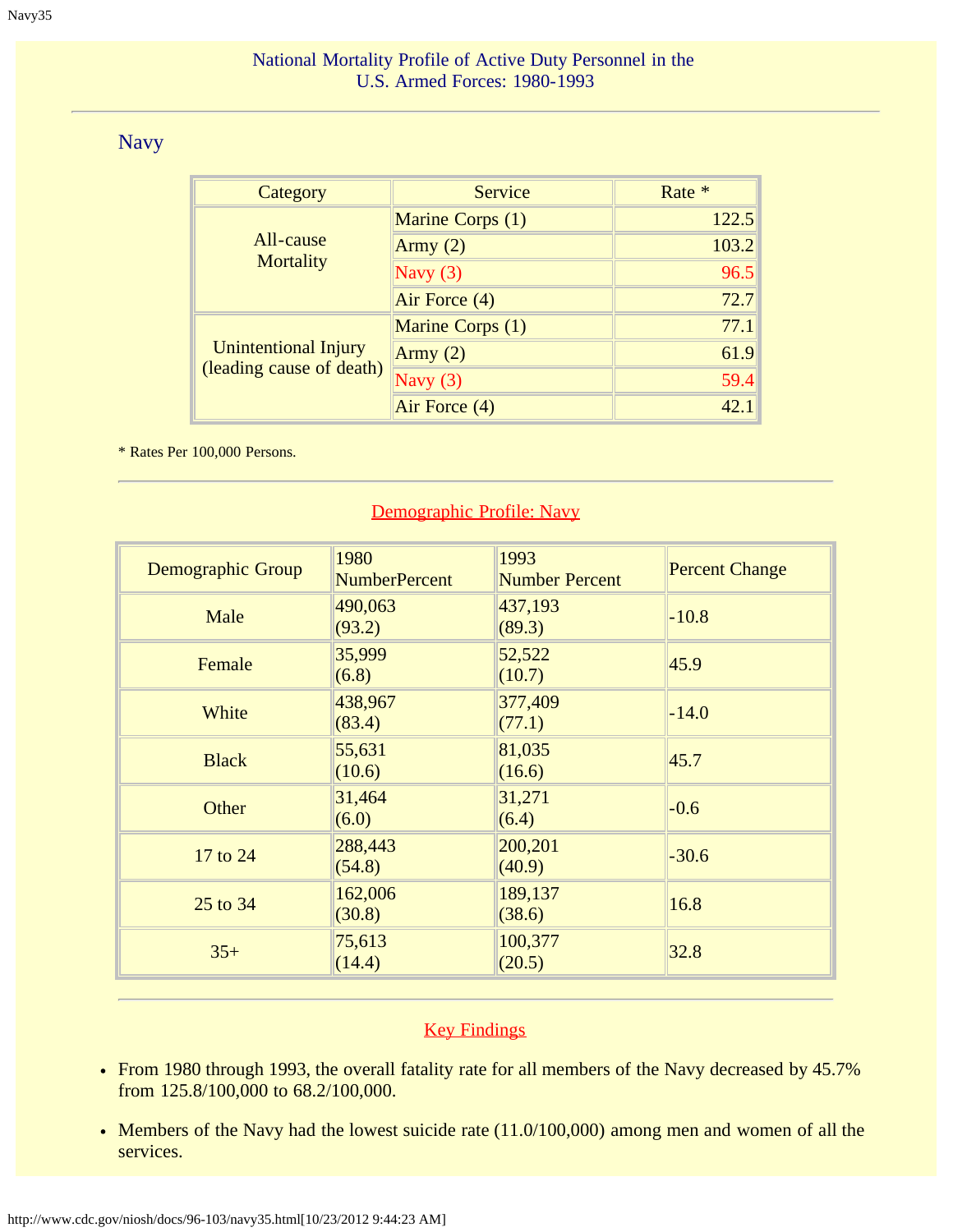- From 1980 through 1993, the Navy experienced the largest increase (45.9%) in females and the largest increase (45.7%) in blacks of all the services.
- Navy blacks were victims of homicide at a rate (12.8/100,000) over three times higher than the rate among whites (4.2/100,000).

### **Navy**

### *All Causes*

**F**or the 14-year period from 1980 through 1993, 7,485 men and women in the Navy died while serving on active duty; an average of 535 deaths per year. The average annual fatality rate was 96.5 per 100,000 [\(Table Navy-1\).](#page-83-0) The distribution of the primary causes of death is presented in Figure [Navy-1a](#page-63-0) for males and Figure [Navy-1b](#page-64-0) for females.

The overall rate of death among males, whites and the oldest sailors was comparable-about 101 per 100,000. While the overall fatality rate for whites was twice the rate among persons of other races, it was only 10% higher than the rate for blacks (91.1 per 100,000). The rate among sailors aged 25 to 34 was the lowest across any age group [\(Table Navy-1\).](#page-83-0)

From 1980 through 1993, the overall fatality rate decreased by about 45%; similar decreasing trends were noted in all demographic subgroups [\(Table Navy-2\).](#page-84-0) The noticeable increases in rates in 1983, 1987 and 1991 were due to hostile fire deaths, the Beirut terrorist attack, 38 men killed on the USS Stark by an Iraqi warplane missile, and the Persian Gulf War, respectively [\(Figure](#page-65-0)  $N$ avy-2).

### *Unintentional Injury*

The 4,607 Navy personnel who died from unintentional injuries did so at a rate of 59.4 per 100,000. The rate for males (62.8 per 100,000) was higher than blacks (49.4 per 100,000) and about 2.5 times greater than the rate for females [\(Table Navy-1\)](#page-83-0). The rate for persons of other races (22.1 per 100,000) was about one-half the rate among blacks and one-third the rate among whites. Rates decreased as age increased. Except for some minor fluctuations, rates steadily decreased over the 14-year period-about 54% ([Table](#page-84-0) [Navy-2](#page-84-0) and [Figure Navy-3](#page-66-0)).

### *Disease and Illness*

Natural causes accounted for a total of 1,290 deaths among activeduty sailors during the 14-year period, 1980 through 1993. The disease- and illness-related fatality rate was 16.6 per 100,000 [\(Table Navy-1\).](#page-83-0) The rates for men and for persons in all race categories were similar-about 17 per 100,000. The fatality rate steadily increased as age increased and showed a 7-fold increase from the youngest to the oldest group. Overall rates decreased about 45% during the 14-year period with several short-term increases occurring in 1987 and 1992 ([Table Navy-2](#page-84-0) and [Figure](#page-67-0)  $\frac{\text{Navy}-4}{\text{Nary}-4}$ .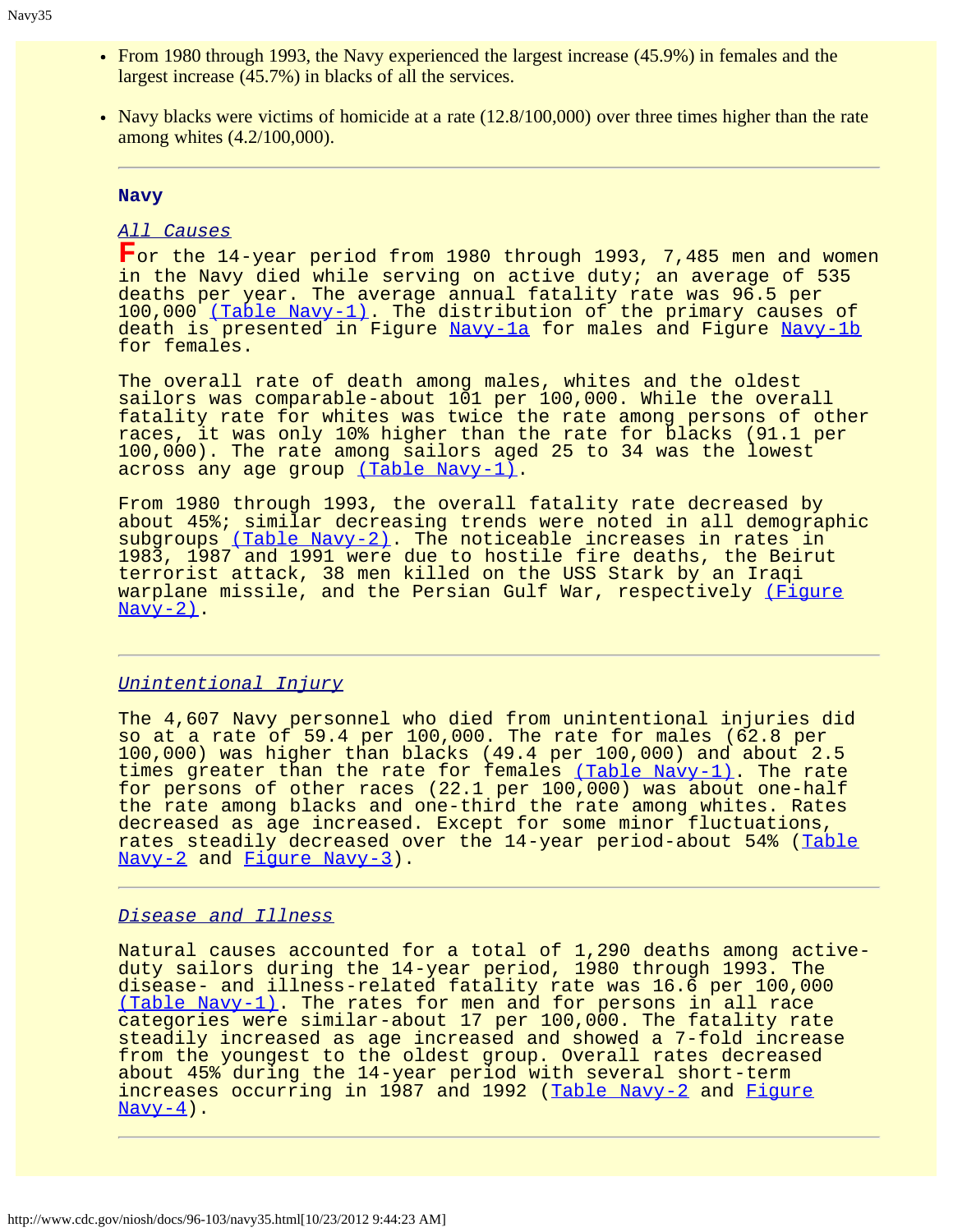### Suicide

Eight hundred fifty three men and women in the Navy died as a result of self-inflicted injuries; at an annual rate of 11.0 per 100,000 [\(Table Navy-1\).](#page-83-0) Whites, males and persons aged 17 to 34 had comparable rates of about 12 per 100,000. These rates were about 3 times higher than the rates for females and twice the rate for blacks and Navy personnel of other races. Suicide rates have remained relatively steady over the period, although there was a 4- year decline noted from 1987 to 1990 ([Table Navy-2](#page-84-0) and [Figure](#page-68-0)  $Navy-5$ ).

### *Homicide*

The 405 Navy personnel who were victims of homicide between 1980 and 1993 were killed at a rate of 5.2 per 100,000, a comparable rate in both males and females. The rate among blacks (12.8 per 100,000) was about three times greater than the rate for whites and over six times greater than the rate observed for persons of other races. Age-group-specific rates decreased as age increased ([Table Navy-1\)](#page-83-0). Although the overall rate of homicide decreased by about 30% over the 14 years, annual rates fluctuated continuously from year to year ([Table Navy-2](#page-84-0) and [Figure Navy-6\)](#page-69-0).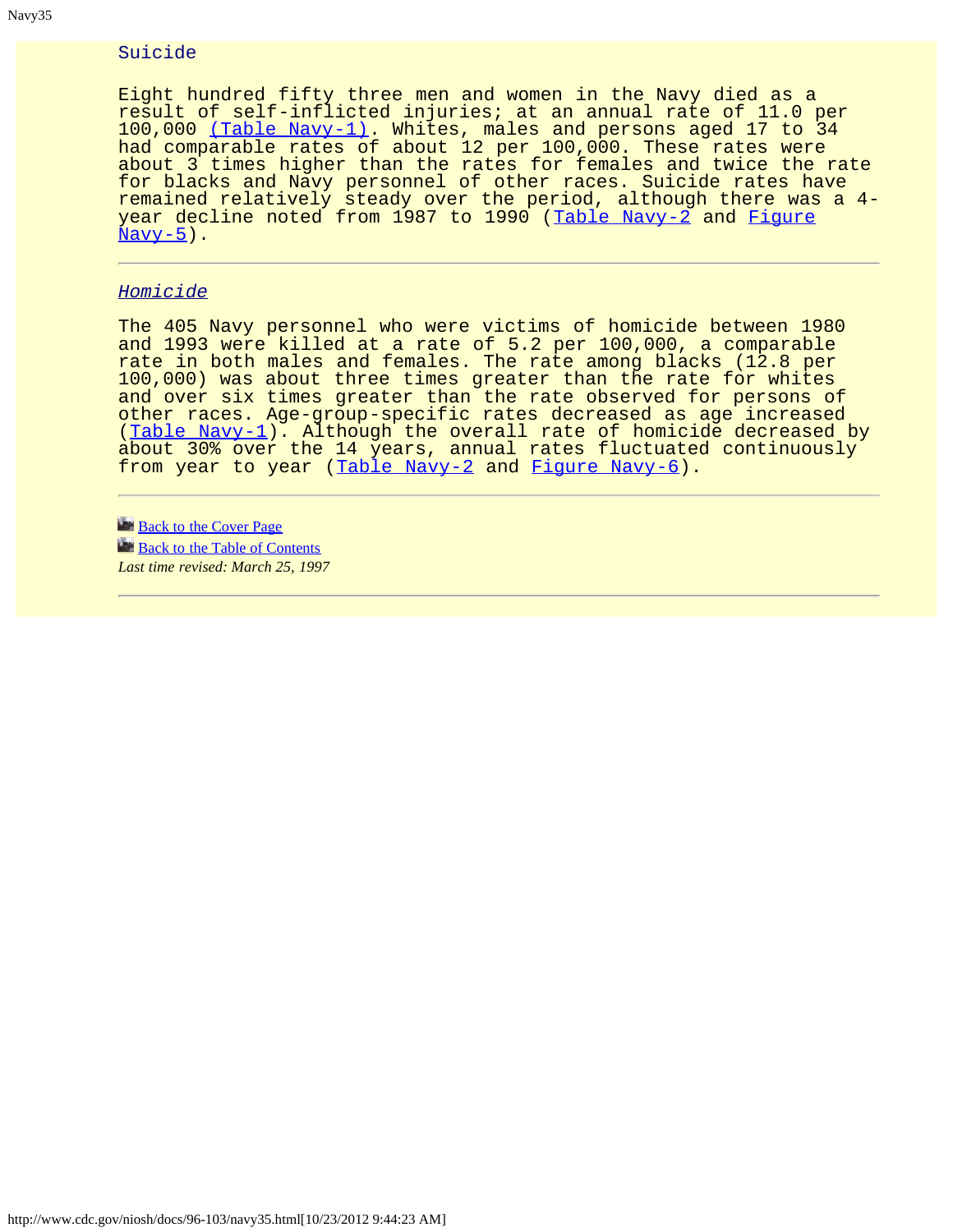### **DISCUSSION**

<span id="page-28-0"></span>**C**asualty data, available from the DoD Report of Casualty (DD Form 1300), provide timely and valuable demographic information on all active-duty deaths. These fatality data can be used in four important ways. First, new or previously unrecognized hazards can be identified. For example Report of Casualty data showed that military women were victims of homicide at a higher rate compared to their male counterparts. Second, high-risk groups can be identified and targeted for further research and prevention efforts. In addition to the young women who have been identified to be at high risk of homicide, other groups such as white males aged 20 to 34 have been identified to be at considerable risk of suicide when compared to other demographic subgroups.

Third, trends of cause-specific death rates can be followed and interpreted over time. It has been noted that the number of suicides committed annually has remained relatively steady over the 14-year period, but since the size of the military population has been steadily decreasing over the past 5 years, the rate of suicide has therefore been increasing. Although the overall rate of homicide in the military has decreased since 1980, the increasing rates observed from 1989 to 1992 should be watched carefully to see if the trend continues. During this 4-year span, homicide rates increased 130 percent from 2.6 per 100,000 to 6.0 per 100,000. The fact that the rate has increased is not surprising, since the overall rates in the U.S. (for persons age 17 to 54, an age range paralleling the military) have risen about 5% per year from 1987 to 1991-12.8 to 15.8 per 100,000, $^{7,9}$  but the amount of the rate change is alarming.

Finally, the military fatality data can be used to determine the nature and magnitude of a specific cause of death. Both the rates and absolute numbers of deaths are important; rates depict the risk faced by various demographic subgroups while the numbers indicate the magnitude of the problem, or the number of lives that could be saved.

Although it was not within the scope of this report to determine the role that occupation may play in the mortality experience of active duty personnel, the Report of Casualty and other sources<sub>.</sub>of military occupational information could be used for this purpose.<sup>13</sup> Active-duty white males aged 20 to 34 were identified to be at an increased risk of suicide. Within this group, men working in military law enforcement and security specialties appear to be particularly vulnerable to suicide when compared to men in other military occupations.<sup>14</sup> Because the scope and work of these groups may differ from service to service, additional occupational information should be used to supplement the Report of Casualty to facilitate a better understanding of the complex etiology of suicide and ameliorate the occupational factors that may exacerbate the risk of suicide.

Caution should be exercised when comparing these cause- and demographic-specific fatality rates to other populations. Excluded from the findings presented here were military personnel who have been diagnosed with a terminal illness or injury, placed on disability retirement, and subsequently died within a one year period. To examine the magnitude and nature of these cases, a separate data collection and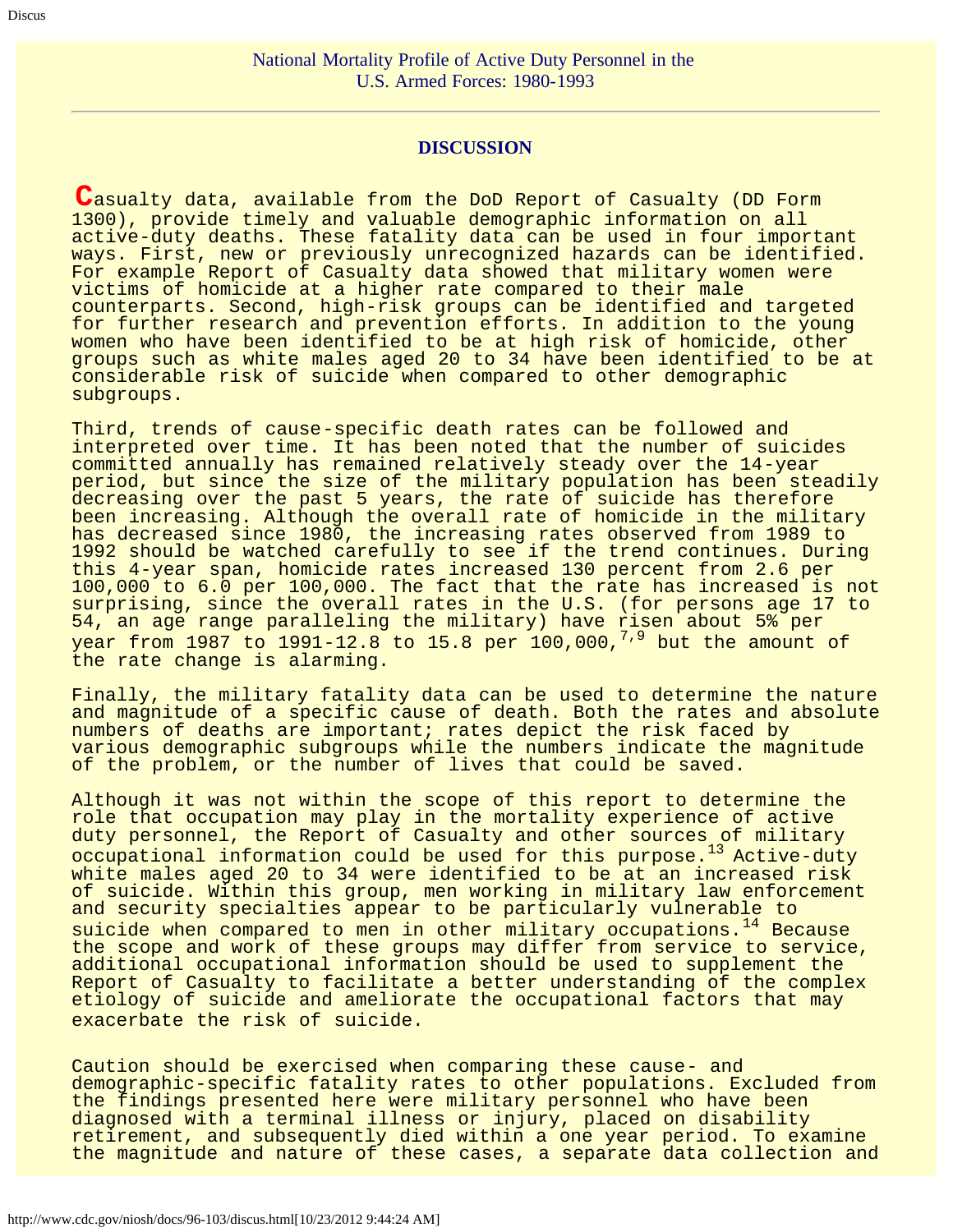analysis was performed on a cohort of U.S. Army retirees who were placed on disability retirement for the years 1993 through 1995.<sup>15</sup> Findings showed that these fatalities comprised approximately 10% of all U.S. Army fatalities and that death due to illness and disease was the primary cause. When the disability cases were included with the active-duty cases, the resulting overall fatality rate increased from 94.4 to 104.8 per 100,000 Army personnel for the 3-year period 1991 to 1993. The largest cause-specific increase (nearly two-fold) occurred among retired females who died from illness and disease-related causes. It is expected that the three other services would experience similar rate increases when their disability retirement cases are included.

This report has provided a broad overview of the mortality experience of men and women serving on active duty. The use of calendar year data and the calculation of rates, expressed per 100,000, will assist military commanders and medical personnel in comparing the military mortality experience with overall  $U.S.^9$  and workforce<sup>3</sup> mortality data. Military commanders, in concert with local civilian communities, may find this data useful in developing, implementing and evaluating prevention strategies that emphasize those etiologies that account for the highest proportion of cause-specific mortality and mortality and thus have the greatest effect on military readiness. As the active-duty military population decreases in size and the scope of its "non-combat" mission is more clearly defined, it is paramount for military leaders to be able to predict the impact of mortality, especially fatalities due to unintentional injury. All fatalities, and preventable fatalities in particular, result in needless human suffering and act as a drain on military productivity and military readiness.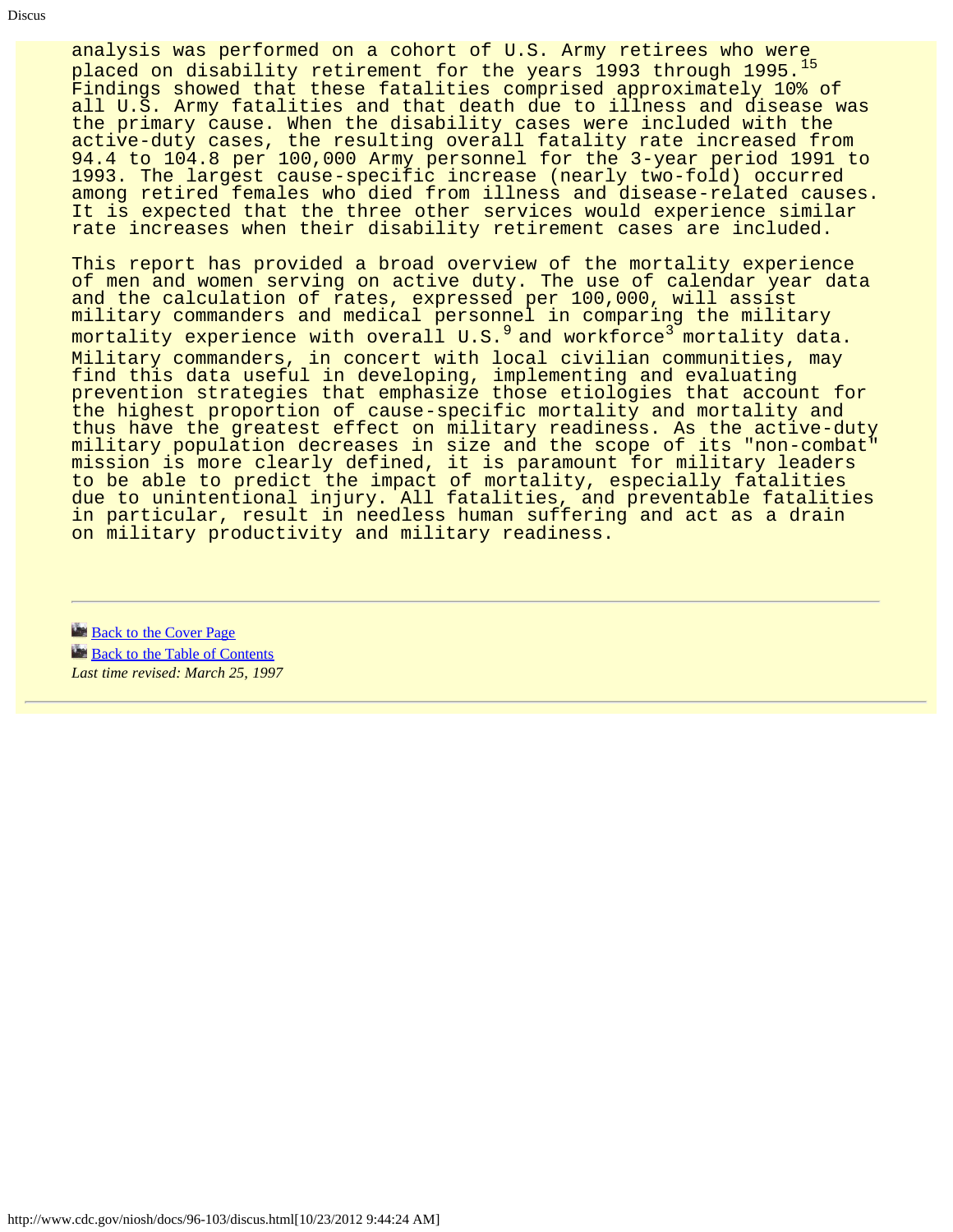### **REFERENCES**

<span id="page-30-0"></span>1. Department of Defense [December 27, 1991] *Military personnel casualty matters, policies, and procedures.* Washington, DC. Department of Defense Instruction No. 1300.18.

2. Department of Defense [1994]. *Worldwide U.S. Active Duty Military Personnel Casualties, October 1, 1979, through September 30, 1994.* Washington, DC: Directorate for Information Operations and Reports (DIOR), DIOR/M07-94/04.

3. Jenkins EL, Kisner SM, Fosbroke DE, et al [1993]. *Fatal injuries to workers in the United States, 1980-1989: a decade of surveillance.* U.S. Department of Health and Human Services, (NIOSH) No. 93-108S.

4. Beary JF III, Walter LJ, Johns JH [1984]. Leading causes of death for active duty military personnel. *Military Medicine* 149: 316-7.

5. Helmkamp JC [1988]. A descriptive summary of active duty deaths in the US Navy in 1986. *Military Medicine* 153:621-25.

6. Helmkamp JC [1995]. Suicides in the military: 1980-1992. *Military Medicine* 160:45-50.

7. Helmkamp JC [1995]. Homicide victims in the military: 1980-1992. *Military Medicine* 160:51-55.

8. Department of Defense [April 10, 1989]. *Mishap investigation, reporting and recordkeeping.* Washington, DC. Department of Defense Instruction No. 6055.7.

9. National Center for Health Statistics [1993]. *Compressed Mortality Files, 1980-1991.* Atlanta, GA: Centers for Disease Control and Prevention.

10. Helmkamp JC, Bone CM [1986]. Hospitalization for accidents and injuries in U.S. Navy: environmental and occupational factors. *Journal Occup Med* 28(4):269-275.

11. Helmkamp JC, Kennedy RD [1996]. Causes of death among U.S. military personnel: a 14-year summary, 1980-1993. *Military Medicine* 161.6:311-7.

12. World Health Organization [1977]. *International Classification of Diseases: Manual on the International Statistical Classification of Diseases, Injuries, and Causes of Death,* 9th Rev. Geneva, Switzerland.

13. Department of Defense [June 1991]. *Occupation Conversion Manual, enlisted/officer/civilian.* Washington, DC. Dept of Defense Instruction No. 1312.1M.

14. Helmkamp JC. [1996] Occupation and suicide among males in the U.S. armed forces. *Annals of Epidemiology*, 6(1):83-8.

15. Kennedy RD [1996]. Analysis of the US Army retiree TDRL cohort, 1993 to 1995. National Institute for Occupational Safety and Health, Division of Safety Research, Morgantown, WV (unpublished data).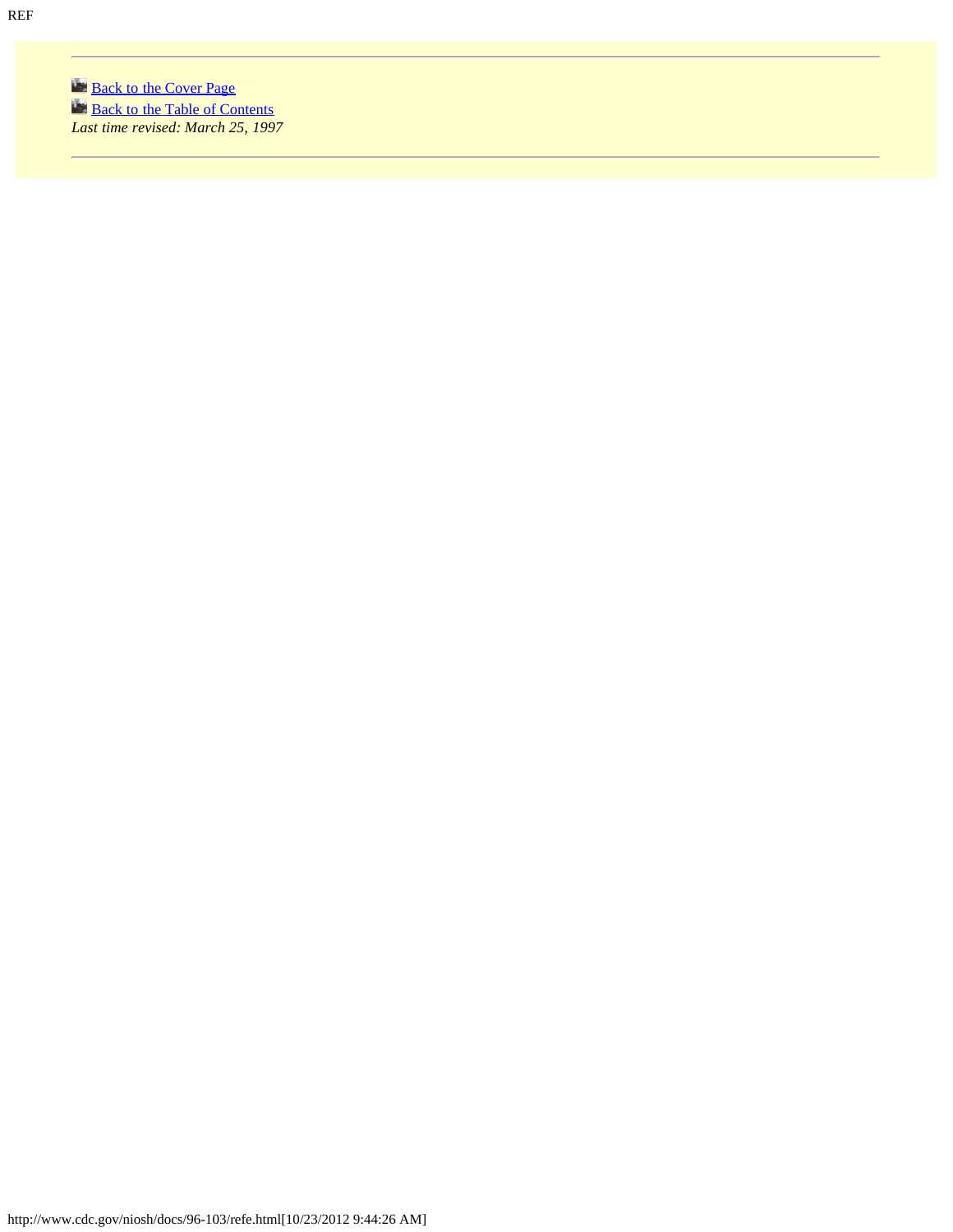# DoD Report of Casualty

<span id="page-32-0"></span>

| <b>REPORT OF CASUALTY</b>                                                                                                            |                             |                                                                                                                        | REPORT CONTROL SYMBOL<br>(Foot DaD Component address to be<br>Overprinted barel |                                           |   |                         |
|--------------------------------------------------------------------------------------------------------------------------------------|-----------------------------|------------------------------------------------------------------------------------------------------------------------|---------------------------------------------------------------------------------|-------------------------------------------|---|-------------------------|
| 1. PEPORT MUMBER                                                                                                                     |                             | 2. PEPORT TYPE                                                                                                         |                                                                                 |                                           |   | <b>8. DATE PRÉPARED</b> |
| 4. BERVICE IDENTIFICATION                                                                                                            |                             |                                                                                                                        |                                                                                 |                                           |   |                         |
| A. HANE Cool Fire MADS INVESTIG                                                                                                      |                             |                                                                                                                        | <b>6. SOCIAL SECURITY VUMPER</b>                                                | c. IZHPIZE/NAHK/RATE                      |   | 5363 MORTMAND OF H      |
| <b>6. COMPONENT</b>                                                                                                                  | I. BRANCH                   | C. ORGANIZA 'KIN                                                                                                       |                                                                                 |                                           |   |                         |
| <b>6. CASUALTY INFORMATION</b>                                                                                                       |                             |                                                                                                                        |                                                                                 |                                           |   |                         |
| 4. TIPE                                                                                                                              | <b>b. STATIS</b>            | <b>A. CATEGORY</b>                                                                                                     | <b>4 DATE OF CASAMLTE</b>                                                       | <b>K. PLACE OF CASUALTY</b>               |   |                         |
| 1. SAME AND SPELVER ARE CO.                                                                                                          |                             | ٠                                                                                                                      |                                                                                 |                                           |   |                         |
| g. DVTT STATUS                                                                                                                       |                             |                                                                                                                        |                                                                                 | h. FIRSHT STATIST                         |   | 1 RCDYRICDYRIO          |
| <b>6. BACKGROUND INFORMATION</b>                                                                                                     |                             |                                                                                                                        |                                                                                 |                                           |   |                         |
| <b>A DATE OF RETH</b>                                                                                                                | <b>L. A. Sep of DRTH</b>    |                                                                                                                        |                                                                                 | $\alpha$ column of emports $\blacksquare$ |   |                         |
| d. RACE                                                                                                                              | <b>N. ETHING GROUP</b>      |                                                                                                                        | 1.5001                                                                          | g. RELIGIOUS PREPERDINGE                  |   |                         |
| 7. ACTIVE DUTY INFORMATION                                                                                                           |                             |                                                                                                                        |                                                                                 |                                           |   |                         |
| A PLIGE OF BITTEY                                                                                                                    |                             | <b>b. Dolt of Burns</b>                                                                                                | A POWER RECORD AT THE OF ENTRY                                                  |                                           |   |                         |
| <b>N DATE TOUR COMMENCED</b>                                                                                                         | a. Processional a remainded |                                                                                                                        |                                                                                 | 1. RECORD OF IMPRODUCT ON A FORM DATE.    |   |                         |
| <b>B. PAY INFORMATION</b>                                                                                                            |                             | ਟਿਤ<br>v                                                                                                               |                                                                                 |                                           |   |                         |
| c. PRY SPADE                                                                                                                         | <b>L. BASK PAT</b>          | <b>c. INGENTIVE CADDITIONAL PAY (TWN 1926)</b>                                                                         |                                                                                 |                                           |   |                         |
| 9. INTERESTED PERSONS (Ware, 4/Wass and Holdbanship)                                                                                 |                             |                                                                                                                        |                                                                                 |                                           |   |                         |
| 10. REMARKS (Continue an assamile cheef of necessary)                                                                                |                             |                                                                                                                        |                                                                                 |                                           |   |                         |
|                                                                                                                                      |                             |                                                                                                                        |                                                                                 |                                           |   |                         |
| FROTHOTES FOR ITEMS 9 AND 10<br>Adult neet of the<br>3 Beauticiday for unpaid pay a lower can delighted on means of an argume detail |                             | 9 Enrollidary for graduly per in avant them to be buty virging a man or child-respective on record of amagement dista. |                                                                                 |                                           |   |                         |
| 11. REPORT NG INFORMATION<br><b>A COMMUNIO AGENCY</b>                                                                                |                             |                                                                                                                        |                                                                                 | <b>b. DATE HERE!YED</b>                   | с | REPORT FOR VA TO FOLLOW |
| 12. DISTRIBUTION                                                                                                                     |                             | 13. SIGHATURE                                                                                                          |                                                                                 |                                           |   | л<br>L                  |
| DD Form 1300, NOV 91                                                                                                                 |                             |                                                                                                                        | Previews editions are obsolete.                                                 |                                           |   |                         |

**[Back to the Cover Page](#page-35-0)**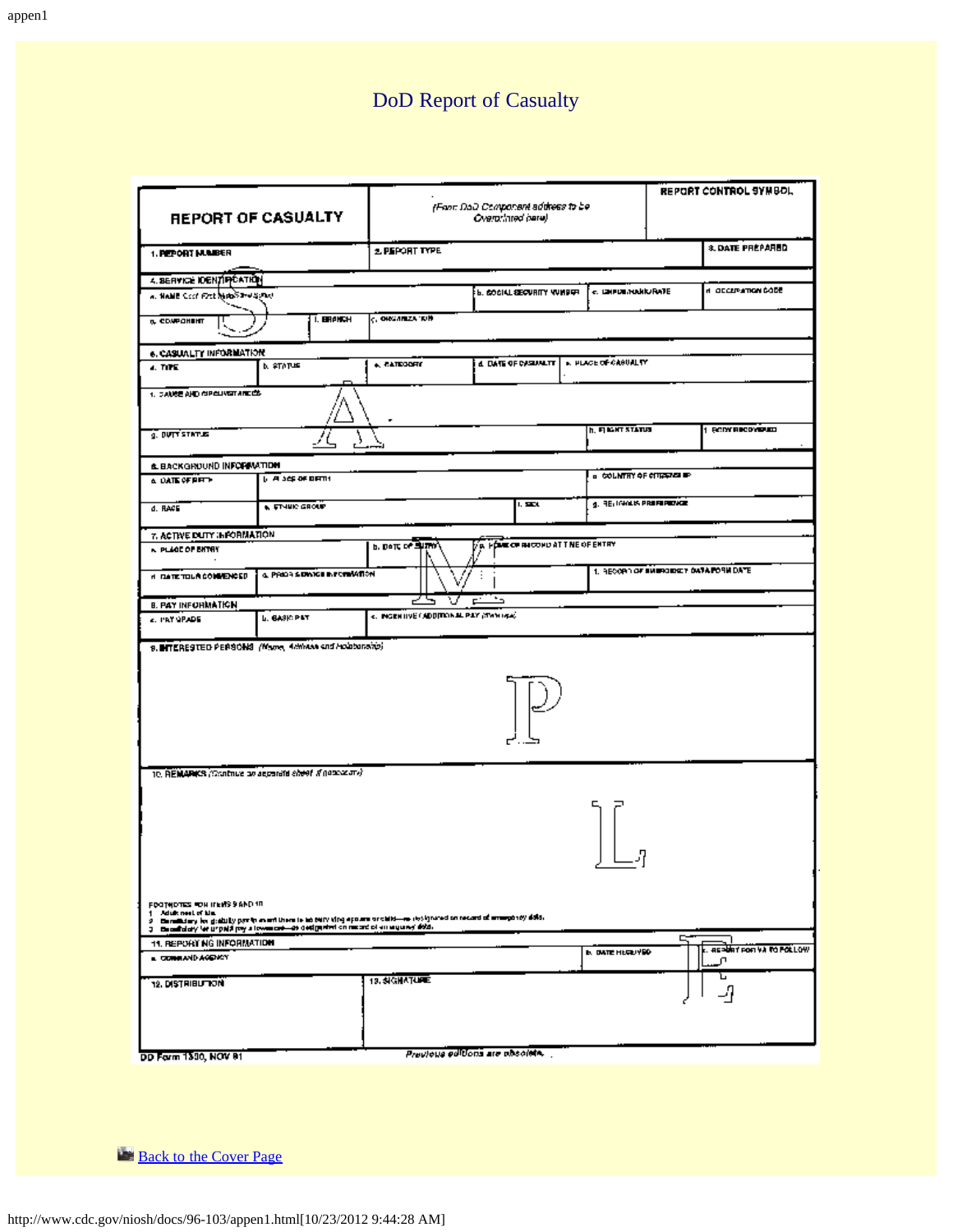**[Back to the Table of Contents](#page-0-0)** *Last time revised: March 25, 1997*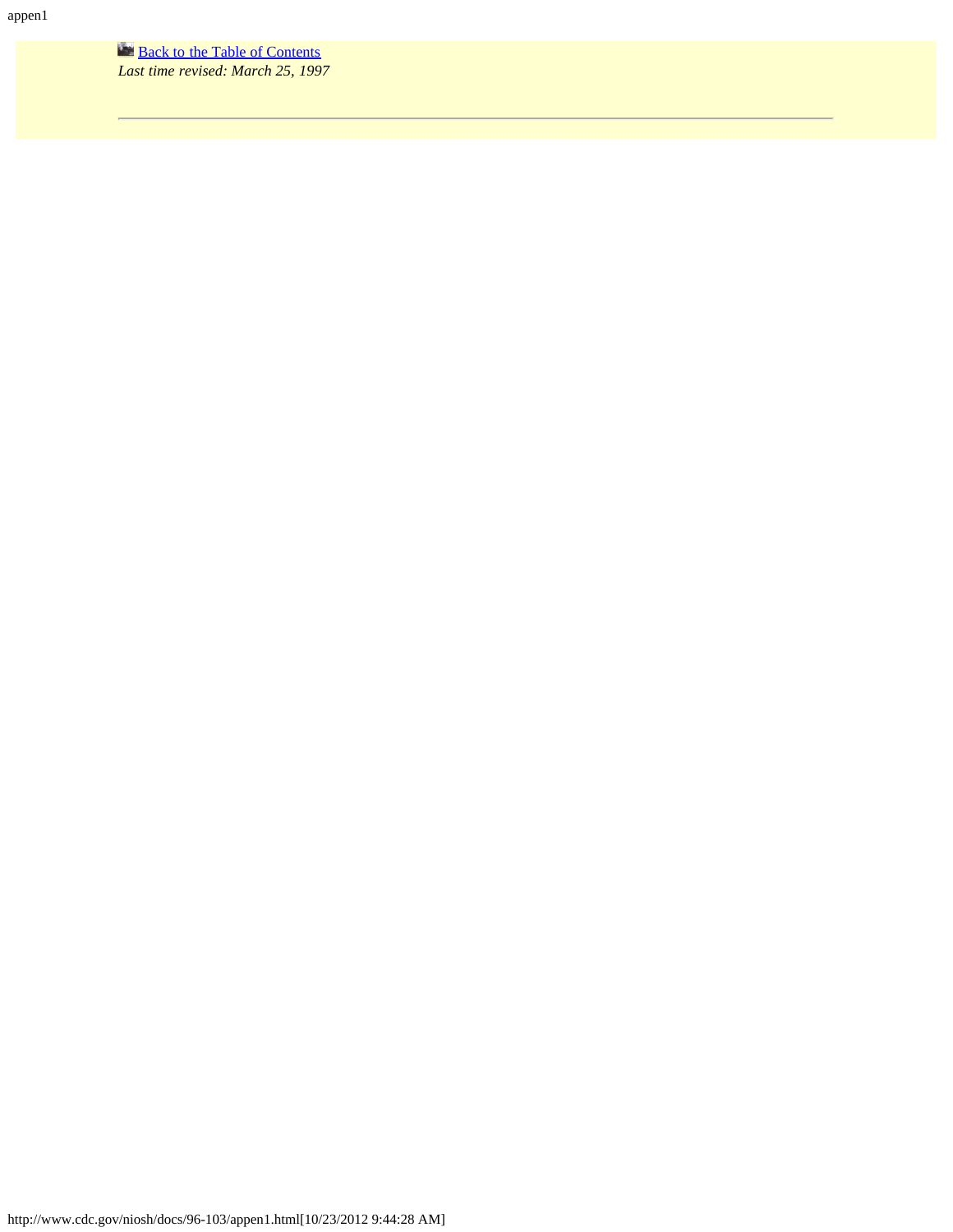## **Cause of Death Codes**

# <span id="page-34-0"></span>**ICD-9\* Rubrics for Military Cause of Death Categories**

| Category             | ICD-9 Rubric          |  |  |
|----------------------|-----------------------|--|--|
| Unintentional Injury | E800-E949             |  |  |
| Illness and Disease  | N001-N799             |  |  |
| Suicide              | E950-E959             |  |  |
| Homicide             | E960-E969             |  |  |
| Hostile Action       | E990-E999             |  |  |
| Other                | No defined parameters |  |  |

**\***International Classification of Diseases, 9th Revision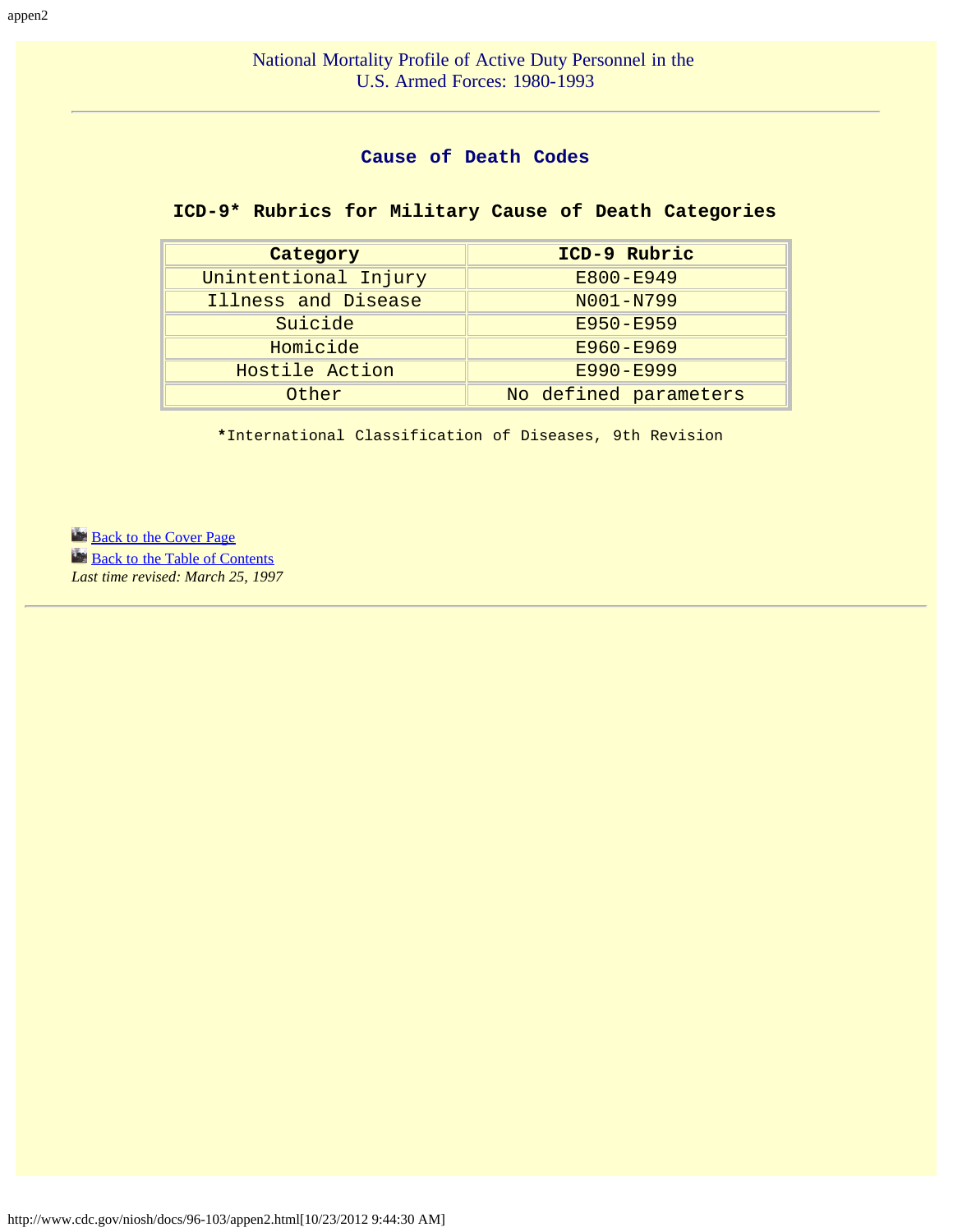<span id="page-35-0"></span>

*Delivering on the Nation's Promise: Safety and Health at Work for all People... Through Research and Prevention*

[NIOSH Home](http://www.cdc.gov/niosh/) | [NIOSH Search](http://www.cdc.gov/niosh/srchpage.html) | [Site Index](http://www.cdc.gov/niosh/siteindx.html) | [Contact Us](http://www.cdc.gov/niosh/cntc_ni1.html)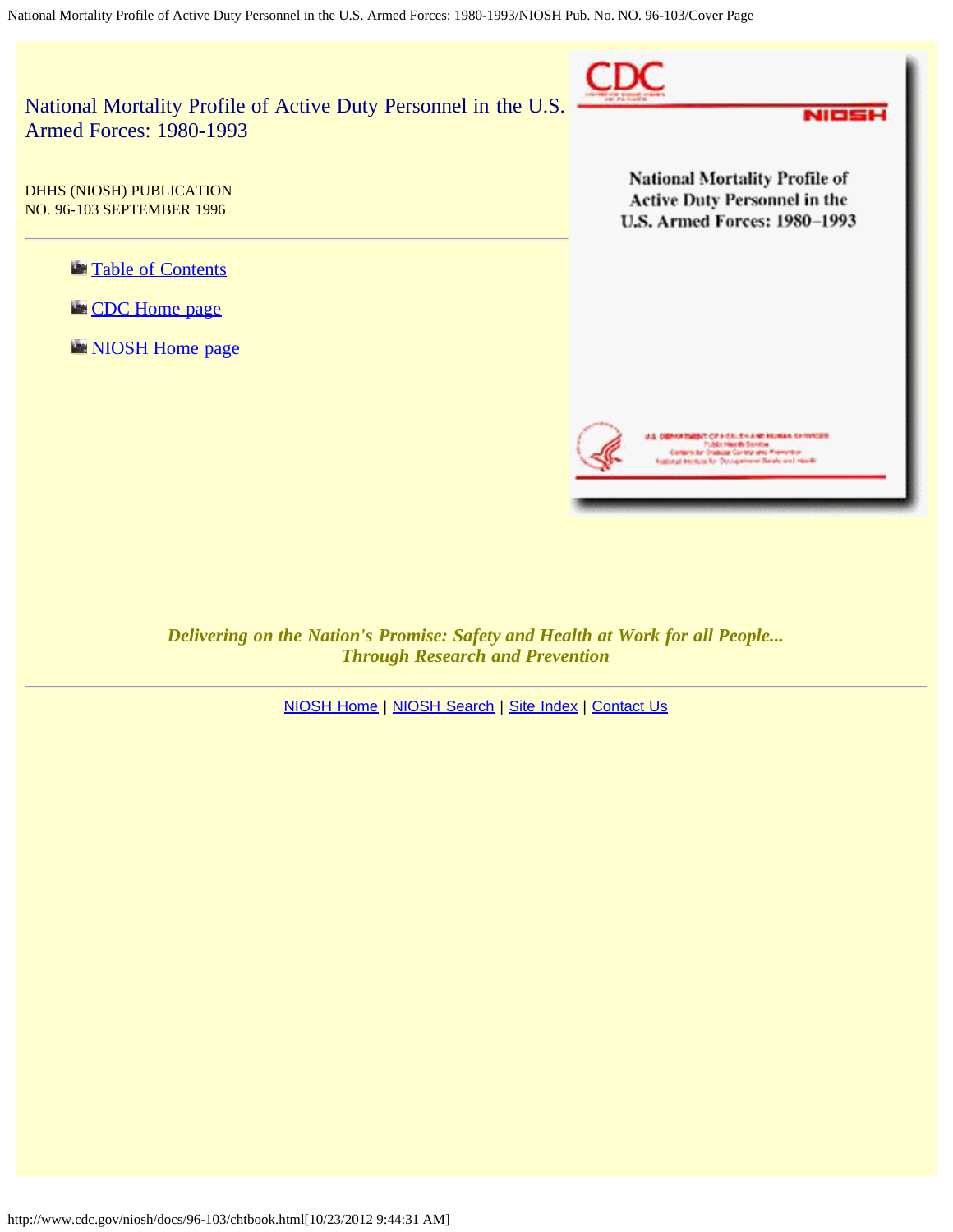Figure DOD - 1. Average Yearly Military Active-Duty Population by Service and Gender, 1980-1993

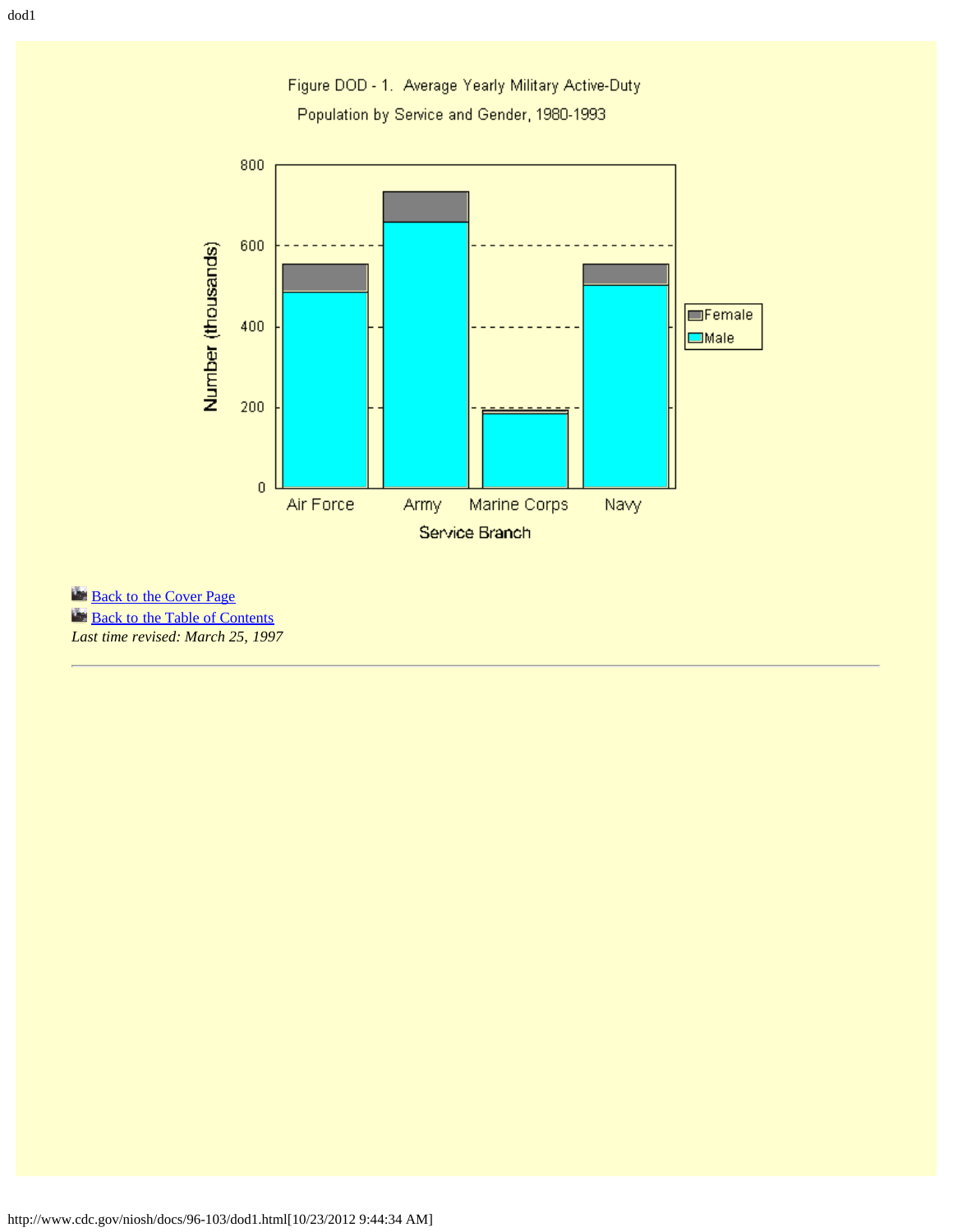

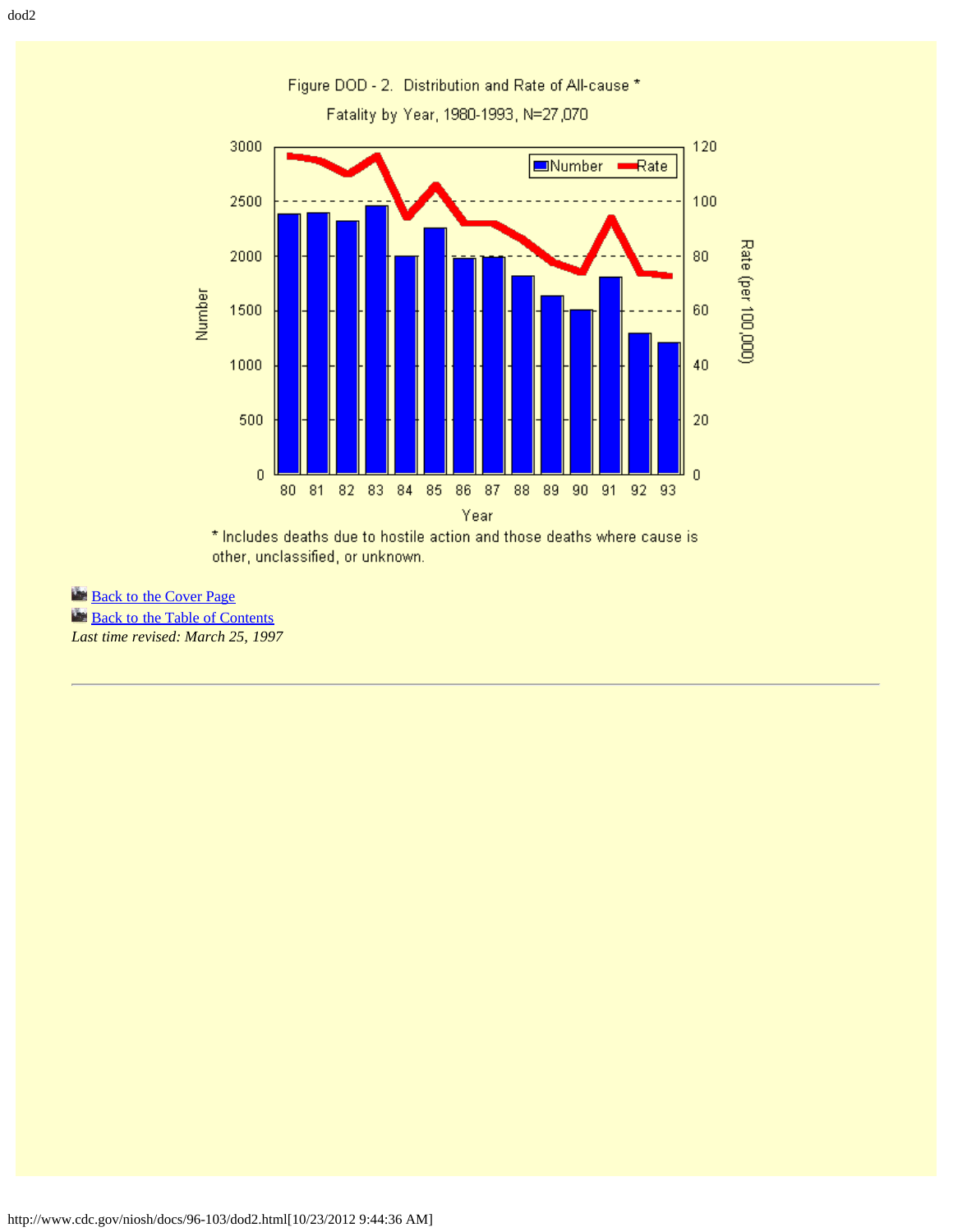

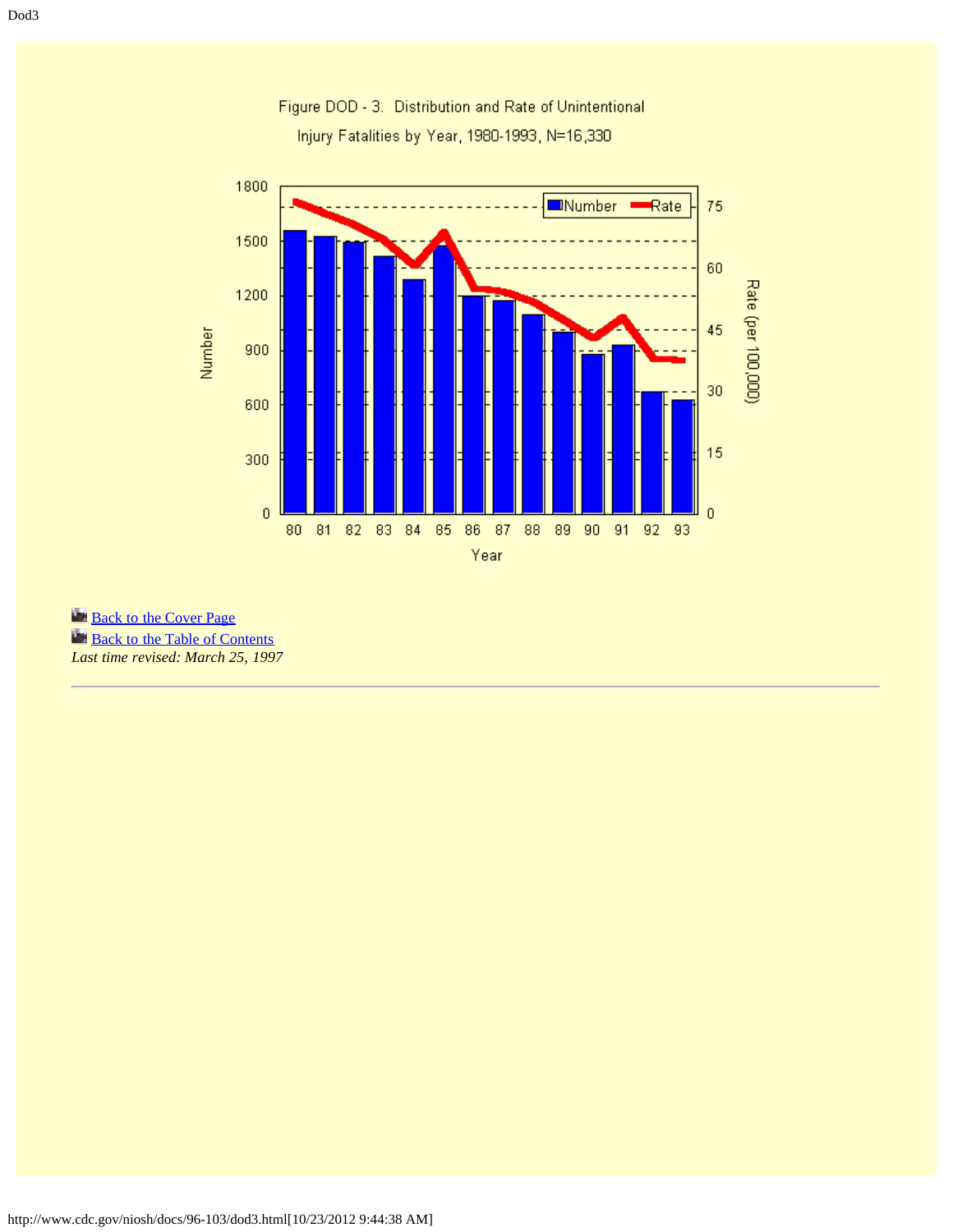Figure DOD - 4. Distribution and Rate of Disease and Illness-related Fatalities by Year, 1980-1993, N=4,901

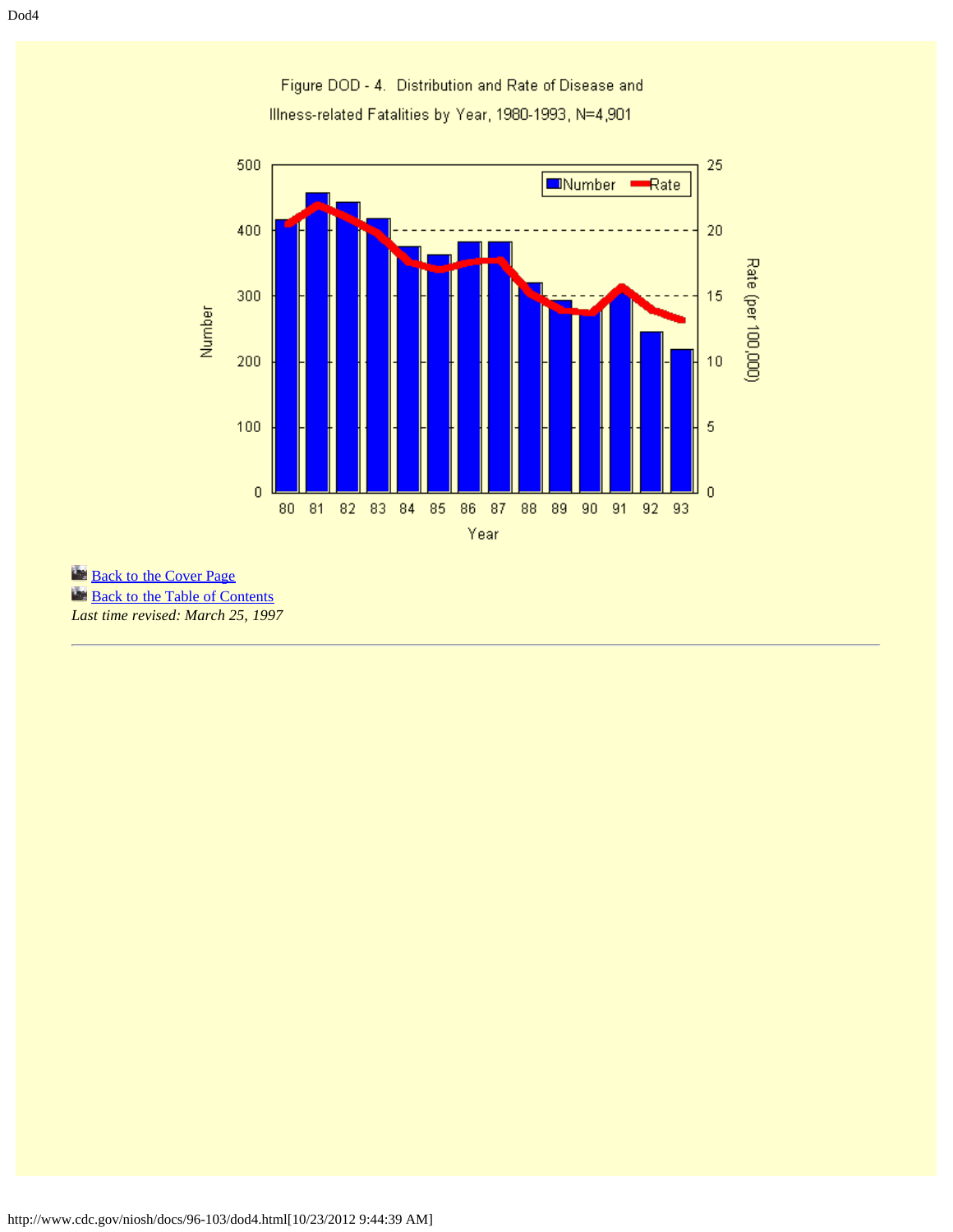Figure DOD - 5. Distribution and Rate of Suicide by Year, 1980-1993, N=3,406

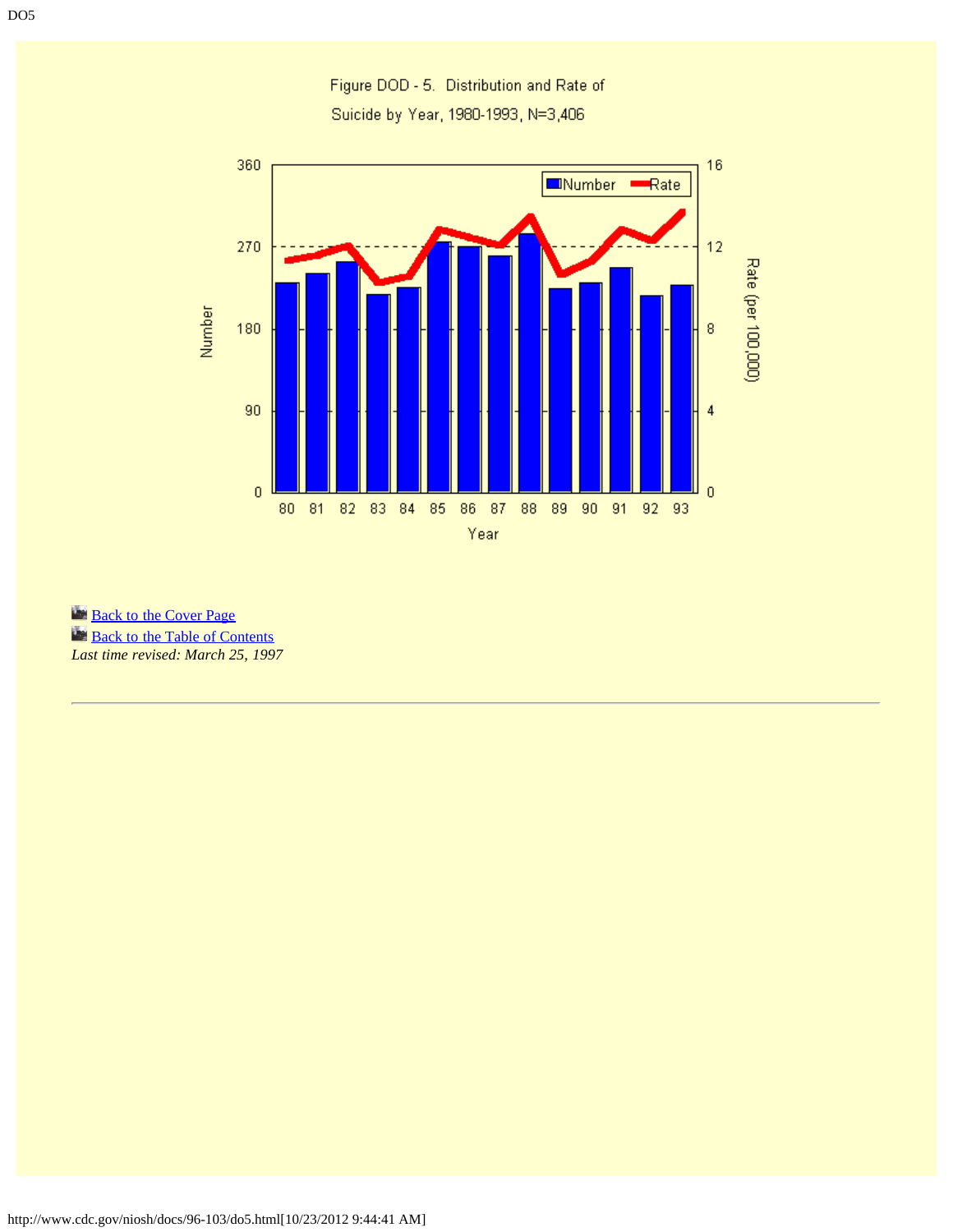Figure DOD - 6. Distribution and Rate of Homicide by Year, 1980-1993, N=1,464



**[Back to the Cover Page](#page-35-0)** 

**[Back to the Table of Contents](#page-0-0)** 

*Last time revised: March 25, 1997*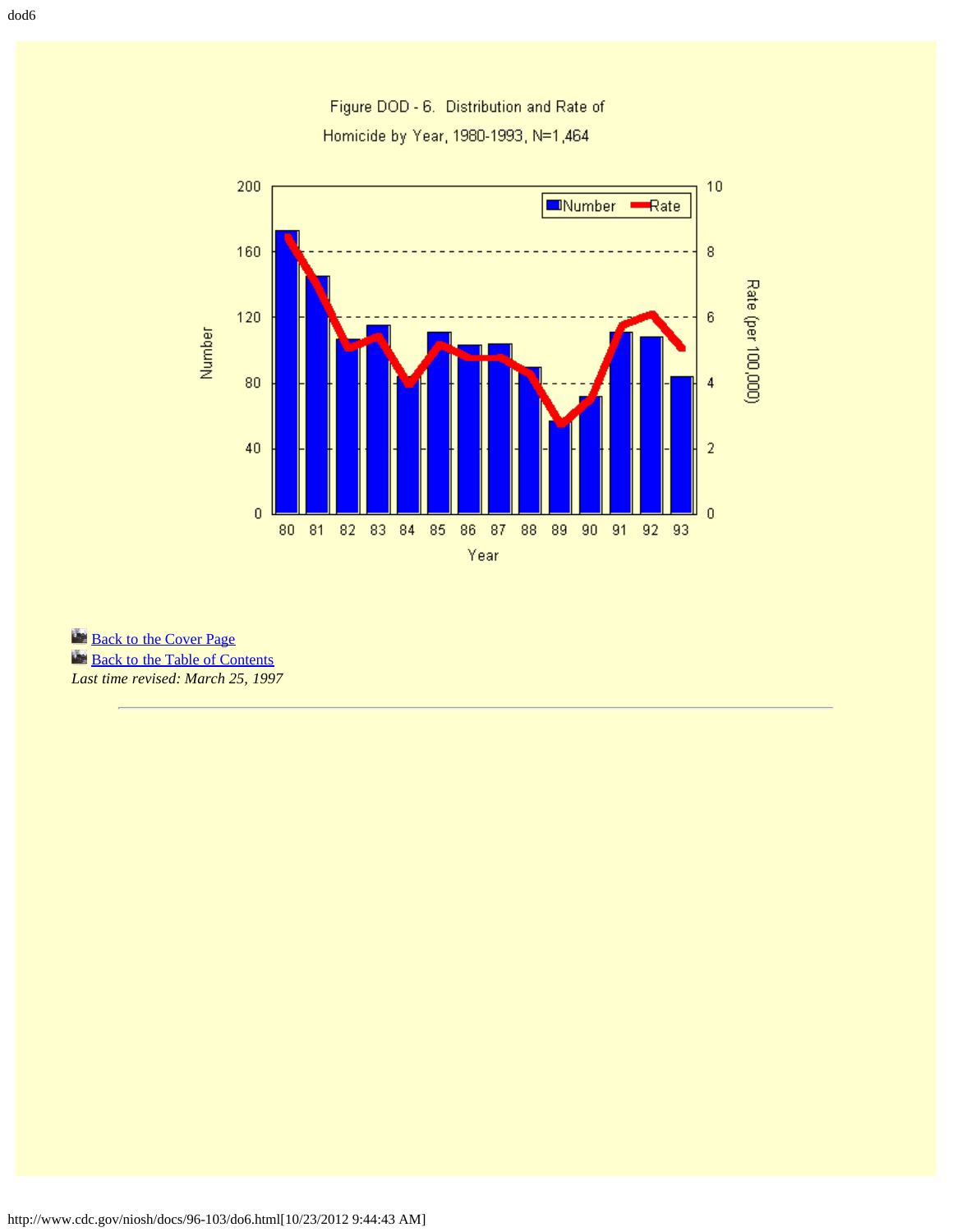

Figure Air Force - 1a. Distribution of Male Fatalities by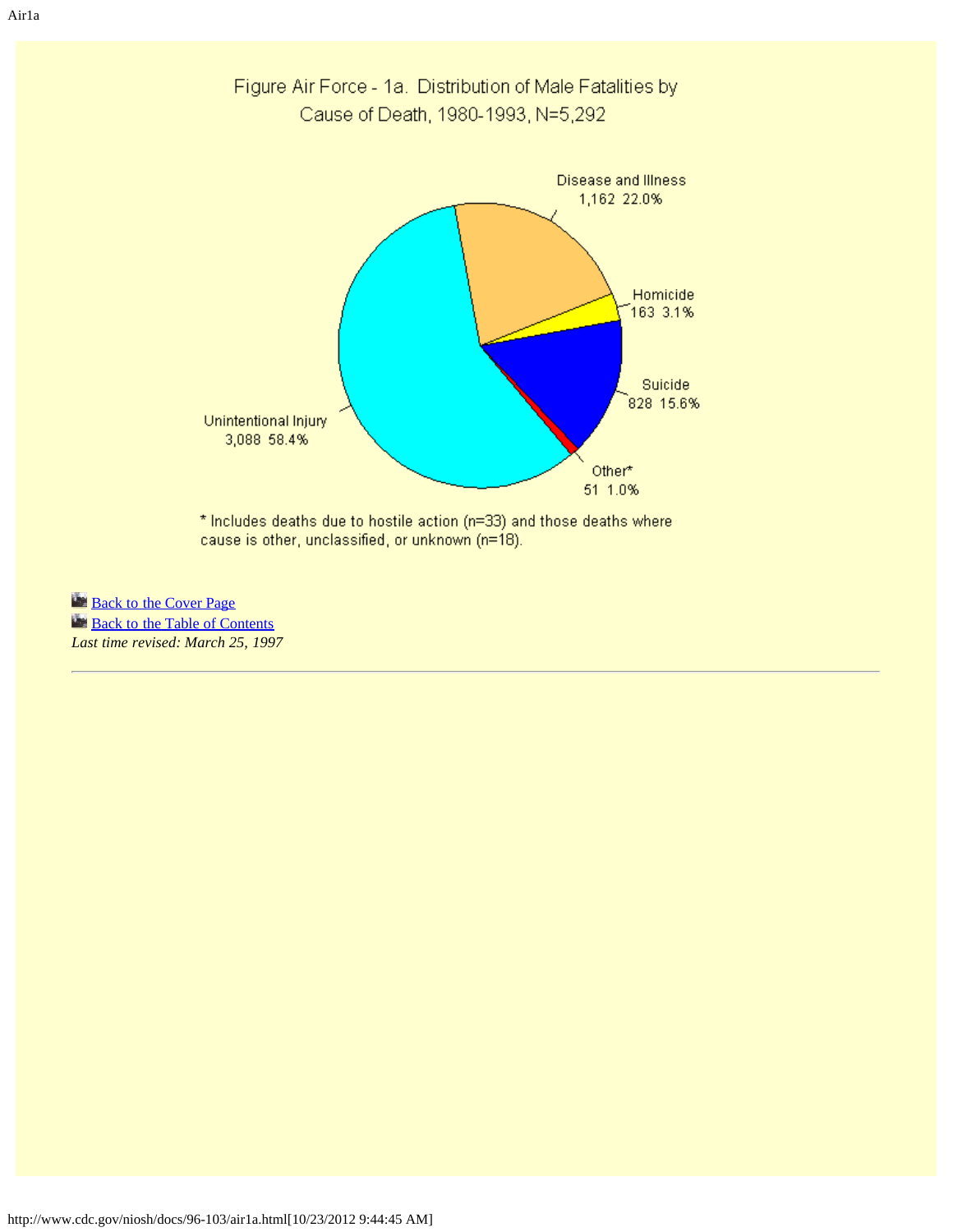

Figure Air Force - 1b. Distribution of Female Fatalities by Cause of Death, 1980-1993, N=347

\* Includes one death where cause is other.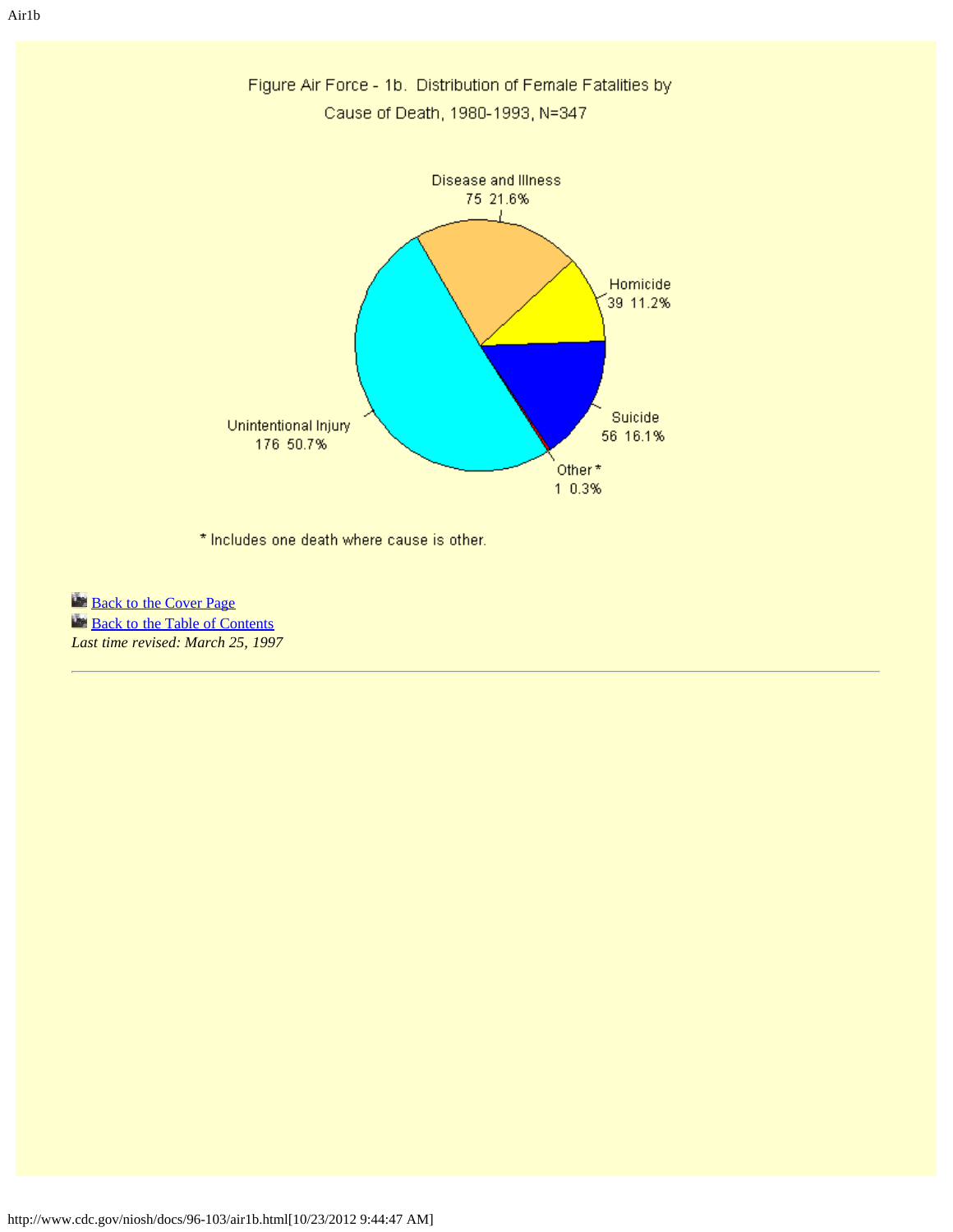

Figure Air Force - 2. Distribution and Rate of All-cause \* Fatality by Year, 1980-1993, N=5,639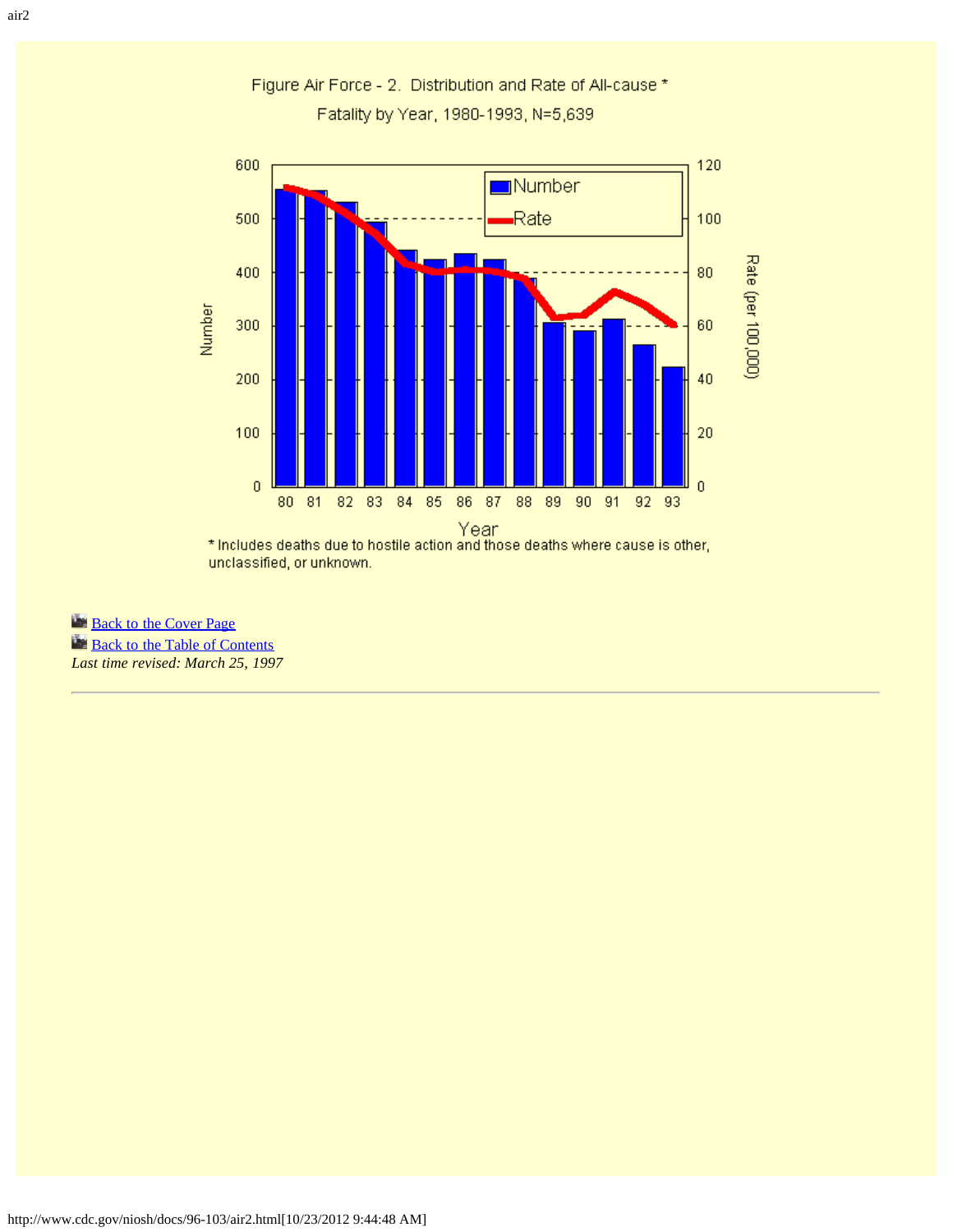

Figure Air Force - 3. Distribution and Rate of Unintentional Injury Fatalities by Year, 1980-1993, N=3,264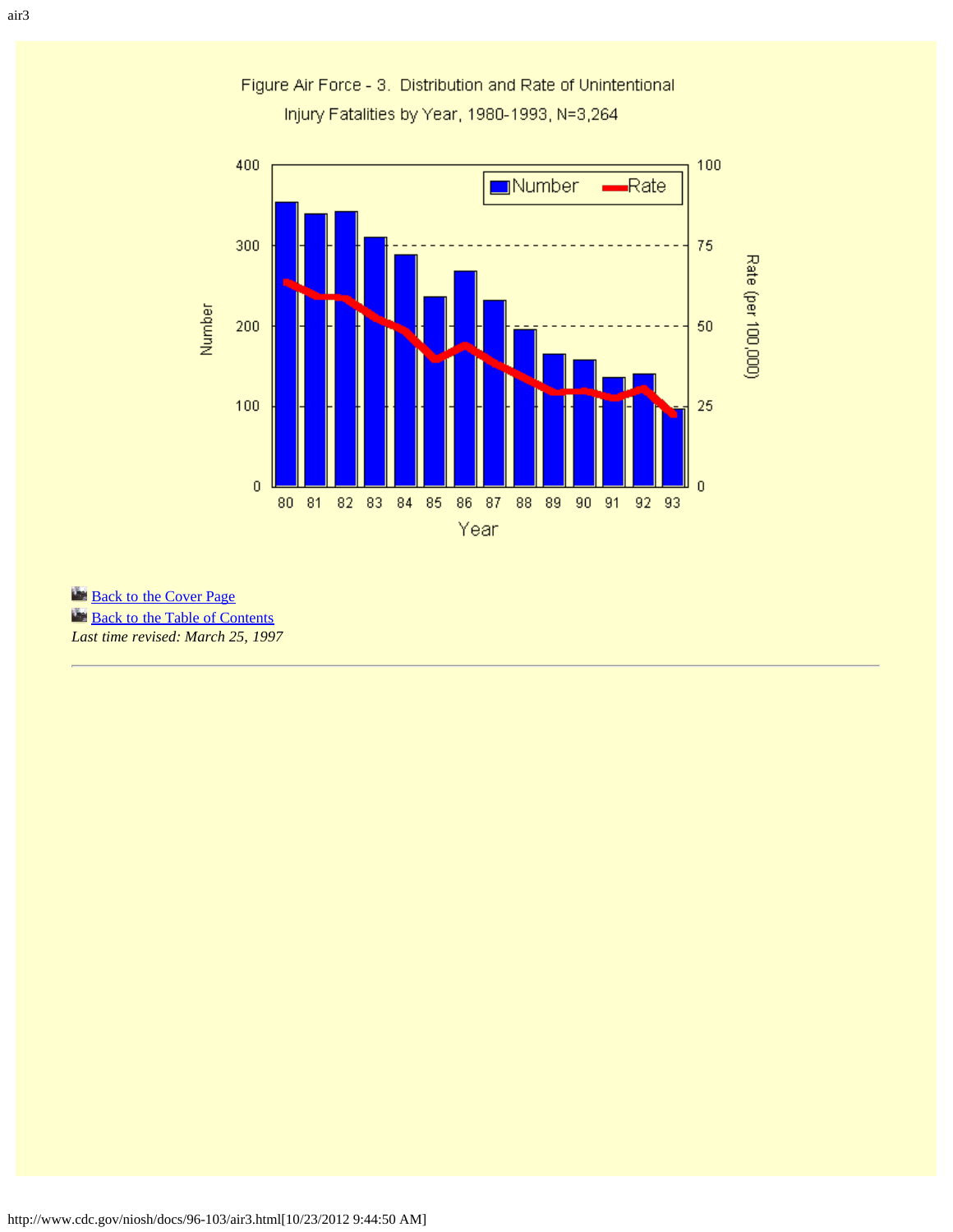

Figure Air Force - 4. Distribution and Rate of Disease and Illness-related Fatalities by Year, 1980-1993, N=1,237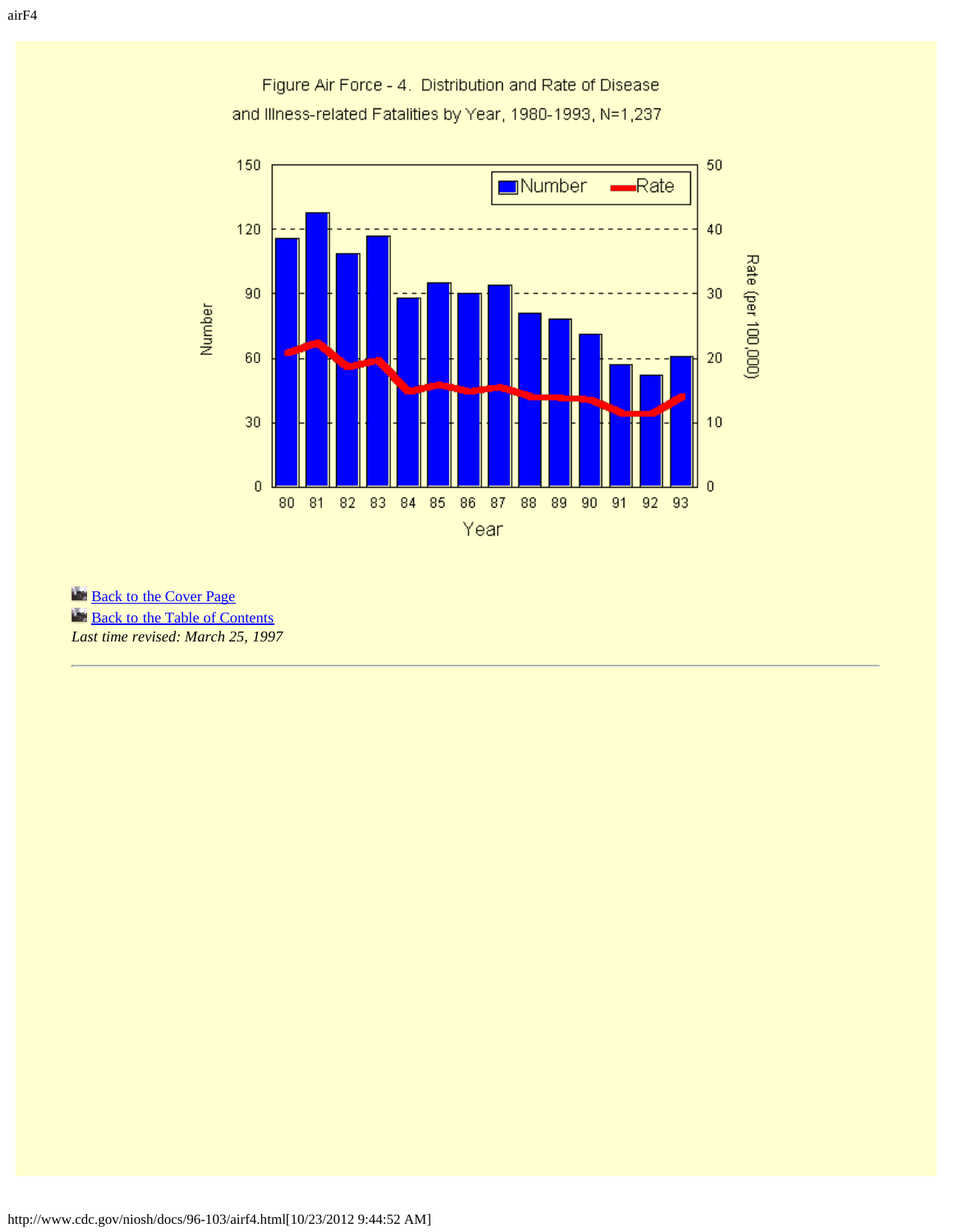

Figure Air Force - 5. Distribution and Rate of Suicide by Year, 1980-1993, N=884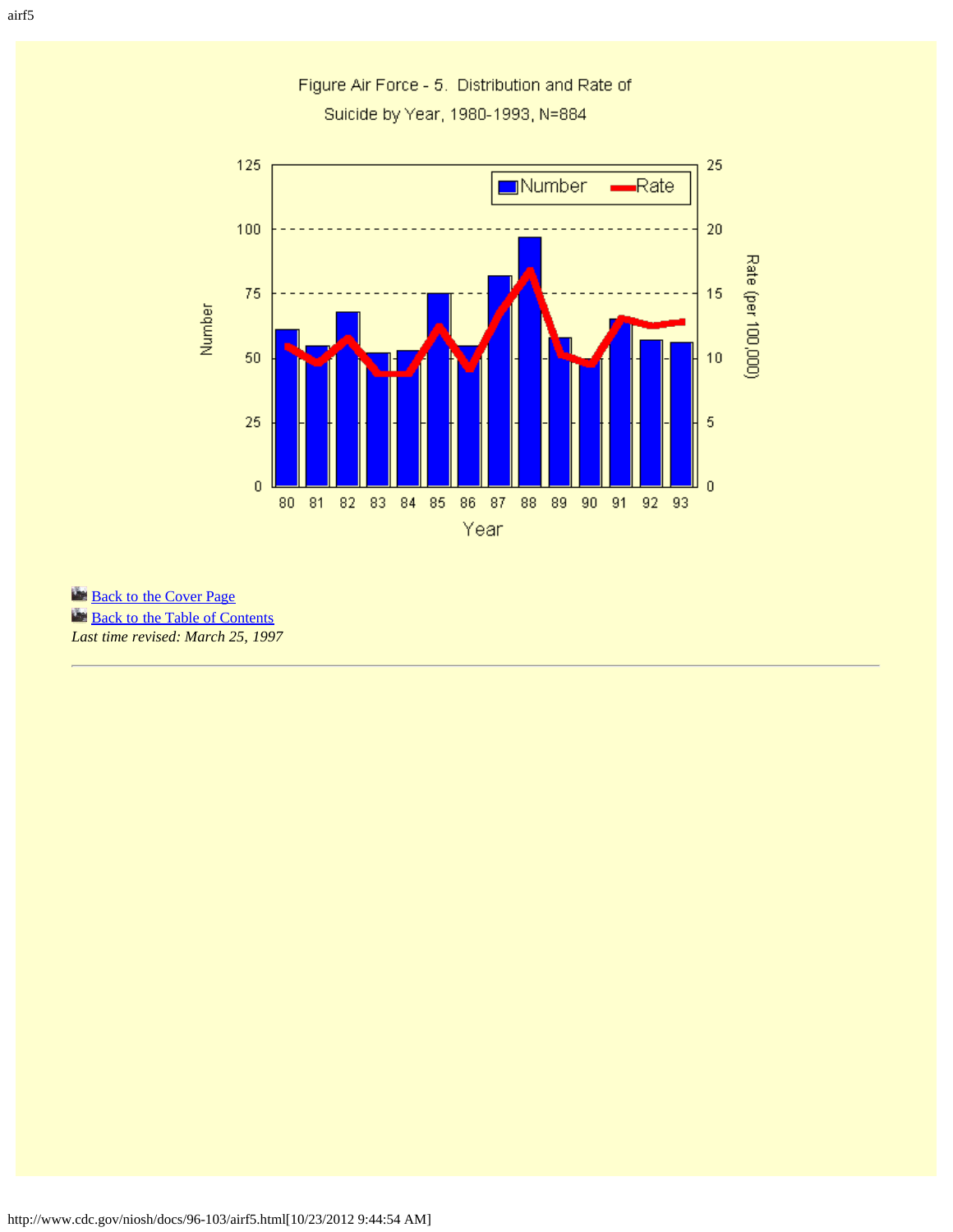30  $\mathbf 6$  $\blacksquare$ Rate  $\blacksquare$ Number 25 Rate (per 100,000) 20  $\overline{4}$ Number 15  $\overline{a}$  $10$  $\sqrt{5}$  $\mathbf 0$  $\overline{0}$ 90 91 92 93 80 81 82 83 84 85 86 87 88 89 Year

Figure Air Force - 6. Distribution and Rate of Homicide by Year, 1980-1993, N=202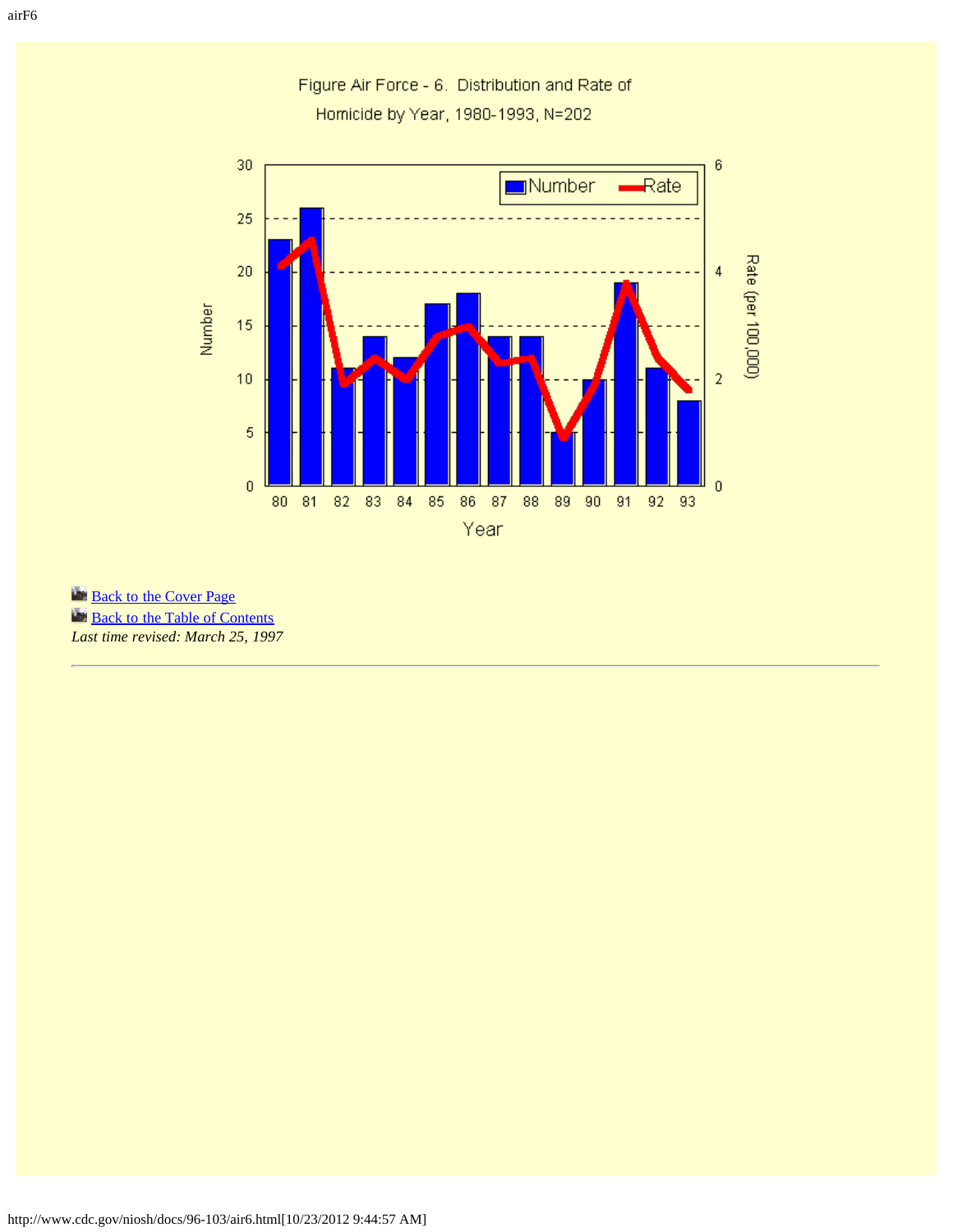$\overline{2}$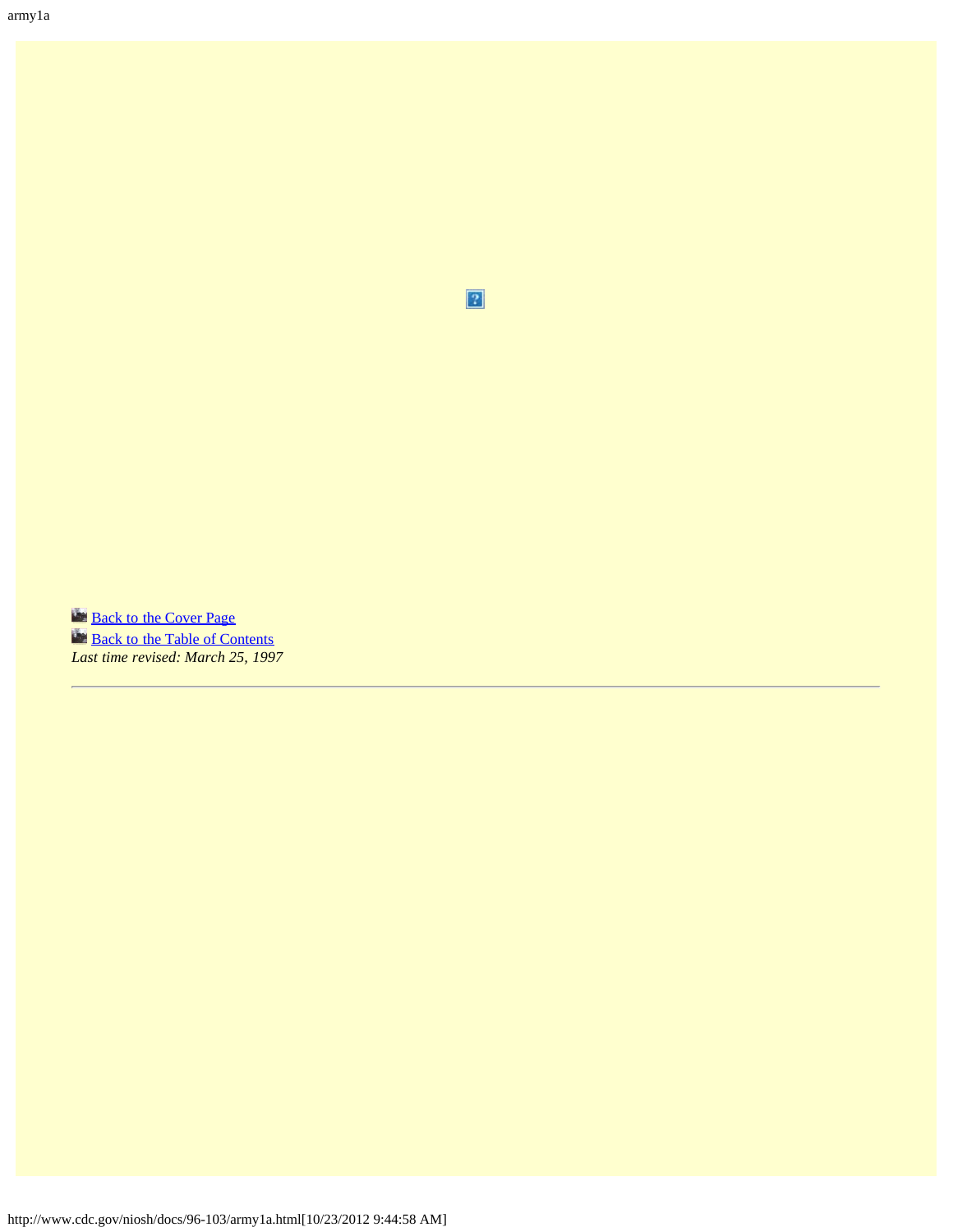

Figure Army - 1b. Distribution of Female Fatalities by Cause of Death, 1980-1993, N=574

\* Includes deaths due to hostile action (n=6) and those deaths where cause is other, unclassified, or unknown (n=3).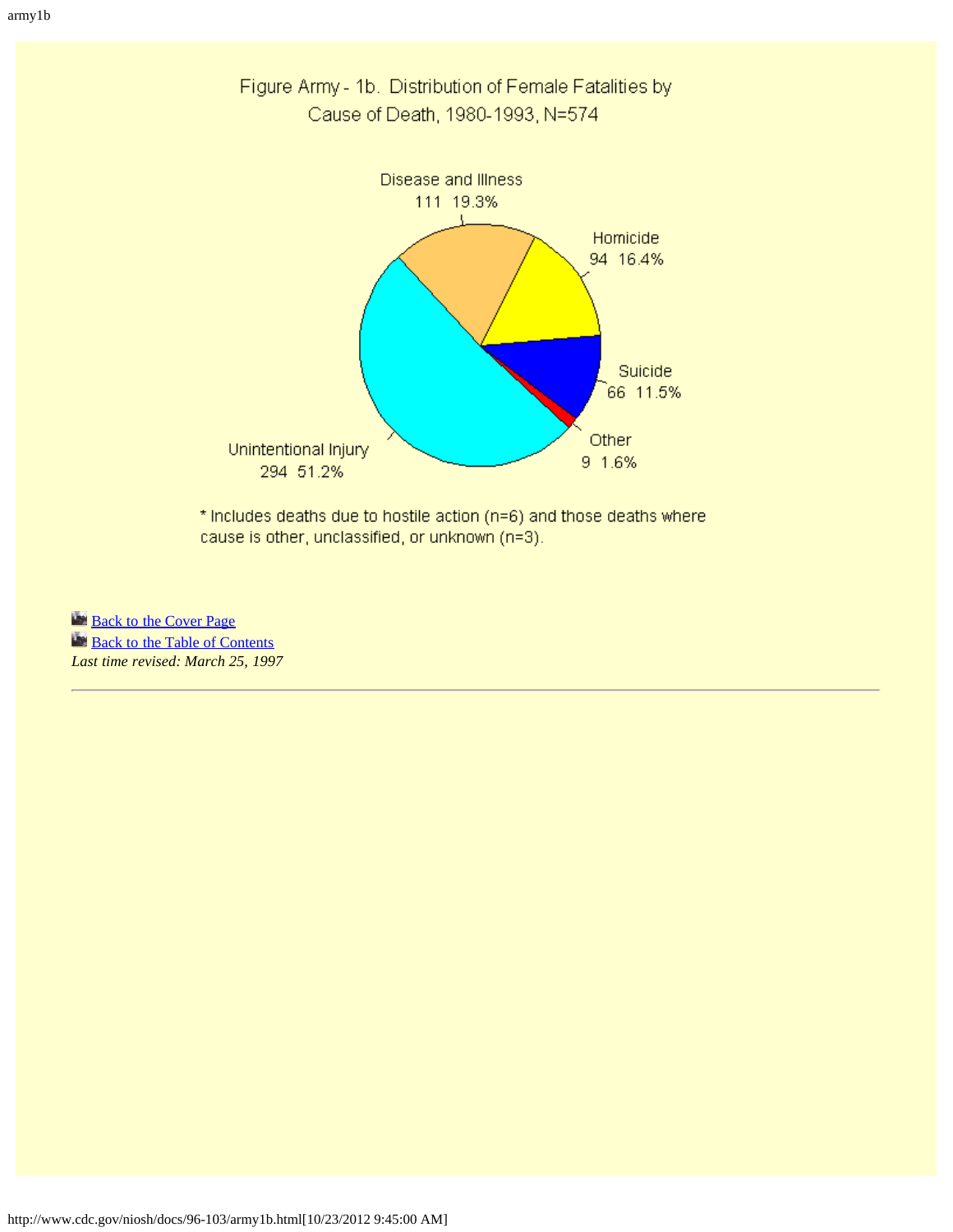

**[Back to the Table of Contents](#page-0-0)** *Last time revised: March 25, 1997* **[Back to the Cover Page](#page-35-0)**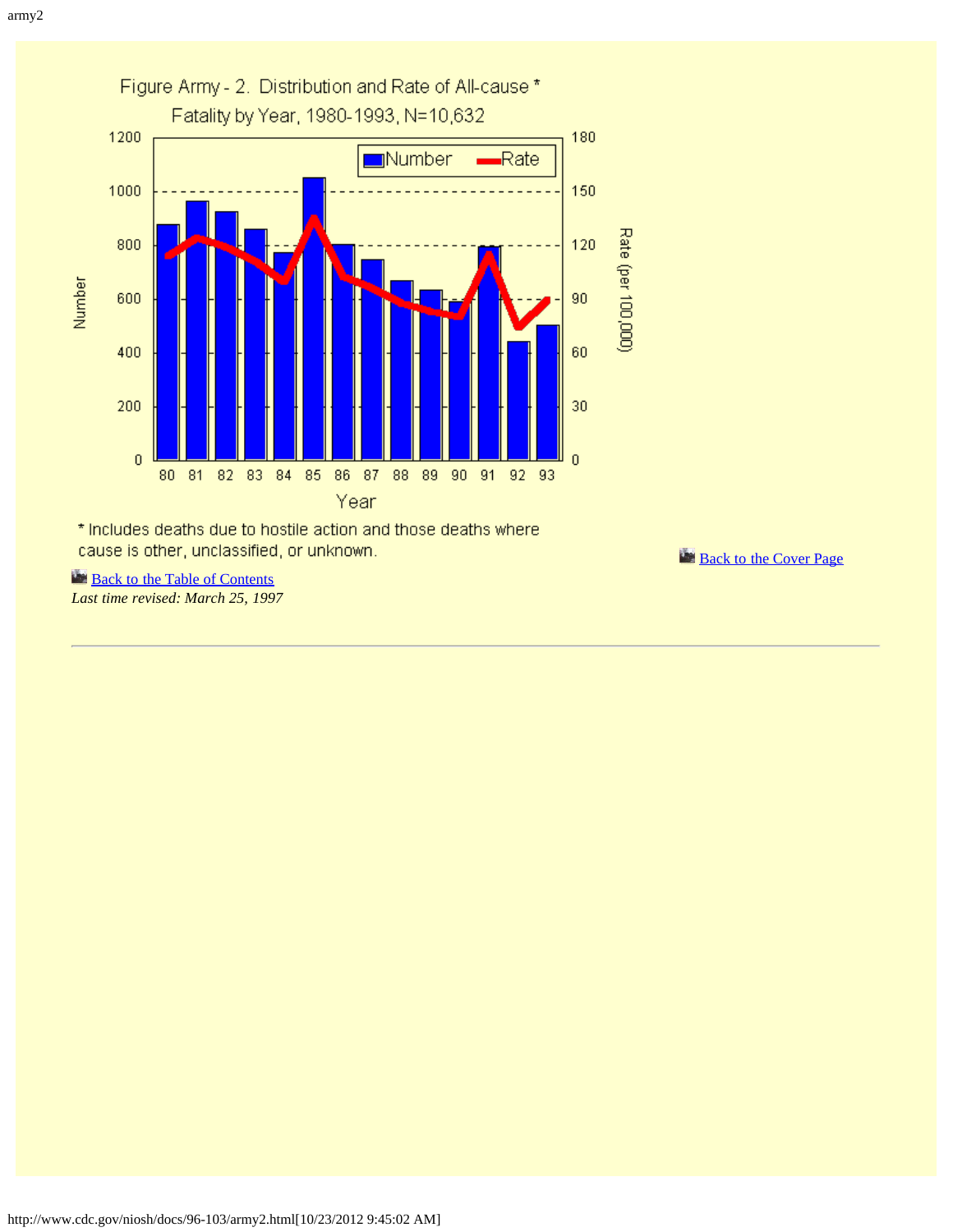army3



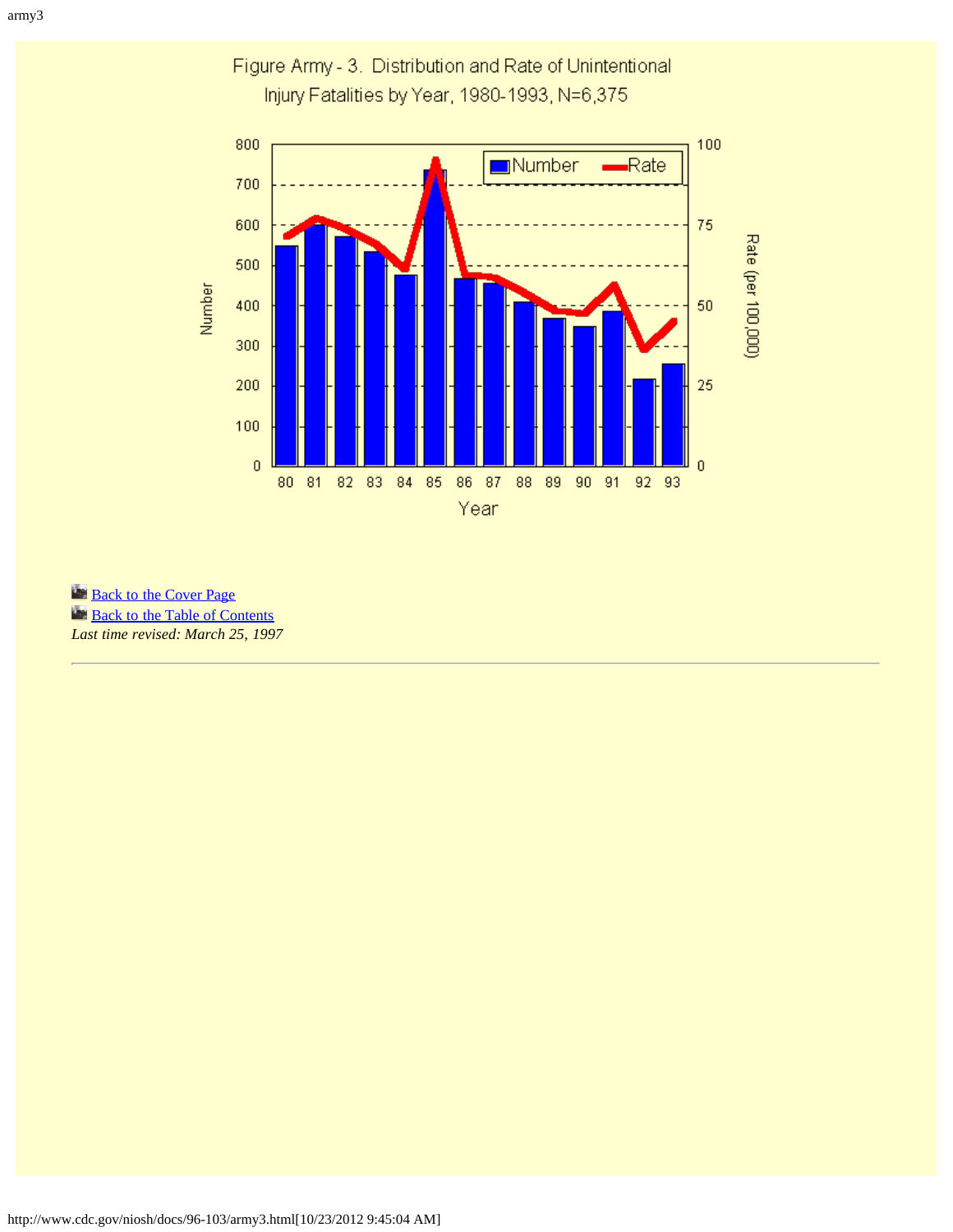Figure Army - 4. Distribution and Rate of Disease and Illness-related Fatalities by Year, 1980-1993, N=2,078

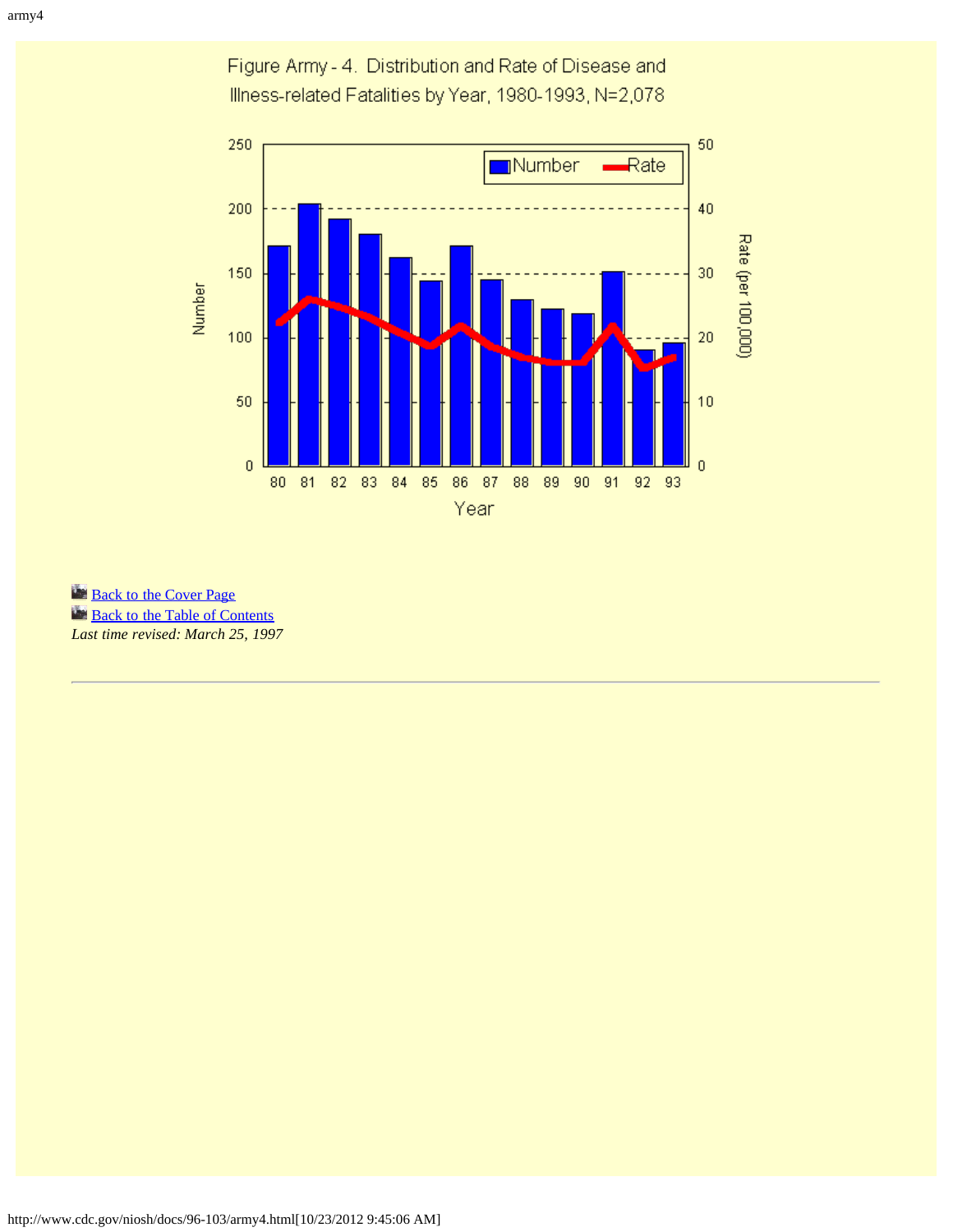## Figure Army - 5. Distribution and Rate of Suicide by Year, 1980-1993, N=1,291

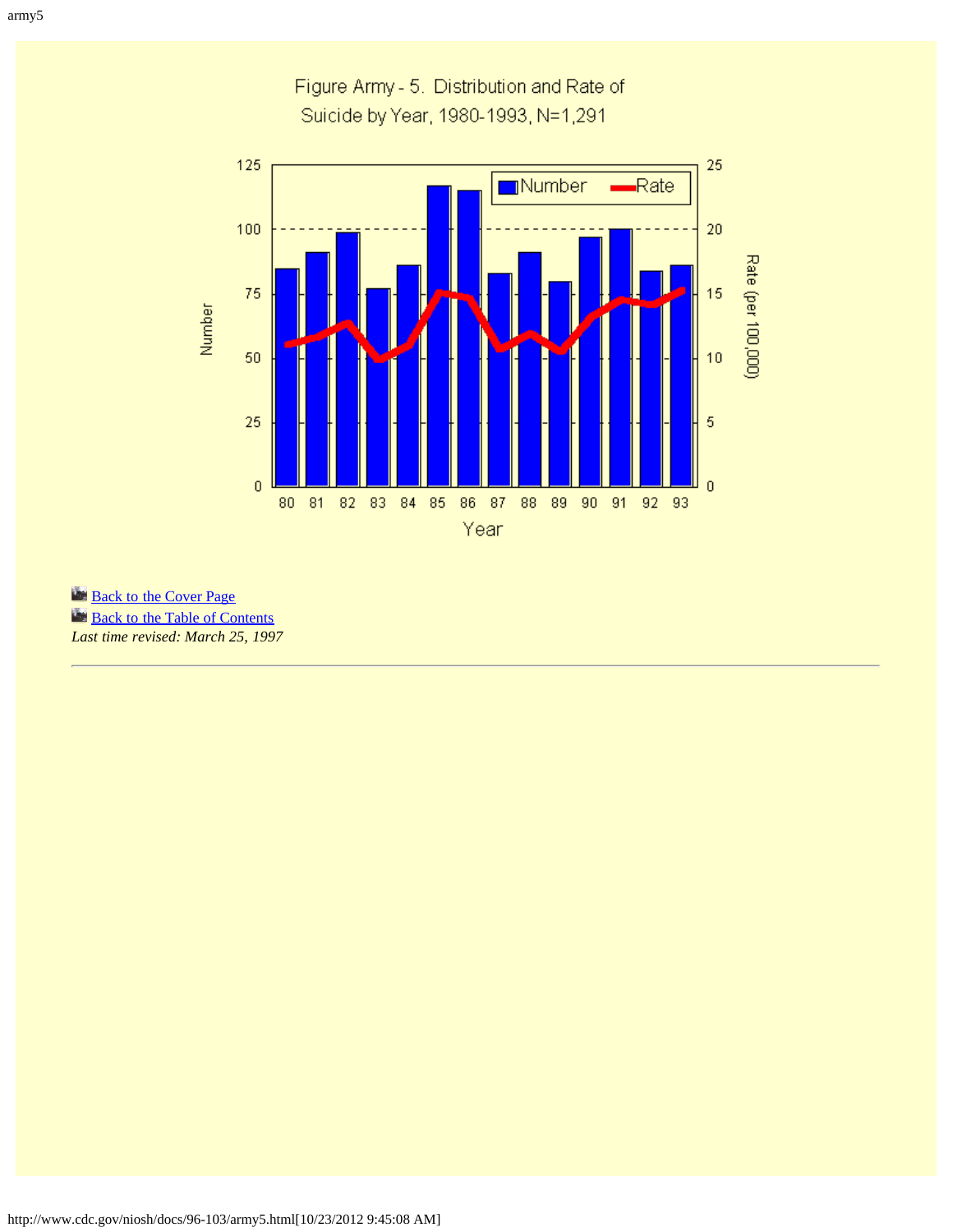

Figure Army - 6. Distribution and Rate of Homicide by Year, 1980-1993, N=657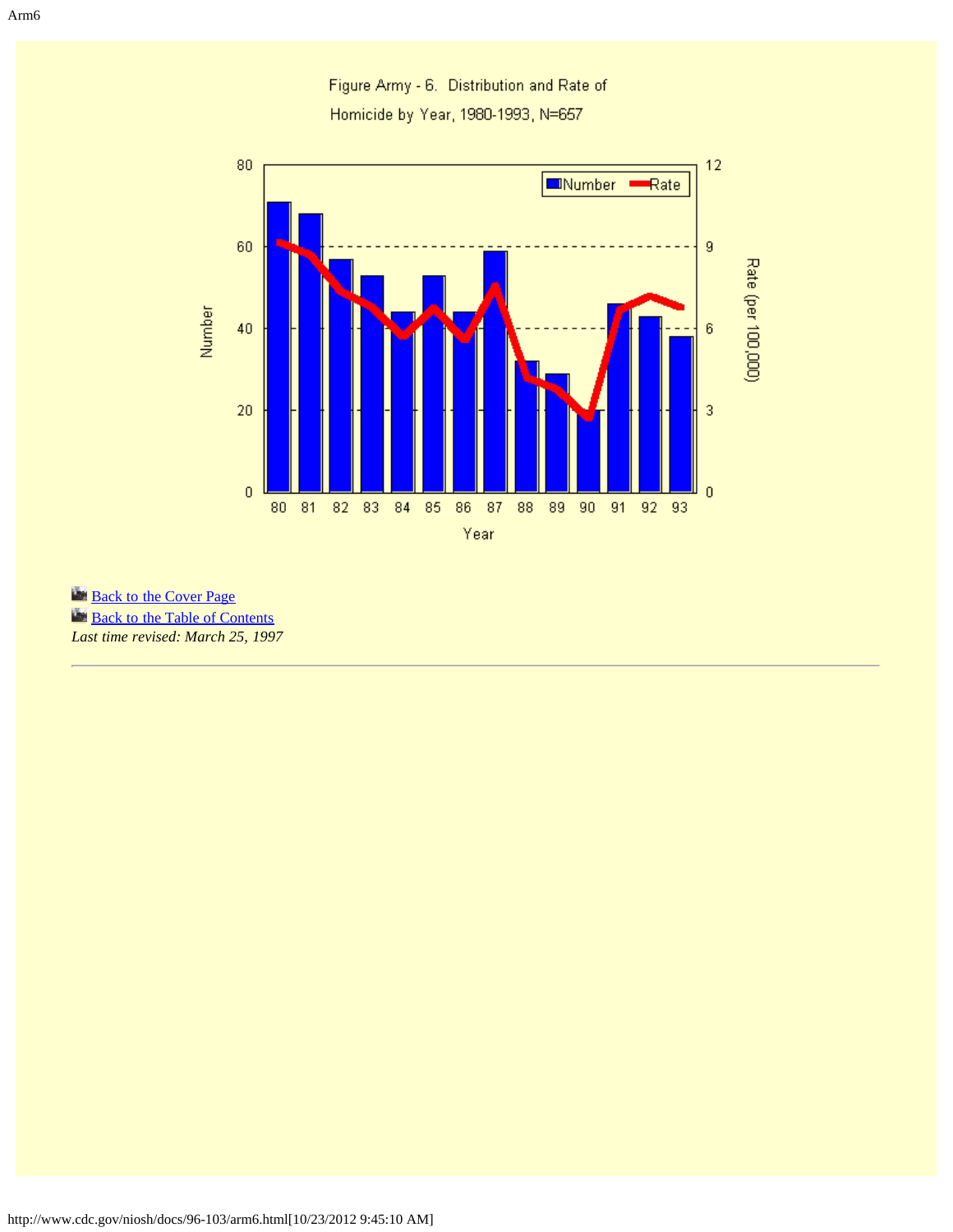

\* Includes deaths due to hostile action (n=275) and those deaths where cause is other, unclassified, or unknown (n=79).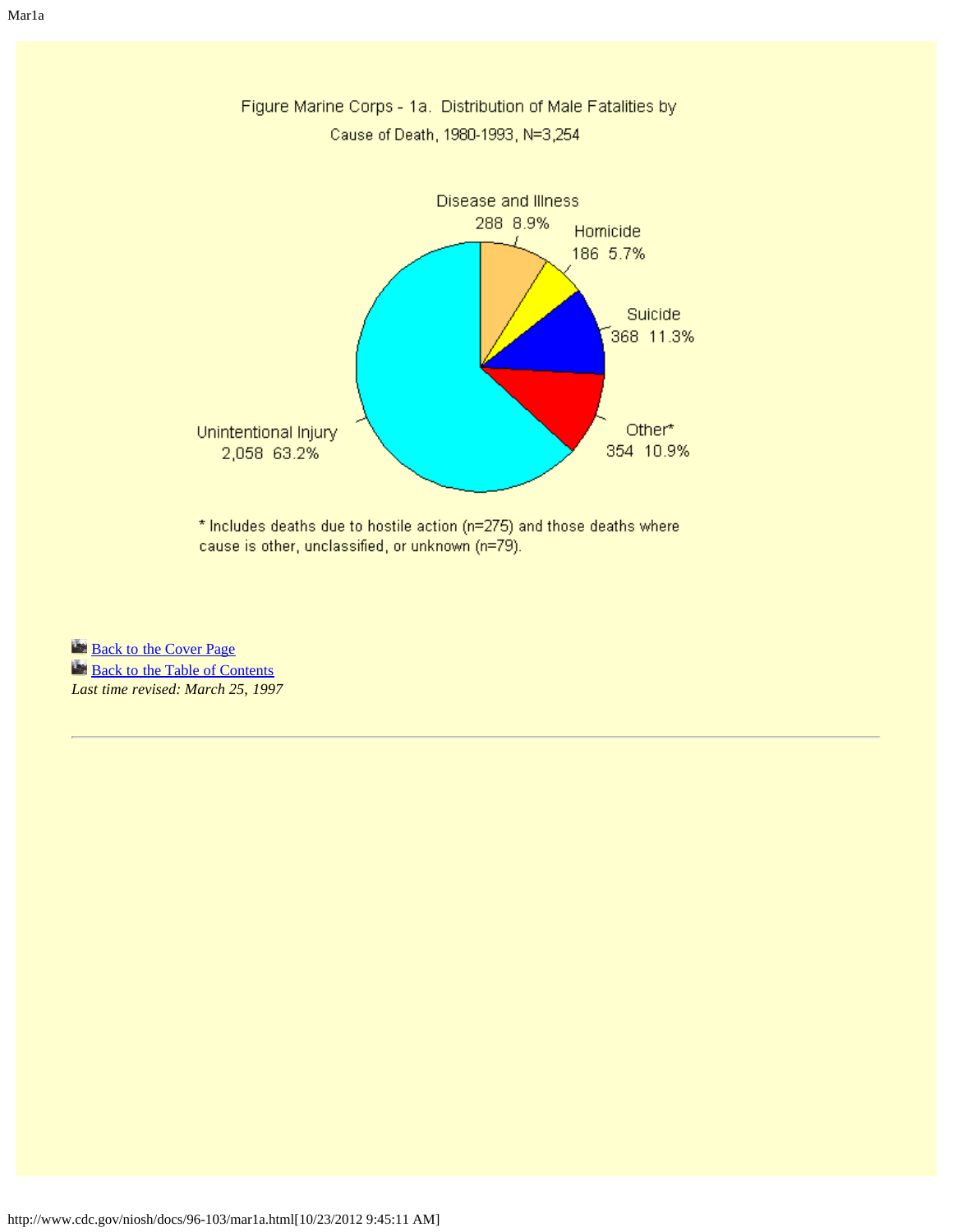

\*Includes deaths where the cause is other, unclassified, or unknown.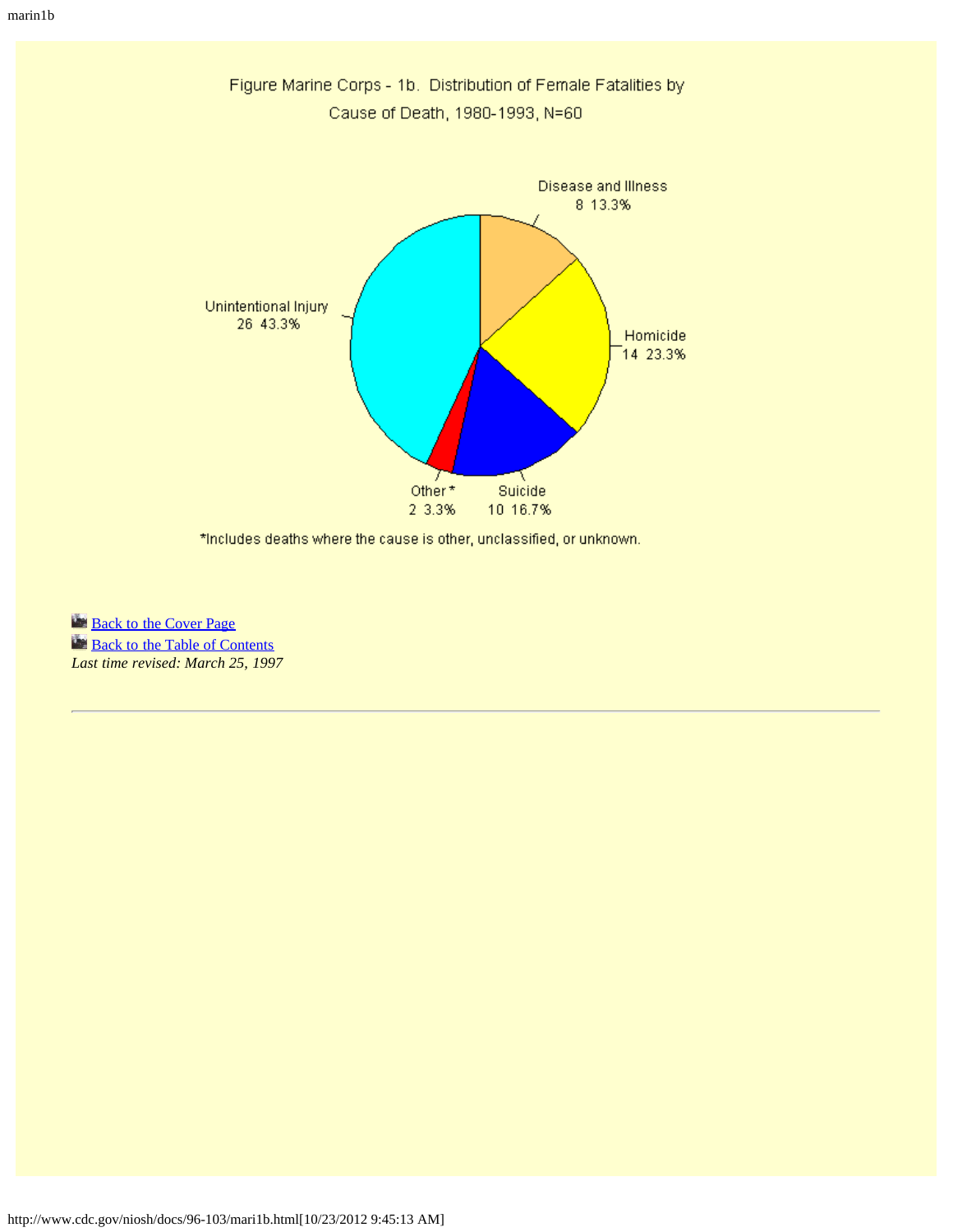

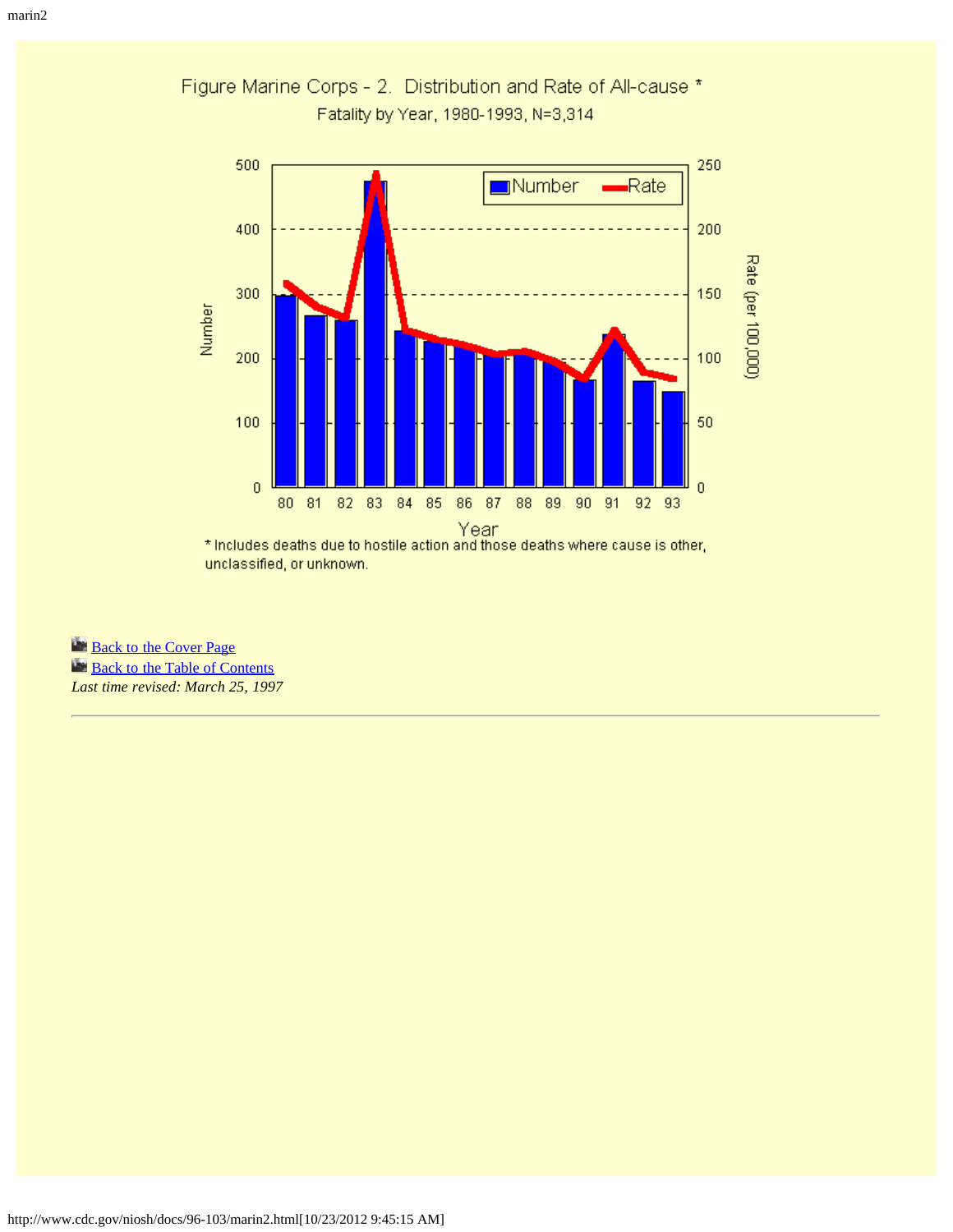

Figure Marine Corps - 3. Distribution and Rate of Unintentional Injury Fatalities by Year, 1980-1993, N=2,084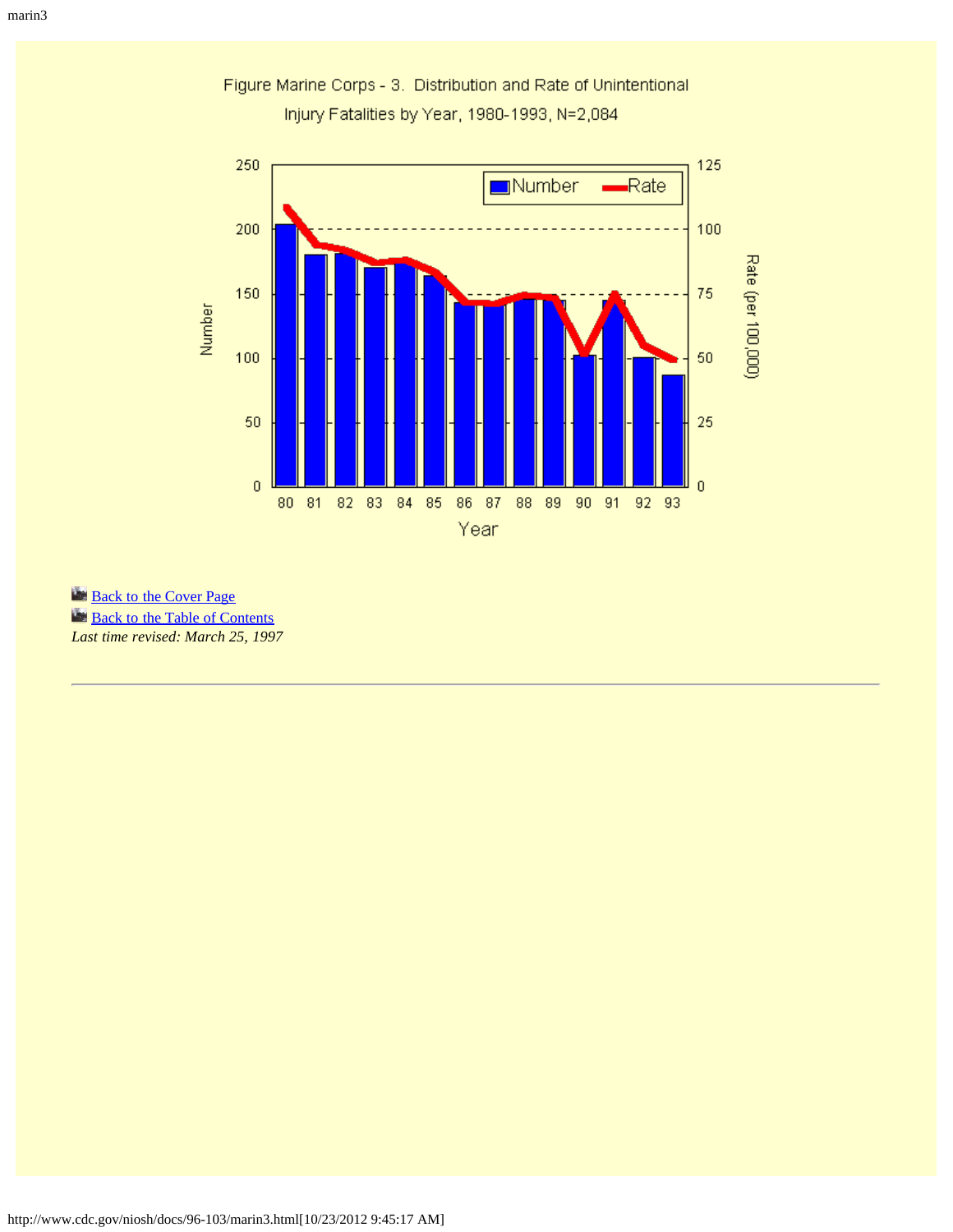

Figure Marine Corps - 4. Distribution and Rate of Disease and Illness-related Fatalities by Year, 1980-1993, N=296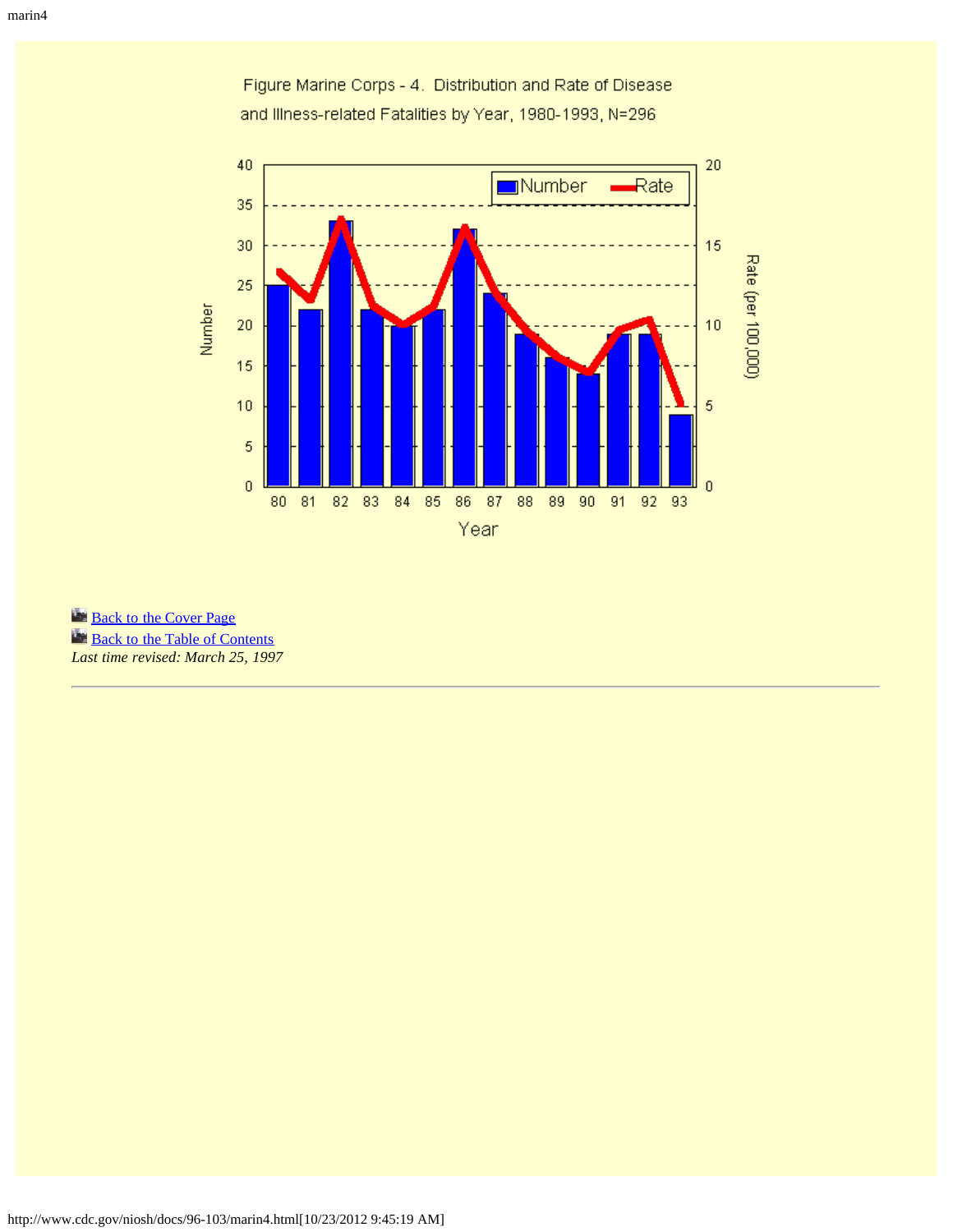

Figure Marine Corps - 5. Distribution and Rate of Suicide by Year, 1980-1993, N=378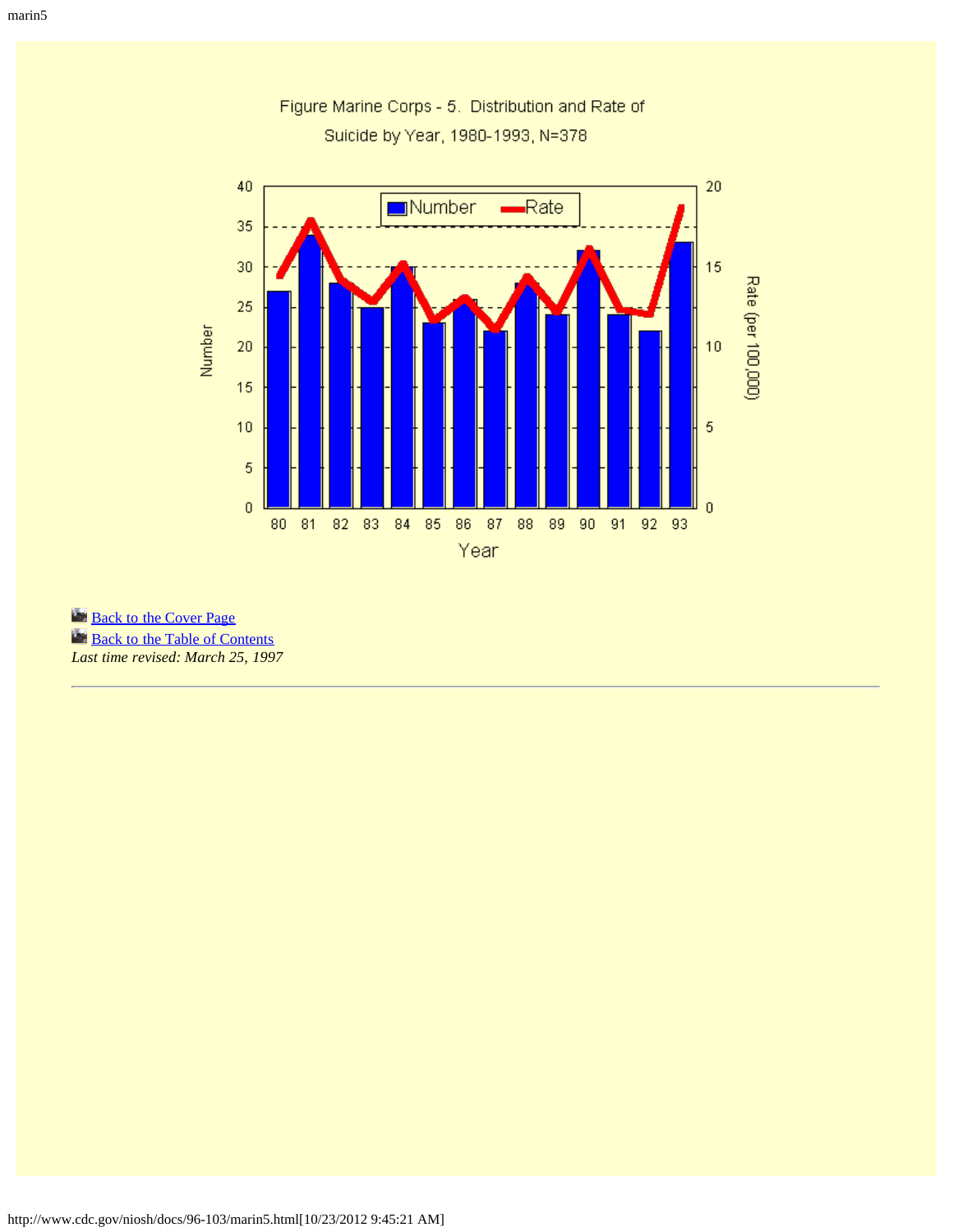

Figure Marine Corps - 6. Distribution and Rate of Homicide by Year, 1980-1993, N=200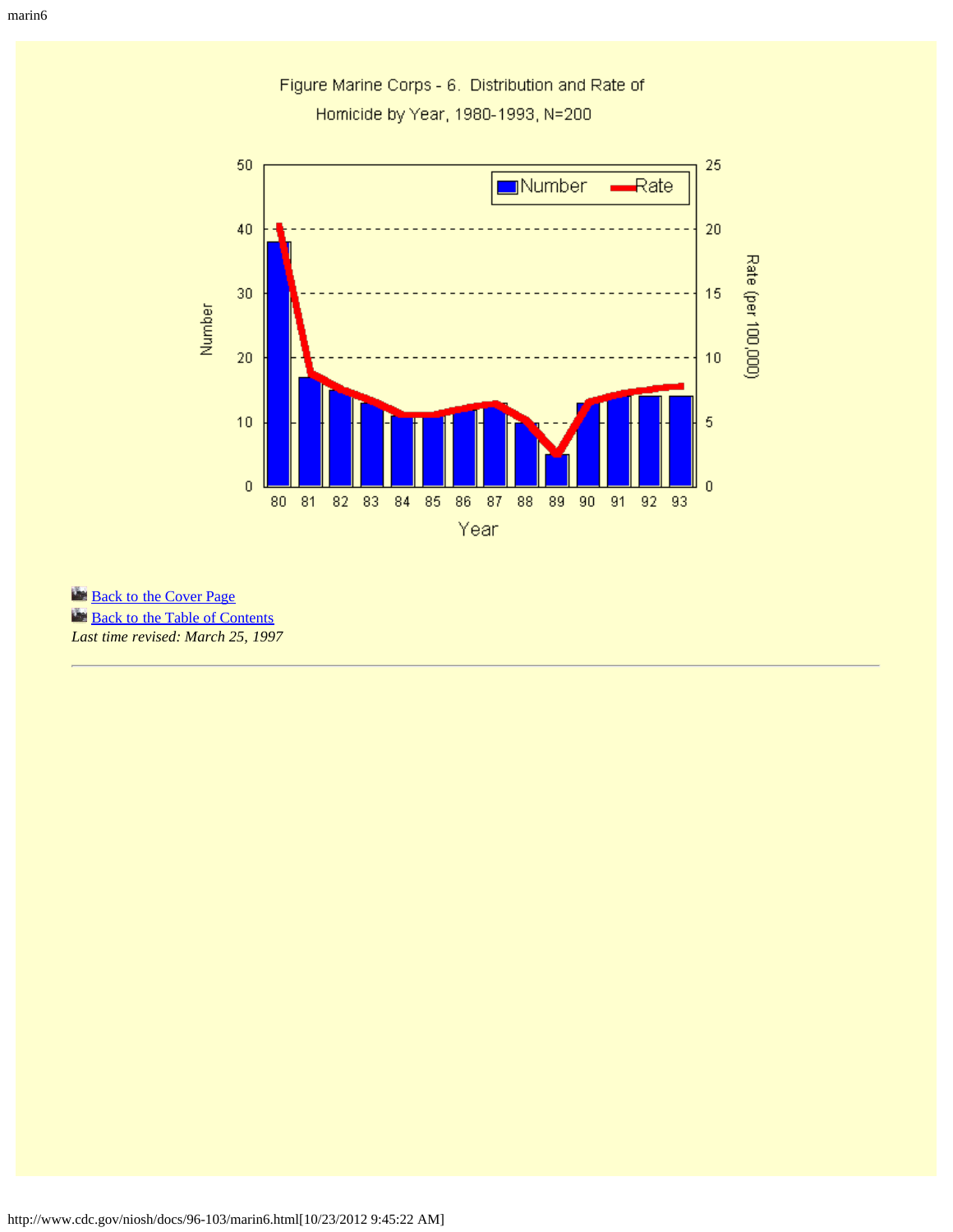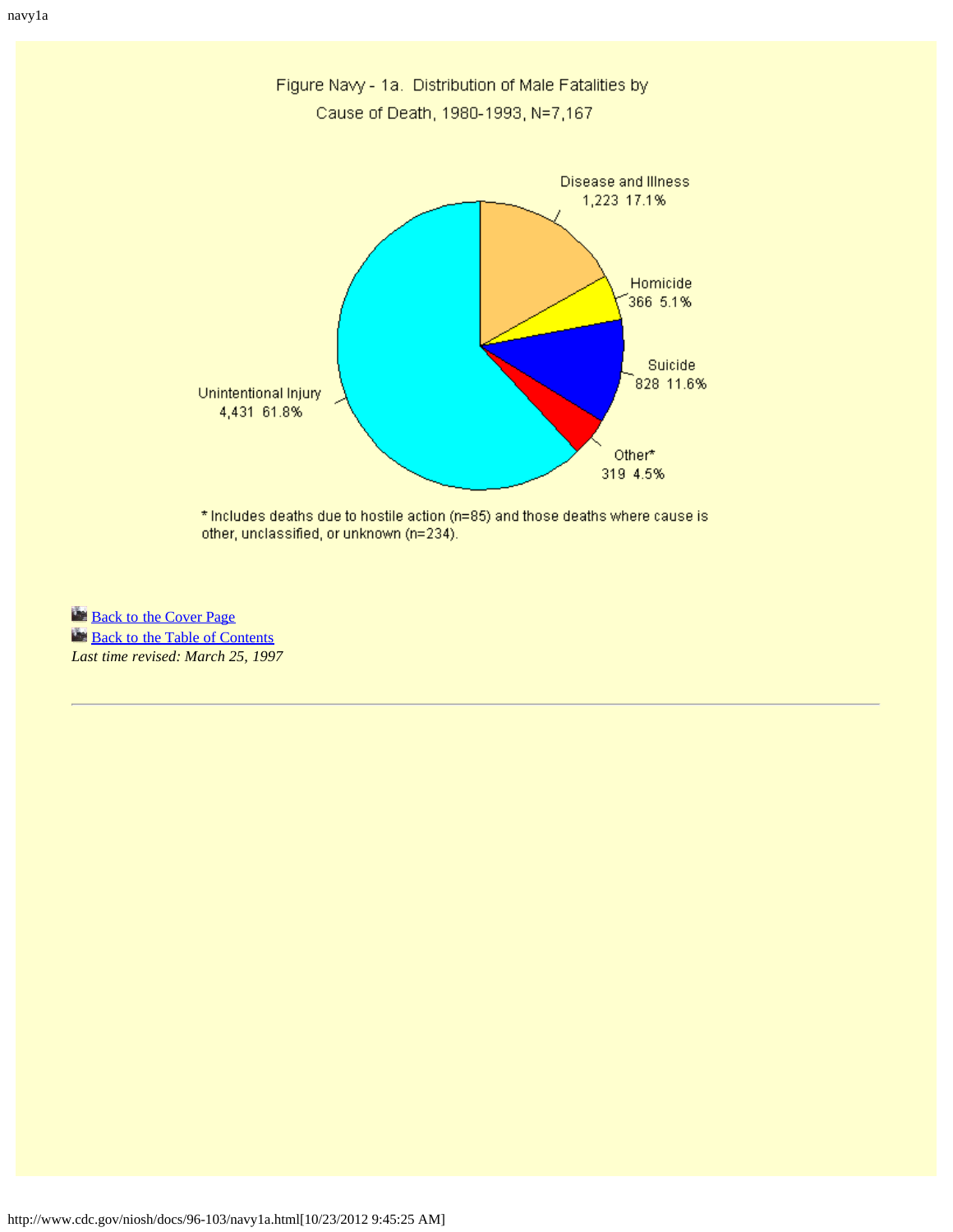

Figure Navy - 1b. Distribution of Female Fatalities by Cause of Death, 1980-1993, N=318

\* Includes deaths due to hostile action (n=1) and those deaths where cause is other, unclassified, or unknown (n=10).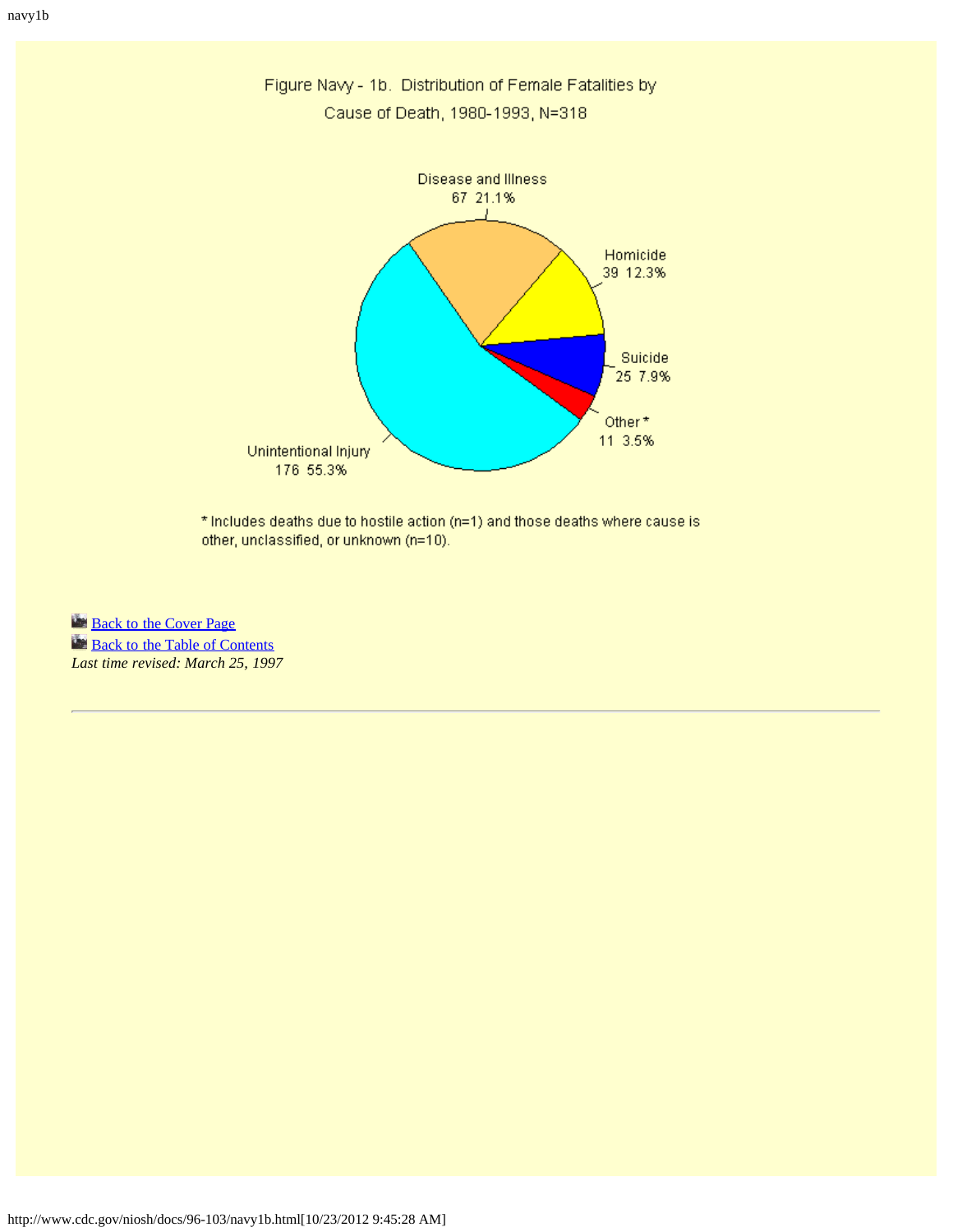

Figure Navy - 2. Distribution and Rate of All-cause \* Fatality by Year, 1980-1993, N=7,485

\* Includes deaths due to hostile action art can be deaths where cause is other, unclassified, or unknown.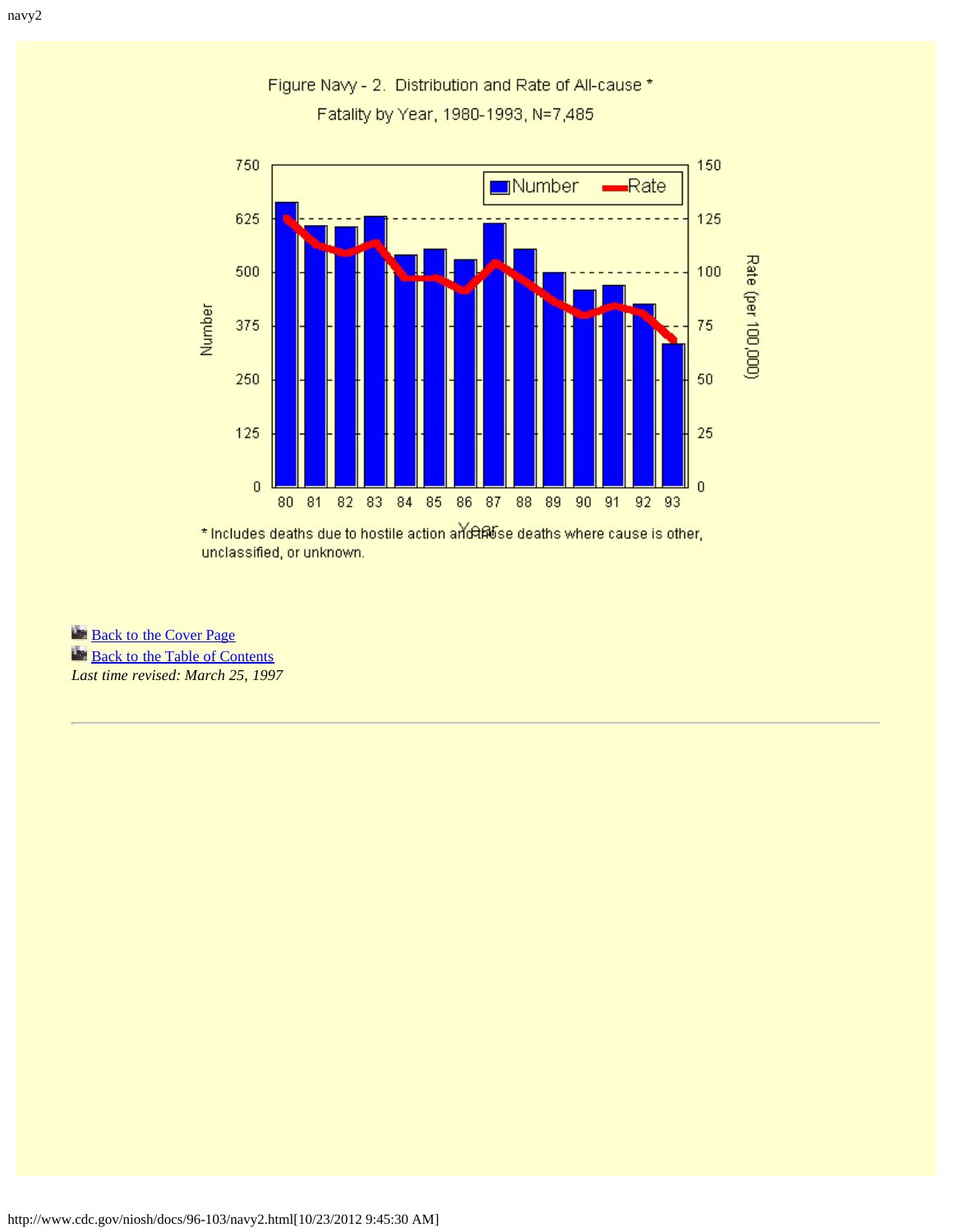

Figure Navy - 3. Distribution and Rate of Unintentional Injury Fatalities by Year, 1980-1993, N=4,607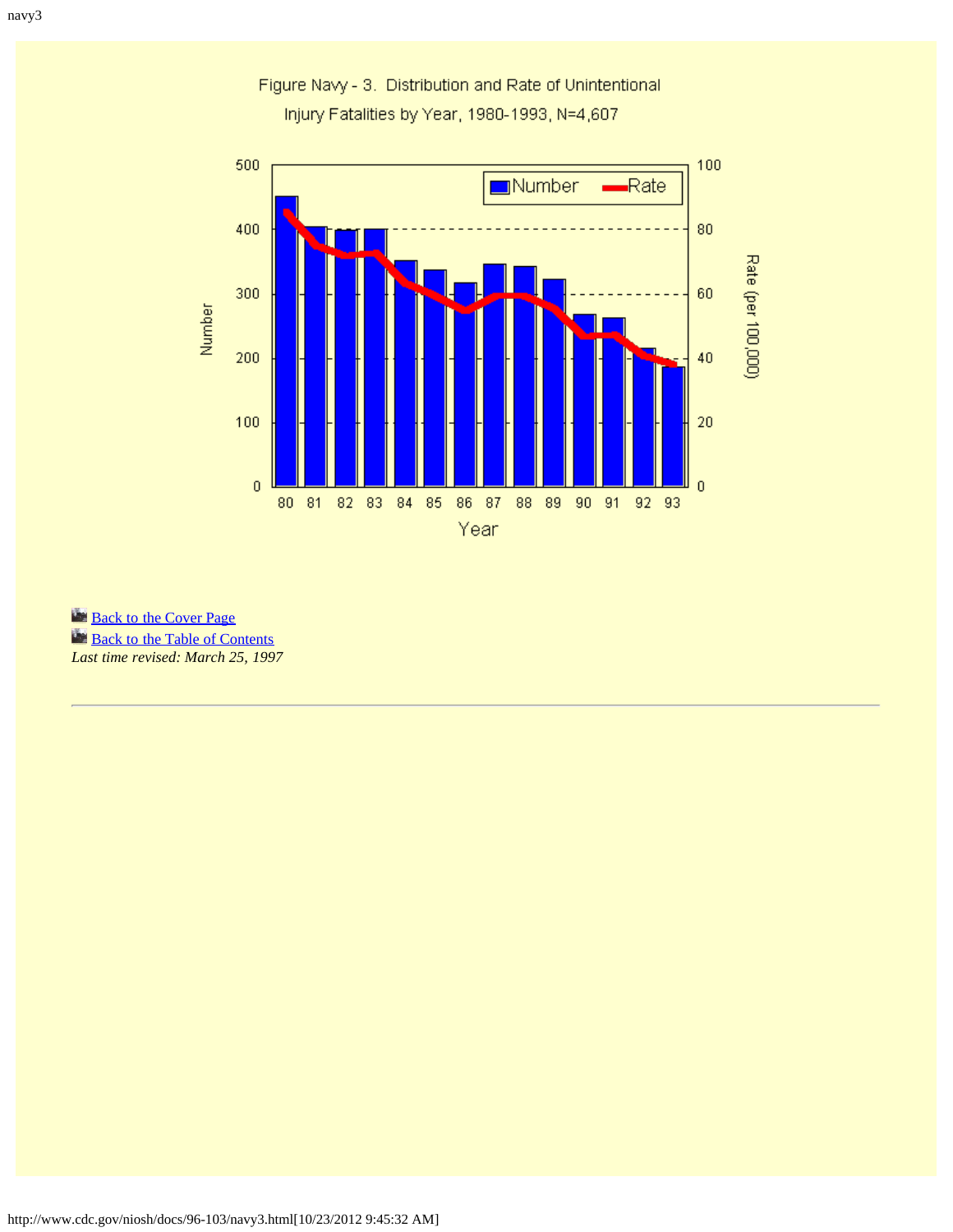

Figure Navy - 4. Distribution and Rate of Disease and Illness-related Fatalities by Year, 1980-1993, N=1,290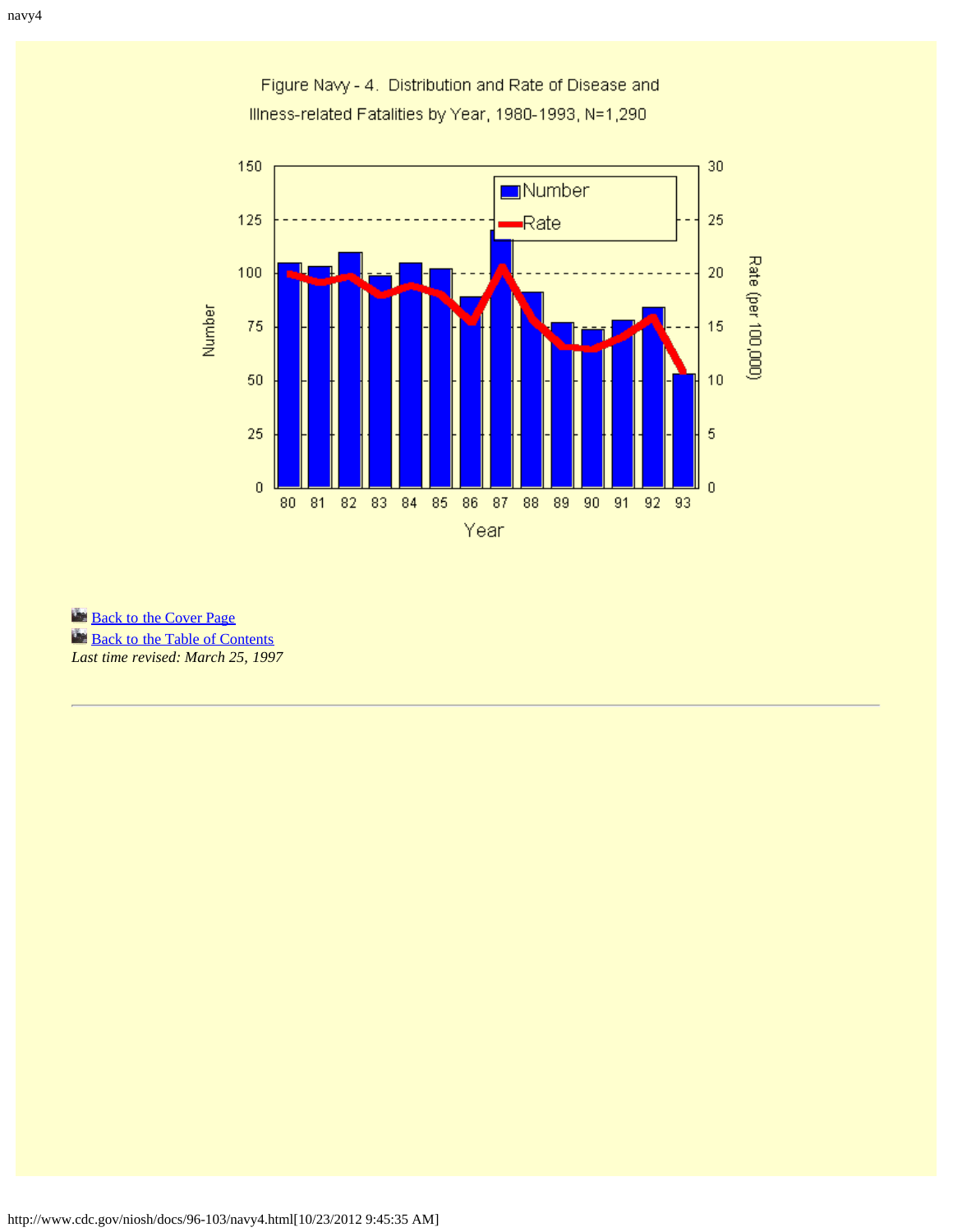

Figure Navy - 5. Distribution and Rate of Suicide by Year, 1980-1993, N=853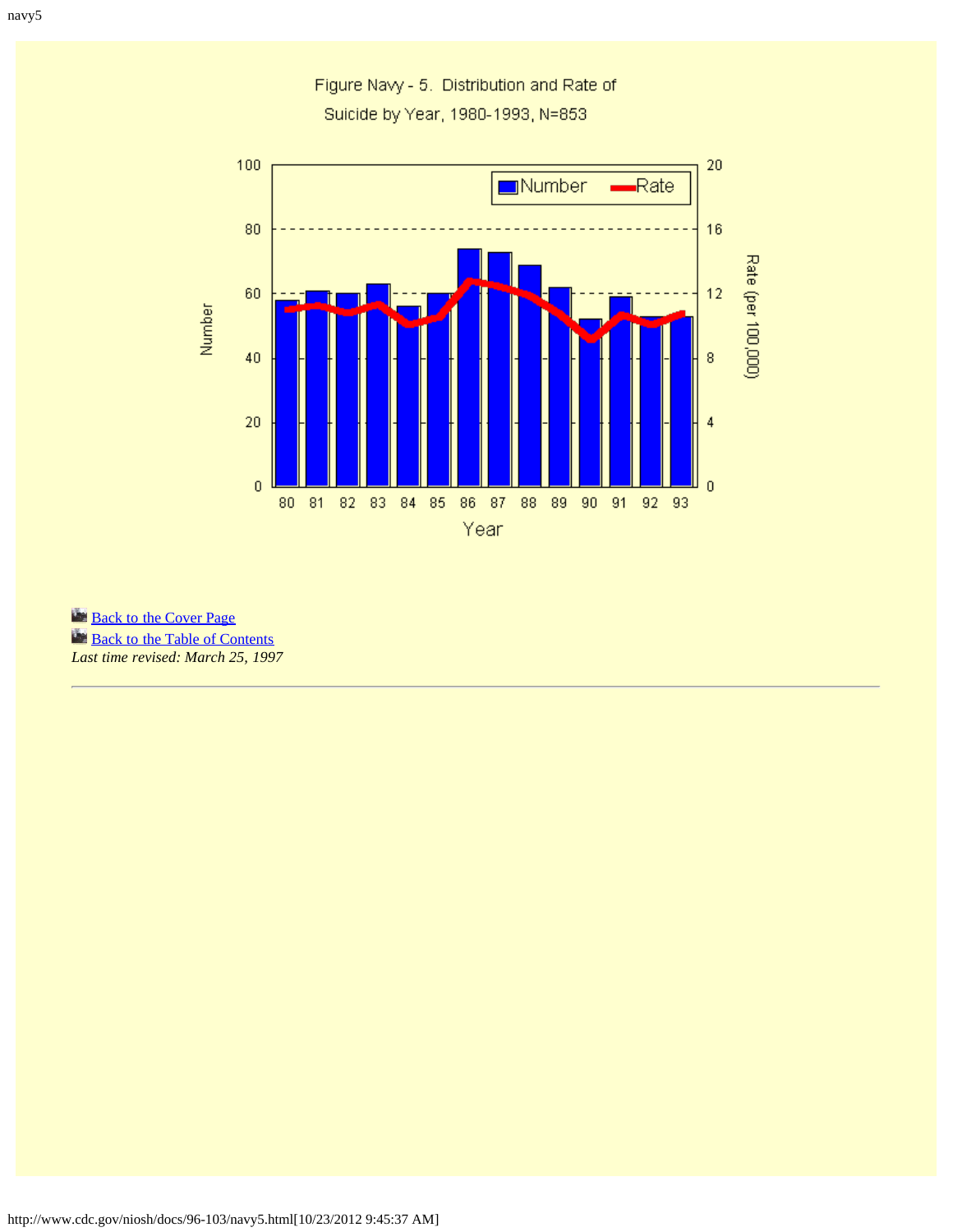

Figure Navy - 6. Distribution and Rate of Homicide by Year, 1980-1993, N=405

**[Back to the Cover Page](#page-35-0)** 

**[Back to the Table of Contents](#page-0-0)** 

*Last time revised: March 25, 1997*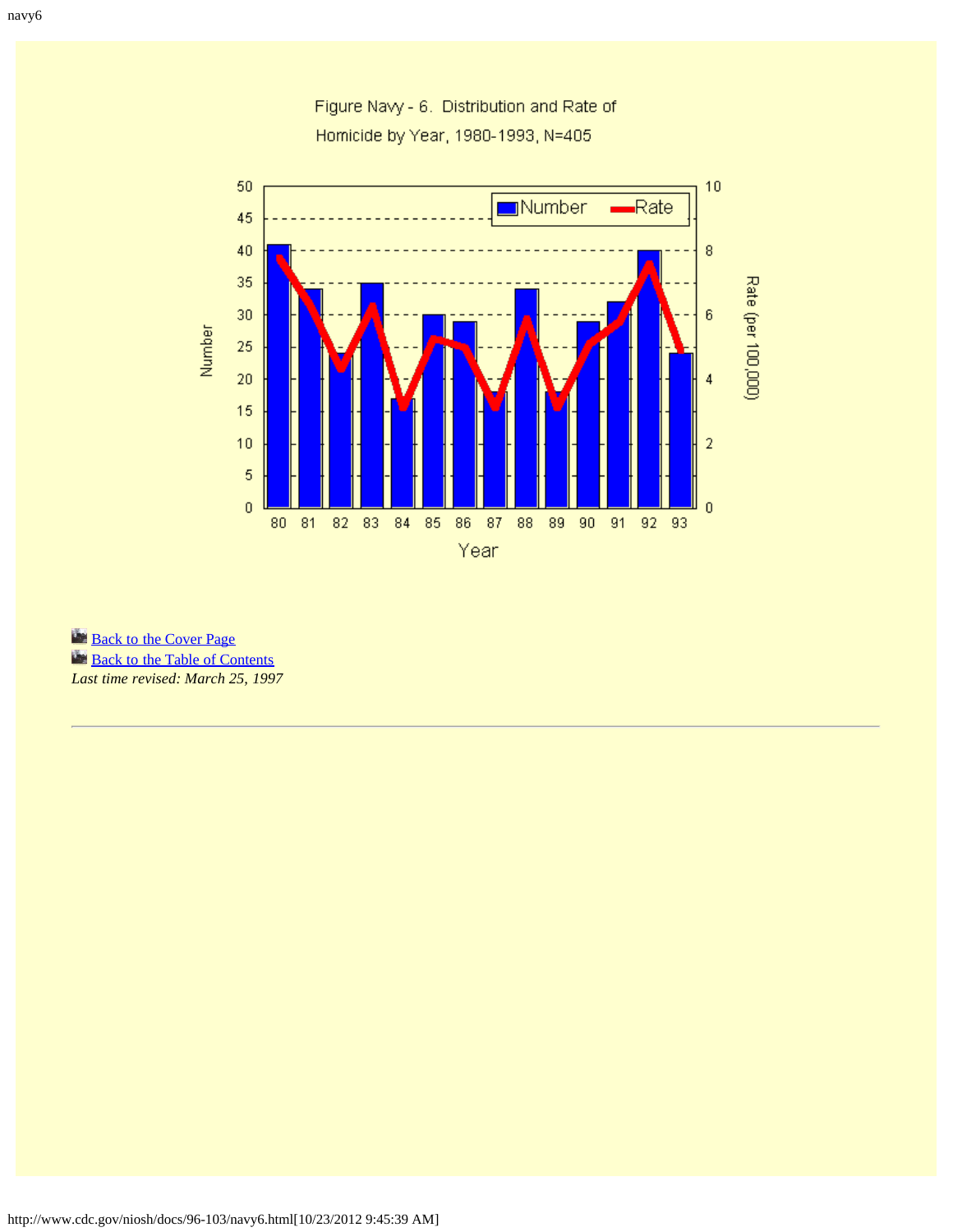| Group  |              | <b>Unintentional Injury</b> |      | Disease and<br><b>Illness</b> |      | Suicide     |      | Homicide    |      | All Causes * |       |
|--------|--------------|-----------------------------|------|-------------------------------|------|-------------|------|-------------|------|--------------|-------|
|        |              | $\mathbf n$                 | Rate | $\mathbf n$                   | Rate | $\mathbf n$ | Rate | $\mathbf n$ | Rate | $\mathbf n$  | Rate  |
|        | 17 to 24     | 9,707                       | 74.5 | 978                           | 7.5  | 1,624       | 12.5 | 832         | 6.4  | 13,676       | 104.9 |
| Age    | 25 to 34     | 4,945                       | 47.2 | 1,232                         | 11.8 | 1,240       | 11.8 | 474         | 4.5  | 8,213        | 78.3  |
|        | $35 +$       | 1,678                       | 33.6 | 2,691                         | 53.9 | 542         | 10.9 | 158         | 3.2  | 5,181        | 103.6 |
| Gender | Male         | 15,658                      | 61.1 | 4,640                         | 18.1 | 3,249       | 12.7 | 1,278       | 5.0  | 25,771       | 100.6 |
|        | Female       | 672                         | 23.2 | 261                           | 9.0  | 157         | 5.4  | 186         | 6.4  | 1,299        | 44.9  |
|        | White        | 13,092                      | 61.3 | 3,546                         | 16.6 | 2,800       | 13.1 | 857         | 4.0  | 21,059       | 99.1  |
| Race   | <b>Black</b> | 2,670                       | 47.1 | 1,157                         | 20.4 | 464         | 8.2  | 549         | 9.7  | 5,001        | 88.3  |
|        | Other        | 568                         | 37.2 | 198                           | 13.0 | 142         | 9.3  | 58          | 3.8  | 1,010        | 66.2  |
|        | Total        | 16,330                      | 57.3 | 4,901                         | 17.2 | 3,406       | 11.9 | 1,464       | 5.1  | 27,070       | 94.9  |

*Table DoD-1a. Distribution of Military Deaths and Fatality Rates (per 100,000) by Age Group, Gender and Race for Primary Causes of Death, All Services, 1980-1993, N=27,070*

\* Includes deaths due to hostile action (n=561) and those deaths where cause is other, unclassified, or unknown (n=408).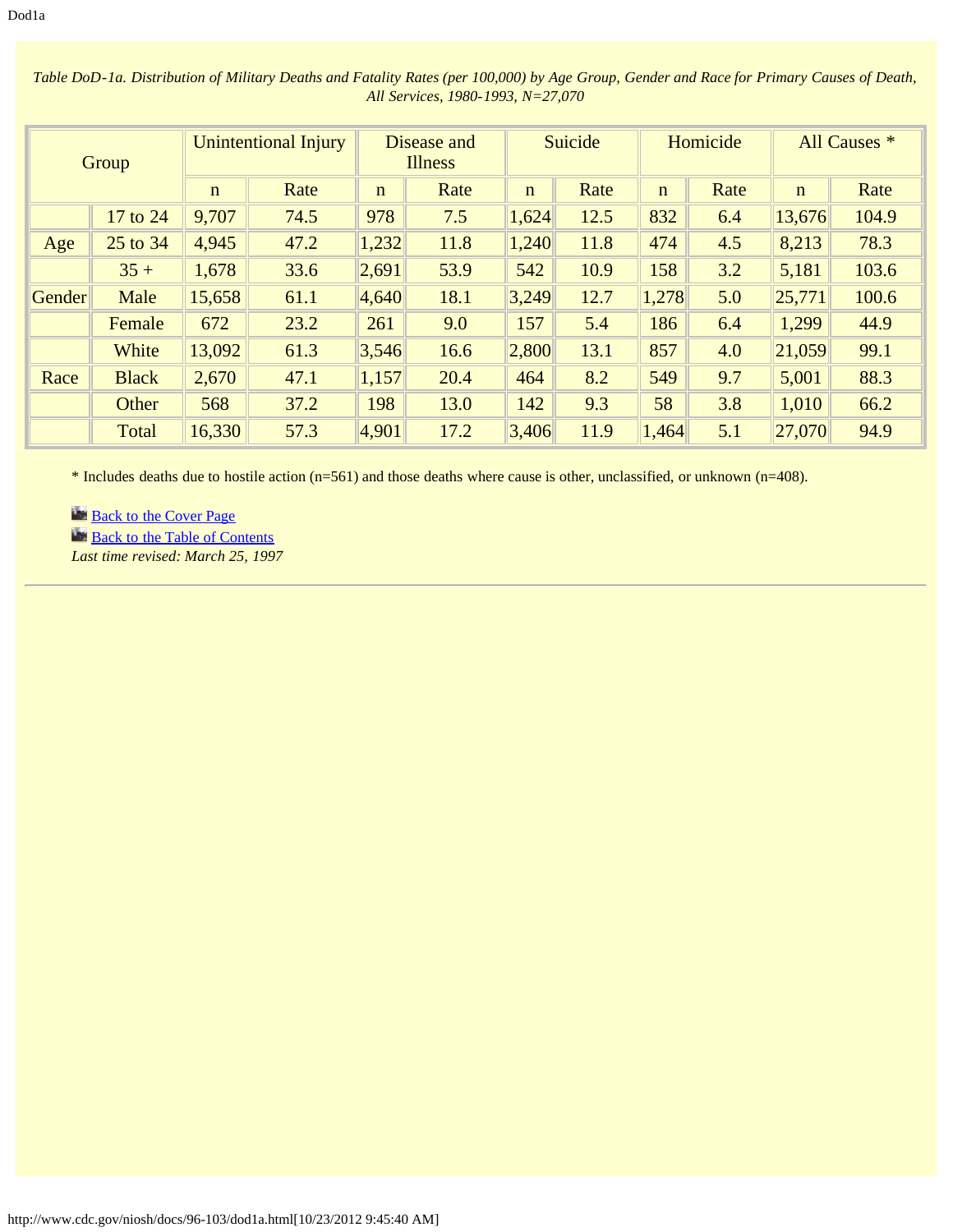| Group         |           | <b>Unintentional</b><br><b>Injury</b> |      | Disease and<br><b>Illness</b> |      | Suicide     |      | Homicide    |      | All Causes * |       |
|---------------|-----------|---------------------------------------|------|-------------------------------|------|-------------|------|-------------|------|--------------|-------|
|               |           | $\mathbf n$                           | Rate | $\mathbf n$                   | Rate | $\mathbf n$ | Rate | $\mathbf n$ | Rate | $\mathbf n$  | Rate  |
| Air           | $17 - 24$ | 1,563                                 | 54.9 | 161                           | 5.7  | 340         | 11.9 | 97          | 3.4  | 2,169        | 76.2  |
| Force         | $25 - 34$ | 1,182                                 | 37.1 | 309                           | 9.7  | 354         | 11.1 | 76          | 2.4  | 1,953        | 61.2  |
|               | $35 +$    | 519                                   | 30.3 | 767                           | 44.7 | 190         | 11.1 | 29          | 1.7  | 1,517        | 88.4  |
| Army          | $17 - 24$ | 3,854                                 | 80.0 | 419                           | 8.7  | 621         | 12.9 | 363         | 7.5  | 5,376        | 112.1 |
|               | $25 - 34$ | 1,857                                 | 49.6 | 525                           | 14.0 | 460         | 12.3 | 226         | 6.0  | 3,155        | 84.3  |
|               | $35 +$    | 664                                   | 38.6 | 1,134                         | 65.9 | 210         | 12.2 | 68          | 3.9  | 2,101        | 122.4 |
| <b>Marine</b> | $17 - 24$ | 1,449                                 | 86.0 | 124                           | 7.4  | 242         | 14.4 | 139         | 8.3  | 2,197        | 130.4 |
| Corps         | $25 - 34$ | 542                                   | 71.4 | 71                            | 9.4  | 104         | 13.7 | 50          | 6.6  | 855          | 112.6 |
|               | $35 +$    | 93                                    | 35.7 | 101                           | 38.8 | 32          | 12.3 | 11          | 4.2  | 262          | 100.6 |
| <b>Navy</b>   | $17 - 24$ | 2,841                                 | 77.3 | 274                           | 7.5  | 421         | 11.5 | 233         | 6.3  | 3,934        | 107.1 |
|               | $25 - 34$ | 1,364                                 | 48.9 | 327                           | 11.7 | 322         | 11.5 | 122         | 4.4  | 2.250        | 80.6  |
|               | $35 +$    | 402                                   | 31.1 | 689                           | 53.4 | 110         | 8.5  | 50          | 3.9  | 1,301        | 100.9 |
|               | Total     | 16,330                                | 57.3 | 4,901                         | 17.2 | 3,406       | 11.9 | 1,464       | 5.1  | 27,070       | 94.9  |

*Table DoD-1b. Distribution of Military Deaths and Age-specific Fatality Rates (per 100,000) for Primary Causes of Death by Service, 1980-1993*

\* Includes deaths due to hostile action (n=561) and those deaths where cause is other, unclassified, or unknown (n=408).

**[Back to the Cover Page](#page-35-0) [Back to the Table of Contents](#page-0-0)** 

*Last time revised: March 25, 1997*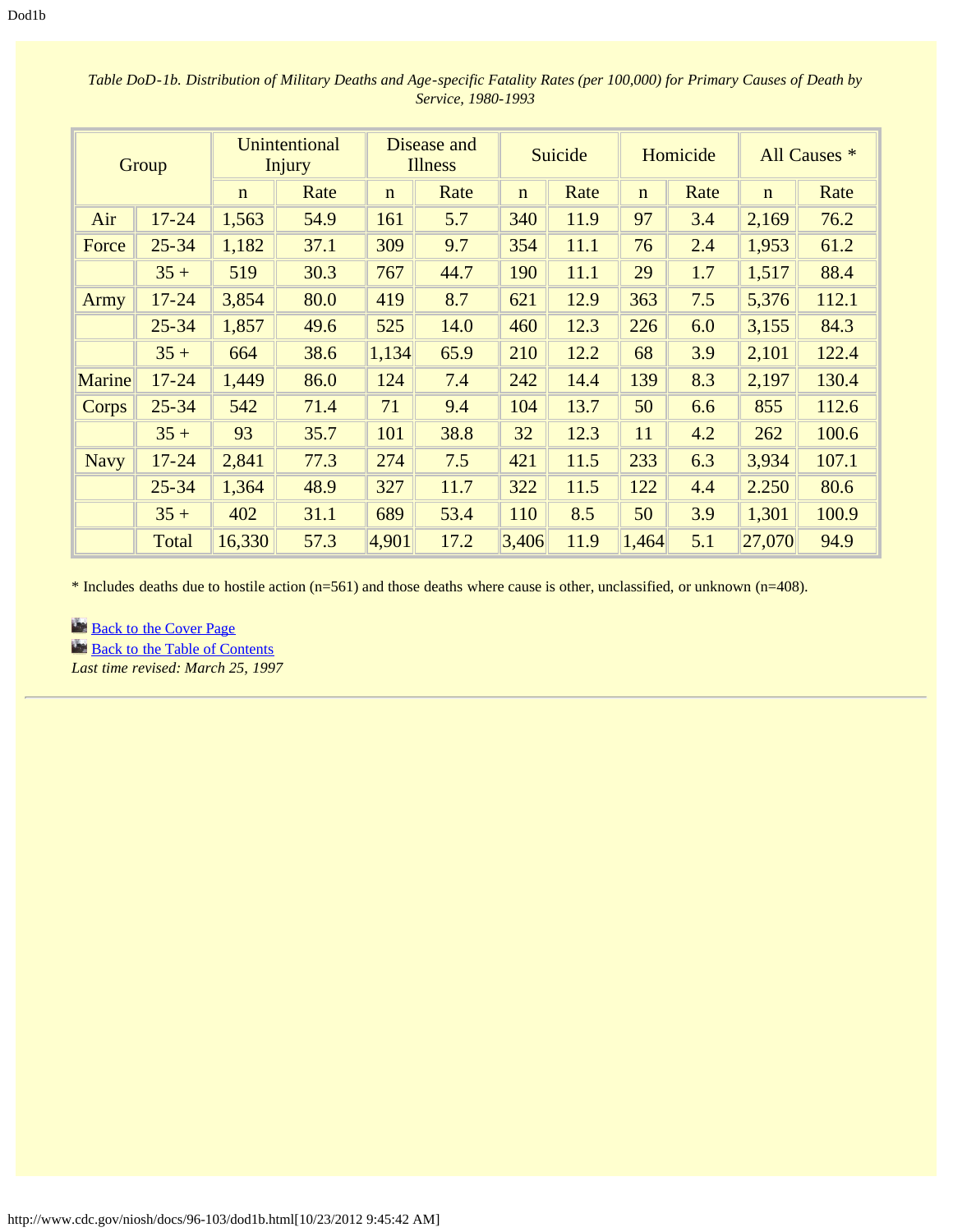*Table DoD - 2. Cause-specific All-Service Fatality Rates (per 100,000) by Gender, Race, Age Group, and Year, 1980-1993.* 

| Unintentional Injury |  |
|----------------------|--|
|                      |  |

| Group        | <b>Total</b>   1980 |      | 1981 | 1982 | 1983 | 1984 | $\vert$ 1985 $\vert$ | 1986 | $\  1987 \ $ | 1988 | 1989 | $\parallel$ 1990 | 1991 | 1992  1993       |  |
|--------------|---------------------|------|------|------|------|------|----------------------|------|--------------|------|------|------------------|------|------------------|--|
| Male         | 61.1                | 80.5 | 77.9 | 74.4 | 71.2 | 64.3 | 74.2                 | 58.9 | 57.6         | 55.5 | 51.0 | 46.6             | 51.2 | 41.4 41.2        |  |
| Female       | 23.2                | 32.9 | 27.1 | 34.3 | 26.8 | 26.3 | 22.2                 | 23.2 | 27.1         | 22.0 | 20.5 | 15.2             | 24.9 | $\ 14.3\ 11.7\ $ |  |
| White        | 61.3                | 84.9 | 80.2 | 77.2 | 72.3 | 65.6 | 72.0                 | 58.1 | 57.9         | 55.4 | 49.8 | 45.0             | 50.5 | 40.6 38.1        |  |
| <b>Black</b> | 47.1                | 56.0 | 58.2 | 56.2 | 52.4 | 45.4 | 62.2                 | 46.0 | 47.1         | 45.1 | 40.8 | 41.3             | 41.2 | 31.8 30.6        |  |
| $17 - 24$    | 74.5                | 90.0 | 87.2 | 84.7 | 81.1 | 75.7 | 90.1                 | 71.2 | 74.0         | 71.7 | 66.2 | 60.1             | 63.2 | $\ 54.7\ 48.7\ $ |  |
| $25 - 34$    | 47.2                | 66.7 | 64.9 | 61.0 | 59.8 | 50.3 | 57.6                 | 47.3 | 40.5         | 40.5 | 37.6 | 32.3             | 41.9 | $\ 30.8\ 33.9\ $ |  |
| $35 +$       | 33.6                | 49.1 | 43.5 | 46.9 | 39.6 | 39.3 | 34.7                 | 29.0 | 34.6         | 28.9 | 26.0 | 29.0             | 32.1 | $\ 21.2\ 24.7\ $ |  |

# Illness and Disease

| Group        | Total | 1980 | 1981 | 1982 | 1983 | 1984 | 1985 | 1986 | 1987 | 1988 | 1989 | 1990 | 1991 |     | 1992 1993      |
|--------------|-------|------|------|------|------|------|------|------|------|------|------|------|------|-----|----------------|
| Male         | 18.1  | 21.4 | 23.1 | 22.0 | 20.7 | 18.8 | 17.7 | 18.8 | 18.6 | 15.9 | 15.0 | 14.4 | 16.8 |     | $15.0$    13.5 |
| Female       | 9.0   | 10.4 | 10.8 | 11.4 | 10.6 | 7.0  | 10.4 | 7.7  | 10.8 | 9.9  | 65.7 | 8.1  | 7.5  |     | 6.4 $ 10.7 $   |
| White        | 16.6  | 20.1 | 21.1 | 20.4 | 19.3 | 17.6 | 17.1 | 17.0 | 16.7 | 14.7 | 13.4 | 13.0 | 14.8 |     | $13.5$ 11.9    |
| <b>Black</b> | 20.4  | 22.0 | 26.4 | 23.4 | 23.0 | 19.4 | 17.9 | 21.6 | 22.5 | 17.2 | 17.5 | 17.6 | 19.7 |     | $16.9$   20.0  |
| $17 - 24$    | 7.5   | 8.5  | 8.1  | 10.1 | 8.7  | 8.3  | 6.3  | 8.0  | 5.7  | 7.3  | 7.4  | 6.7  | 7.5  | 5.3 | 5.2            |
| $25 - 34$    | 11.8  | 14.2 | 15.9 | 15.2 | 14.3 | 14.1 | 12.7 | 9.7  | 12.5 | 9.8  | 10.2 | 10.9 | 10.1 | 8.5 | 8.1            |
| $35 +$       | 53.9  | 78.0 | 84.7 | 70.0 | 66.5 | 55.2 | 56.7 | 61.9 | 60.7 | 46.1 | 37.2 | 34.3 | 42.9 |     | 40.1 36.6      |

# Suicide

| Group        | Total | 1980 | 1981 | 1982 | 1983 | 1984 | 1985 | 1986 | 1987 | 1988 | 1989 | 1990 | 1991 1992 1993       |                      |     |
|--------------|-------|------|------|------|------|------|------|------|------|------|------|------|----------------------|----------------------|-----|
| Male         | 12.7  | 11.9 | 12.2 | 12.5 | 10.5 | 11.3 | 13.8 | 13.2 | 13.0 | 14.3 | 11.5 | 12.1 | 13.9                 | $\ 13.2\ 15.0\ $     |     |
| Female       | 5.4   | 5.2  | 6.0  | 7.8  | 8.6  | 4.0  | 4.7  | 6.4  | 4.1  | 6.7  | 3.9  | 5.4  | 4.2                  | 4.9                  | 4.6 |
| White        | 13.1  | 12.5 | 12.9 | 13.3 | 11.7 | 11.1 | 14.3 | 13.6 | 14.0 | 14.4 | 12.3 | 12.7 |                      | $14.2$   12.5   14.6 |     |
| <b>Black</b> | 8.2   | 7.9  | 7.9  | 8.8  | 4.9  | 9.3  | 8.3  | 8.1  | 5.9  | 11.3 | 5.8  | 6.8  | 8.2                  | $\ 11.3\ 10.9\ $     |     |
| $17 - 24$    | 12.5  | 11.9 | 12.5 | 13.9 | 10.7 | 10.1 | 13.7 | 13.0 | 12.5 | 13.2 | 10.8 | 12.1 | $13.5$   12.6   14.9 |                      |     |
| $25 - 34$    | 11.8  | 10.6 | 10.7 | 10.6 | 10.2 | 12.3 | 12.2 | 12.2 | 11.9 | 14.5 | 11.1 | 11.6 | 12.2    11.1    14.3 |                      |     |
| $35+$        | 10.9  | 11.1 | 10.4 | 8.9  | 9.5  | 8.4  | 11.9 | 11.6 | 11.3 | 12.2 | 9.6  | 9.1  |                      | $12.9$   13.8   10.7 |     |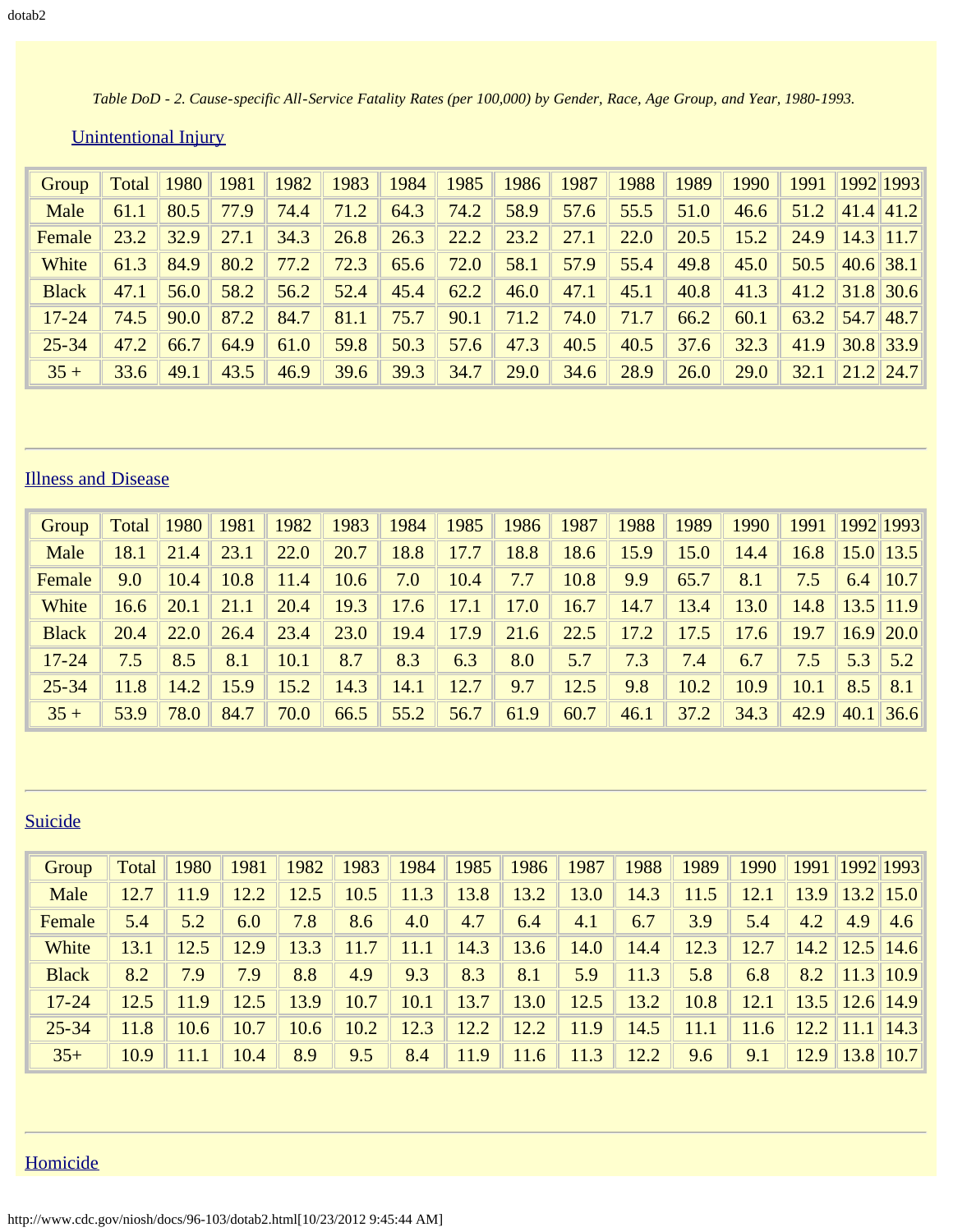| Group        | Total | 1980 | 1981 | 1982 | 1983 | 1984 | 1985 | 1986 | 1987 | 1988 | 1989 | 1990    | 1991 |      | 1992 1993 |
|--------------|-------|------|------|------|------|------|------|------|------|------|------|---------|------|------|-----------|
| Male         | 5.0   | 8.4  | 7.2  | 4.9  | 5.1  | 3.6  | 4.8  | 4.6  | 4.6  | 4.2  | 2.6  | 3.3     | 5.8  | 6.0  | 5.0       |
| Female       | 6.4   | 9.2  | 4.3  | 6.8  | 8.6  | 7.0  | 9.0  | 5.9  | 7.2  | 4.9  | 3.9  | 5.8     | 5.6  | 6.9  | 5.6       |
| White        | 4.0   | 7.5  | 6.3  | 4.6  | 4.9  | 3.2  | 4.5  | 3.5  | 3.6  | 3.3  | 1.4  | 2.6     | 3.3  | 3.1  | 4.3       |
| <b>Black</b> | 9.7   | 12.9 | 10.1 | 7.4  | 7.8  | 7.9  | 8.8  | 10.3 | 9.7  | 7.6  | 6.2  | 7.5     | 14.2 | 18.0 | 8.5       |
| $17 - 24$    | 6.4   | 10.5 | 8.3  | 7.0  | 5.7  | 3.9  | 6.5  | 4.3  | 4.6  | 4.4  | 3.6  | 5.1     | 9.1  | 10.0 | 7.4       |
| $25 - 34$    | 4.5   | 7.6  | 6.2  | 3.1  | 5.4  | 4.2  | 4.2  | 5.5  | 6.4  | 3.8  | 2.4  | 3.1     | 3.9  | 4.1  | 3.9       |
| $35 +$       | 3.2   | 3.0  | 4.2  | 3.1  | 4.8  | 3.5  | 3.7  | 4.4  | 2.1  | 5.0  | 1.3  | $1.0\,$ | 3.0  |      | 3.0       |

# All Causes \*

| Group        | Total | 1980          | 1981  | 1982  | 1983  | 1984  | 1985  | 1986  | 1987  | 1988 | 1989 | 1990 | 1991 | 1992 1993        |
|--------------|-------|---------------|-------|-------|-------|-------|-------|-------|-------|------|------|------|------|------------------|
| Male         | 100.6 | 122.9         | 121.9 | 114.8 | 122.9 | 99.3  | 112.0 | 97.2  | 96.9  | 91.3 | 83.3 | 78.8 |      | 99.6 79.0 78.1   |
| Female       | 44.9  | 58.2          | 48.2  | 60.3  | 55.1  | 44.2  | 46.4  | 43.1  | 50.1  | 43.9 | 33.9 | 35.8 |      | $47.0$ 33.6 34.1 |
| White        | 99.1  | 125.2         | 120.6 | 115.4 | 108.2 | 97.4  | 107.9 | 92.2  | 92.2  | 87.7 | 76.9 | 73.3 |      | $82.4$ 69.8 69.0 |
| <b>Black</b> | 88.3  | 98.8          | 102.7 | 95.9  | 88.2  | 82.0  | 97.2  | 86.0  | 85.2  | 81.2 | 70.4 | 73.1 |      | 83.4 78.0 69.9   |
| $17 - 24$    | 104.9 | 120.9         | 116.1 | 115.7 | 106.1 | 98.0  | 116.5 | 96.5  | 96.7  | 96.7 | 88.0 | 84.1 |      | 93.3 82.7 76.3   |
| $ 25 - 34 $  | 78.3  | 99.1          | 97.6  | 89.9  | 89.7  | 80.0  | 86.7  | 74.7  | 71.2  | 68.6 | 61.3 | 57.9 |      | $68.0$ 54.5 60.1 |
| $ 35 +$      |       | $103.6$ 141.2 | 142.9 | 128.9 | 120.4 | 106.3 | 107.0 | 107.0 | 108.8 | 92.3 | 74.2 | 73.4 |      | $90.9$ 77.7 75.1 |

\* Includes deaths due to hostile action and those deaths where cause is other, unclassified, or unknown.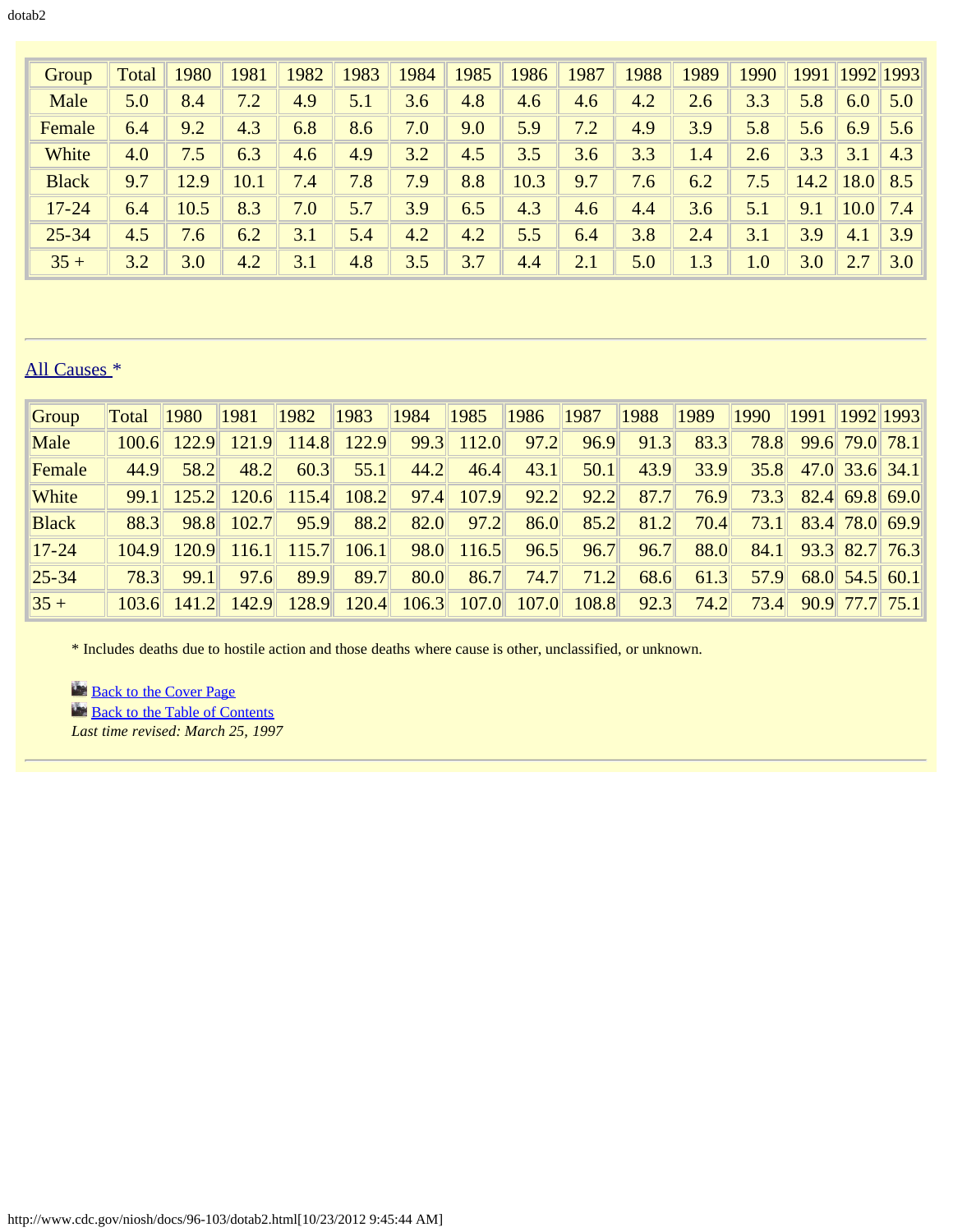|        |              |             | <b>Unintentional Injury</b> |              | Disease and Illness |             | Suicide |                | Homicide |             | All Causes * |
|--------|--------------|-------------|-----------------------------|--------------|---------------------|-------------|---------|----------------|----------|-------------|--------------|
|        | Group        | $\mathbf n$ | Rate                        | $\mathbf{n}$ | Rate                | $\mathbf n$ | Rate    | $\mathbf n$    | Rate     | $\mathbf n$ | Rate         |
|        | 17 to 24     | 1,563       | 54.9                        | 161          | 5.7                 | 340         | 11.9    | 97             | 3.4      | 2,169       | 76.2         |
| Age    | 25 to 34     | 1,182       | 37.1                        | 309          | 9.7                 | 354         | 11.1    | 76             | 2.4      | 1,953       | 61.2         |
|        | $35 +$       | 519         | 30.3                        | 767          | 44.7                | 190         | 11.1    | 29             | 1.7      | 1,517       | 88.4         |
| Gender | Male         | 3,088       | 45.5                        | 1,162        | 17.1                | 828         | 12.2    | 163            | 2.4      | 5,292       | 78.1         |
|        | Female       | 176         | 18.1                        | 75           | 7.7                 | 56          | 5.8     | 39             | 4.0      | 347         | 35.7         |
|        | White        | 2,836       | 44.9                        | 968          | 15.3                | 775         | 12.3    | 134            | 2.1      | 4,761       | 75.4         |
| Race   | <b>Black</b> | 362         | 31.0                        | 251          | 21.5                | 89          | 7.6     | 64             | 5.5      | 768         | 65.7         |
|        | Other        | 66          | 24.7                        | 18           | 6.7                 | 20          | 7.5     | $\overline{4}$ | 1.5      | 110         | 41.2         |
|        | Total        | 3,264       | 42.1                        | 1,237        | 16.0                | 884         | 11.4    | 202            | 2.6      | 5,639       | 72.7         |

### *Table Air Force-1. Distribution of Military Deaths and Fatality Rates (per 100,000) by Age Group, Gender, and Race for Primary Causes of Death, Air Force, 1980-1993, N=5,639*

\* Includes deaths due to hostile action (n=33) and those deaths where cause is other, unclassified, or unknown (n=19).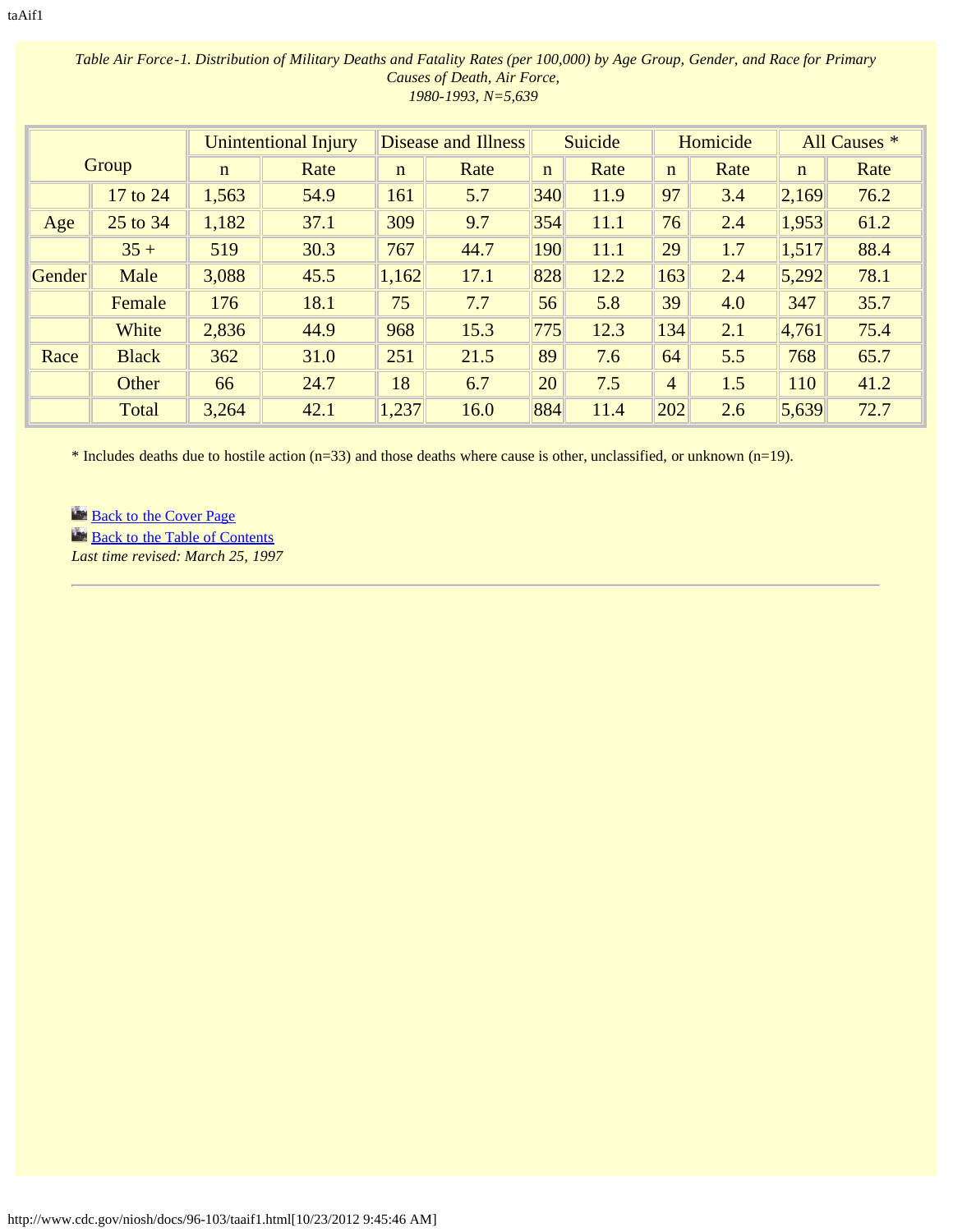#### *Table Air Force - 2. Cause-specific Air Force Fatality Rates (per 100,000) by Gender, Race, Age Group, and Year, 1980-1993.*

# Unintentional Injury

| Group        |  |  |  |  |  |  |                                                                                                                   | Total 1980 1981 1982 1983 1984 1985 1986 1987 1988 1989 1990 1991 1992 1993                            |
|--------------|--|--|--|--|--|--|-------------------------------------------------------------------------------------------------------------------|--------------------------------------------------------------------------------------------------------|
| Male         |  |  |  |  |  |  |                                                                                                                   | 45.5 68.1 62.9 61.7 56.5 52.7 43.1 47.6 40.8 36.9 31.3 33.3 29.5 34.8 25.6                             |
| Female       |  |  |  |  |  |  | 18.1    27.8    31.4    33.8    21.2    14.9    12.8    20.2    23.7    16.0    17.0    9.5    15.5    7.5    4.6 |                                                                                                        |
| White        |  |  |  |  |  |  |                                                                                                                   | 44.9 69.5 64.6 62.8 56.9 51.4 42.2 47.4 40.9 36.2 30.1 31.3 27.6 30.7 23.9                             |
| <b>Black</b> |  |  |  |  |  |  |                                                                                                                   | 31.0   37.3   39.1   41.0   32.8   37.0   30.8   30.3   34.8   30.6   25.6   19.7   23.9   28.0   17.1 |
| 17 to 24     |  |  |  |  |  |  | 54.9 78.1 61.6 64.4 66.5 57.3 50.3 59.4 61.6 48.0 33.3 35.6 36.8 45.5 33.4                                        |                                                                                                        |
| 25 to 34     |  |  |  |  |  |  |                                                                                                                   | 37.1 56.9 64.4 52.6 47.5 48.3 35.4 40.0 22.9 26.2 28.4 26.6 26.9 28.7 19.8                             |
| $35 +$       |  |  |  |  |  |  |                                                                                                                   | 30.3 45.1 45.0 57.0 32.6 31.1 26.6 24.5 30.3 28.8 25.6 29.7 18.7 18.6 15.2                             |

#### Disease and Illness

| Group        | Total |  |  |  |  |                                                                       |  | 1980 1981 1982 1983 1984 1985 1986 1987 1988 1989 1990 1991 1992 1993                                                                 |
|--------------|-------|--|--|--|--|-----------------------------------------------------------------------|--|---------------------------------------------------------------------------------------------------------------------------------------|
| Male         | 17.1  |  |  |  |  | 22.6 23.9 19.7 21.4 16.3 16.8 15.7 16.2 15.0 15.6 14.8 12.0 13.1 13.9 |  |                                                                                                                                       |
| Female       | 7.7   |  |  |  |  |                                                                       |  | $6.5$    11.0    10.8    7.6    ---    8.5    8.1    11.9    8.0    ---    5.5    8.4    ---    15.2                                  |
| White        | 15.3  |  |  |  |  |                                                                       |  | 20.4 20.8 19.4 18.6 15.2 15.8 14.4 15.0 13.4 14.3 12.2 9.4 12.2 10.3                                                                  |
| <b>Black</b> | 21.5  |  |  |  |  |                                                                       |  | $24.9$ 33.2 15.9 28.3 15.7 19.8 20.5 22.9 21.5 15.1 20.9 18.6 8.8 35.7                                                                |
| $17 - 24$    | 5.7   |  |  |  |  |                                                                       |  | 5.8 6.0 6.7 10.4 5.7 3.4 6.4 4.1 6.2 6.1 5.2 3.6 1.5 4.1                                                                              |
| $25 - 34$    | 9.7   |  |  |  |  |                                                                       |  | $14.5$ 14.3 11.2 11.3 10.5 10.1 7.3 8.3 8.7 10.7 8.3 5.6 5.0 10.9                                                                     |
| $35 +$       | 44.7  |  |  |  |  |                                                                       |  | $(66.3)$ 74.7 $\,$ 58.7 $\,$ 55.2 $\,$ 40.9 $\,$ 50.9 $\,$ 45.1 $\,$ 49.7 $\,$ 36.6 $\,$ 31.0 $\,$ 32.7 $\,$ 30.4 $\,$ 32.4 $\,$ 29.5 |

\*Rates were not calculated for cells with <3 cases due to instability of rates based on small numbers.

#### Suicide

| Group        | Total | 1980 | 1981 | 1982 | 1983    | 1984  | 1985 | 1986    | 1987 | 1988 |               |      |      | 1989 1990 1991 1992 1993 |       |
|--------------|-------|------|------|------|---------|-------|------|---------|------|------|---------------|------|------|--------------------------|-------|
| Male         | 12.2  | 11.1 | 10.1 | 11.8 | 9.5     | 9.5   | 13.2 | 10.1    | 15.0 | 17.6 | 11.5          | 10.1 |      | $\ 14.3\ 13.4\ 15.0\ $   |       |
| Female       | 5.8   | 9.8  | 6.3  | 10.8 | $- - -$ | 4.5   | 7.1  | $- - -$ | 4.0  | 12.0 | $\frac{1}{2}$ | 5.5  | 5.6  | 7.5                      | $---$ |
| White        | 12.3  | 11.5 | 9.4  | 12.9 | 9.3     | 10.3  | 14.1 | 9.5     | 15.0 | 18.1 | 10.8          | 10.8 |      | $\ 14.9\ 13.3\ 12.5\ $   |       |
| <b>Black</b> | 7.6   | 7.5  | 13.0 | 4.6  | 5.7     | $---$ | 4.4  | 6.5     | 9.8  | 13.6 | 9.3           | 4.9  | 5.3  | 8.8                      | 12.4  |
| $17 - 24$    | 11.9  | 14.2 | 10.8 | 14.6 | 10.0    | 7.0   | 12.6 | 6.8     | 13.2 | 16.0 | 10.5          | 9.7  | 12.3 | $\ 17.0\ 17.1\ $         |       |
| $25 - 34$    | 11.1  | 7.7  | 7.2  | 9.3  | 7.2     | 10.5  | 13.1 | 9.7     | 13.4 | 18.3 | 13.0          | 8.3  | 13.9 | 9.4                      | 12.5  |
| $35+$        | 11.1  | 10.1 | 11.7 | 9.5  | 9.2     | 9.8   | 11.3 | 11.9    | 14.8 | 15.6 | 4.6           |      |      | $11.4$   12.5   13.0     | 9.3   |

\*Rates were not calculated for cells with <3 cases due to instability of rates based on small numbers. |

#### Homicide

| Group        | Total | 1980  | 1981 | 1982  | 1983 | 1984 | 1985 | 1986  | 1987  | 1988   |                  | 1989 1990 1991 |               |       | 1992 1993        |
|--------------|-------|-------|------|-------|------|------|------|-------|-------|--------|------------------|----------------|---------------|-------|------------------|
| Male         | 2.4   | 3.4   | 4.1  | 1.7   | 2.1  | 1.7  | 2.3  | 3.2   | 2.3   | 2.4    | 1.0 <sup>7</sup> | 2.0            | 3.5           | 1.8   | 1.9 <sub>l</sub> |
| Female       | 4.0   | 9.8   | 7.8  | $---$ | 4.6  | 4.5  | 7.1  | $---$ | $---$ | $-- -$ | $---$            | $---$          | 5.6           | 6.0   | $- - -$          |
| White        | 2.1   | 3.5   | 4.7  | 1.7   | 1.9  | 1.6  | 2.0  | 2.0   | 2.3   | 1.7    | 0.7              | 1.9            | $2.2^{\circ}$ | 1.6   |                  |
| <b>Black</b> | 5.5   | 8.7   | 4.7  | 3.4   | 5.7  | 4.5  | 6.6  | 8.6   | 3.3   | 6.8    | $- - -$          | $---$          | 13.3          | 4.4   | $- - -$          |
| $17 - 24$    | 3.4   | 7.1   | 5.2  | 2.4   | 2.8  | 2.9  | 3.4  | 3.8   | 3.6   | 2.1    | 1.1              | 3.2            | 4.3           | 2.3   | 1.6              |
| $25 - 34$    | 2.4   | 2.4   | 4.8  | 2.3   | 1.8  | 2.2  | 3.0  | 2.4   | 1.6   | 2.4    | 0.4              | 1.2'           | 4.3           | 2.5   | 2.6              |
| $35 +$       | 1.7   | $---$ | ---  | ---   | ---  | ---  | ---  | ---   | $---$ | 3.1    | $- - -$          | $- - -$        | $---$         | $---$ | $---$            |

\*Rates were not calculated for cells with <3 cases due to instability of rates based on small numbers.

### All Cause

| Group | Total | 980   | 1981  | 1982 | 1983 | 1984 | 1985                | 1986           | 1987 | 1988          | 1989 1990 1991 1992 1993 |      |             |      |
|-------|-------|-------|-------|------|------|------|---------------------|----------------|------|---------------|--------------------------|------|-------------|------|
| Male  | 78.1  | 105.4 | 101.8 | 94.9 | 89.6 | 80.2 | 75<br>$5.5^{\circ}$ | $\overline{a}$ | 74.5 | 721<br>$\sim$ | 59.5                     | 60.6 | $67.3$ 64.4 | 56.5 |
|       |       |       |       |      |      |      |                     |                |      |               |                          |      |             |      |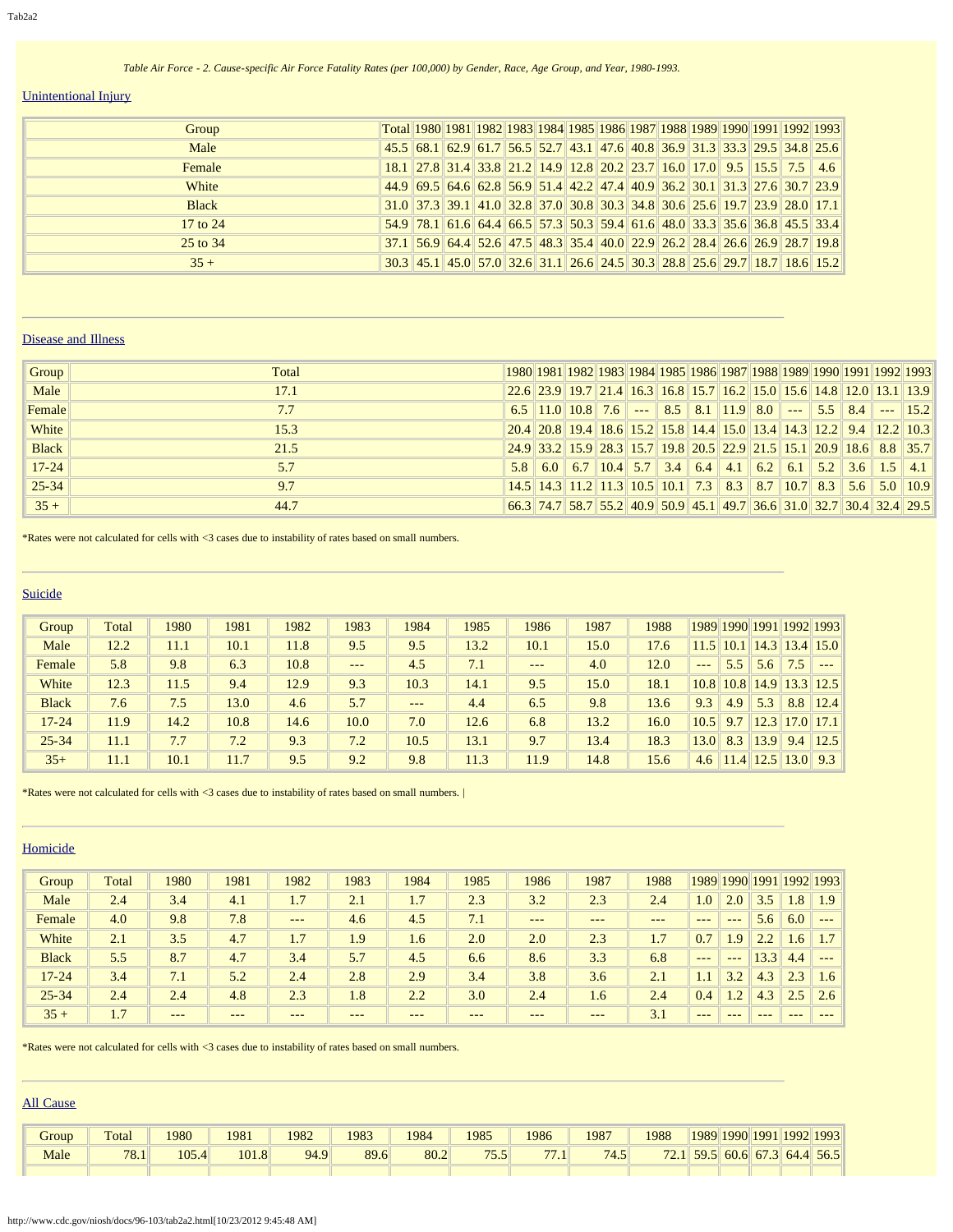Tab2a2

| Female       | 35.7 | 54.0  | 56.5  | 58.4  | 36.4 | 26.9 | 35.5 | 31.0 | 42.1 |             |                               | 38.7 22.2 23.2 35.1 22.4 23.8       |
|--------------|------|-------|-------|-------|------|------|------|------|------|-------------|-------------------------------|-------------------------------------|
| White        | 75.4 | 104.9 | 99.5  | 96.8  | 86.7 | 78.5 | 74.1 | 73.3 | 73.1 |             | 69.4 55.9 56.2 54.2 57.8 48.4 |                                     |
| <b>Black</b> | 65.7 | 78.4  | 90.1  | 64.8  | 72.4 | 59.4 | 61.7 | 66.0 | 70.8 | $72.6$ 51.1 | $ 48.0 $ 61.1 50.1 68.3       |                                     |
| $17 - 24$    | 76.2 | 105.2 | 83.6  | 88.2  | 89.7 | 72.9 | 69.6 | 76.5 | 82.6 |             |                               | $72.3$ 51.1 53.7 56.9 66.3 56.2     |
| $25 - 34$    | 61.2 | 81.4  | 90.7  | 75.4  | 67.9 | 71.6 | 61.6 | 59.4 | 46.2 |             |                               | $55.6$ $52.5$ 44.4 $50.7$ 45.6 45.8 |
| $35 +$       | 88.4 | 122.5 | 134.1 | 125.2 | 99.4 | 81.8 | 90.4 | 83.9 | 96.3 |             | 84.0 62.7 75.4 64.0 66.5 54.8 |                                     |

\* Includes deaths due to hostile action and those deaths where cause is other, unclassified, or unknown.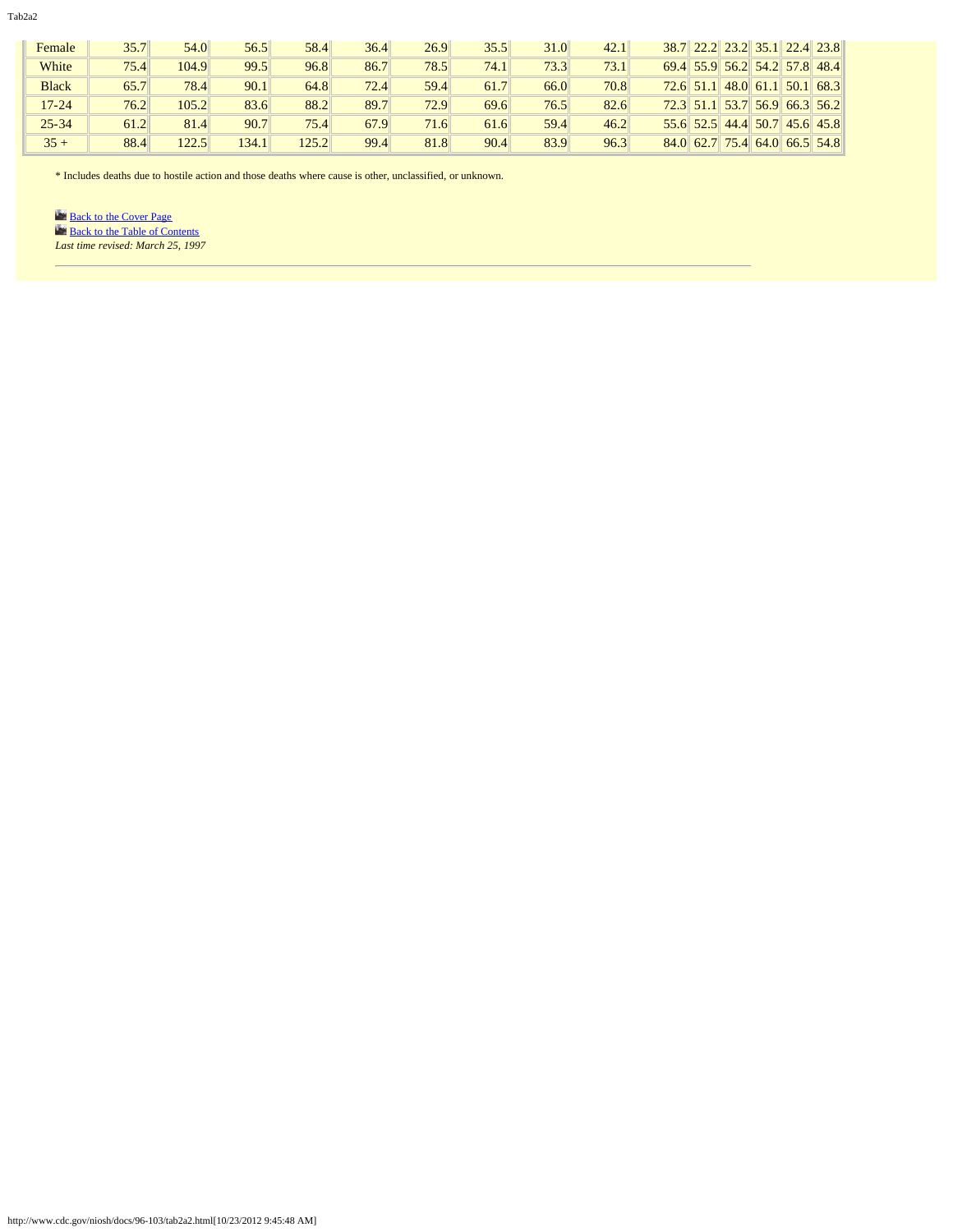|        |              |             | <b>Unintentional Injury</b> |             | Disease and Illness |             | Suicide |             | Homicide |             | All Causes * |
|--------|--------------|-------------|-----------------------------|-------------|---------------------|-------------|---------|-------------|----------|-------------|--------------|
|        | Group        | $\mathbf n$ | Rate                        | $\mathbf n$ | Rate                | $\mathbf n$ | Rate    | $\mathbf n$ | Rate     | $\mathbf n$ | Rate         |
|        | 17 to 24     | 3,854       | 80.0                        | 419         | 8.7                 | 621         | 12.9    | 363         | 7.5      | 5,376       | 112.1        |
| Age    | 25 to 34     | 1,857       | 49.6                        | 525         | 14.0                | 460         | 12.3    | 226         | 6.0      | 3,155       | 84.3         |
|        | $35 +$       | 664         | 38.6                        | 1,134       | 65.9                | 210         | 12.2    | 68          | 3.9      | 2,101       | 122.4        |
| Gender | Male         | 6,081       | 66.1                        | 1,967       | 21.4                | 1,225       | 13.3    | 563         | 6.1      | 10,058      | 109.3        |
|        | Female       | 294         | 27.0                        | 111         | 10.2                | 66          | 6.1     | 94          | 8.6      | 574         | 52.6         |
|        | White        | 4,594       | 68.1                        | 1,360       | 20.2                | 970         | 14.4    | 342         | 5.1      | 7,443       | 110.4        |
| Race   | <b>Black</b> | 1,481       | 50.6                        | 645         | 22.1                | 245         | 8.4     | 282         | 9.6      | 2,695       | 92.7         |
|        | Other        | 300         | 47.7                        | 73          | 11.6                | 76          | 12.1    | 33          | 5.3      | 494         | 78.6         |
|        | Total        | 6,375       | 61.9                        | 2,078       | 20.2                | 1,291       | 12.5    | 657         | 6.4      | 10,632      | 103.2        |

*Table Army-1. Distribution of Military Deaths and Fatality Rates (per 100,000) by Age Group, Gender, and Race for Primary Causes of Death, Army, 1980-1993, N=10,632* 

\* Includes deaths due to hostile action (n=167) and those deaths where cause is other, unclassified, or unknown (n=64).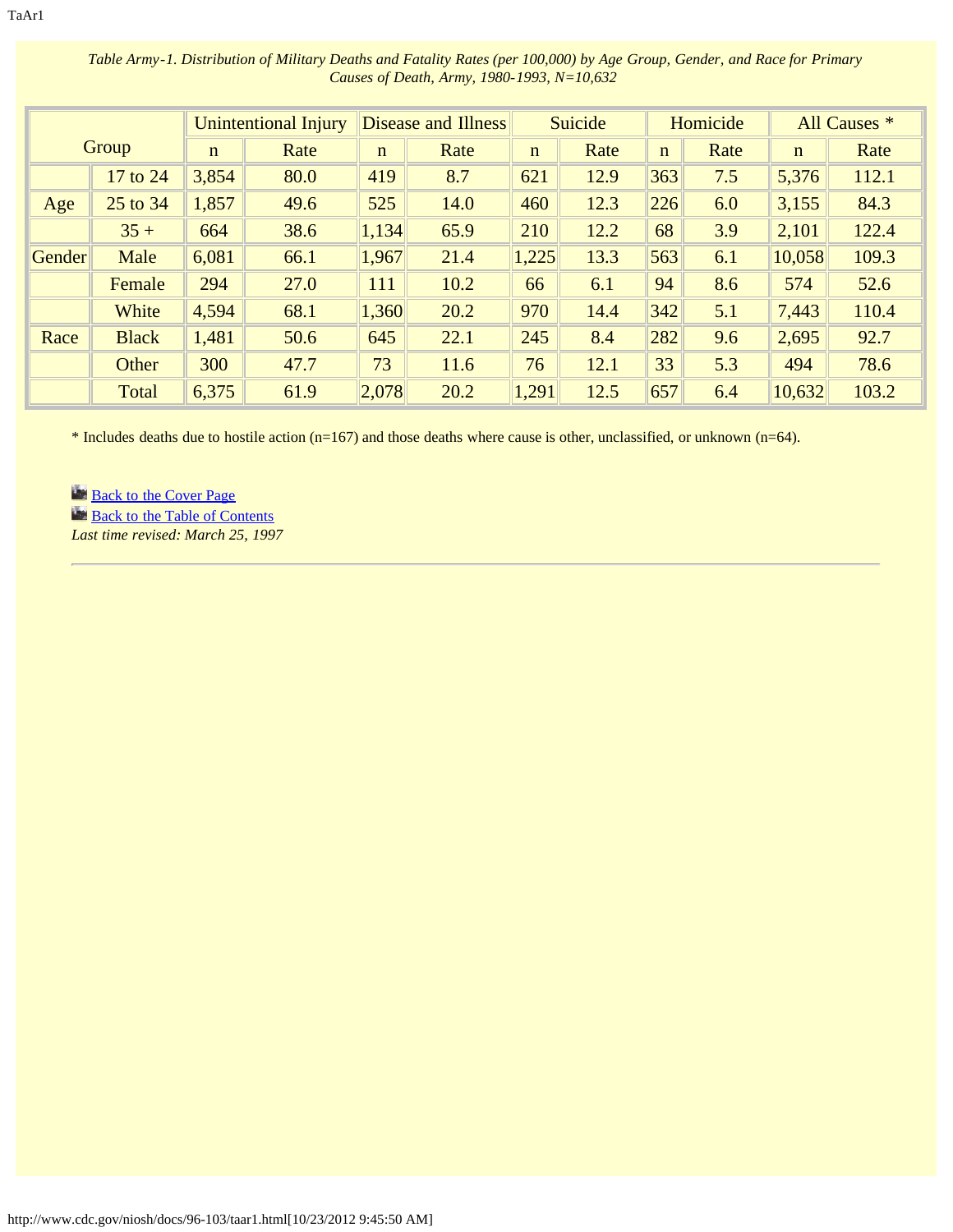*Table Army - 2. Cause-specific Army Fatality Rates (per 100,000) by Gender, Race, Age Group, and Year, 1980-1993.* 

# Unintentional Injury

| Group        | Total | 1980 | 1981 | 1982 | 1983 | 1984 | 1985  | 1986 | 1987 | 1988 |      |             |  | 1989 1990 1991 1992 1993   |
|--------------|-------|------|------|------|------|------|-------|------|------|------|------|-------------|--|----------------------------|
| Male         | 66.1  | 74.1 | 82.6 | 77.8 | 73.3 | 64.9 | 102.4 | 63.7 | 62.2 | 58.7 |      | $51.4$ 51.1 |  | 59.7 39.0 49.8             |
| Female       | 27.0  | 43.0 | 26.3 | 36.3 | 30.2 | 27.2 | 31.7  | 27.8 | 31.2 | 15.5 | 26.6 | 19.1        |  | $30.8$ 17.9 15.5           |
| White        | 68.1  | 78.3 | 88.3 | 80.9 | 77.2 | 66.9 | 103.7 | 62.2 | 64.3 | 59.7 |      | $52.6$ 52.7 |  | 61.9 39.6 43.8             |
| <b>Black</b> | 50.6  | 64.3 | 62.5 | 64.6 | 52.1 | 44.6 | 77.2  | 51.3 | 48.3 | 43.6 |      | $38.5$ 41.1 |  | 48.2 30.2 30.2             |
| $17 - 24$    | 80.0  | 86.4 | 92.5 | 88.4 | 81.8 | 76.5 | 127.1 | 76.2 | 77.2 | 70.6 | 63.4 |             |  | $66.9$ 73.9 55.7 54.8      |
| $25 - 34$    | 49.6  | 59.2 | 60.9 | 64.7 | 63.3 | 45.7 | 73.6  | 48.5 | 44.9 | 43.1 |      |             |  | $39.0$ 34.9 46.6 26.8 41.4 |
| $35 +$       | 38.6  | 38.8 | 57.6 | 44.6 | 41.4 | 48.3 | 47.2  | 37.7 | 38.8 | 34.4 |      |             |  | $32.6$ 29.4 41.6 17.2 36.0 |

### Disease and Illness

| Group        | Total | 1980 | 1981  | 1982 | 1983 | 1984 | 1985 | 1986 | 1987 | 1988 |      |                  |      |                 | 1989 1990 1991 1992 1993    |
|--------------|-------|------|-------|------|------|------|------|------|------|------|------|------------------|------|-----------------|-----------------------------|
| Male         | 21.4  | 23.4 | 27.5  | 26.4 | 23.9 | 22.5 | 19.5 | 23.1 | 20.0 | 18.0 | 17.0 |                  |      |                 | $17.2$ $23.7$ $16.4$ $18.0$ |
| Female       | 10.2  | 11.5 | 13.8  | 9.4  | 17.1 | 6.5  | 10.1 | 12.1 | 8.4  | 9.5  | 9.3  | 8.4              | 9.0  | 6.9             | 11.3                        |
| White        | 20.2  | 22.9 | 26.6  | 25.3 | 23.5 | 21.0 | 18.6 | 21.5 | 16.8 | 17.6 | 15.9 |                  |      |                 | $16.3$ $22.0$ $13.9$ 17.7   |
| <b>Black</b> | 22.1  | 23.2 | 28.3  | 26.4 | 24.7 | 22.8 | 19.1 | 24.2 | 23.2 | 15.0 | 17.9 |                  |      |                 | $18.7$ 23.6 21.3 18.6       |
| $17 - 24$    | 8.7   | 10.2 | 9.6   | 11.4 | 9.9  | 9.2  | 7.5  | 19.7 | 5.6  | 6.4  | 8.4  | 7.7              | 11.0 | 5.4             | 7.6                         |
| $25 - 34$    | 14.0  | 14.8 | 20.2  | 20.1 | 17.9 | 13.0 | 13.3 | 11.0 | 14.7 | 11.5 | 10.3 | 15.8             |      | $14.7$ 11.0 7.0 |                             |
| $35 +$       | 65.9  | 91.6 | 107.5 | 84.7 | 80.2 | 75.7 | 64.3 | 83.5 | 64.5 | 57.3 | 47.4 | $\ 35.9\ 57.1\ $ |      |                 | $\ 41.5\ 52.3\ $            |

# **Suicide**

| Group        | Total | 1980  | 1981 | 1982 | 1983 | 1984 | 1985 | 1986 | 1987 | 1988              |      |      |               |      | 1989 1990 1991 1992 1993    |
|--------------|-------|-------|------|------|------|------|------|------|------|-------------------|------|------|---------------|------|-----------------------------|
| Male         | 13.3  | 11.9  | 12.2 | 13.3 | 9.7  | 11.7 | 16.4 | 15.4 | 11.6 | 13.2              | 11.2 |      | $14.3$ 15.6   | 15.1 | 16.5                        |
| Female       | 6.1   | $---$ | 6.9  | 8.1  | 11.8 | 5.2  | 3.8  | 9.7  | 3.6  | $\qquad \qquad -$ | 5.8  | 4.8  | 6.4           | 6.9  | 7.1                         |
| White        | 14.4  | 13.7  | 14.1 | 14.4 | 11.9 | 11.9 | 17.2 | 16.4 | 12.8 | 12.4              | 13.3 | 15.5 | 17.1          |      | $14.4$   17.5               |
| <b>Black</b> | 8.4   | 6.6   | 6.4  | 10.5 | 4.6  | 9.3  | 10.0 | 9.5  | 6.2  | 11.3              | 5.0  | 8.4  | 9.0           | 13.3 | 9.0                         |
| $17 - 24$    | 12.9  | 9.0   | 11.6 | 16.3 | 9.4  | 9.2  | 16.3 | 15.6 | 13.1 | 13.8              | 11.1 |      |               |      | $15.7$   14.7   12.5   13.9 |
| $25 - 34$    | 12.3  | 13.6  | 12.4 | 8.9  | 9.1  | 14.5 | 12.9 | 14.9 | 9.5  | 11.1              | 7.6  |      | $12.7$   13.6 |      | $14.5$   19.1               |
| $35+$        | 12.2  | 13.9  | 10.6 | 10.0 | 13.8 | 9.2  | 16.3 | 12.0 | 7.0  | 9.2               | 15.6 | 8.6  |               |      | $16.2$   16.4   11.4        |

\*Rates were not calculated for cells with <3 cases due to instability of rates based on small numbers.

| Group        | Total | 1980 | 1981 | 1982    | 1983 | 1984 | 1985 | 1986 | 1987 | 1988 |                 |     |       |                | 1989 1990 1991 1992 1993 |
|--------------|-------|------|------|---------|------|------|------|------|------|------|-----------------|-----|-------|----------------|--------------------------|
| Male         | 6.1   | 9.5  | 9.2  | 72<br>. | 6.0  | 5.4  | 6.6  | 5.2  | 6.7  | 4.1  | 3.6             | 2.0 | 6.7   | 6.9            | 6.5                      |
| Female       | 8.6   | 7.2  | 4.2  | 9.4     | 14.4 | 7.8  | 8.9  | 9.7  | 15.6 | 4.8  | 5.8             | 8.4 | 6.4   | Q <sub>7</sub> | 8.5                      |
| White        | 5.1   | 8.0  | 7.7  | 7.3     | 6.6  | 4.4  | 5.7  | 4.4  | 6.0  | 3.6  | $\overline{.8}$ | 1.3 | 4.6   | 3.4            | 5.3                      |
| <b>Black</b> | 9.6   | 13.1 | 10.7 | 8.3     | 7.3  | 9.3  | 10.5 | 9.0  | 11.4 | 5.6  | 6.4             | 6.1 | 11.5' | 16.6           | 10.9                     |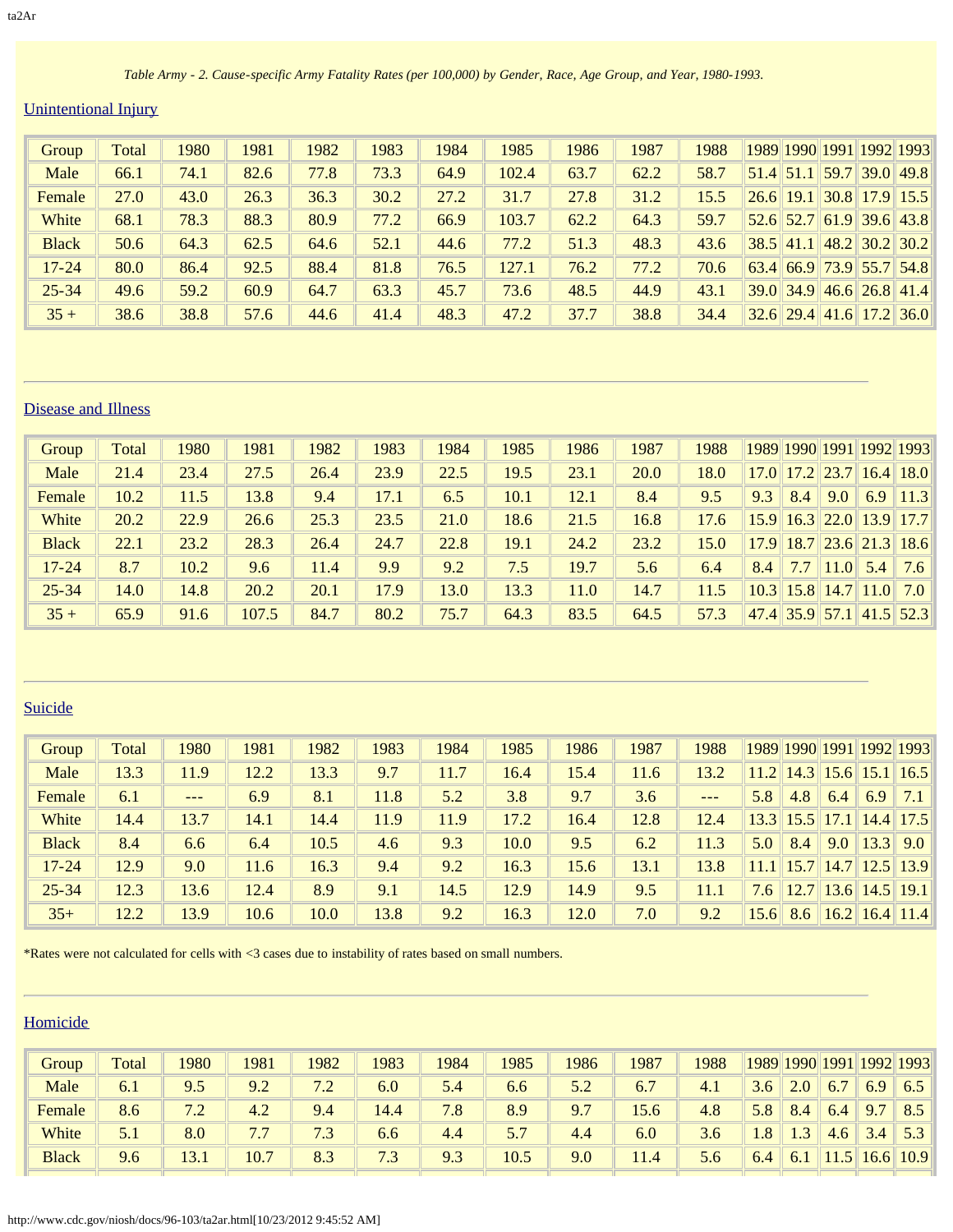|  |  | $\parallel$ 17-24 7.5 11.2 10.6 10.7 6.0 5.3 8.6 4.0 6.7 4.7 4.5 2.9 10.3 10.8 9.9                                                                                                                                                                        |  |  |  |  |  |  |
|--|--|-----------------------------------------------------------------------------------------------------------------------------------------------------------------------------------------------------------------------------------------------------------|--|--|--|--|--|--|
|  |  | $\parallel$ 25-34 6.0 8.6 6.2 3.7 8.0 6.5 5.7 7.4 11.6 3.1 4.1 3.9 4.8 5.7 5.1                                                                                                                                                                            |  |  |  |  |  |  |
|  |  | <b>1</b> $35 +$ <b>1</b> $3.9$ <b>1</b> $3.0$ <b>1</b> $7.7$ <b>1</b> $4.6$ <b>1</b> $6.9$ <b>1</b> $5.0$ <b>1</b> $4.1$ <b>1</b> $6.4$ <b>1</b> $\cdots$ <b>1</b> $5.3$ <b>1</b> $\cdots$ <b>1</b> $\cdots$ <b>1</b> $3.5$ <b>1</b> $3.1$ <b>1</b> $4.1$ |  |  |  |  |  |  |

\* Rates were not calculated for cells with <3 cases due to instability of rates based on small numbers.

### All Cause

| Group        | Total | 1980  | 1981  | 1982  | 1983  | 1984  | 1985  | 1986  | 1987  | 1988  |  |                  |                    | 1989 1990 1991 1992 1993   |
|--------------|-------|-------|-------|-------|-------|-------|-------|-------|-------|-------|--|------------------|--------------------|----------------------------|
| Male         | 109.3 | 19.2  | 131.9 | 125.3 | 115.3 | 105.5 | 144.9 | 108.0 | 100.8 | 94.6  |  |                  |                    | 88.3 85.3 122.3 78.7 96.5  |
| Female       | 52.6  | 64.6  | 51.3  | 63.1  | 73.5  | 46.7  | 54.5  | 59.2  | 58.8  | 32.2  |  |                  |                    | $47.4$ 40.6 62.8 41.4 43.8 |
| White        | 110.4 | 122.9 | 136.7 | 128.0 | 119.2 | 104.2 | 145.2 | 104.5 | 99.9  | 93.3  |  |                  |                    | 83.6 85.8 105.8 71.4 84.2  |
| <b>Black</b> | 92.7  | 107.1 | 107.9 | 109.8 | 88.7  | 86.0  | 116.7 | 94.0  | 89.0  | 75.5  |  | $67.9$ 74.3 92.3 | $\vert 81.1 \vert$ | 68.7                       |
| $17 - 24$    | 112.1 | 16.8  | 124.3 | 126.7 | 107.1 | 100.2 | 159.5 | 105.5 | 102.6 | 95.5  |  |                  |                    | 87.5 93.2 109.9 84.4 86.3  |
| $25 - 34$    | 84.3  | 96.2  | 99.7  | 97.5  | 98.4  | 79.7  | 105.5 | 81.8  | 80.7  | 68.9  |  |                  |                    | $61.0$ 67.3 79.6 58.0 72.6 |
| $35 +$       | 122.4 | 147.3 | 183.3 | 143.9 | 142.3 | 138.2 | 132.0 | 139.7 | 111.9 | 106.2 |  |                  |                    | 97.1 73.9 118.5 78.2 103.9 |

\* Includes deaths due to hostile action and those deaths where cause is other, unclassified, or unknown.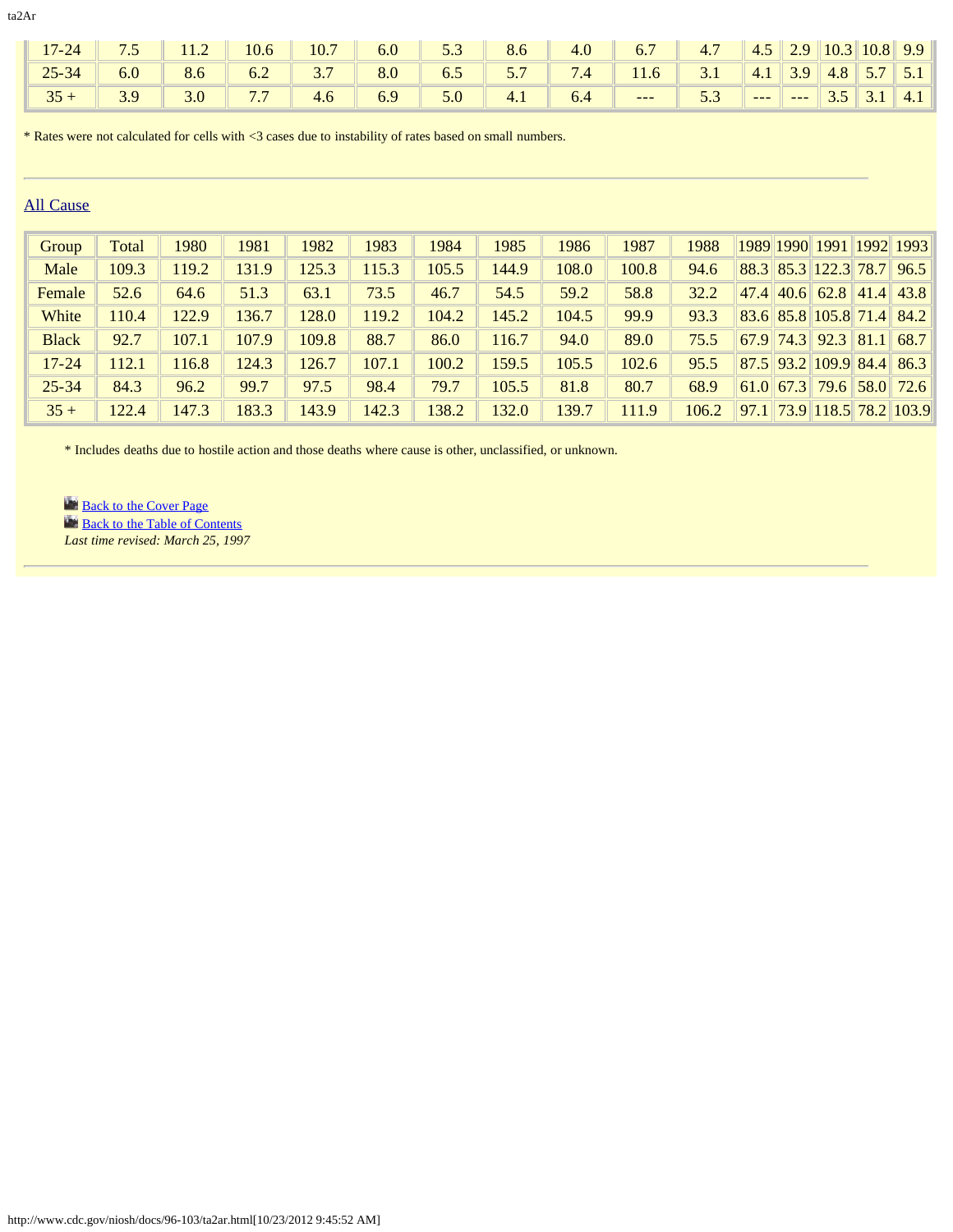TaMar1

| Group  |               | Unintentional<br><b>Injury</b> |                                      |               | <b>Disease</b><br>and<br><b>Illness</b> |                            |             | Suicide Homicide                                                                 |                                                  | <b>All Causes</b><br>$\ast$ |
|--------|---------------|--------------------------------|--------------------------------------|---------------|-----------------------------------------|----------------------------|-------------|----------------------------------------------------------------------------------|--------------------------------------------------|-----------------------------|
|        |               | $\mathbf{n}$                   | Rate                                 |               | $n$ Rate $n$                            | Rate                       | $\mathbf n$ | Rate                                                                             | $\mathbf n$                                      | Rate                        |
|        | $17$ to<br>24 | 1,449                          |                                      |               |                                         |                            |             |                                                                                  | 86.0 124 7.4 242 14.4 139 8.3 2,197 130.4        |                             |
| Age    | $25$ to<br>34 | 542                            | $71.4$ 71 9.4 104 13.7 50            |               |                                         |                            |             | 6.6                                                                              |                                                  | 855 112.6                   |
|        | $35 +$        | 93                             | $35.7$   101   38.8   32   12.3   11 |               |                                         |                            |             | 4.2                                                                              |                                                  | 262 100.6                   |
| Gender | Male          | 2,058                          | 79.7                                 |               |                                         |                            |             | $\left  \frac{288}{11.2} \right  368 \left  14.3 \right  186 \left  7.2 \right $ | 3,254 126.1                                      |                             |
|        | Female        | 26                             | 21.0                                 | $\parallel 8$ |                                         | $6.5$ 10 $8.1$             |             | $14$   11.3                                                                      | 60                                               | 48.5                        |
|        | White         | 1,689                          | 82.5                                 |               |                                         |                            |             |                                                                                  | $\parallel$ 198 9.7 303 14.8 122 6.0 2,585 126.3 |                             |
| Race   | <b>Black</b>  | 300                            | 58.5                                 |               |                                         |                            |             | $\ 78\ 15.2\ 59\ 11.5\ 66\ 12.9\ $                                               |                                                  | 571 111.4                   |
|        | Other         | 95                             | 65.0                                 |               |                                         | 20   13.7   16   10.9   12 |             | 8.2                                                                              |                                                  | 158 108.0                   |
|        | Total         | 2,084                          | 77.1 296 10.9 378 14.0 200 7.4       |               |                                         |                            |             |                                                                                  | 3,314 122.5                                      |                             |

*Table Marine Corps-1. Distribution of Military Deaths and Fatality Rates (per 100,000) by Age Group, Gender, and Race for Primary Causes of Death, Marine Corps, 1980-1993, N=3,314*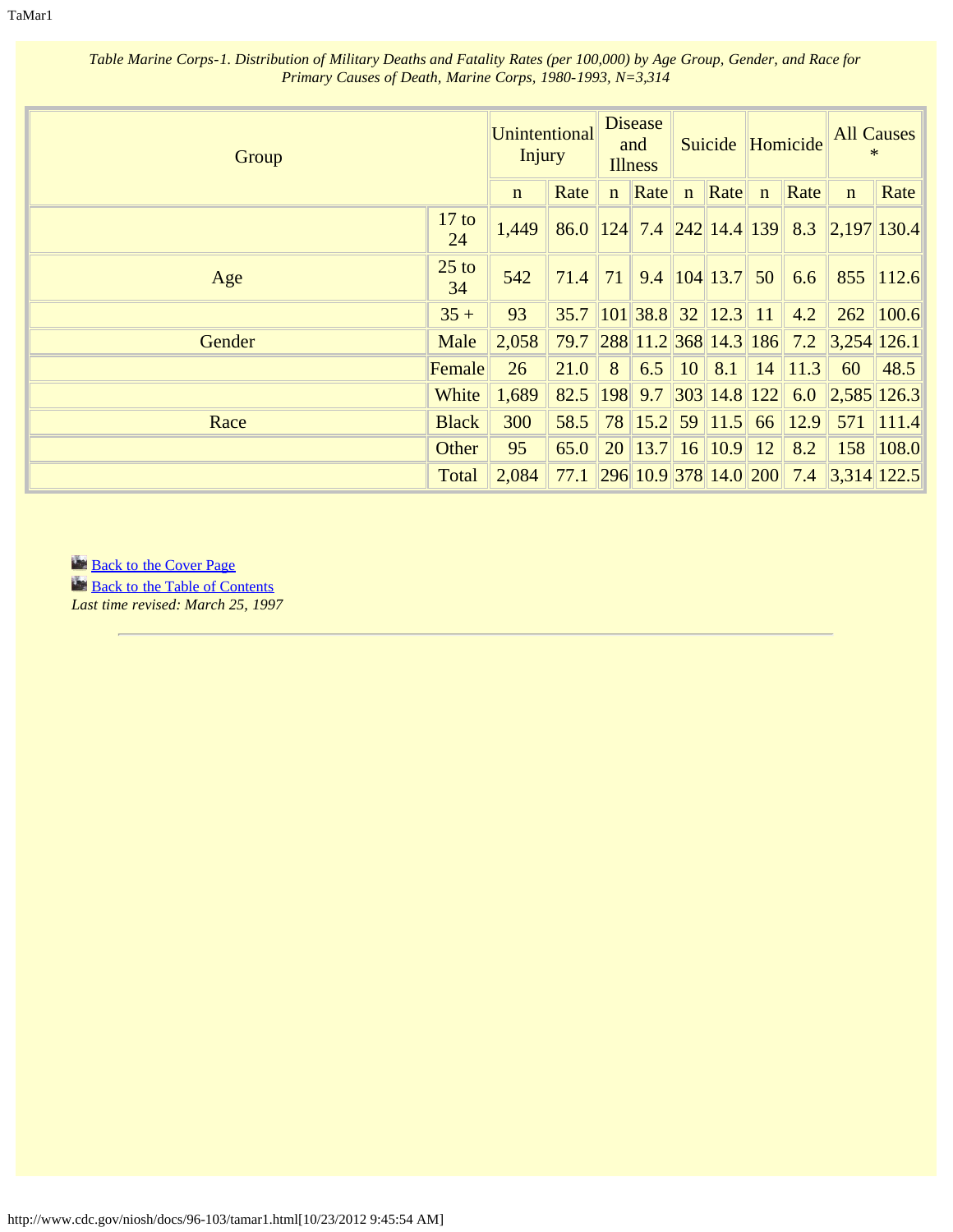*Table Marine Corps - 2. Cause-specific Marine Corps Fatality Rates (per 100,000) by Gender, Race, Age Group, and Year, 1980-1993.* 

### Unintentional Injury

| Group        | Total | 1980  | 1981  | 1982 | 1983 | 1984 | 1985 | 1986 | 1987 | 1988 |      |           |                  | 1989 1990 1991 1992 1993   |                                    |
|--------------|-------|-------|-------|------|------|------|------|------|------|------|------|-----------|------------------|----------------------------|------------------------------------|
| Male         | 79.7  | 112.5 | 98.0  | 94.4 | 90.1 | 91.3 | 86.4 | 75.4 | 73.1 | 78.2 |      |           |                  | $76.2$ 54.1 76.0 56.7 51.5 |                                    |
| Female       | 21.0  | 14.8  | 12.9  | 34.8 | 22.4 | 32.1 | 20.5 | 10.2 | 31.3 | 10.4 | 21.1 | $- - - -$ |                  | $56.7$ 24.2                |                                    |
| White        | 82.5  | 124.7 | 106.5 | 99.4 | 88.4 | 92.1 | 81.7 | 78.8 | 74.0 | 75.1 |      |           |                  | $78.8$ 55.3 84.8 55.4 57.1 |                                    |
| <b>Black</b> | 58.5  | 61.6  | 54.7  | 72.1 | 76.7 | 73.9 | 83.3 | 50.2 | 52.4 | 66.3 |      |           |                  | 49.9 47.6 33.9 56.6 34.3   |                                    |
| $17 - 24$    | 86.0  | 111.0 | 99.5  | 98.5 | 92.2 | 93.4 | 86.8 | 78.7 | 86.6 | 85.8 |      |           | $94.9$ 57.8 91.1 |                            | $\ $ 63.7   50.6                   |
| $25 - 34$    | 71.4  | 110.4 | 97.0  | 89.1 | 91.4 | 89.8 | 91.2 | 71.6 | 51.8 | 72.6 |      |           |                  |                            | $54.7$ $51.3$ $50.8$ $46.5$ $52.8$ |
| $35 +$       | 35.7  | 84.1  | 37.1  | 40.8 | 31.3 | 47.6 | 33.7 | 31.9 | 35.5 | 19.6 | 9.6  |           |                  | 18.6 58.5 35.5 35.5        |                                    |

\*Rates were not calculated for cells with <3 cases due to the instability of rates based on small numbers.

### Illness and Disease

| Group        | Total | 1980 | 1981 | 1982 | 1983 | 1984 | 1985    | 1986   | 1987  | 1988 |      |                  | 1989 1990 1991 1992 1993 |         |      |
|--------------|-------|------|------|------|------|------|---------|--------|-------|------|------|------------------|--------------------------|---------|------|
| Male         | 11.2  | 13.3 | 11.5 | 16.4 | 11.3 | 9.0  | 11.7    | 17.0   | 12.7  | 10.3 | 8.5  | $\left 4\right $ | 10.3                     | 10.9    | 5.3  |
| Female       | 6.5   | 14.8 | 12.9 | 23.2 | 11.2 | 32.1 | $- - -$ | $-- -$ | $---$ |      |      |                  |                          |         |      |
| White        | 9.7   | 12.0 | 10.3 | 11.8 | 9.8  | 11.7 | 10.6    | 14.7   | 12.1  | 8.3  | 6.9  | 5.5              | 6.3                      | 9.5     | 5.3  |
| <b>Black</b> | 15.2  | 12.8 | 15.6 | 33.5 | 13.7 | $--$ | 10.7    | 26.4   | 10.5  | 8.0  |      |                  | $15.8$ 15.9 25.4 15.7    |         | ---  |
| $17 - 24$    | 7.4   | 9.7  | 5.3  | 12.8 | 5.5  | 5.5  | 6.6     | 9.9    | 6.7   | 7.8  | 6.9  | 5.2              | 8.0                      | 7.5     | 4.8  |
| $25 - 34$    | 9.4   | 7.4  | 15.8 | 8.1  | 13.3 | 11.0 | 14.0    | 11.9   | 13.4  | 5.1  | 6.6  | 9.9              | 8.5                      | $- - -$ |      |
| $35 +$       | 38.8  | 68.8 | 59.4 | 81.5 | 50.0 | 41.6 | 33.7    | 69.1   | 40.5  | 34.3 | 19.2 | $- - -$          | 22.5                     | 40.0    | 13.3 |

\*Rates were not calculated for cells with <3 cases due to the instability of rates based on small numbers.

# **Suicide**

| Group        | Total | 1980   | 1981 | 1982 | 1983              | 1984 | 1985  | 1986  | 1987    | 1988 |                   |      |               |         | 1989 1990 1991 1992 1993    |
|--------------|-------|--------|------|------|-------------------|------|-------|-------|---------|------|-------------------|------|---------------|---------|-----------------------------|
| Male         | 14.3  | 14.4   | 18.1 | 14.3 | 13.4              | 15.4 | 12.3  | 13.3  | 11.7    | 14.0 | 12.3              |      |               |         | $16.4$   13.0   12.6   18.9 |
| Female       | 8.1   | 14.8   | 12.9 | 11.6 | $- - -$           | 10.7 | $---$ | 10.2  | $- - -$ | 20.8 | 10.6              | 10.8 | $\frac{1}{2}$ | $- - -$ | 13.1                        |
| White        | 14.8  | 13.5   | 20.6 | 14.5 | 14.4              | 11.7 | 14.0  | 15.4  | 14.1    | 15.1 | 13.0 <sup>°</sup> |      | $17.8$   10.4 |         | $13.8$ 19.5                 |
| <b>Black</b> | 11.5  | 18.0   | 10.4 | 12.9 | $\qquad \qquad -$ | 27.4 | $---$ | 7.9   | $- - -$ | 10.6 | 7.9               | 7.9  | 19.8          | 9.4     | 20.6                        |
| $17 - 24$    | 14.4  | 12.0   | 21.1 | 10.5 | 14.2              | 15.0 | 14.7  | 14.9  | 10.9    | 15.6 | 10.4              |      | $13.8$   13.4 | 13.1    | 21.9                        |
| $25 - 34$    | 13.7  | 22.1   | 9.0  | 24.3 | 15.2              | 20.2 | 7.0   | 10.2  | 10.0    | 11.8 | 14.9              |      | $18.2$   10.2 | 7.4     | 14.2                        |
| $35+$        | 12.3  | $-- -$ | ---  |      | $- - -$           |      | ---   | $---$ | 15.2    | 14.7 |                   |      |               |         | $14.4$ 23.3 13.5 17.8 13.3  |

\*Rates were not calculated for cells with <3 cases due to the instability of rates based on small numbers.

| Group        | <b>Total</b> | 1980 | 1981  | 1982   | 1983 | 1984 | 1985 | 1986  | 1987 | 1988  |              |               |             |                | 1989 1990 1991 1992 1993 |
|--------------|--------------|------|-------|--------|------|------|------|-------|------|-------|--------------|---------------|-------------|----------------|--------------------------|
| Male         | 7.2          | 20.5 | 9.3   | 8.0    | 6.4  | 4.8  | 4.3  | 6.4   | 6.4  | 5.4   | $\sqrt{2.1}$ | 5.8           |             | 7.4            | 7.7 <sub>1</sub>         |
| Female       | 11.3         | 14.8 | $---$ | $-- -$ | 11.2 | 21.4 | 30.8 | $---$ | 10.4 | $---$ |              | $10.6$   21.5 | 11.4        | 12.1           | $\vert 13.1 \vert$       |
| White        | 6.0          | 19.1 | 1.0   | 7.2    | 5.9  | 4.5  | 4.7  | 4.0   | 4.7  | 4.8   | $---$        | 5.5           | $- - -$     | 3.6            | 6.8                      |
| <b>Black</b> | 12.9         | 20.5 | $---$ | 10.3   | 8.2  | 10.9 | 10.7 | 13.2  | 15.7 | ---   | 7.9          |               | $13.2$ 22.6 |                | 28.3 13.7                |
| 17 to 24     | 8.3          | 19.5 | 9.8   | 9.8    | 5.5  | 4.0  | 5.7  | 5.8   | 6.7  | 6.1   | 2.6          | 7.8           | 11.6        | $11.2^{\circ}$ | 8.6                      |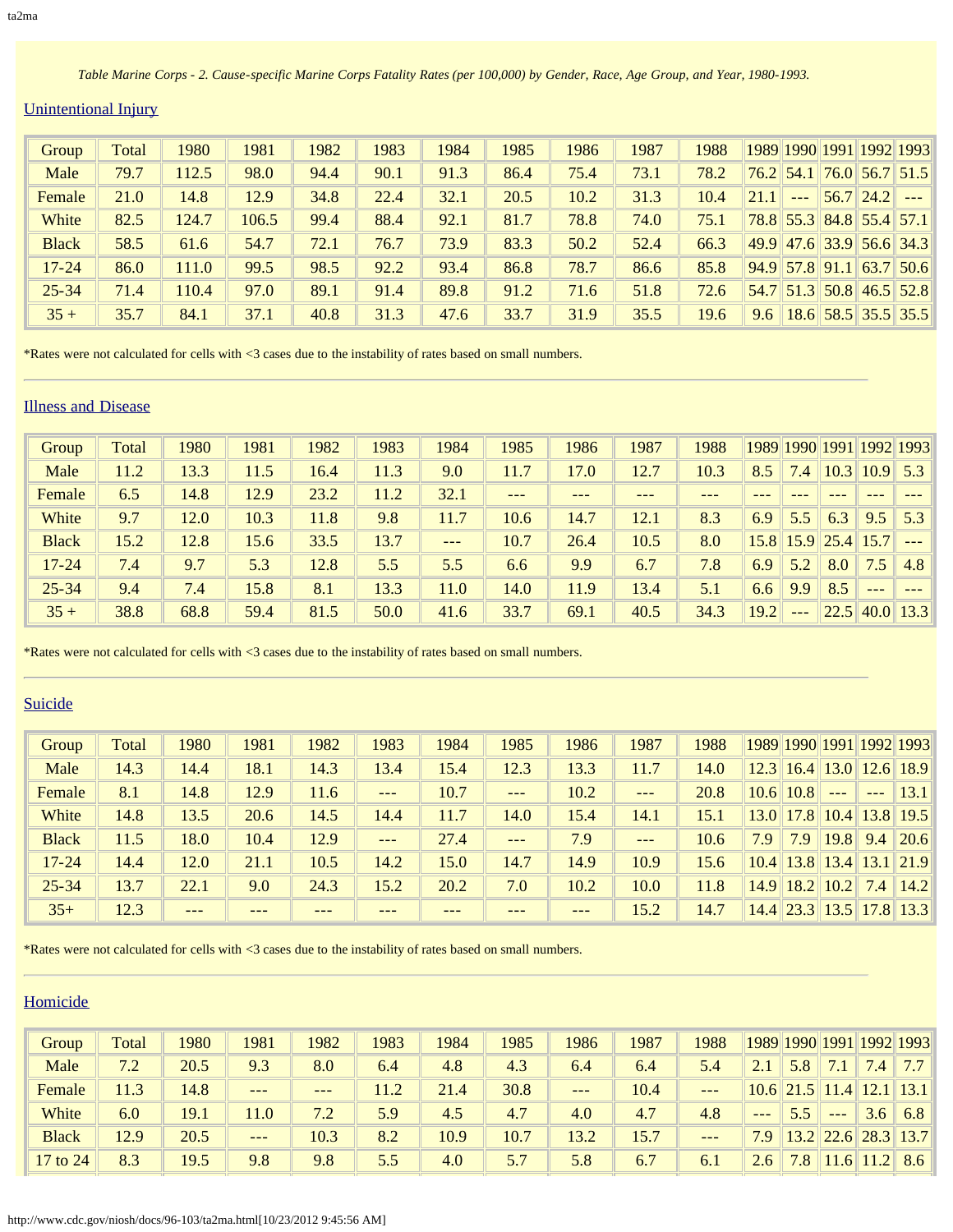|           | $\parallel$ 25 to 34 $\parallel$ | 6.6 | 270 |  | 6.8 $\blacksquare$ --- $\blacksquare$ 11.4 $\blacksquare$ 5.5 $\blacksquare$ 5.3 $\blacksquare$ 6.8 $\blacksquare$ |       |       |         | $\ $ 8.4 $\ $ 5.1 $\ $ --- $\ $ 5.0 $\ $ --- $\ $ --- |         |        |      |         | $\sqrt{8.1}$ |
|-----------|----------------------------------|-----|-----|--|--------------------------------------------------------------------------------------------------------------------|-------|-------|---------|-------------------------------------------------------|---------|--------|------|---------|--------------|
| $\  35 +$ |                                  |     |     |  |                                                                                                                    | $---$ | $---$ | $- - -$ | $--$                                                  | $- - -$ | $-- -$ | $--$ | $- - -$ | $-- -$       |

\*Rates were not calculated for cells with<3 cases due to the instability of rates based on small numbers.

### All Cause

| Group        | Total | 1980  | 1981  | 1982  | 1983  | 1984  | 1985  | 1986  | 1987  | 1988  |      |      | 1989 1990 1991             | 1992 1993                      |               |
|--------------|-------|-------|-------|-------|-------|-------|-------|-------|-------|-------|------|------|----------------------------|--------------------------------|---------------|
| Male         | 126.1 | 161.8 | 144.5 | 134.2 | 253.1 | 124.2 | 18.4  | 115.8 | 106.4 | 110.6 |      |      | $101.3$ 86.4 125.3 92.7    |                                | 86.9          |
| Female       | 48.5  | 74.1  | 38.6  | 69.5  | 44.7  | 96.2  | 51.3  | 20.3  | 41.7  | 31.2  | 42.2 | 43.0 | 68.1                       |                                | $36.3$   26.1 |
| White        | 126.3 | 169.4 | 148.5 | 132.9 | 118.5 | 120.0 | 10.9  | 112.8 | 104.9 | 103.3 |      |      |                            | $100.0$ 84.0 102.2 82.3 88.6   |               |
| <b>Black</b> | 111.4 | 112.8 | 83.3  | 128.8 | 104.1 | 115.0 | 10.2  | 97.8  | 78.6  | 90.1  | 81.4 |      |                            | $\ 84.7\ 101.7\ 110.1\ 72.0\ $ |               |
| $17 - 24$    | 130.4 | 152.2 | 135.7 | 131.5 | 117.4 | 117.9 | 113.8 | 109.3 | 111.0 | 115.2 |      |      |                            | $114.8$ 84.5 124.2 95.6 85.9   |               |
| $25 - 34$    | 112.6 | 166.8 | 128.6 | 123.5 | 131.4 | 126.5 | 17.5  | 100.5 | 83.5  | 94.5  | 79.5 |      | $\left  84.3 \right  71.2$ |                                | $59.5$ 77.2   |
| $35 +$       | 100.6 | 175.8 | 18.8  | 135.9 | 81.3  | 107.0 | 78.6  | 116.9 | 91.2  | 68.6  | 43.1 |      | $\ 55.8\ 94.5\ $           | 97.7                           | 66.6          |

\* Includes deaths due to hostile action and those deaths where cause is other, unclassified, or unknown.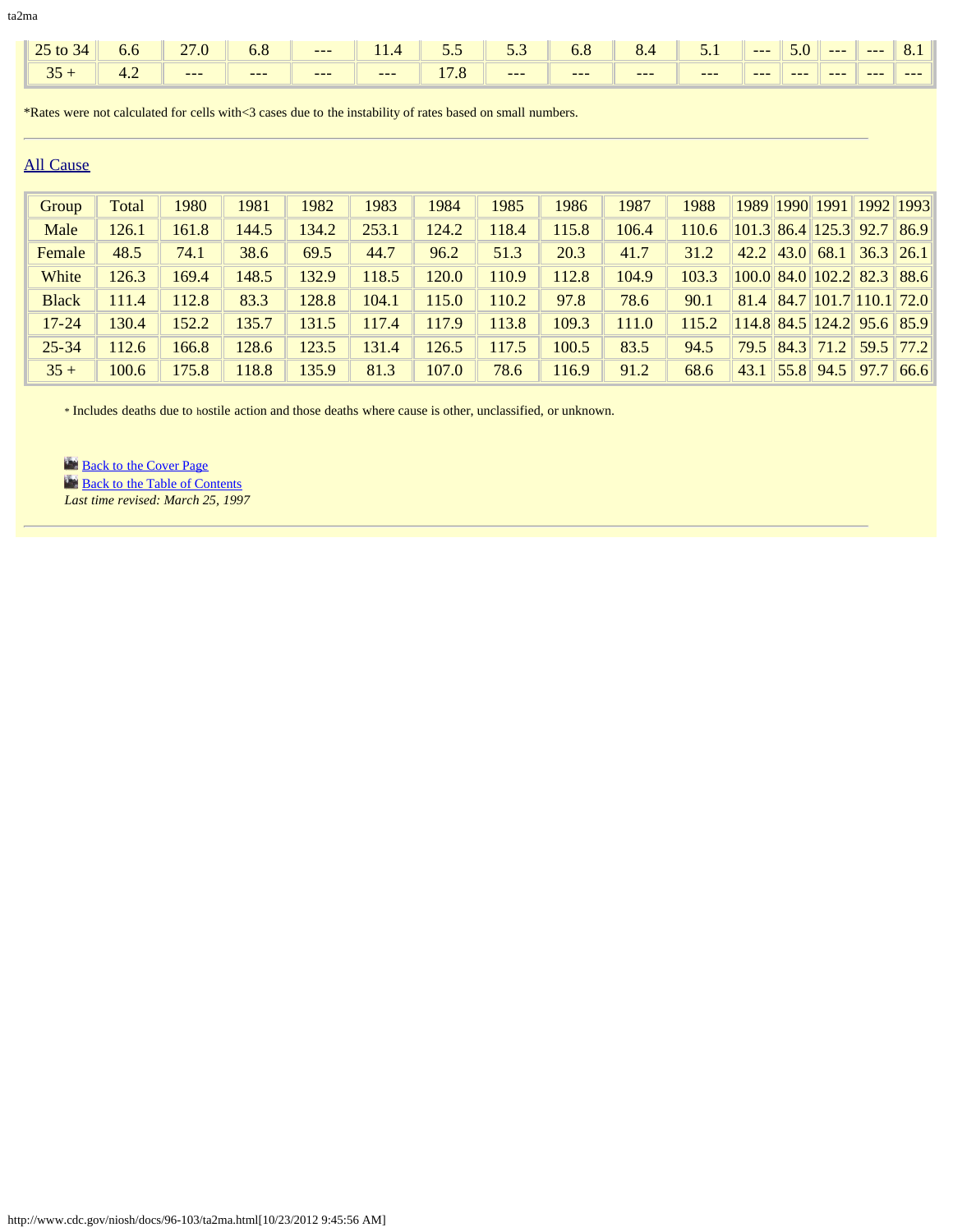*Table Navy-1. Distribution of Military Deaths and Fatality Rates (per 100,000) by Age Group, Gender, and Race for Primary Causes of Death, Navy, 1980-1993, N=7,485* 

| Group  |               | Unintentional Disease<br>Injury |      | and Illness                                              |                                  | Suicide      |             |      | Homicide All Causes                                   | ∗            |
|--------|---------------|---------------------------------|------|----------------------------------------------------------|----------------------------------|--------------|-------------|------|-------------------------------------------------------|--------------|
|        |               | $\mathbf{n}$                    | Rate | $\mathbf{n}$                                             | $\left  \mathbf{Rate} \right $ n | $\ $ Rate    | $\mathbf n$ | Rate | $\mathbf n$                                           | <b>Rate</b>  |
|        | $17$ to<br>24 | 2,841                           | 77.3 | 274                                                      |                                  |              |             |      | $\mid$ 7.5 $\mid$ 421 $\mid$ 11.5 233 6.3 3,934 107.1 |              |
| Age    | $25$ to<br>34 | 1,364                           | 48.9 |                                                          |                                  |              |             |      | $327$   11.7  322  11.5  122  4.4  2,250  80.6        |              |
|        | $35 +$        | 402                             | 31.1 |                                                          |                                  |              |             |      | 689 53.4 110 8.5 50 3.9 1,301 100.9                   |              |
| Gender | Male          | 4,431                           |      | 62.8 $\parallel$ 1,223 17.3 828 11.7 366 5.2 7,167 101.6 |                                  |              |             |      |                                                       |              |
|        | Female        | 176                             | 25.0 | 67                                                       |                                  | $9.5$ 25 3.6 | 39          | 5.5  |                                                       | $318$   45.1 |
|        | White         | 3,973                           | 64.0 | $\parallel$ 1,020 16.4 752 12.1 259 4.2 6,270 101.8      |                                  |              |             |      |                                                       |              |
| Race   | <b>Black</b>  | 527                             | 49.4 | 183                                                      |                                  |              |             |      | $17.2$ 71 6.7 137 12.8 967                            | 91.1         |
|        | Other         | 107                             | 22.1 | 87                                                       | $\ 17.9\ 30\ 6.2$                |              | 9           | 1.9  | 248                                                   | $\  51.1 \ $ |
|        | Total         | 4,607                           | 59.4 |                                                          |                                  |              |             |      | $1,290$ 16.6 853 11.0 405 5.2 7,485 96.5              |              |

\* Includes deaths due to hostile action (n=86) and those deaths where cause is other, unclassified, or unknown (n=244).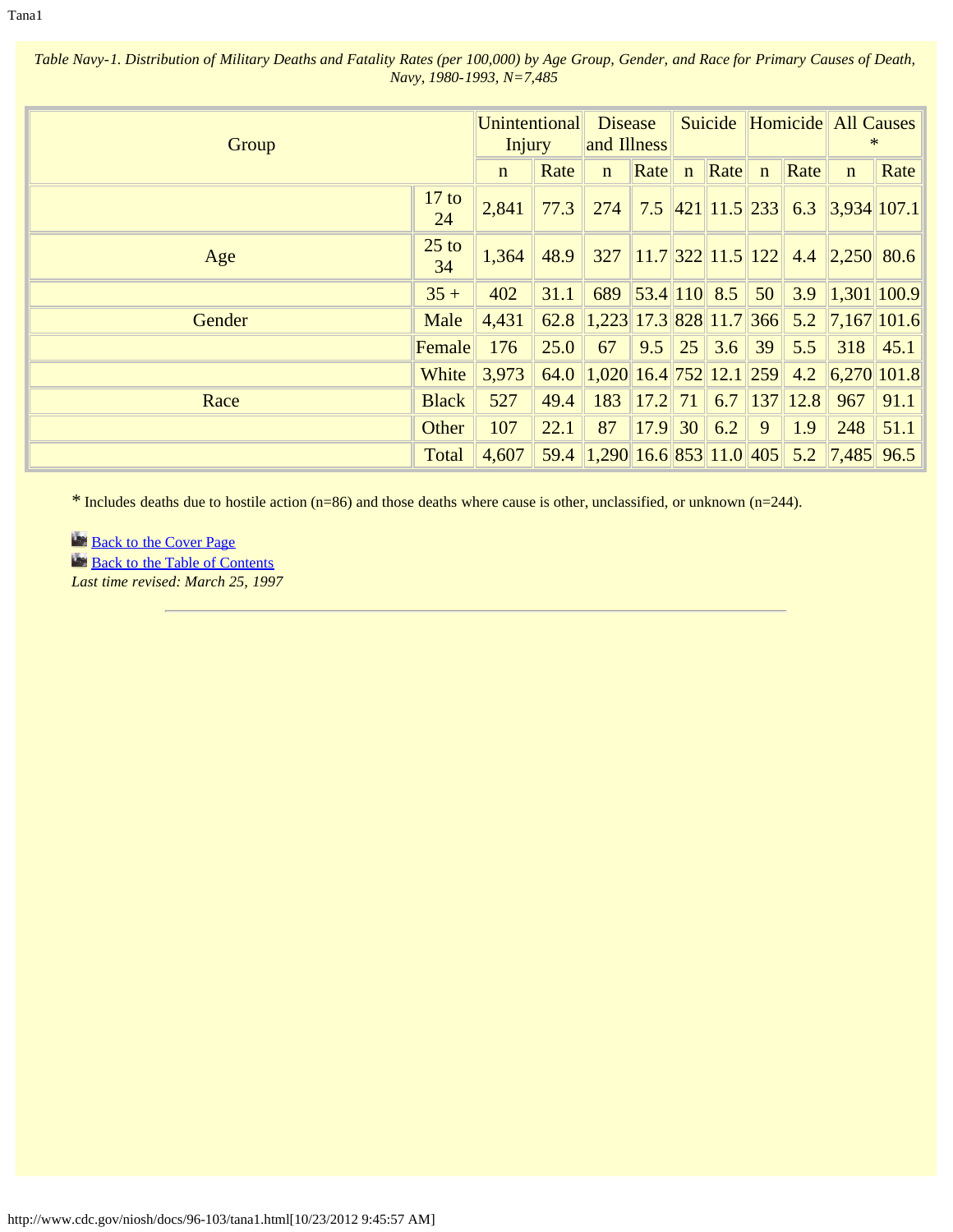*Table Navy - 2. Cause-specific Navy Fatality Rates (per 100,000) by Gender, Race, Age Group, and Year, 1980-1993.*

# Unintentional Injury

| Group        | Total | 1980 | 1981 | 1982 | 1983 | 1984 | 1985 | 1986 | 1987 | 1988 |      |  | 1989 1990 1991 1992 1993                |
|--------------|-------|------|------|------|------|------|------|------|------|------|------|--|-----------------------------------------|
| Male         | 62.8  | 90.2 | 79.3 | 75.2 | 76.6 | 65.6 | 63.4 | 58.1 | 62.8 | 61.2 |      |  | $59.8$ 49.9 $50.2$ 43.8 40.7            |
| Female       | 25.0  | 25.0 | 24.4 | 31.5 | 30.0 | 39.7 | 21.2 | 22.5 | 24.7 | 42.2 |      |  | $15.7$ 19.3 23.6 16.4 17.1              |
| White        | 64.0  | 95.9 | 79.0 | 80.7 | 77.6 | 70.3 | 64.3 | 58.3 | 63.4 | 63.8 | 57.1 |  | 46.4 48.9 45.6 39.2                     |
| <b>Black</b> | 49.4  | 44.9 | 70.5 | 37.5 | 66.3 | 43.5 | 46.8 | 48.4 | 55.5 | 54.3 |      |  | $57.1$ 57.6 43.1 28.9 40.7              |
| $17 - 24$    | 77.3  | 95.3 | 96.1 | 90.9 | 88.2 | 82.8 | 75.4 | 71.2 | 74.1 | 84.5 | 79.7 |  | $\ $ 67.7 $\ $ 53.3 $\ $ 54.5 $\ $ 50.4 |
| $25 - 34$    | 48.9  | 79.6 | 63.1 | 57.7 | 60.3 | 48.2 | 52.1 | 47.6 | 52.0 | 44.8 |      |  | $41.7$ 30.2 49.7 33.2 34.9              |
| $35 +$       | 31.1  | 62.4 | 24.0 | 37.0 | 48.9 | 36.8 | 28.9 | 22.8 | 34.7 | 23.7 |      |  | $21.2$ $29.5$ $29.9$ $26.1$ 19.9        |

## Disease and Illness

| Group        | Total | 1980 | 1981    | 1982 | 1983    | 1984 | 1985 | 1986  | 1987 | 1988 |      |             |                    |      | 1989 1990 1991 1992 1993 |
|--------------|-------|------|---------|------|---------|------|------|-------|------|------|------|-------------|--------------------|------|--------------------------|
| Male         | 17.3  | 20.4 | 20.3    | 20.3 | 19.2    | 19.9 | 18.3 | 16.8  | 21.1 | 15.9 | 14.1 | 13.0        | $\vert 15.1 \vert$ |      | $16.4$   11.4            |
| Female       | 9.5   | 13.9 | $- - -$ | 13.5 | $- - -$ | 8.4  | 15.4 | $---$ | 15.2 | 14.7 | 5.2  | 12.3        | 5.5                |      | $12.8$ 5.7               |
| White        | 16.4  | 19.4 | 18.9    | 18.8 | 18.6    | 18.3 | 19.0 | 15.5  | 19.8 | 14.9 | 11.9 | 12.8        |                    |      | $15.1$ 15.8 10.3         |
| <b>Black</b> | 17.2  | 19.8 | 16.8    | 17.2 | 15.4    | 22.5 | 15.6 | 13.1  | 25.9 | 22.4 | 19.8 | <b>12.8</b> | 9.9                |      | $15.0$   16.0            |
| $17 - 24$    | 7.5   | 7.6  | 9.0     | 10.0 | 6.8     | 10.7 | 7.0  | 6.2   | 6.7  | 9.1  | 7.2  | 7.0         | 5.5                | 6.4  | 3.5                      |
| $25 - 34$    | 11.7  | 14.8 | 11.2    | 14.8 | 12.7    | 16.7 | 14.6 | 10.3  | 14.1 | 10.2 | 10.5 | 7.4         | 9.5                | 10.4 | 7.9                      |
| $35 +$       | 53.4  | 78.4 | 73.2    | 64.4 | 66.8    | 49.4 | 58.9 | 54.4  | 74.6 | 46.3 |      | $35.4$ 39.4 | 43.4               | 47.4 | 30.9                     |

\*Rates were not calculated for cells with <3 cases due to the instability of rates based on small numbers.

### Suicide

| Group        | Total | 1980   | 1981 | 1982 | 1983 | 1984 | 1985  | 1986 | 1987 | 1988  |      |               |      |      | 1989 1990 1991 1992 1993 |
|--------------|-------|--------|------|------|------|------|-------|------|------|-------|------|---------------|------|------|--------------------------|
| Male         | 11.7  | 11.8   | 12.1 | 11.5 | 11.3 | 11.0 | 11.3  | 13.3 | 13.2 | 12.8  |      | 9.5           | 11.8 |      | $11.3$   11.7            |
| Female       | 3.6   | $-- -$ | ---  |      | ---  | ---  | $---$ | 7.5  | 5.7  | $---$ |      |               |      |      |                          |
| White        | 12.1  | 12.1   | 12.8 | 12.0 | 13.3 | 10.8 | 11.3  | 14.2 | 14.4 | 12.5  | 12.5 | 9.9           | 11.9 | 9.6  | 11.9                     |
| <b>Black</b> | 6.7   | 7.2    | 5.0  | 6.3  | 4.6  | 9.0  | 9.9   | 6.5  | 3.7  | 9.4   | 3.3  | 4.3           | 4.4  | 10.4 | 9.9                      |
| $17 - 24$    | 11.5  | 14.2   | 11.4 | 11.7 | 11.5 | 11.8 | 11.7  | 13.9 | 11.9 | 9.5   | 10.6 | 8.6           | 13.0 |      | $10.0$ 11.0              |
| $25 - 34$    | 11.5  | 6.8    | 13.0 | 11.0 | 13.8 | 9.1  | 11.7  | 12.1 | 13.7 | 15.3  |      | $12.4$   12.1 | 9.0  | 9.9  | 10.6                     |
| $35+$        | 8.5   | 8.0    | 7.6  | 7.2  | 6.0  | 6.9  | 7.8   | 10.9 | 11.6 | 11.3  | 7.1  | 3.9           | 8.7  |      | $10.6$    11.0           |

\*Rates were not calculated for cells with <3 cases due to the instability of rates based on small numbers.

| Group        | Total | 1980 | 1981  | 1982 | 1983 | 1984 | 1985 | 1986 | 1987  | 1988 |     |      |      | 1989 1990 1991 1992 1993 |     |
|--------------|-------|------|-------|------|------|------|------|------|-------|------|-----|------|------|--------------------------|-----|
| Male         | 5つ    | 7.6  | 6.8   | 3.9  | 6.5  | 2.7  | 5.1  | 4.8  | 3.4   | 5.5  | 2.9 | 5.0  | 6.0  | 8.1                      | 4.8 |
| Female       | 5.5   | 11.1 | $---$ | 9.0  | $--$ | 6.3  | 7.7  | 1.5  | $---$ | 9.2  |     | 5.3  | $--$ | $\qquad \qquad -$        |     |
| White        | 4.2   | 7.5  | 4.9   | 37   | 5.8  | 2.9  | 5.7  | 3.9  | 2.1   | 3.9  | 1.8 | 3.8  | 37   | 3.9                      | 5.0 |
| <b>Black</b> | 12.8  | 12.6 | 20.1  | 7.8  | 12.3 | 6.0  | 5.7  | 14.4 | 9.9   | 14.2 | 9.9 | 12.8 | 177  | $\ 27.7\ $               | 6.2 |
|              |       |      |       |      |      |      |      |      |       |      |     |      |      |                          |     |